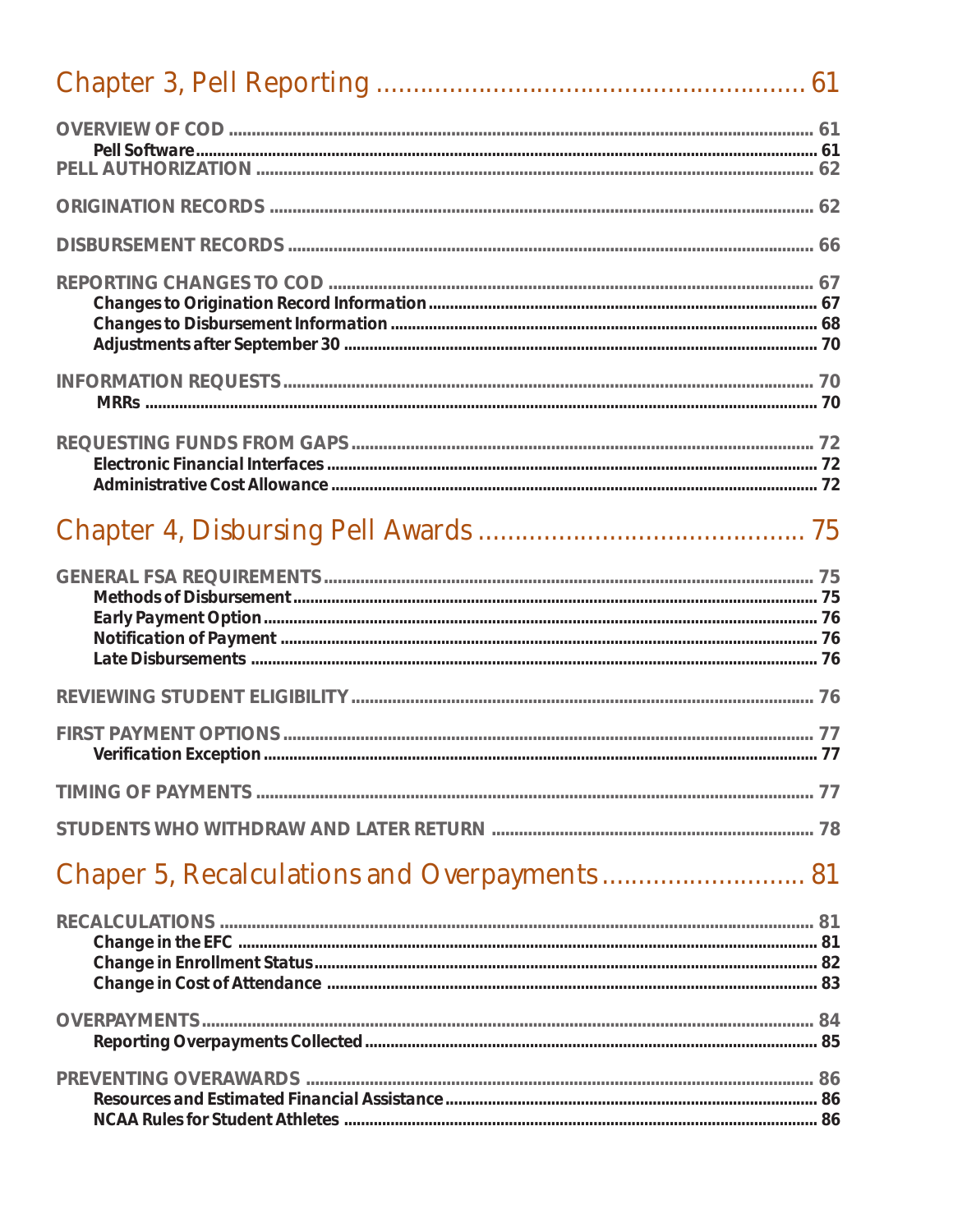# Introduction *i*

*This volume describes how a school calculates and pays Pell awards to eligible students and how it reports those payments to the Department.*

## **THE FEDERAL PELL GRANT PROGRAM**

The Federal Pell Grant Program provides grants to undergraduate students who have financial need and meet the other requirements for FSA assistance.1 Unlike other programs such as the campus-based programs, schools don't have to make decisions about who receives Pell funds or how much they receive. FSA pays Pell funds to all eligible students, and formulas determine how much each student receives. Schools do have many responsibilities in administering the program, and those responsibilities are discussed in this publication.

Although FSA calculates the student's Expected Family Contribution (EFC) and performs certain eligibility matches, schools are responsible for ensuring that a student is eligible for any aid they disburse (see the *FSA Handbook: Student Eligibility [Volume 1]*). In Chapter 1 of this volume, we discuss Pell-specific student eligibility requirements that schools need to be aware of.

## *Pell Volume Overview*

The Department provides formulas for calculating the amount of a Pell Grant award. These formulas, as well as other factors relating to award calculation, are discussed in Chapter 2 of this volume. Your school must report Pell disbursements to FSA using the Common Origination and Disbursement (COD) system. This system and the reporting requirements are discussed in Chapter 3 of this volume. In Chapter 4 of this volume, we discuss the rules governing Pell disbursements to students. Finally, in Chapter 5 of this volume, we discuss handling changes after disbursement, such as recalculations and overpayments.

## *Other Information Sources*

Throughout the year, FSA provides updates to schools in the form of "Dear Partner" Letters and Action Letters. These letters, as well as other information from FSA, such as *Federal Register* notices, are available on the Information for Financial Aid Professionals (IFAP) web site at <http://ifap.ed.gov>. FSA also posts system updates and technical guidance announcements on the IFAP site. The FSA Student Aid Internet Gateway website provides software, documentation, and system technical references for your reference and download. The website is located at: http://www.sfadownload.ed.gov

1. Note that in certain limited cases, students in a postbaccalaureate program can receive Pell Grants; see Chapter 1 of this volume.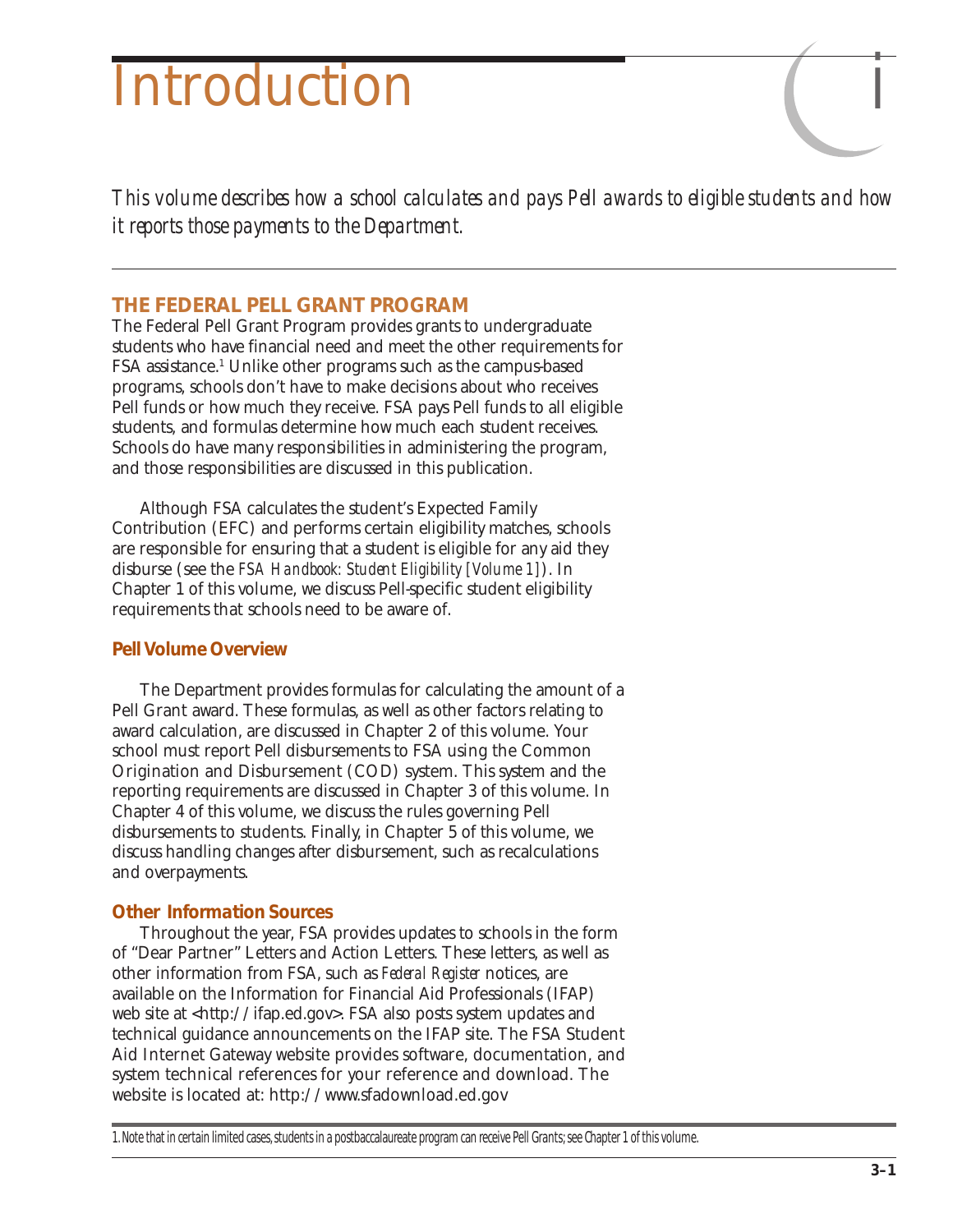If you're looking for general Pell payment information, such as your school's current authorization level and the status of batches, or if you want to request specific Pell data or documents, you can contact Pell Customer Service at 1-800-4-PGRANT (1-800-474-7268). Your school's current authorization sometimes differs from the amount available to draw in GAPS. Schools may access GAPS info at the E-Grants on-line web page at http://e-grants.ed.gov/egWelcome.asp. In addition, there is a web page at: http:/www.pellgrantsonline.ed.gov, for data on the 2001-2002 award year. For the 2002-2003 award year and beyond, there is a COD website at: http://cod.ed.gov. For specific questions about Pell, you can contact Customer Service at the number above or by e-mail at pell.systems@ed.gov.

The Department provides free software for packaging, tracking, calculation, and reporting Pell payments as part of EDExpress. EDExpress can be used as a stand alone financial aid database or in conjunction with a school's mainframe computer. Schools aren't required to use this software, but can instead develop their own or use software developed by someone else. For information on the operation of specific software, you should consult the documentation that comes with the software.

## **RECENT CHANGES**

- The maximum annual award for 2003-2004 is \$4050. The EFC cutoff for Pell eligibility for a full time student has increased to 3850. Copies of the Payment and Disbursement Schedules using this maximum award are included in Chapter 2 of this volume.
- The 12-hour rule has been eliminated. See Chapter 2 of this volume under "definitions" for a discussion of a week of instructional time.
- The definition of a payment period for non-term credit hour programs has changed to require a student to complete the requisite number of weeks of instructional time in that academic year or program, in addition to the credit hours. See Chapter 2 of this volume for details.
- The definition of a payment period for clock hour and nonterm credit hour programs has also been changed to address cases in which a student withdraws from a program before the completion of the payment period for which he or she was paid and then either returns to the same school or transfers to another school. See Chapter 2 of this volume for details.
- A student is not liable for a Pell Grant overpayment that is less than \$25 and is not a remaining balance. A student is also not liable for a Pell Grant overpayment if the school is liable for it. See Chapter 5 of this volume for details.
- A new verification status code, "S" has been added. See Chapter 3 for details.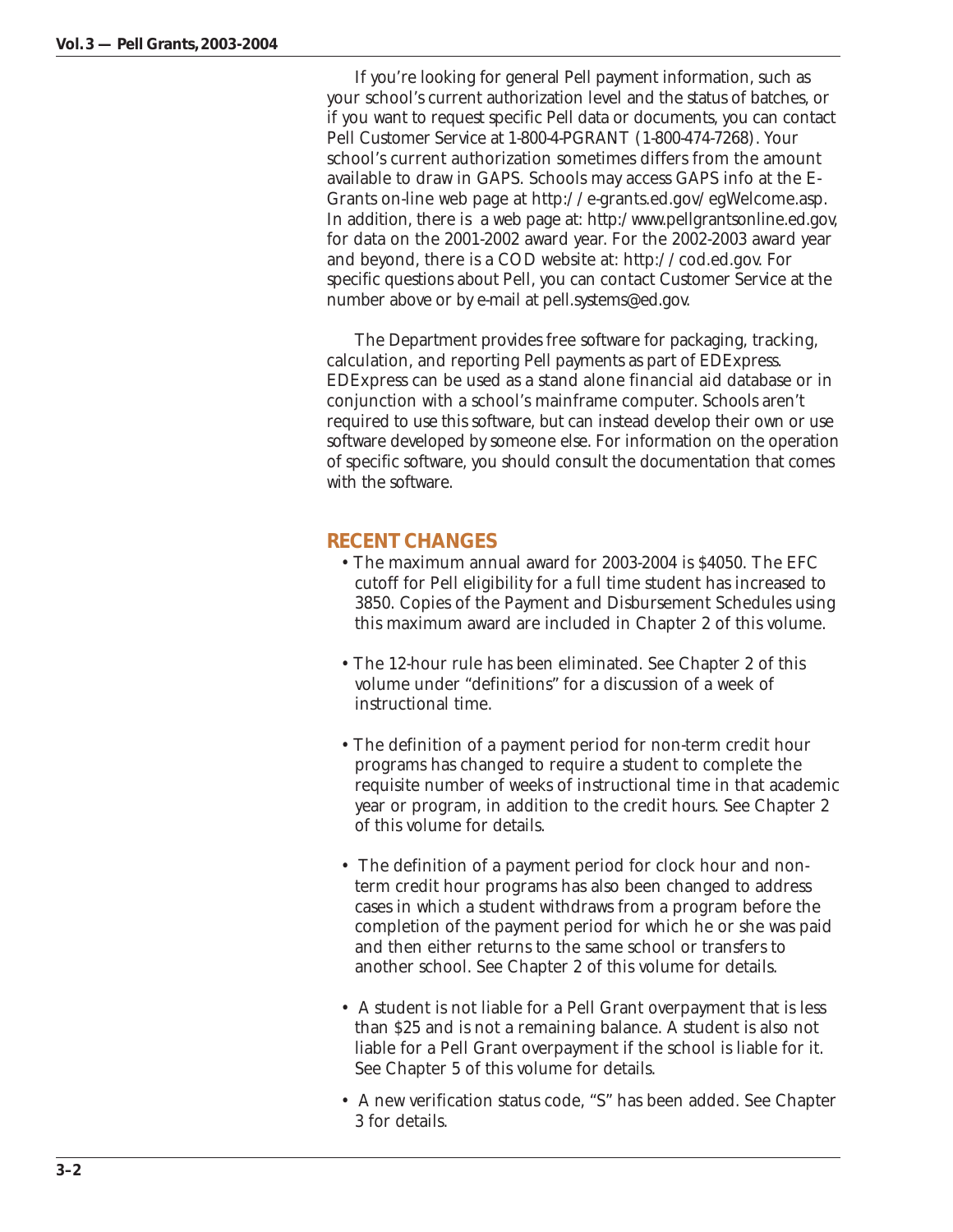# Student Eligibility **CHAPTER**

*A school must ensure that each recipient meets the eligibility requirements for the Federal Pell Grant Program. In this chapter, we discuss Pell-specific eligibility requirements.*

## **GENERAL FSA ELIGIBILITY REQUIREMENTS**

To receive a Pell Grant, the student must meet the general eligibility requirements for FSA aid. These requirements are discussed in detail in Chapter 3 of the *FSA Handbook: Student Eligibility (Volume 1).*

## **PELL SPECIFIC REQUIREMENTS**

Two Pell-specific eligibility requirements are that the student must either be an undergraduate or be enrolled in an eligible postbaccalaureate teaching credential program, and not be incarcerated in a federal or state penal institution.

## *Undergraduate Student*

In general, a student must be an undergraduate to receive a Pell Grant (see "Eligible Postbaccalaureate Program" for an exception). For Pell purposes, the regulations define an undergraduate as one who is enrolled in an undergraduate course of study **and** who hasn't earned a baccalaureate degree or its equivalent or a first professional degree. ("Professional degree" means a degree offered by professional programs such as pharmacy, dentistry, or veterinary medicine.)

## *Length of undergraduate study*

An undergraduate course of study under the Pell definition is one that usually doesn't exceed 4 academic years or is a program of 4 to 5 academic years designed to lead to a baccalaureate or first professional degree. If the program is longer than 5 years (for example, a 6-year pharmacy program), then students enrolled in that program are considered undergraduate students only for the first 4 academic years of the program.

## *Foreign or unaccredited degree*

If a student's baccalaureate or professional degree is from an unaccredited or foreign school, or isn't accepted or recognized at the school of current enrollment, this is irrelevant, and they are ineligible for Pell Grant funds. Also, if a student makes an undocumented claim of a degree on the FAFSA, they are likewise

#### **Undergraduate Student Definition and Requirement Cite** 34 CFR 690.2, 34 CFR 690.6, HEA Sec 401(c)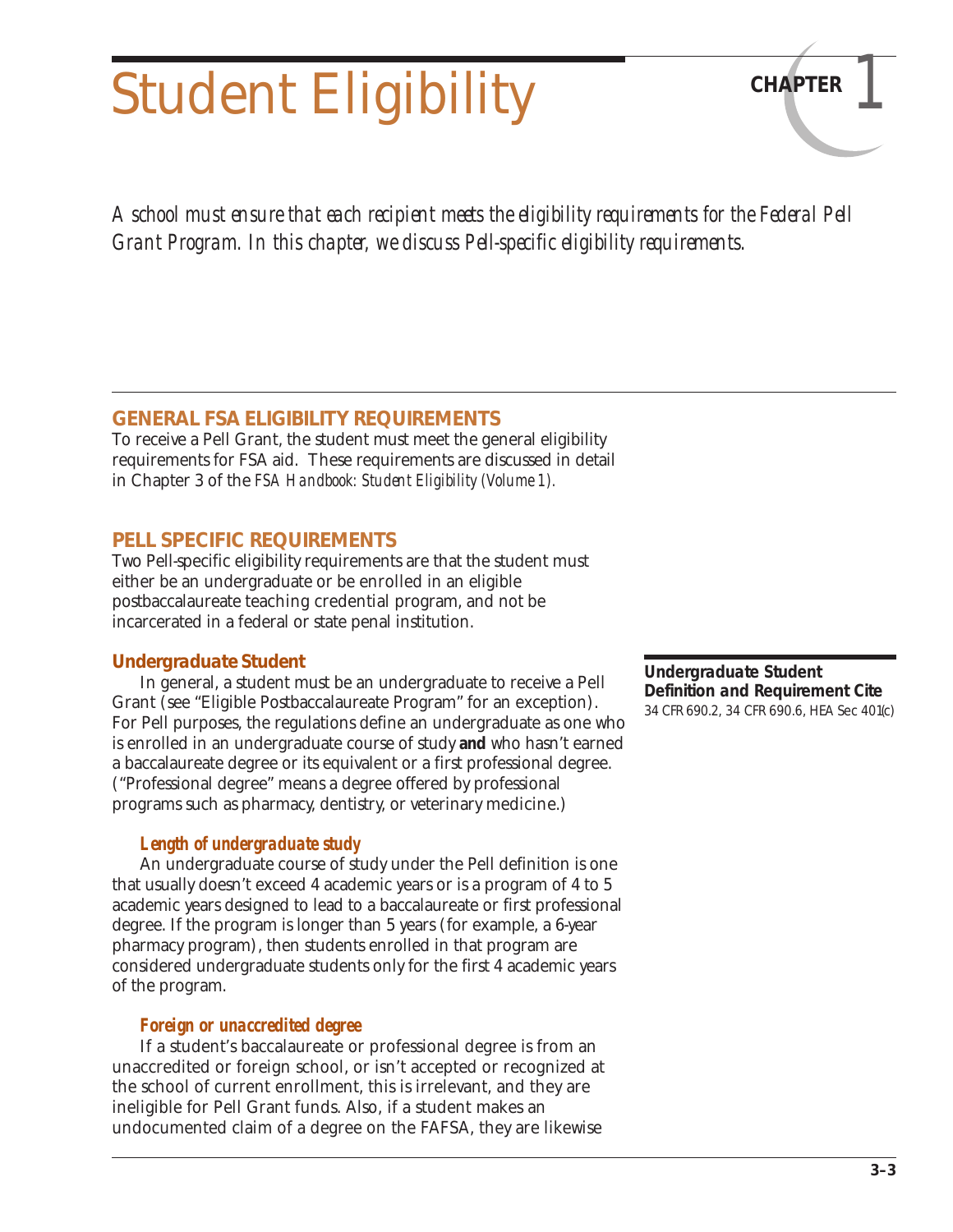#### **Incorrect Reporting on FAFSA**

When an undergraduate student incorrectly reports on the Free Application for Federal Student Aid (FAFSA) that he or she will be a graduate student or has a bachelor's degree, this information **must** be corrected. Because the application information shows that the student isn't an undergraduate, the Department's records will show that he or she is ineligible for Pell. If the application information isn't corrected, the school won't be able to award Pell funds from the Department for that student.

**Postbaccalaureate Program Eligibility Cite** 34CFR 690.6(c)

#### **Eligible Postbaccalaureate Program and the FAFSA**

Normally, a student who indicates on the FAFSA that he or she has a bachelor's degree won't be listed in the Department's records as -a Pell-eligible student, and the school won't be able to receive Pell funds for the student. However, in order to allow students who are eligible under the postbaccalaureate program provision to be paid, students who correctly report that they have a bachelor's degree but also indicate on the FAFSA that they're in a teaching credential program will be listed as Pelleligible students. Of course, you must determine whether the student actually qualifies for the Pell under the eligible postbaccalaureate program provision.

#### **Completing Bachelor's Requirements Without Receiving a Degree**

Occasionally, a student will complete all the requirements for a bachelor's degree but will continue taking undergraduate courses without accepting the degree. The school must decide at what point it considers the student to have completed the baccalaureate course of study. If the school considers the student to have completed the baccalaureate course of study, the student is no longer eligible to receive a Pell Grant.

ineligible for Pell. However, in some cases, there may be written documentation that the baccalaureate degree from the foreign school is not equivalent to the baccalaureate degree awarded in the United States. In that event, the school in the United States may determine that the student does not have a baccalaureate degree. This documentation may include information about the type of institution and total years of education leading to the foreign degree.

## *Degrees below the baccalaureate level*

A student who has already received an associate degree, but who enrolls in another undergraduate program, is considered an undergraduate student until he or she has completed the academic curriculum requirements for a first bachelor's degree. (This is true for **any** student who has received a certificate or diploma below the baccalaureate level.)

## *Eligible Postbaccalaureate Program*

Certain students who have received a bachelor's degree can receive a Pell Grant when enrolled in postbaccalaureate teacher certification programs. This is a very limited exception to the requirement that a Pell Grant recipient must be an undergraduate student enrolled in an undergraduate program. Because of the restrictions that apply to this provision, only a limited number of programs exist where students will be eligible for Pell Grants.

 An otherwise eligible student who has a bachelor's degree, and is enrolled in a postbaccalaureate teacher certification or licensure program, is eligible to receive a Pell Grant for the period of time necessary to complete the program only if:

- the program consists of the courses required by a state to receive a professional certification or licensing credential necessary for employment as a teacher in an elementary or secondary school in that state;
- the program does not lead to a graduate degree;
- the school offering the program does not also offer a bachelor's degree in education;
- the student is pursuing an initial teacher certification or licensing credential within a state;
- the student is enrolled at least half-time; and
- the program is a postbaccalaureate program.

Under this very limited provision, a postbaccalaureate program is defined as a program that generally requires a student to have a bachelor's degree before being admitted to the program. Accordingly, a program in which undergraduate students are routinely allowed to enroll would not meet the definition of a postbaccalaureate program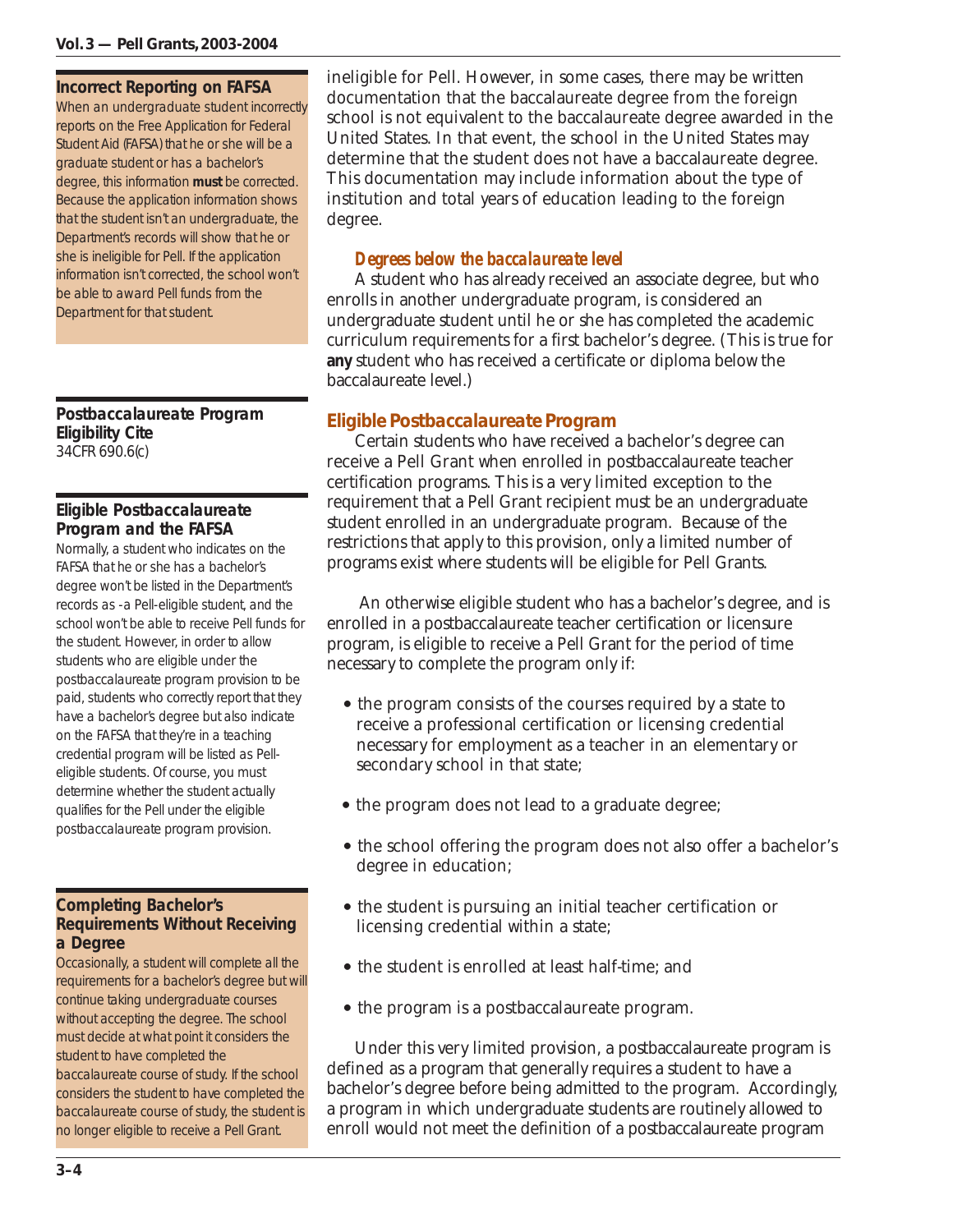for this purpose, nor would a program that is generally open to undergraduates but that also admits students with bachelor's degrees.

For FSA purposes, a school must treat a student who receives a Pell Grant under this provision as an undergraduate student enrolled in an undergraduate program. Note, however, that a student enrolled in a postbaccalaureate teacher certification or licensure program is not eligible for FSEOG funds. Also, if qualified for Pell funds under an eligible postbaccalaureate program, then the student is eligible for fifth year undergraduate, not graduate student, Stafford/Direct loan limits.

## *Financial Aid History*

One of the general eligibility requirements is that the school must obtain a financial aid history for any student who attended another school showing how much FSA funding they have received. Chapter 3 of the *FSA Handbook: Student Eligibility (Volume 1)* discusses how a school gets a financial aid history.

## *Incarcerated Students*

Students incarcerated in federal and state penal institutions aren't eligible for Pell Grants. However, students incarcerated in local penal institutions can still receive Pell Grants. Students incarcerated by jurisdictions defined as a state in the law (such as the District of Columbia) are considered to be incarcerated in a state penal institution and aren't eligible for Pell Grants. A student isn't considered incarcerated if he or she is in a halfway house or home detention, or sentenced to serve only on weekends.

The costs of attendance for incarcerated students are limited to tuition and fees and those books and supplies specifically related to the student's course of study. For more information on the cost of attendance, see the *FSA Handbook: Student Eligibility (Volume 1)* and Chapter 2 of this volume.

## **SPECIAL PROGRAMS**

Some programs, such as correspondence programs, have additional requirements, or other factors that need to be considered in awarding Pell Grants.

## *Correspondence Study*

Students enrolled in correspondence courses are eligible for aid under FSA Programs only if the courses are part of a program leading to an associate, a bachelor's, or a graduate degree. Also, to be eligible, a correspondence program must meet the criteria for an eligible program (see the *FSA Handbook: Institutional Eligibility and Participation [Volume 2]*). In Chapter 2 of this volume, we discuss special provisions for calculating Pell Grants for correspondence programs.

#### **Incarcerated Students and Pell Cite**

HEA Sec. 401(b)(8), 34 CFR 668.32(c)(2)(ii), "Dear Colleague" Letter P-94-7

#### **COA for Incarcerated Students Cite** HEA Sec. 472(6)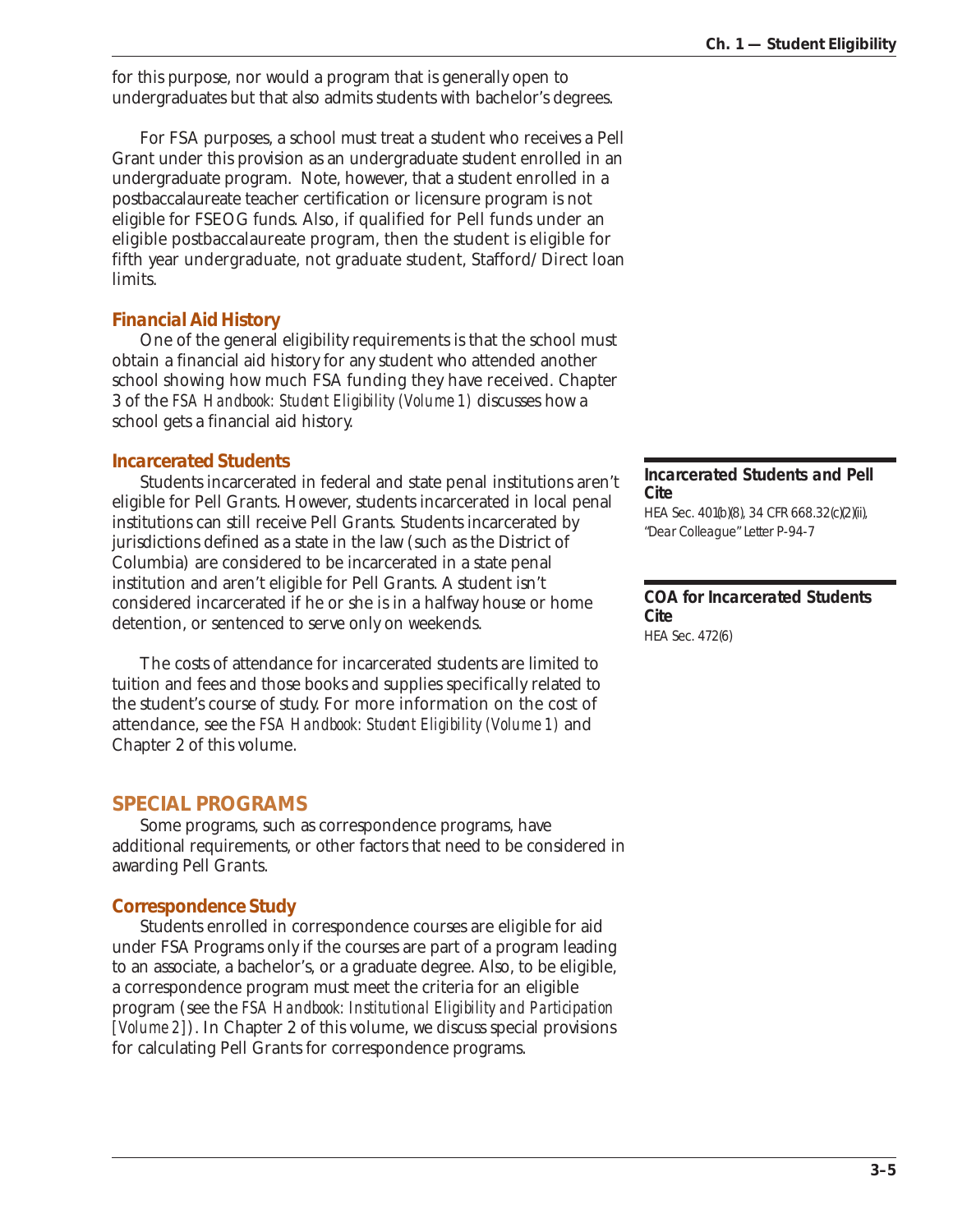## *Foreign Study*

A student can be paid a Pell Grant for study at a foreign school only if the coursework is taken as part of an eligible program at an eligible U.S. school. The foreign study arrangement must be covered by a written agreement between the two schools. Such an arrangement would have to meet the same requirements as a contractual agreement (see the discussion in the *FSA Handbook: Institutional Eligibility and Participation, [Volume 2], Chapter 9*). Students enrolled in study abroad programs with costs of attendance higher than those of the home school should have those costs reflected in the COA, which may result in a higher Pell award, not to exceed the Pell award maximum.

## *Workforce Investment Act (WIA) Programs*

If a program conducted with funding provided through the Workforce Investment Act (previously called the Job Training Partnership Act, or JTPA) is offered by an eligible school and meets the definition of an eligible program in Volume 2 of the FSA Handbook, eligible students in that program can receive Pell assistance.

## *ESL as an Eligible Program*

Schools may pay Pell Grants to students enrolled in English as a Second Language (ESL) programs if such programs consist solely of ESL coursework, meet the definition of an eligible program (see the *FSA Handbook: Institutional Eligibility and Participation [Volume 2]*), and enroll only undergraduate students who need the program to be able to use already existing knowledge, training, or skills. The school needs to request an eligibility determination for the program from FSA.

## **FINANCIAL NEED**

To receive a Pell Grant, a student must have financial need. The Expected Family Contribution (EFC) formula is the standard formula used in determining financial need for FSA programs. The formula produces an EFC number.

The lower the EFC, the greater the student's financial need. Thus, the neediest students will have an EFC of 0 and may be eligible for the maximum Pell award of \$4050 if their cost of attendance is high enough and if they will be attending full time for a full academic year.

As the EFC increases, the student's need is less and so the amount of the award decreases; after the maximum EFC of 3850, eligibility for Pell funds becomes \$0.

The EFC is computed by the Central Processing System (CPS) and is based on the information the student reported on the FAFSA. The EFC is included, along with the student's application information, on the student's output document (i.e. a SAR or ISIR). For more information on the EFC, see the *FSA Handbook, Student Eligibility (Volume 1).*

**ESL as an Eligible Program Cite** 34 CFR 668.8(j)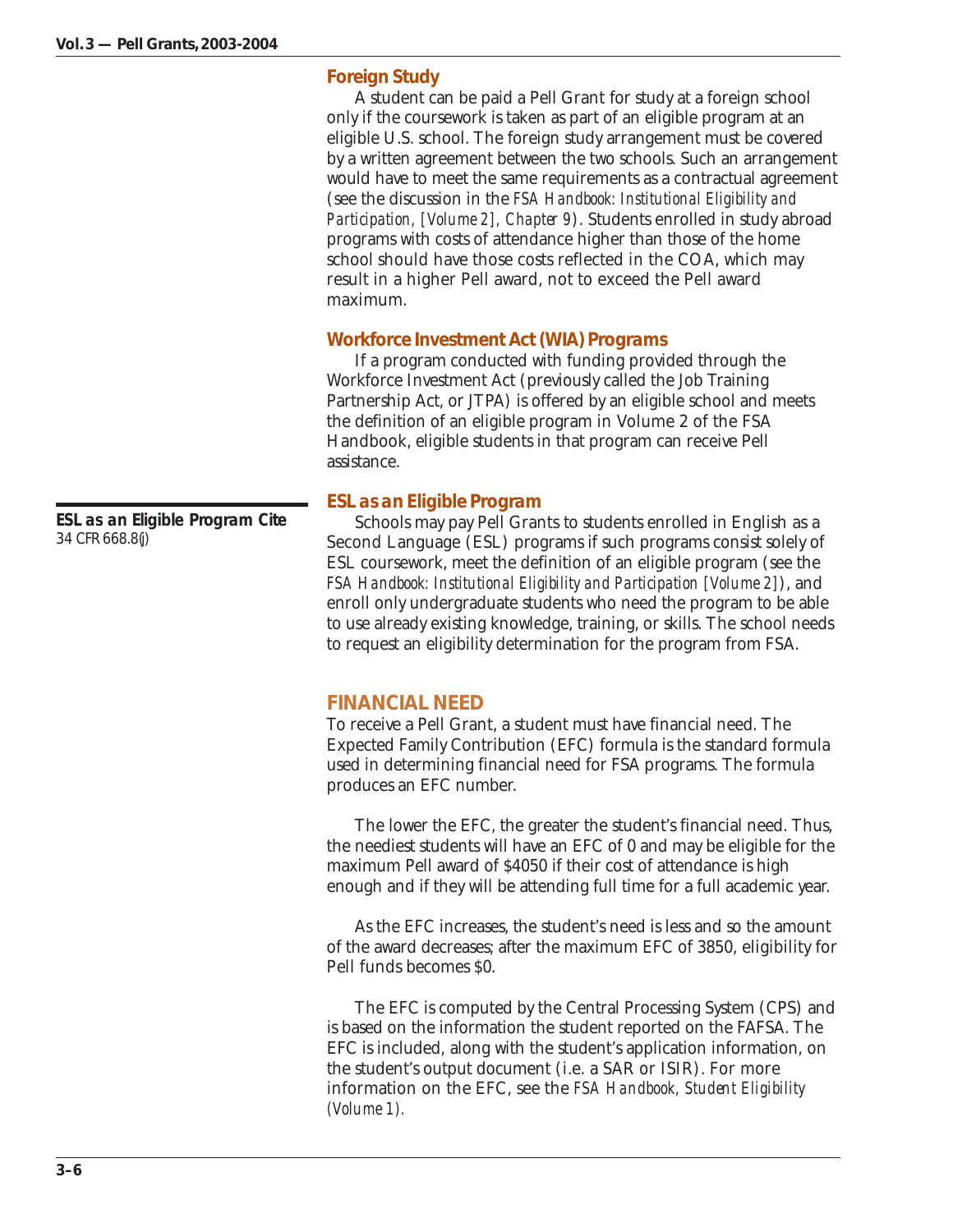## **Scheduled Awards Example**

*Scheduled Awards based on a cost of attendance of at least \$4,050. As the EFC increases, the Scheduled Award decreases. Do not use this example to make awards.*



## *Professional Judgment & Reporting Changes*

The financial aid administrator, using professional judgment, can adjust one or more of the data elements used to calculate the EFC. Aid administrators cannot adjust the EFC formula. The FAA may also use professional judgment to adjust the student's COA. See the *FSA Handbook: Application and Verification Guide* for information on using professional judgment. Any change that would result in a change to the amount of the student's Pell award has to be reported back through the CPS for reprocessing.

## **DOCUMENTING THE STUDENT'S ELIGIBILITY FOR PAYMENT**

To pay a student a Pell Grant, the school must have appropriate documentation of the student's eligibility. In particular, the school must have a valid output document for the student. A valid output document is one where all the information used to calculate the EFC is complete and accurate. The school must have received a valid output document containing an eligible nine-month EFC while the student is still enrolled and eligible. Once the school has received a valid output document, assuming all other eligibility requirements are met, the school must pay the student.

## *Output Documents*

There are two types of output documents, Institutional Student Information Records (ISIRs) and Student Aid Reports (SARs). An ISIR is a computer-generated electronic record sent to a school by the CPS. The SAR is a paper document sent to the student by the CPS. These output documents (ISIRs and SARs) contain the student's

#### **Religious Orders and Need**

In most cases, if a student is a member of a religious order, he or she is eligible **only** for unsubsidized loans (see the FSA Handbook: Student Eligibility [Volume 1]).

**Valid Output Document Definitions Cite** 34 CFR 690.2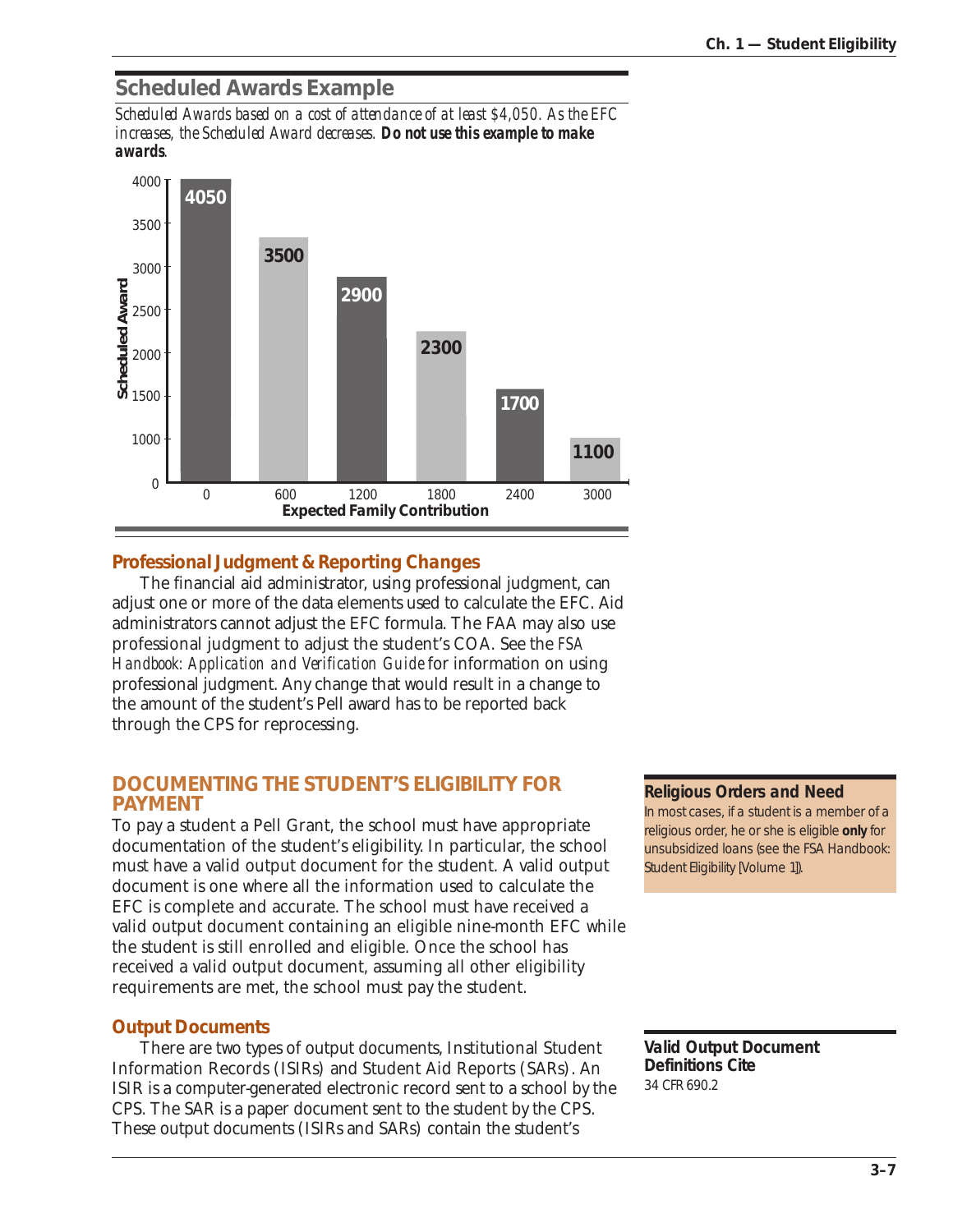**Valid Output Document Requirement Cite** 34 CFR 690.61(a)

**Output Document Deadline Cite** 34 CFR 690.61(b)

**Signature for Correction Cite** 34 CFR 690.14(b), (c)

**Recordkeeping Format Cite** 34 CFR 668.24(d)(3)

application information, the EFC, and the results of the database matches. (See *The FSA Handbook: Application and Verification Guide, Chapter 1* for more information)

The school isn't required to provide students with a copy of the ISIR it received from the CPS, even if the school sent in the student's application through the Electronic Data Exchange (EDE). All students receive a SAR with their information from the CPS. Students who apply through the mail or FAFSA on the Web receive a two-part SAR, called a SAR Information Acknowledgment. For purposes of documenting the student's eligibility for payment, the SAR Information Acknowledgment is the same as a two-part SAR: A school must pay an eligible student who submits either a valid twopart SAR or a valid SAR Information Acknowledgment.

## *Signature Requirements*

The student isn't required to sign an output document. Note that the student is still required to sign the statement on the FAFSA certifying that the information provided is correct. (See the *FSA* Handbook: Application and Verification Guide, Chapter 2, for more on signature requirements.)

## *Record Keeping*

A school needs to keep the output document used to determine the student's eligibility (see the *FSA Handbook: Institutional Eligibility and Participation [Volume 2], Chapter 8,* for complete record keeping requirements). The school can store an ISIR in its electronic format, rather than printing and storing paper. Regulations require that you store the electronic record exactly as received from the CPS.

#### *Deadlines*

For the 2003-2004 award year, the school must submit disbursement information no later than the earlier of:

- 30 calendar days after your school makes a disbursement or
- becomes aware of the need to make an adjustment to previously reported disbursement data, or
- September 30, 2004.

After September 30, 2004, your school may submit disbursement information only:

- for a downward adjustment of a previously reported award; or
- based upon a program review or initial audit finding per 34 CFR 690.83.

As mentioned above, the student must still be enrolled and eligible for payment at the time the school receives the output document. If the student leaves school or completes the program and the school doesn't have a valid output document, the student is not eligible for a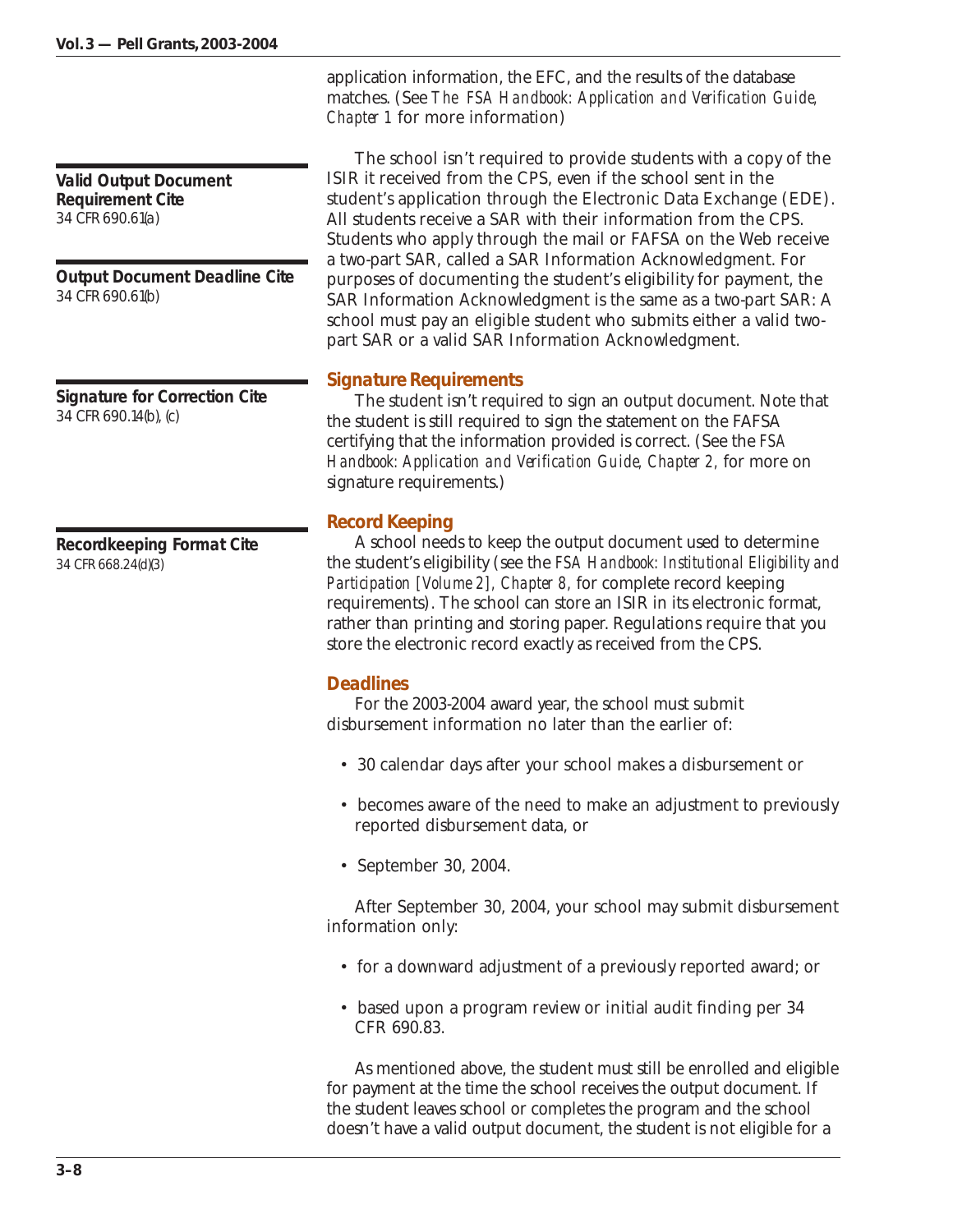Pell Grant. The date the school received the ISIR is the processing date on the ISIR transaction.

#### *Verification extension*

The deadline is extended for students being verified. This allows the student to submit a revised output document after the student's last day of enrollment. However, the school must have received some output document with an eligible EFC while the student was enrolled. For 2003-2004, a school can accept a student's revised output document up to **120 days after** the student's last day of enrollment, but the extension can't go beyond September 17th, 2004. Note that if a student submits a revised output document after his or her last day of enrollment, that output document can't be used to increase the amount of the Pell Grant the student receives, only to decrease it.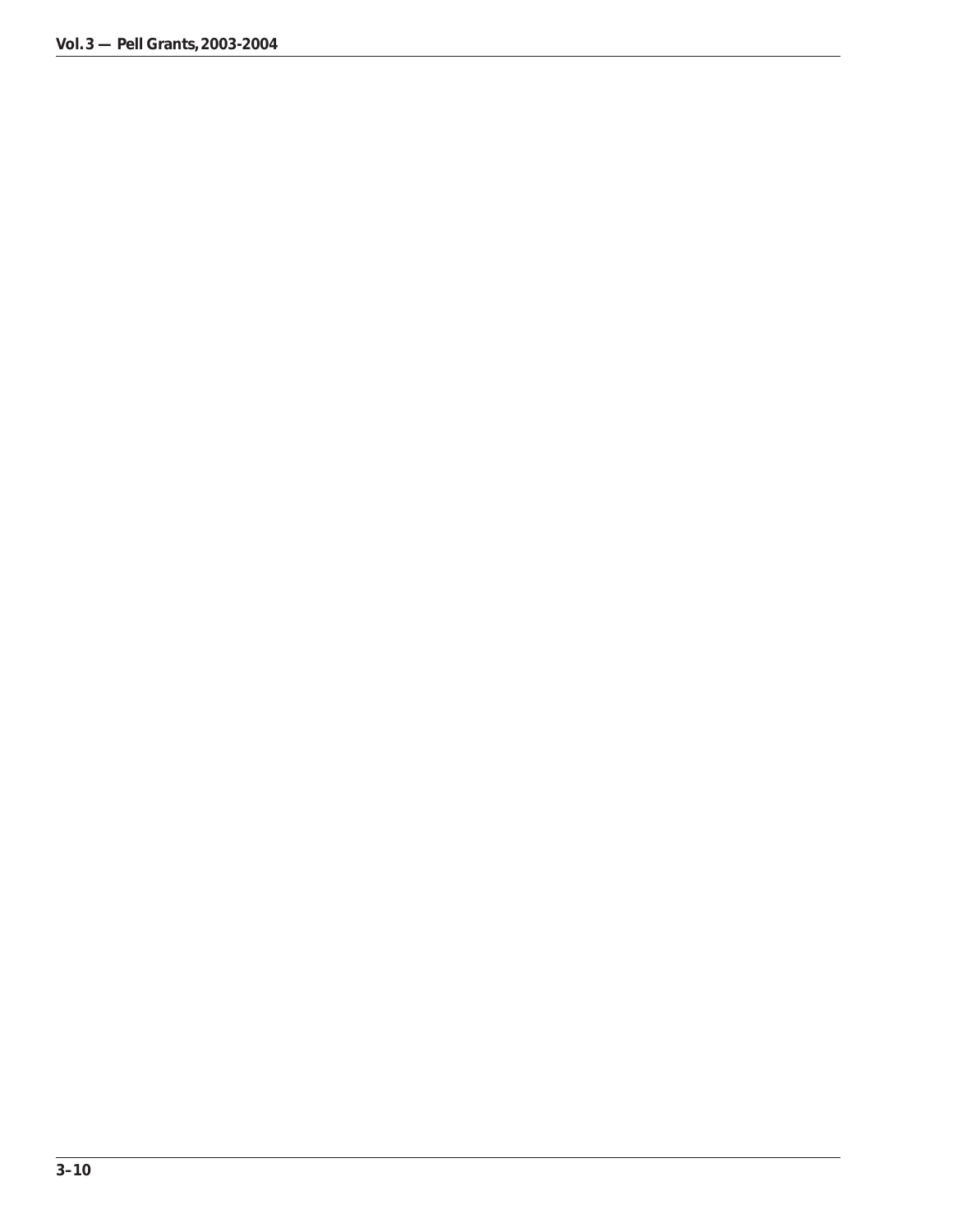## Calculating the Federal Pell Grant

*In this chapter, we'll review the terminology of the Federal Pell Grant Program and the steps in calculating a Pell Grant award. These steps take into account the student's cost of attendance (COA) for the academic year, the student's enrollment status, the ability of the student and family to contribute to his or her education (EFC), the amount of the student's coursework taken in the award year, and the length of the student's enrollment during the academic year.*

## **DEFINITIONS**

There are some important terms we use in the rest of the Pell Volume. Some of these terms, such as award year, academic year, and standard or nonstandard terms, are also used for other FSA programs. Others, such as Scheduled Award and Annual Award, are only used for the Federal Pell Grant Program.

## *Scheduled Award*

A primary concept in the Federal Pell Grant Program is the "Scheduled Award," which is the amount a student receives during an academic year for a given cost of attendance (COA) and EFC, assuming the student is enrolled **full time** for a **full** academic year. Therefore, a student will receive less than a full Scheduled Award if he or she does not complete a full academic year in both weeks of instructional time and hours. The concept of the Scheduled Award is important because it limits the student to a maximum payment for an award year. The Scheduled Award can't be exceeded, even if the student transfers to another school or attends for a period longer than one academic year during the award year (for example, by attending a summer session).

## *Annual Award*

The annual award is the maximum amount a student would receive during a full academic year for a given enrollment status, EFC, and COA. Note that for a full-time student, the annual award will be the same as the Scheduled Award.

## *Award Year*

The award year begins on July 1 of one year and ends on June 30 of the next year. For example, the 2003-2004 award year begins July 1, 2003, and ends June 30, 2004. A student can't be paid more than one scheduled award during an award year. The regulations provide that students may theoretically receive up to a second Scheduled Award during a single award year when announced in the *Federal Register* by the Department. This announcement occurs when Congress makes funds available specifically for this purpose.

**Pell Definitions Cite** 34 CFR 690.2

## **Scheduled Award Examples**

**CHAPTER** *2*

Edmund has a COA of \$6,000 for a full academic year and a nine-month EFC of 0. His Scheduled Award is \$4050 (the maximum for 2003-2004). However, if he attends two semesters as a half-time student in a semester based program, he'll actually receive a total of \$2025 as an annual award, which is half the Scheduled Award. Or, if he doesn't attend in fall and starts attending full time in the spring,, thus only completing half of an academic year in 2003-2004, he'll receive no more than half of a Scheduled Award.

## **Annual Award Example**

A half-time student with an EFC of 0 and a COA of \$10,000 will have a Scheduled Award of \$4050, and an annual award of \$2025. If the student was enrolled less-thanhalf time, the annual award would be \$1013. A school might use different annual awards for a student during one award year if the student's enrollment status changes during the year.

## **Multiple Award Cite**

HEA Sec. 401(A)(6), 34 CFR 690.67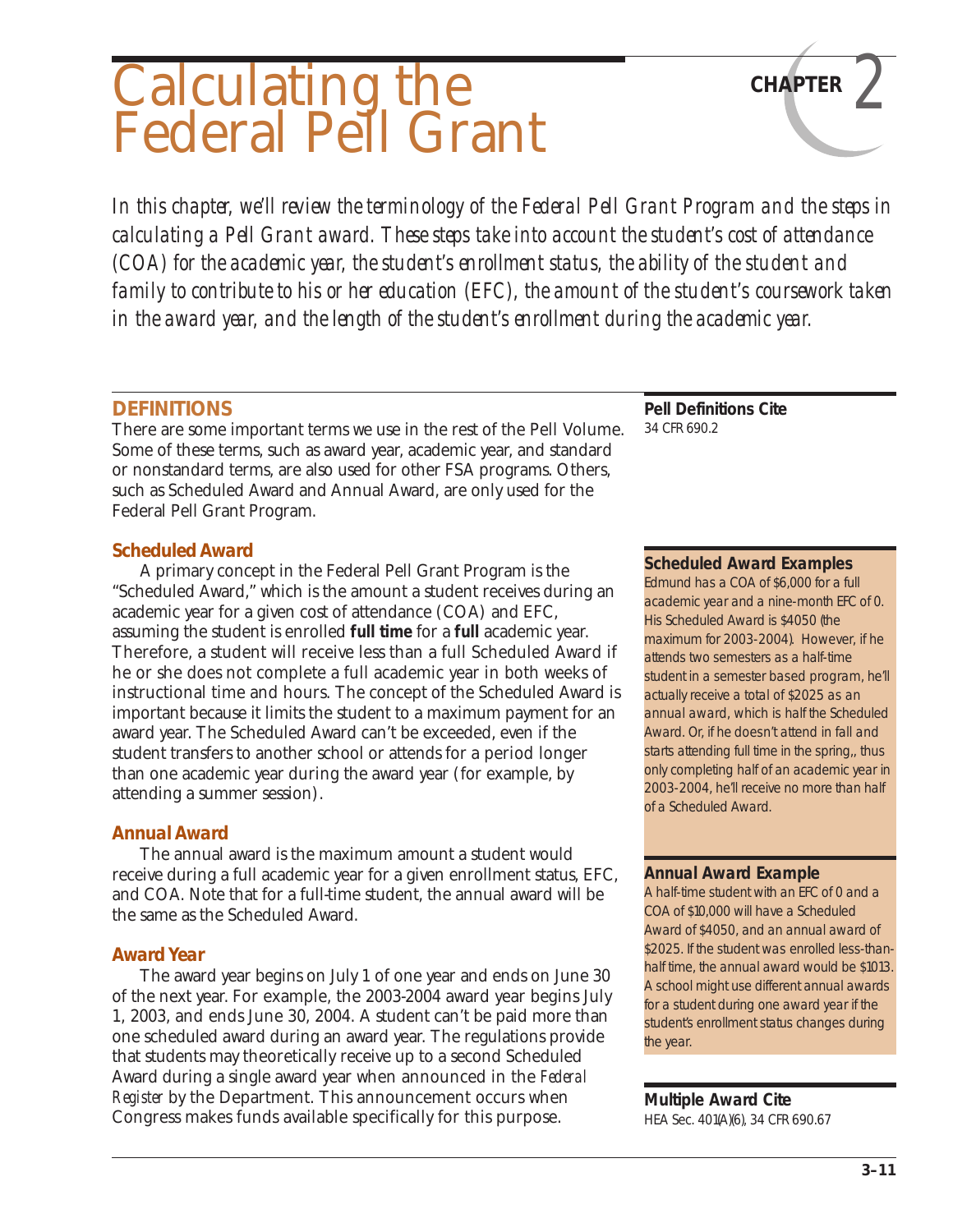## *Academic Year*

Your school must define the academic year for each program of study. After doing so, you must use that definition for all FSA purposes. The law and regulations provide minimum requirements for an academic year. A defined academic year must contain at least 30 weeks of instructional time during which a full-time student is expected to complete at least 24 semester or trimester hours or 36 quarter hours at a school measuring program length in credit hours, or at least 900 clock hours at a school measuring program length in clock hours. Schools can apply for a waiver of the 30 week minimum.

#### *Calendar weeks vs. Weeks of instructional time*

You will need to determine how many weeks of instructional time are in the program and academic year, or in each term if your school uses terms. In some cases, the weeks of instructional time won't be the same as the number of calendar weeks. See Chapter 2 of the *Handbook: Institutional Eligibility and Participation (Volume 2)* for more information on weeks of instructional time. A school should be careful not to use calendar weeks when it should be using weeks of instructional time.

In determining weeks of instructional time, the 12- hour rule has been eliminated. The 12-hour rule had applied only to nonstandard term and nonterm programs that measured progress in credit hours. A week of instructional time for all programs is now a week in which there is at least one day of regularly scheduled instruction or examinations, or after the last day of classes, at least one day of study in preparation for final examinations. A week is a consecutive seven-day period. ED has not regulated on how many hours of instructional time makes up one day of instruction. This has been left to the reasonable interpretation of schools and their accrediting agencies.

#### *Different academic year for different programs*

A school can define an academic year differently for different programs of study. For instance, it can set an academic year of 900 clock hours and 30 weeks of instructional time in one program and 1,200 clock hours and 40 weeks of instructional time in another. Your school can even use a different academic year for an evening program, and for a day version of the same program, as long as each academic year meets the minimum requirements. If your school establishes separate versions of a program, with different academic years, but allows individual students to take courses from both versions, your school must be able to determine which program the student is actually enrolled in.

#### *Terms and Payment Periods*

Generally, if all the coursework can be completed within a specific time frame, the program can be considered term-based. Term-based programs can have either standard terms or nonstandard terms. Pell Grants are calculated differently for the two types of terms.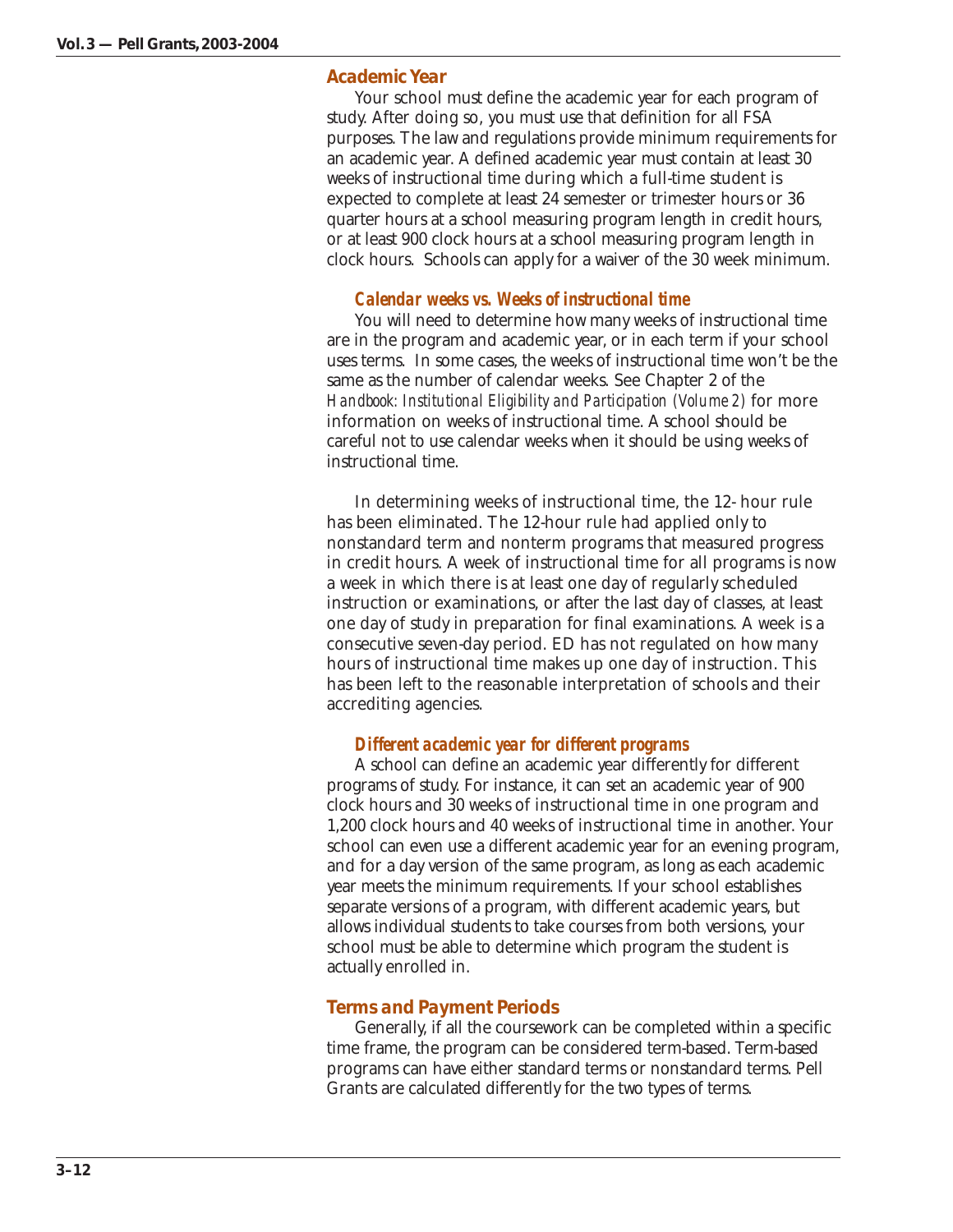## *Standard terms*

Standard terms are semesters, trimesters, or quarters, as these words are traditionally used. In traditional usage, an individual semester or trimester provides about 15 weeks of instructional time and full time is defined as at least 12 semester or trimester hours. The program's academic calendar generally consists of three terms, one each in fall, spring, and summer. In traditional usage of the term "quarter," an individual quarter provides about 10 to 12 weeks of instructional time, and full time is defined as at least 12 quarter hours. The program's academic calendar generally includes three quarters in the fall, winter, and spring and often a summer quarter as well.

## *Non-standard Terms*

Any term that isn't one of the standard terms described above is a nonstandard term. Nonstandard term has sometimes been used to refer only to terms of unequal length, but under this definition terms of equal length can be nonstandard terms.

## *Non-Term Programs*

If a program is not designed to be completed within a set amount of time, it is likely a non-term program. There are two main types of non-term program, clock hours and non-term credit hours.

## **CHOOSING A FORMULA**

The regulations specify five different formulas for calculating Pell Grants; the formula your school uses depends on the type of program. However, each formula has the same basic steps, which we'll discuss in this chapter. Once your school chooses a formula, your school must use the same formula for all students in the same program of study for the entire award year.

## *Credit-Hour Term-Based Programs (Formulas 1, 2, and 3)*

A school can use **Formula 3** to calculate Pell Grants for any credithour, term-based program, except for correspondence programs (see "Correspondence Programs" in this chapter). However, if the program meets certain requirements, Formula 1 or 2 can be used instead. If the program meets the requirements for more than one formula, your school can choose which formula to use.

To qualify for **Formula 1 or 2**, the program must meet all of the following requirements: measure progress in credit hours; be offered in semesters, trimesters, or quarters (standard terms); use an academic calendar that includes two semesters or trimesters (in the fall through the following spring) or three quarters (in the fall, winter, and spring); not have overlapping terms; define full-time enrollment for each term in the award year as at least 12 credit hours; and (for Formula 1), provide at least 30 weeks of instructional time in the fall through spring terms. If it doesn't provide this minimum amount of instructional time, Formula 2 would apply. Note that in both cases your school may decide to use Formula 3.

**Choosing a Formula Cite** 34 CFR 690.63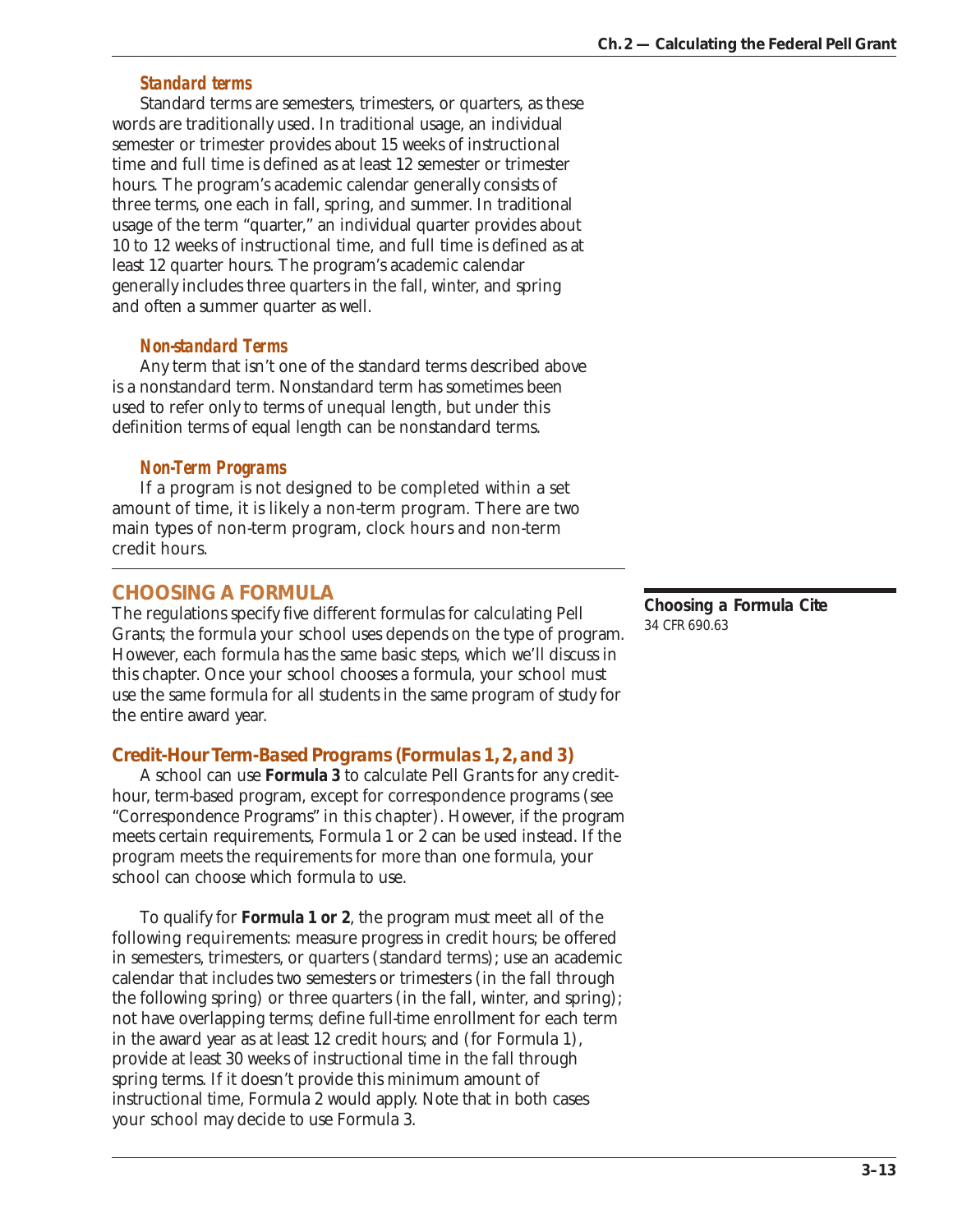#### **Combining Terms Example**

In addition to programs using standard semesters, Hart University offers a separate degree program in education with a short 4-week term between two 15-week terms. The terms don't overlap.



Hart has defined the academic year for this program as 24 semester hours and 34 weeks of instructional time. Hart could combine the short term with one of the standard terms and calculate Pell Grants using Formula 1 (assuming that full-time enrollment is at least 12 semester hours per term):

| 15 weeks | $\frac{4}{W}$ ks | 15 weeks |
|----------|------------------|----------|
| Term 1   |                  | Term 2   |

Hart can also choose not to combine the terms. In this case, the program would have a nonstandard term (the 4-week term) and therefore wouldn't qualify for Formula 1. Hart would then be required to use Formula 3 to calculate Pell Grants for students in this program.

#### *Combining terms*

A school can combine terms to allow a program to qualify for Formula 1 or 2. For example, a school with several summer terms for which full-time enrollment is less than 12 credit hours can combine these terms into a single term for which full-time enrollment is at least 12 credit hours so that Pell Grants for students in the program can be calculated under Formula 1. A school can also combine a short term with a semester in order to have two semesters as required for Formulas 1 and 2.

#### *Calendar changes*

Because the academic calendar for a program must fall within specific limits for your school to be able to use Formula 1 or 2, if the calendar for the program changes, your school needs to check again to see if it can still use Formula 1 or 2 for the program.

#### *Clock-Hour or Nonterm Programs (Formula 4)*

All clock-hour programs and nonterm credit-hour programs must use Formula 4, unless they're correspondence programs.

#### *Correspondence Programs (Formula 5)*

Formula 5 is used for students enrolled only in correspondence courses (not including residential components of correspondence programs). There are two versions of Formula 5: Formula 5A (which is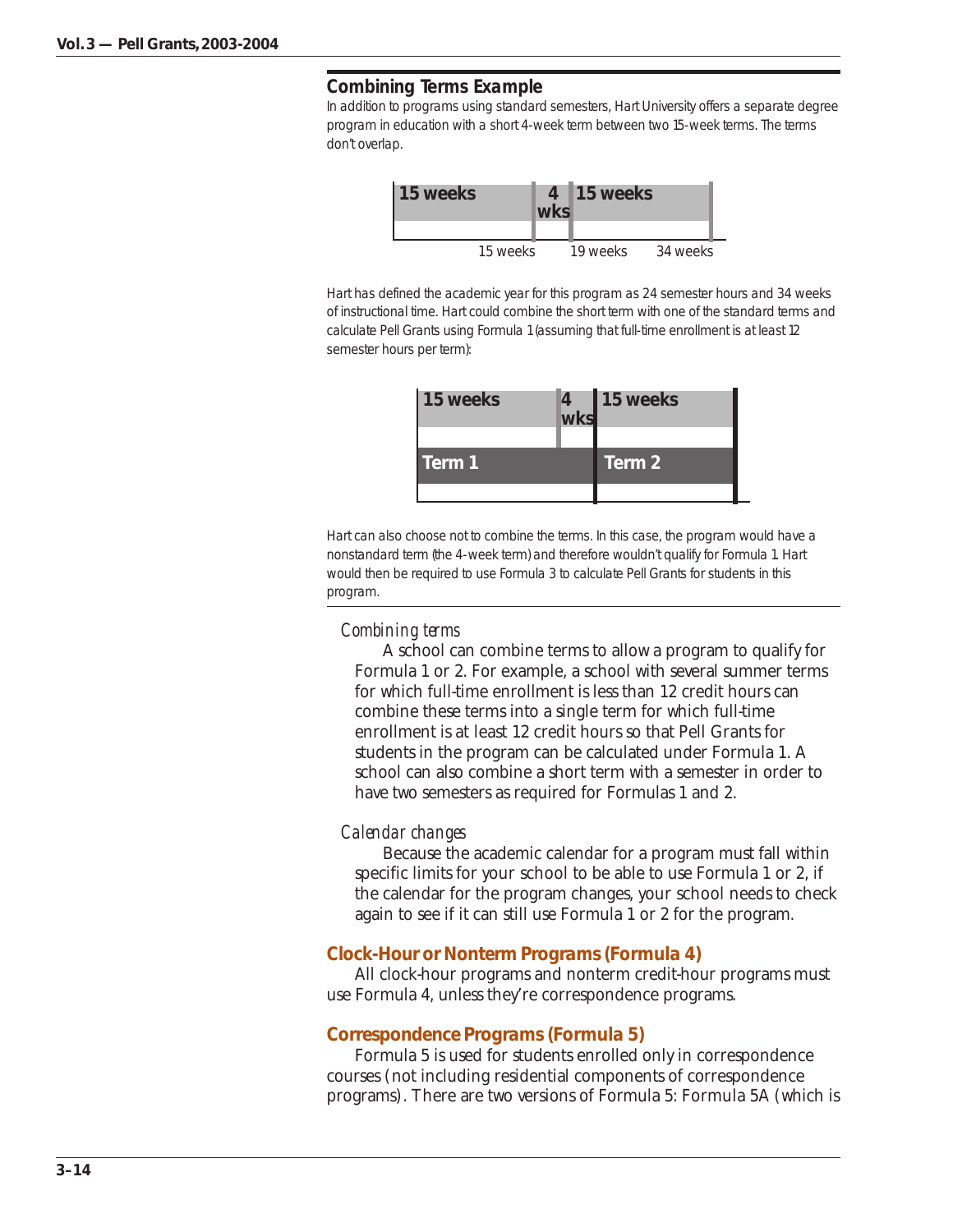## **Calendar Change Example**

Hart University decides to expand one of the programs it offers in standard semesters by also offering the coursework in four terms, each consisting of eight weeks of instructional time. Previously, Hart could calculate Pell Grants for students in the program using Formula 1. Suppose Hart combines two terms of eight weeks of instructional time with each semester, so the program still has two terms. The school now must use Formula 3, because the terms overlap:



The school must use Formula 3 even for students enrolled only in the semesters, because the program as a whole no longer qualifies for Formula 1. The school may instead consider the program offered in 8-week terms to be a separate program, in which case it can still calculate Pells for students enrolled in the semester program using Formula 1. Hart would then calculate Pells for students enrolled in the four-term program using Formula 3. However, if Hart allows a student to enroll in both types of terms, it must have some way of determining which program the student is actually enrolled in.

similar to Formula 4) is used for nonterm programs, and Formula 5B (which is similar to Formula 3) is used for term-based programs. For a residential component of a correspondence program, your school must use either Formula 3 or Formula 4. If the residential component is a term, your school uses Formula 3; otherwise, it uses Formula 4.

## **Step 1: Determine Enrollment Status Status**

*Formulas 1, 2, and 3* Full time, three-quarter time, half time, less than half time *Formula 4* At least half time or less than half time *Formula 5A* Enrollment status is never more than half time *Formula 5B* Enrollment status can only be half time or less than half time

## **DETERMINING ENROLLMENT STATUS**

The student's enrollment status is based on the number of credit or clock hours for which the student enrolls. It determines which cost components are used to calculate the student's Cost of Attendance (COA) and, for some programs, establishes which Payment or Disbursement Schedule is used to determine the student's annual award.

For credit-hour programs with terms, your school must determine whether the student is enrolled full time, three-quarter time, half time, or less than half time. This allows your school to determine which

**Definition of Full-Time Enrollment Cite** 34 CFR 668.2

**Half-time Enrollment Limit Cite** 34 CFR 690.2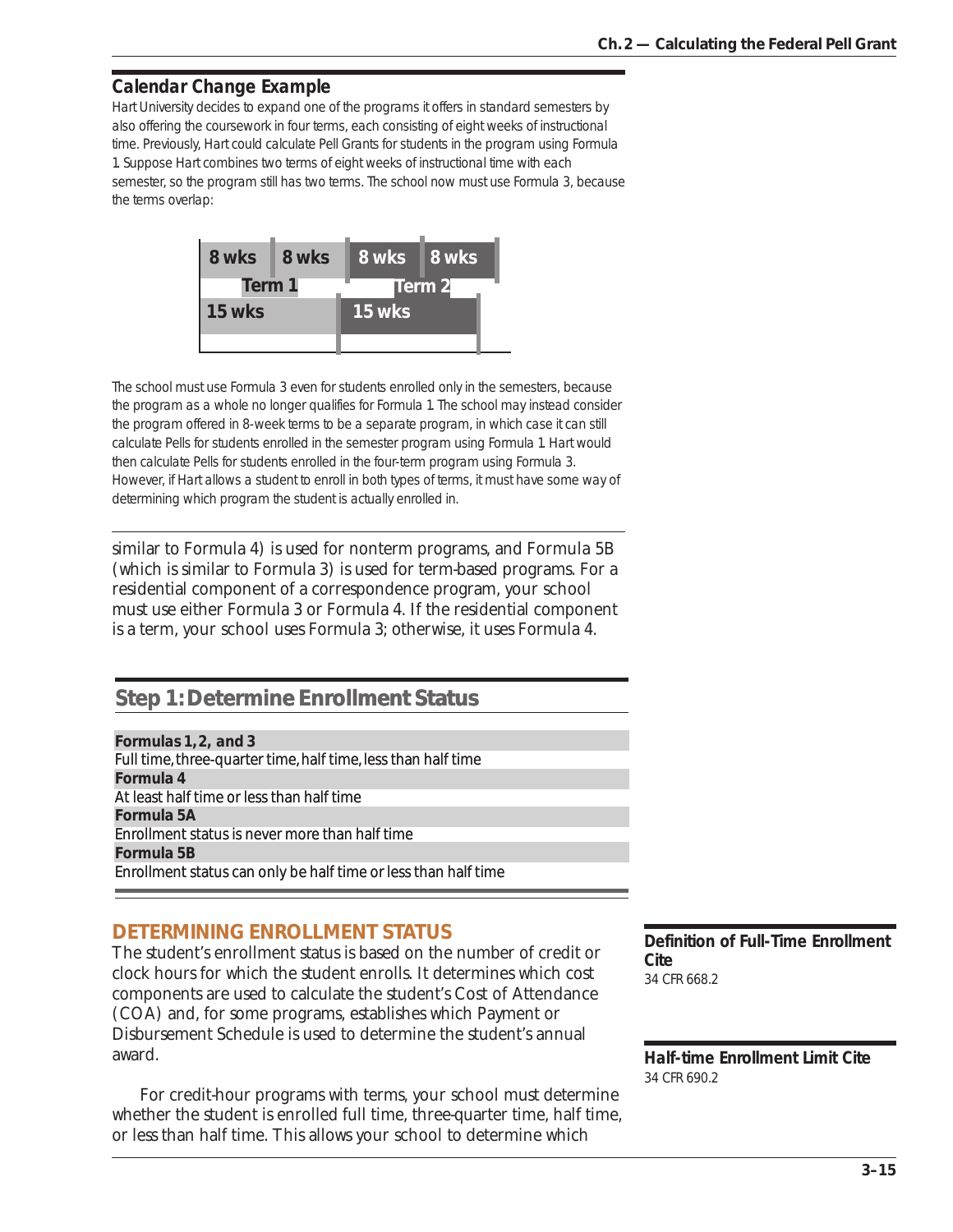## **Enrollment Status Minimum Requirements**

*Standard Term, Credit-Hour Programs1*

| Full time           | 12 credit hours per term <sup>2</sup>                            |
|---------------------|------------------------------------------------------------------|
| Three-quarter time  | 9 credit hours per term <sup>2</sup>                             |
| Half time           | 6 credit hours per term <sup>2</sup>                             |
| Less than half time | Less than half the workload of the minimum full-time requirement |
|                     |                                                                  |

*Clock-Hour Programs or Nonstandard-Term or Nonterm Credit-Hour Programs*

| Full time           | 24 semester hours, 24 trimester hours, or 36 quarter hours per academic<br>year, or prorated equivalent for program of less than an academic year<br>or 24 clock hours per week |
|---------------------|---------------------------------------------------------------------------------------------------------------------------------------------------------------------------------|
| Less than half time | Less than half the workload of the minimum full-time requirement                                                                                                                |

1 For standard term-based programs, if a school's financial aid office establishes full-time status as greater than 12 credit hours, the financial aid office may still define a three-quarter-time enrollment status as 9 credit hours and a half-time enrollment status as 6 credit hours.

2 The school must use appropriate credit hours for the term, for example, semester hours for semesters, quarter hours for quarters.

#### **Enrollment Status for Nonstandard Terms Cite** 34 CFR 690.63(d)(1)(ii)

#### **Fractions**

When using fractions, be careful to multiply first, and then divide to avoid an incorrect result. For example, to calculate the following:

|       | Χ | 300 |
|-------|---|-----|
| 2,130 |   | 900 |

you should use this method:

Step 1: 2,130 X 300 = 639,000 Step 2: 639,000 / 900 = 710

In this case, if you divide the fraction to get a decimal (300/900 =.333333...) and then round the decimal either down (.33) or up (.34), your calculation will result in a number that's too low (703) or too high (724).

Payment or Disbursement Schedule it needs to use, and to calculate the correct COA. For clock-hour programs and for credit-hour programs without terms, your school only needs to determine if the student is enrolled at least half time or less than half time, so that it can calculate the COA correctly.

## *Enrollment Status Standards*

A school defines full-time enrollment, but your school's definition must meet the minimum regulatory requirements (see the *FSA Handbook: Student Eligibility [Volume 1]* for a general discussion of enrollment status). Note that your school's academic standard may differ from the enrollment standard used by the financial aid office for FSA purposes. For example, your school may define full time as six hours during the summer; however, the financial aid office uses 12 hours as full time for all terms including the summer term. Your school must apply its standards consistently to all students enrolled in the same program of study for all FSA purposes.

## *Enrollment status for nonstandard terms*

If a school's academic calendar contains nonstandard terms, your school must determine the student's enrollment status for each nonstandard term according to the formula in the regulations. To determine enrollment status for a nonstandard term, your school must first determine the number of credit hours required for full-time enrollment status using the following formula:

| Credit hours in | X | weeks of instructional time in<br>nonstandard term                      |
|-----------------|---|-------------------------------------------------------------------------|
| academic year   |   | weeks of instructional time in program's<br>definition of academic year |

If the resulting number isn't a whole number, it is rounded up to the next whole number. After your school has determined the number of credit hours required for full-time enrollment, your school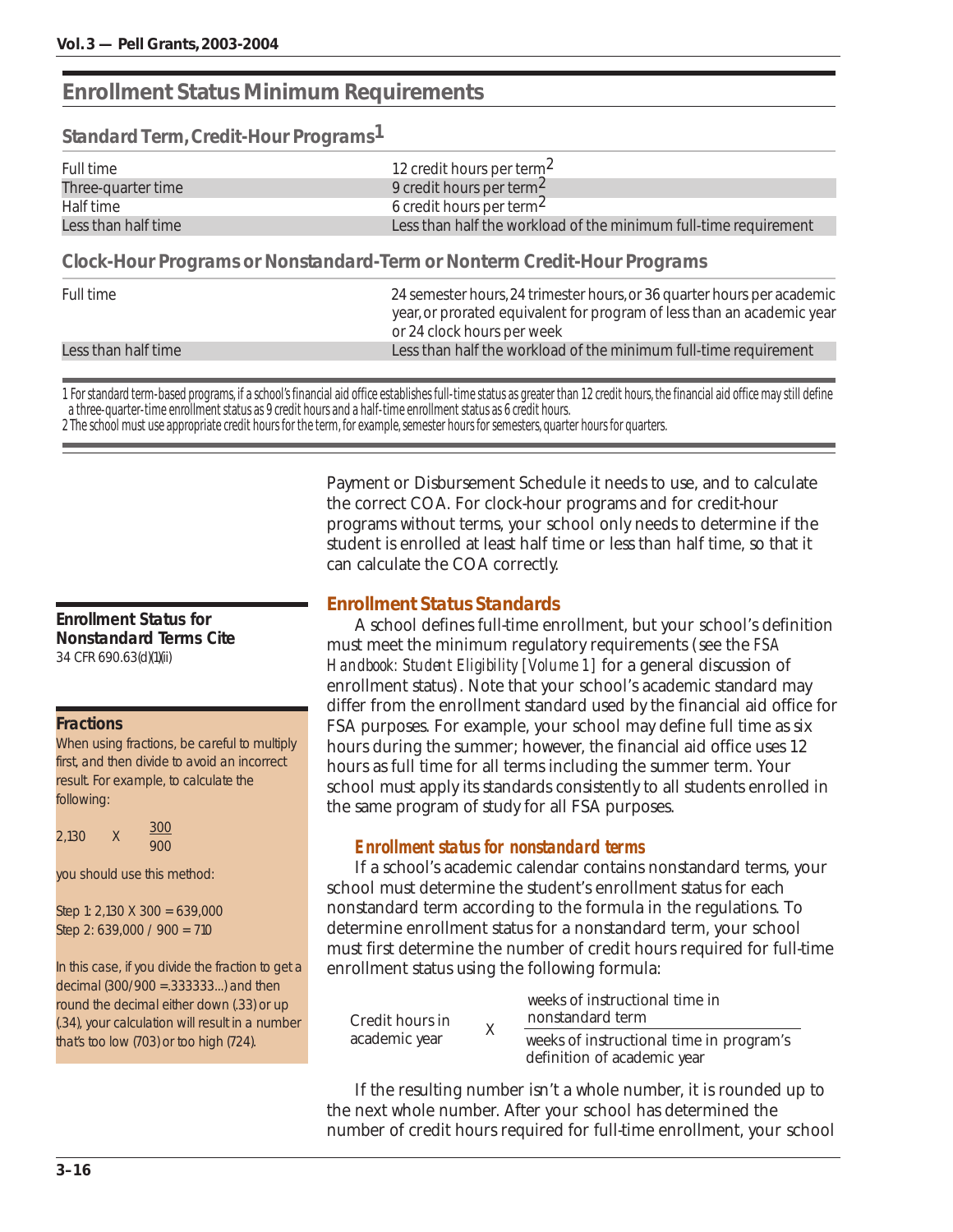## **Nonstandard Term Examples**

Anner enrolls in a two year program at Bylsma Conservatory. Bylsma Conservatory's academic calendar consists of four terms, each of which provides 8 weeks of instructional time. The school has defined the academic year for Anner's program as 40 quarter hours and 32 weeks of instructional time. Anner enrolls for 6 quarter hours in the first term and 10 quarter hours in the remaining three terms.

Bylsma determines the number of credit hours required for full-time enrollment in the term as follows:

40 quarter hours  $X = \frac{8 \text{ weeks of instructional time in term}}{32 \text{ weeks of international time.} \times 1000}$  $\frac{32}{2}$  weeks of instructional time in academic year = 10 quarter hours

Therefore, a student must complete 10 quarter hours each term to be a full-time student. For the first term, Bylsma must determine Anner's enrollment status as follows:

6 quarter hours / 10 quarter hours = .6

Because .6 is less than three-quarters (.75) but more than one-half (.5), Anner's enrollment status in the first term is half time. Anner is enrolled full time (10 hours) in the remaining terms.

Owen enrolls in the education program at Hart University that has a short 4-week term between two 15-week terms. Hart doesn't combine the 4-week term with one of the longer terms for purposes of the Pell calculation. The academic year for the program is 34 weeks of instructional time and 24 semester hours. Owen enrolls for 6 hours in the first and third terms and 3 hours in the second term.

Hart must determine the number of credit hours required for full-time enrollment in the first and third term as follows:

24 semester hours X 15 weeks of instructional time in term 34 weeks of instructional time in academic year  $= 10.59$ 

A student must enroll in 11 semester hours (rounded up from 10.58) in the first and third terms to be full time. The requirement for full-time enrollment for the second term is determined as follows:

24 semester hours X 4 weeks of instructional time in term 34 weeks of instructional time in academic year = 2.82

A student must enroll in 3 semester hours (rounded up from 2.82) in the second term to be full time.

Note that Owen is enrolled full-time in the second term. To determine Owen's enrollment status for the other two terms, the school must compare the number of hours he's enrolled with the number required for full-time enrollment:

6 semester hours / 11 semester hours = .55

Because .55 is less than three-quarters (.75) and greater than one-half (.5), Owen is enrolled half time in the first and third terms.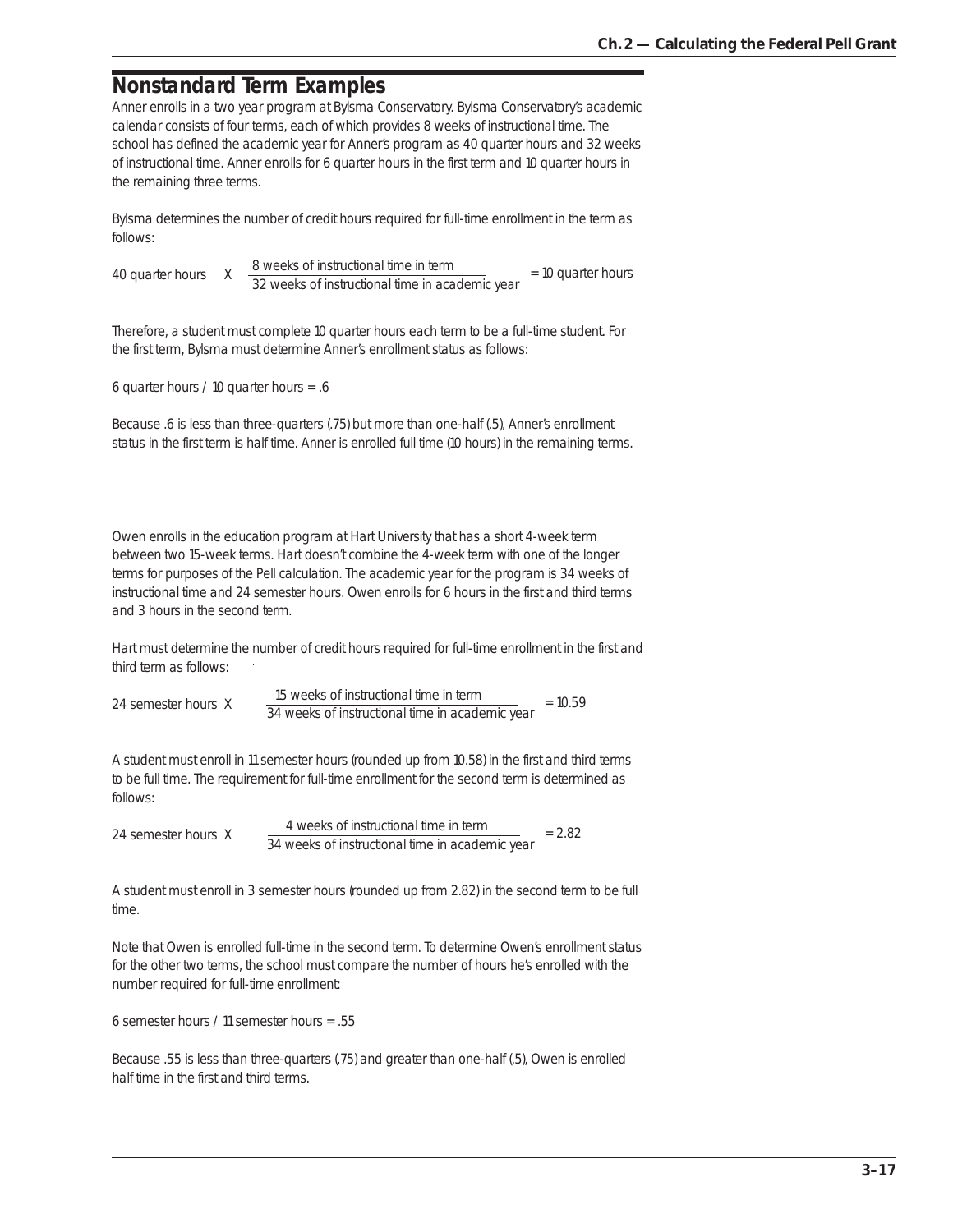#### **Combined Term Example**

Eddy enrolls in a program that Hart University offers in both 15-week semesters and 8-week terms. Hart combined two 8-week terms to make each semester; each of the combined terms provides 16 weeks of instructional time:



Hart continues to define the academic year for Eddy's program as 24 semester hours and 30 weeks of instructional time, as it did before adding the 8-week terms. In addition, because the combined terms can still be considered semesters, the requirement for fulltime enrollment in each term is 12 semester hours.

In the first term, Eddy enrolls for 4 semester hours in the 15-week component of the term and 3 semester hours in each of the 8-week components. Therefore, he's enrolled for a total of 10 semester hours in the first term, and his enrollment status is three-quarter time. In the second term, he enrolls for 12 semester hours in the 15-week component, and no hours in either of the 8-week components. Because he's enrolled for 12 semester hours total in this second term, his enrollment status for the second term is full time.

can then determine the less-than-full-time status for the nonstandard term using the following formula:

Credit hours student takes in the nonstandard term Credit hours required for full-time enrollment in the nonstandard term

The resulting fraction is then matched with the appropriate lessthan-full-time status classification. The fraction must equal or exceed the enrollment status classification. For example, two-thirds would correspond to a half-time enrollment status.

#### *Combined Terms*

If your school combines two or more terms into a single term for purposes of the Pell calculation, the student's enrollment status is based on the combined number of hours in which the student is enrolled for all the component terms of the combined term. Note that if the student later doesn't begin attendance in one of the parts of the combined term, your school must recalculate the student's award (see Chapter 5 for more on recalculations).

#### *Special Programs*

There are additional considerations in determining enrollment status for some special programs, such as correspondence programs.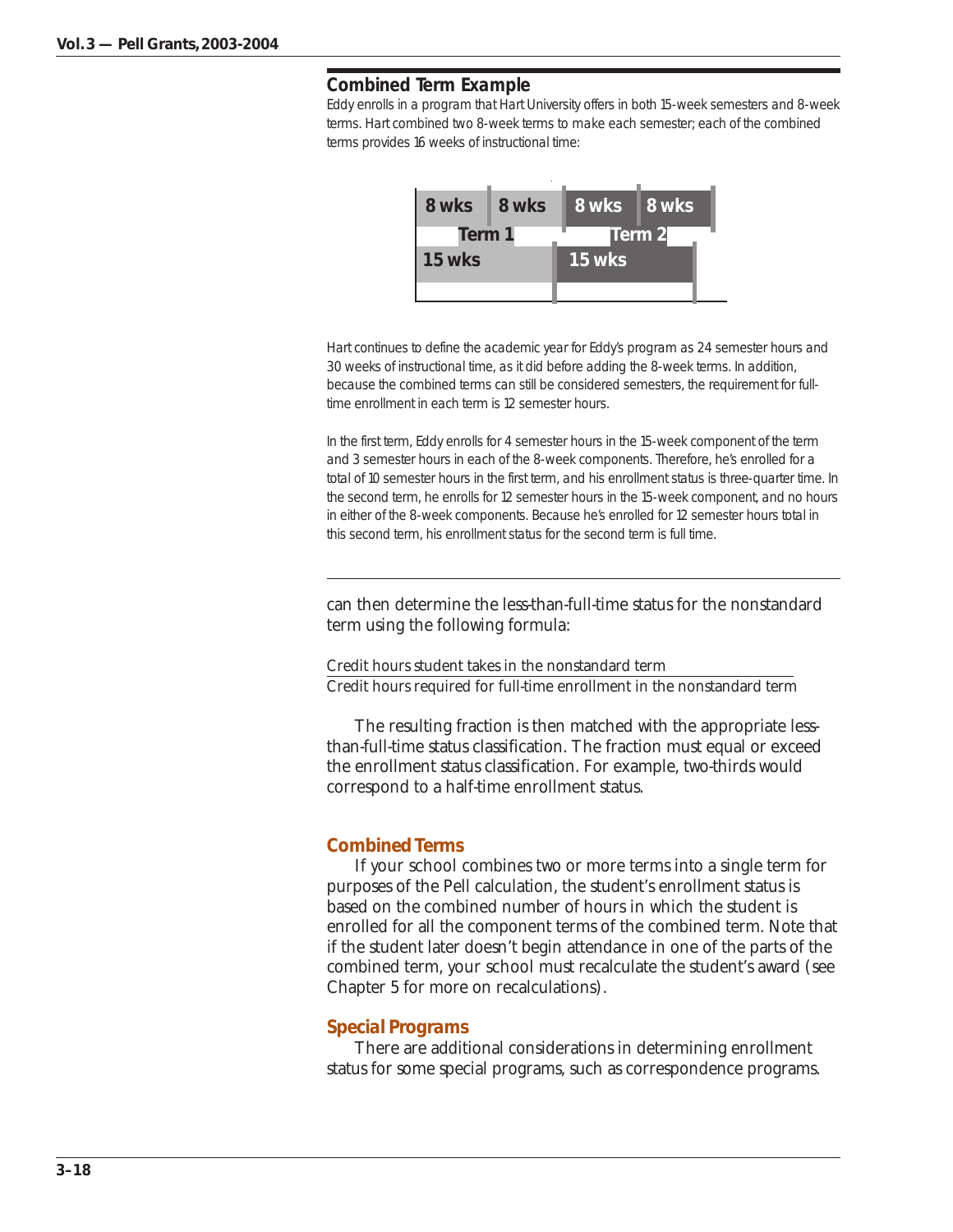## **Enrollment Status for Enrollment in Correspondence and Regular Coursework**

| Regular Work Correspondence Work | Adjusted Total Course Load | <b>Enrollment Status</b>        |
|----------------------------------|----------------------------|---------------------------------|
|                                  |                            | Half time                       |
|                                  |                            | Half time                       |
|                                  |                            |                                 |
|                                  |                            | Half time<br>Three-quarter time |
|                                  |                            | -ull time                       |
|                                  |                            | Half time                       |

This chart assumes that the school defines full-time enrollment as 12 credit hours per term, making half-time enrollment 6 credit hours per term. As you can see in the second and third examples, the number of correspondence hours counted in the total course load was adjusted so that the correspondence hours never exceeded the regular hours taken. Note that in the last example, the student is eligible for payment based on half-time enrollment in correspondence courses, despite the fact that the student only took 2 credit hours of regular coursework.

## *Correspondence study*

Students enrolled in programs of correspondence study are considered to be no more than half-time students, even if they're enrolled in enough coursework to be full time. However, if the correspondence study is combined with regular coursework, the student's enrollment status might be more than half time.

A student enrolled only in a nonterm correspondence program is always enrolled half time. For a student enrolled in a term correspondence program, your school must determine whether the student is enrolled half time (6 or more credit hours in a term) or less than half time (less than 6 credit hours in a term). Special rules are used to determine the student's enrollment status when the student is enrolled in a combination of regular and correspondence coursework.

## *Correspondence study combined with regular study*

If correspondence coursework is combined with regular coursework, the correspondence courses must meet the following criteria to be included in the student's enrollment status:

- The courses must apply toward the student's degree or certificate or must be remedial work to help the student in his or her course of study.
- The courses must be completed during the period required for the student's regular coursework.

When combining the number of credit hours of correspondence work with the number of credit hours of regular coursework to determine the student's enrollment status for a Pell Grant, the amount of correspondence work counted can't be more than the number of credit hours of regular coursework in which the student is enrolled. However, if the student is taking at least a half-time load of correspondence courses, the student would be paid as at least a half-time student, regardless of the credit hours of regular coursework.

**Enrollment Status for Term Correspondence Cite** 34 CFR 690.66(c)(2)

**Correspondence Study Combined With Regular Study Cite** 34 CFR 690.8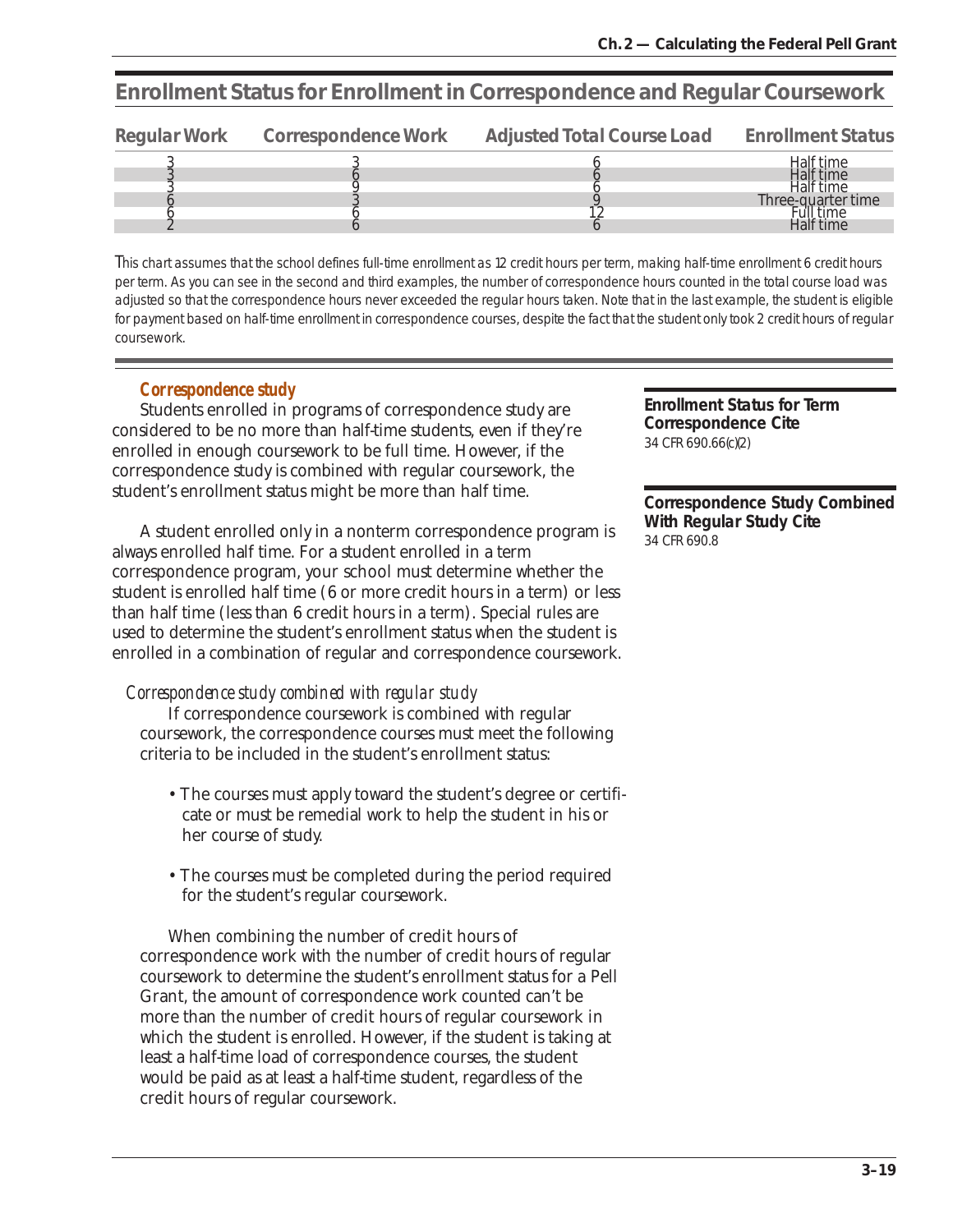#### **Consortium Different Units Example**

Chris is taking 6 semester hours at Hart University, the home institution, and 9 quarter hours at Sarven Technical Institute. To determine his enrollment status, Hart needs to convert the hours at Sarven into semester hours. Because a quarter hour is about twothirds of a semester hour, Hart multiplies the number of quarter hours by two-thirds:

9 quarter hours X 2/3 = 6 semester hours

Then the hours taken at both schools can be added together:

 6 semester hrs. at Hart + 6 semester hrs. at Sarven 12 semester hours

Linda is also taking 6 semester hours at Hart University and 9 quarter hours at Sarven Technical Institute, but her home institution is Sarven Technical Institute. Because Sarven is paying her, it needs to convert the semester hours taken at Hart into quarter hours:

6 semester hours  $X$  3/2 = 9 quarter hours

Then, the hours taken at both schools can be added together:

 9 quarter hrs. at Sarven +9 quarter hrs. at Hart 18 quarter hours

A student will be paid as a less-than-half-time student for any combination of regular and correspondence work that is less than 6 credit hours.

## *Enrollment status under consortium agreement*

The enrollment status of a student attending more than one school under a consortium agreement is based on all the courses taken that apply to the degree or certificate at the home institution. The disbursing school may have to make some adjustments if the coursework at the different schools is measured in different units (See sidebar example).

## *Enrollment status for cooperative education*

In a cooperative education program, your school assesses the work to be performed by the student and determines the equivalent academic course load. The student's enrollment status is based on the equivalent academic course load.

## *Remedial coursework*

A noncredit remedial course is one for which your school allows no credit toward a degree or certificate. A reduced-credit course is one for which your school gives some credit toward the degree or certificate, but not as much as would normally be given based on the workload required by the course. When figuring enrollment status, your school must include any reduced-credit or noncredit remedial coursework designed to increase the student's ability to pursue his or her program of study. The *FSA Handbook: Student Eligibility (Volume 1)* explains how to include these courses in enrollment status, as well as the limits on the amount of remedial coursework that can be included.

## *Enrollment Status Change During Year*

If a student's enrollment status changes during the year, your school may have to recalculate the student's Pell Grant payment based on the new enrollment status. Chapter 5 of this volume explains when a school is required to recalculate due to a change in enrollment status.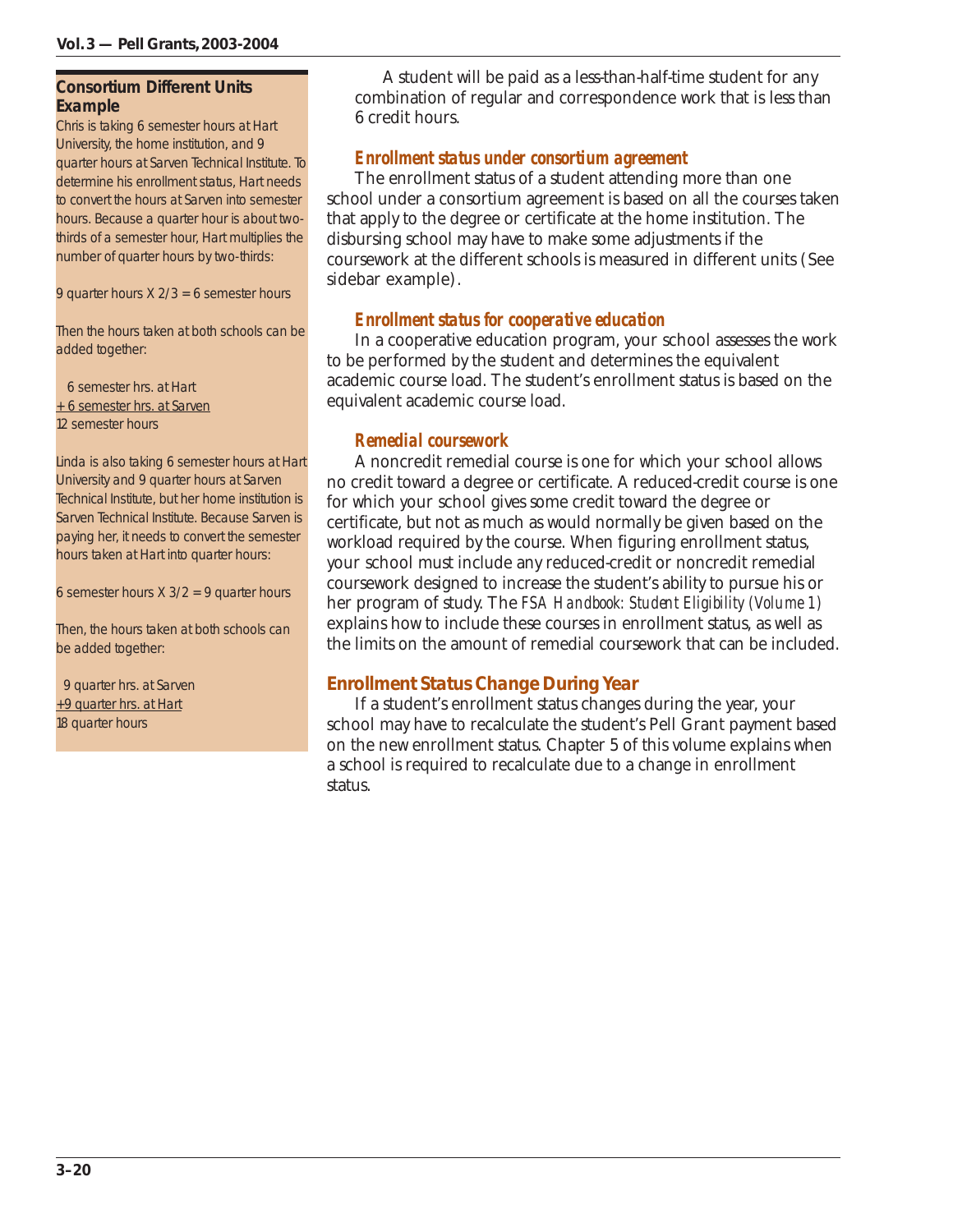## **Step 2: Calculate Pell COA**

#### *Formula 1*

*Full time, full academic year costs*

*Formula 2*

*Full time, full academic year costs*

Costs for fall through spring terms prorated. If fall through spring terms provide the same number of credit hours as are in the academic year definition, prorated COA is the same as nonprorated COA.

#### *Formulas 3 and 4*

*Full time, full academic year costs*

*Costs for program or enrollment period not equal to academic year prorated. Two fractions compared:*

> Hours in program's definition of academic year Hours to which the costs apply

Weeks of instructional time in program's definition of academic year Weeks of instructional time in the enrollment period to which the costs apply

The entire cost is multiplied by the lesser of the two fractions to determine Pell COA.

#### *Formulas 5A and 5B*

*Full time, full academic year costs (for applicable components)*

Costs for program or enrollment period not equal to academic year prorated according to the following formula:

For tuition and fees:

Costs  $X \frac{\text{Credit hours in program's definition of academic year}}{\text{Credit hours to which the costs apply}}$ 

## **CALCULATING THE COST OF ATTENDANCE**

The components used to calculate a student's Pell COA are the same as those used to calculate the COA for the other FSA Programs. (See the *FSA Handbook: Student Eligibility [Volume 1]* for a list of these components.) However, unlike the other programs, the Pell COA is always based on costs for a **full-time student for a full academic year**. For Pell, costs for programs or enrollment periods longer or shorter than an academic year must be prorated so that they are the costs for one full academic year.<sup>2</sup> This is true for both parts of the academic year definition, the number of weeks and the number of clock/credit hours: If the program or period of enrollment differs from the defined academic year in either part, the costs must be prorated to determine the Pell COA.

## *Less than Half Time*

If the student is enrolled less than half time, your school can only include in the Pell COA those cost components allowable for less-thanhalf-time enrollment. (See the *FSA Handbook: Student Eligibility [Volume 1]* for more information, and for other restrictions on COA components.) However, the amount included in each of the allowable cost components is based on the amount for a full-time student for a full academic year.

#### **Hours and Weeks of Instructional Time to Which the Costs Apply**

To determine COA in Formulas 3, 4 and 5, the COA is multiplied by the lesser of two fractions: the hours in the program's definition of an academic year divided by "hours to which the costs apply" and weeks of instructional time in the program's definition of an academic year divided by "weeks of instructional time in the enrollment period to which the costs apply." The "to which the costs apply" parts of these fractions are adjustments necessary for programs longer or shorter than an academic year in length. The costs for such a program may be incurred at a single point in time, but schools must prorate these costs for the academic year COA by using these fractions.

## **Proration of Average Tuition and Fees Example**

Isabella is enrolled for 3 semester hours at Hart University and for 9 semester hours at Woodhouse College. The full-time tuition and fees charge for an academic year at Hart is \$4,000, while the full-time charge at Woodhouse is \$6,600. To figure Isabella's tuition and fees charge, Woodhouse multiplies each of these average charges by the number of credits she is taking at each school, divided by the total number of credits she's taking:

\$4,000 X 
$$
\frac{3}{12}
$$
 = \$1,000 Porated  
charge at Hart  
\$6,600 X  $\frac{9}{12}$  = \$4,950 Porated

12

charge at Woodhouse

Woodhouse then adds the two prorated charges to determine the tuition and fees charge to include in Isabella's COA:

 $$1,000 + $4,950 = $5,950$ 

2. Note that in many cases prorating the COA won't affect the amount of Pell Grant the student receives. However, the school must enter accurate amounts when reporting disbursements (see Chapter 3 of this volume for more detail on Pell reporting).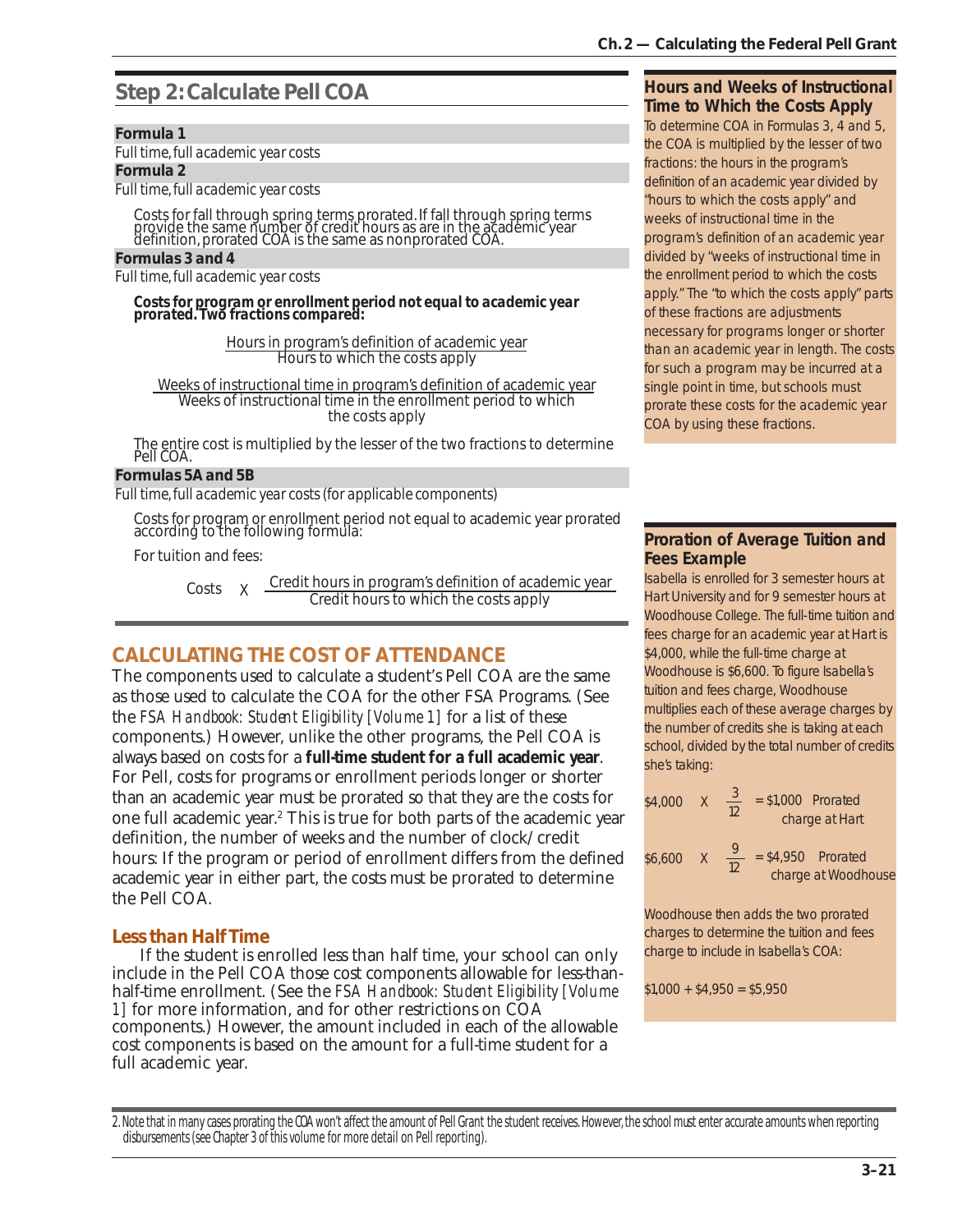## **COA Proration Required Examples**

Woodhouse College provides 28 weeks of instructional time in its two semesters. The COA it uses for most FSA programs is based on the costs for those 28 weeks. However, the academic year definition is 30 weeks of instructional time. Because the costs are for less than an academic year, Woodhouse needs to prorate the amount up to get the Pell COA.

Sarven Technical Institute has a 1000 clock hour program, but the academic year definition for the program is only 900 clock hours. The COA it uses for most FSA programs is based on the costs for the entire 1000 clock hours. Because the costs are for more than an academic year, Sarven needs to prorate the amount down to get the Pell COA.

## **Co-op COA Example**

Kerr has a co-op job for the first quarter of the academic year and pays a \$50 fee and no tuition. The \$50 fee can be projected for each of the three quarters in the academic year for a total tuition and fees amount of \$150.

## *Actual or Average Costs*

While schools can choose to determine actual costs for individual students, most schools prefer to determine the COA by using an average cost for a group of similar students in the same category. (For example, a school may have different charges for different academic programs or different charges for in-state vs. out-of-state students.) Chapter 10 of the *FSA Handbook: Student Eligibility (Volume 1)* has a brief discussion about using average costs.

A school using actual charges has to be careful that the COA is still for a **full-time** student. If costs for a part-time student are different from those for a full-time student, your school can prorate the parttime student's actual costs to determine the full-time, full-year COA.

## *Consortium COA*

A student receiving a Pell Grant for attendance at two schools through a consortium agreement may have costs from both schools at the same time. The student's COA is calculated in the same way as for a student taking classes at only one school. The student's tuition and fees and books and supplies charges at the consortium schools have to be combined into a single charge for a full academic year for purposes of the Pell calculation. The school paying the student can choose to use actual charges for the student, which would simply be the sum of the actual charges at both schools. Of course, if the student isn't attending full time, your school will have to prorate these tuition and fees and books and supplies charges so that they are the correct amounts for a full-time student.

## *Prorating average charges at each school*

If the disbursing school is using average charges, then the average full-time charges at each of the schools must be prorated and combined. If the student is taking an equal course load at each school, the full-time tuition and fees charges for an academic year at each school can be averaged to determine the tuition and fee cost. However, if the student is taking an unequal course load, the disbursing school must prorate the charges based on the number of hours the student is taking at each school.

## *Costs for a Cooperative Education Program*

If a student has a co-op job for the first term, the tuition and fees for that period can be projected over a full academic year (of at least 30 weeks of instructional time). This projected amount is then added to the other COA components to arrive at the total cost for a full-time student for a full academic year.

For the rest of the year, your school can either use the COA with the projected amount or can recalculate the student's tuition and fees at the end of the first term to determine a new COA for the remaining payment periods. This decision must be consistent with your school's overall policy on recalculating for changes in a student's costs. (See Chapter 5 of this volume for more information.) Note that the COA can also include employment-related expenses (see the *FSA Handbook: Volume 1: Student Eligibility*).

## *Tuition and Fees Charges for WIA Programs*

Students in some Workforce Investment Act (WIA) programs (formerly JTPA programs) aren't charged for tuition and fees. A school can include a tuition and fees charge in the COA for a Pell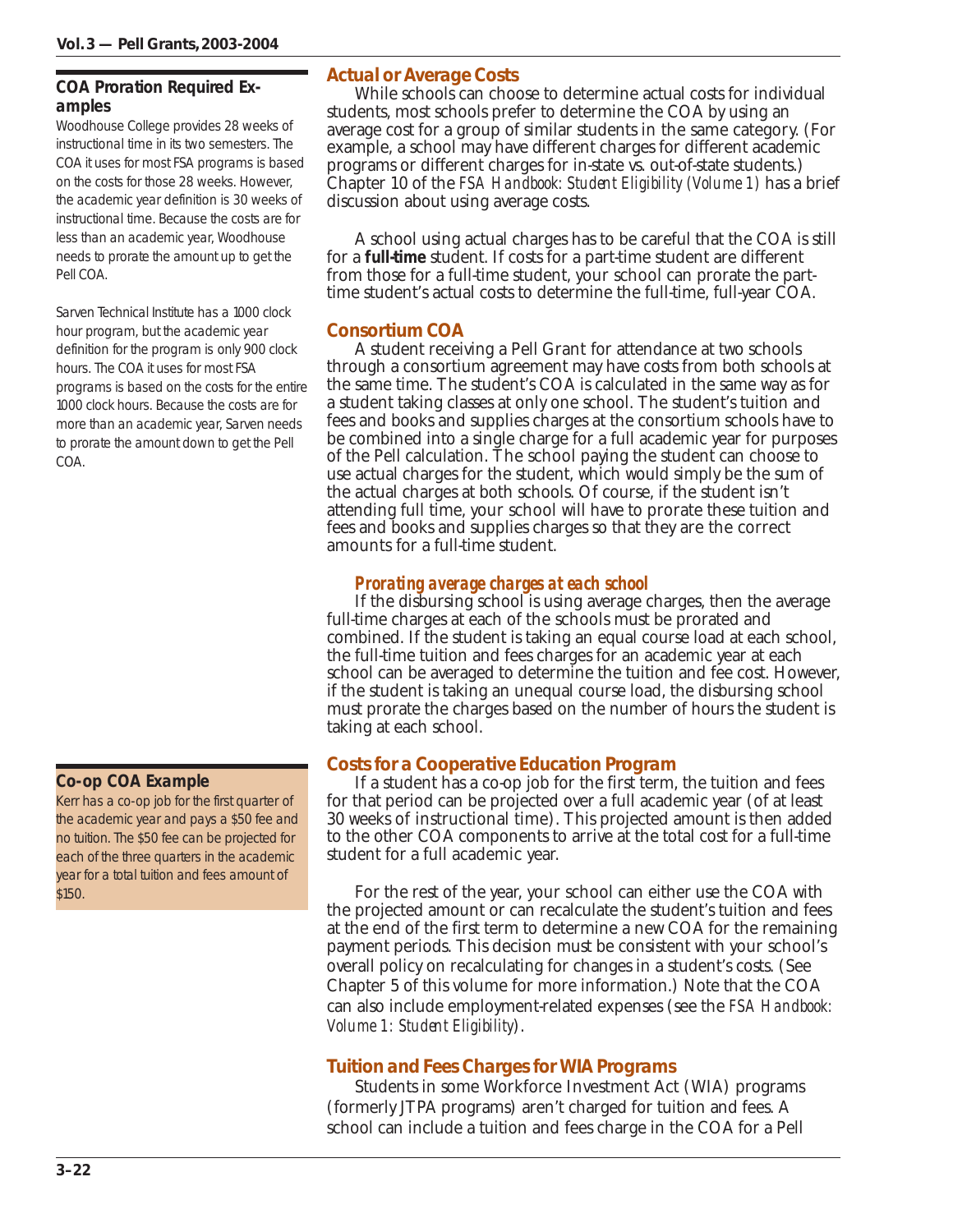## **COA Proration Examples**

Woodhouse College has fall and spring semesters, each of which provides 14 weeks of instructional time. Thus, the two semesters provide 28 weeks of instructional time. Woodhouse has defined the academic year as 24 semester hours and 30 weeks of instructional time. The average cost for a full-time student attending both semesters is \$13,210.

Because the two semesters don't provide a full 30 weeks of instructional time, the cost for a full-time student to attend both semesters must be prorated to determine a full academic year COA.

Woodhouse compares the two fractions:

24 semester hours in academic year definition 24 semester hours in fall through spring terms

30 weeks of instructional time in academic year definition 28 weeks of instructional time in fall through spring terms

Because the credit hour fraction (24/24) is the lesser of the two, it would be used to prorate the cost; because it's equal to 1, the Pell COA for the program is the same as the nonprorated COA: \$13,210.

Sarven Technical Institute has a program that is 40 weeks of instructional time, during which the student completes 1000 clock hours. Sarven has defined the academic year for the program as 900 clock hours and 30 weeks of instructional time. The average cost for the entire program is \$5,900.

Because this cost is for more than an academic year, Sarven must determine the cost for an academic year by prorating the full cost. The school compares the two fractions:

900 clock hours in academic year definition 1000 clock hours in program

30 weeks of instructional time in academic year definition 40 weeks of instructional time in program

Of the two fractions, the smaller is the weeks fraction (30/40). Sarven multiplies the full cost by this fraction:

| \$5,900 | 30 weeks of instructional time in academic year definition | $=$ \$4,425. |
|---------|------------------------------------------------------------|--------------|
|         | 40 weeks of instructional time in program                  |              |

Therefore, the Pell COA for this program is \$4,425.

Grant recipient only if that charge is actually made to the student and is paid either by the student or by some type of student financial assistance (such as WIA). The existence of such a tuition and fees charge must be documented in the same way as for any non-WIA student—for instance, in your school's contract with the student or in the agreement with the WIA agency. (If your school charges the student for tuition and fees, your school would have to expect the student to pay the charge if the WIA agency or other source of assistance doesn't pay on the student's behalf.)

If your school doesn't actually charge the student for tuition and fees (either because it's prohibited from doing so under the WIA contract, or for other reasons), then no tuition and fees component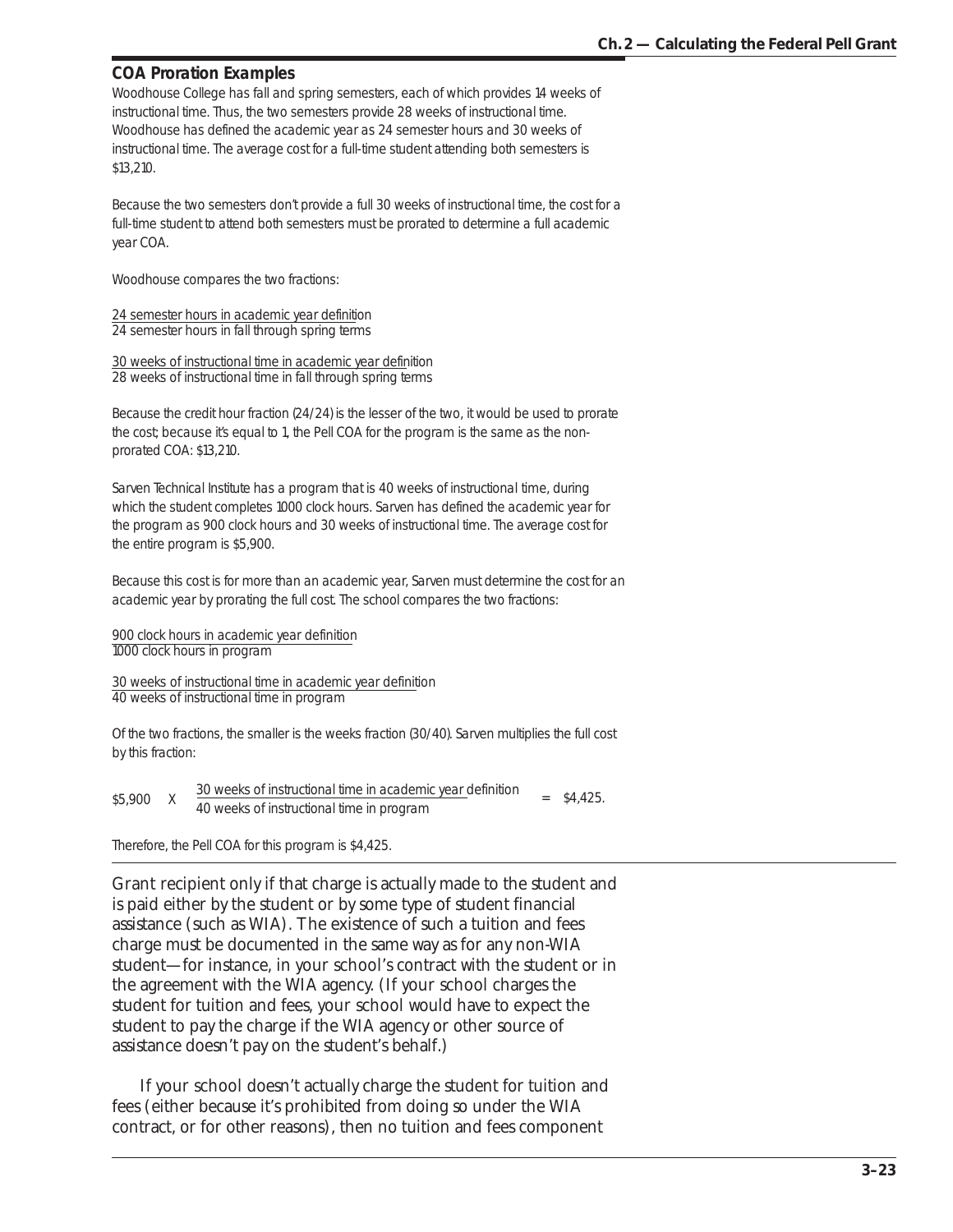#### **Less than Half Time COA Components**

For students who are less than half time, COA can include only:

- tuition and fees:
- an allowance for books and supplies; • transportation (but not miscellaneous
- expenses); and
- an allowance for dependent care expenses.

## **Less-Than-Half-Time Student COA Proration Example**

Martha is enrolled at Sarven Technical Institute as a less-than-half-time student in a 650 clock hour program that is 28 weeks of instructional time. Sarven defines the academic year for the program as 900 clock hours and 30 weeks of instructional time. The average costs for the entire program are as follows:

| \$1,800 |
|---------|
| 2.500   |
| 100     |
| 100     |
| 200     |
| \$4,700 |
|         |

Because the program is shorter than an academic year in length, the costs for the program must be prorated to determine the costs for a full academic year. Also, because Martha is attending less than half time, the COA can't include all components. The cost using only the components allowed for a less-than-half-time student (tuition and fees, books and supplies, and transportation) is \$2,000. Sarven compares the two fractions:

900 clock hours in academic year definition 650 clock hours in program

30 weeks of instructional time in academic year definition 28 weeks of instructional time in program

Of the two fractions, the smaller is 30/28.

Sarven multiplies the full cost (using only the components allowed for a less-than-half-time student) by this fraction:

| \$2,000 |  | 30 weeks of instructional time in academic year |  | $=$ \$2.143 |  |
|---------|--|-------------------------------------------------|--|-------------|--|
|         |  | 28 weeks of instructional time in program       |  |             |  |
|         |  |                                                 |  |             |  |

Therefore, Martha's Pell COA is \$2,143.

would exist for the Pell COA. Even if there's no tuition and fees component, the student's COA still includes the other components described in the *FSA Handbook: Student Eligibility (Volume 1)*. Note that a school that doesn't include tuition and fees in the COA may need to use the Alternate Schedule in determining the student's annual award (see "Tuition Sensitivity and the Alternate Schedule," in this chapter).

#### *WIA reimbursement contracts*

Some WIA contracts operate on a reimbursement basis; that is, the student must fulfill the terms of the contract before WIA will reimburse the school for tuition and fee costs. If the student doesn't fulfill the terms of the contract, the school is left with an unpaid tuition and fees charge. The school isn't permitted to hold the student liable for the unpaid tuition and fees. Contracts are established this way to offer schools an incentive to properly train and place students enrolled in the training programs. However, as noted above, if a tuition and fees charge is included in a Pell Grant recipient's COA, the student would be liable for any outstanding charges that are not reimbursed by WIA. Therefore, schools that enter into reimbursement contracts **must remove the tuition and fees component** from the Pell COA because, under these contracts, schools are prohibited from holding the student liable for outstanding charges.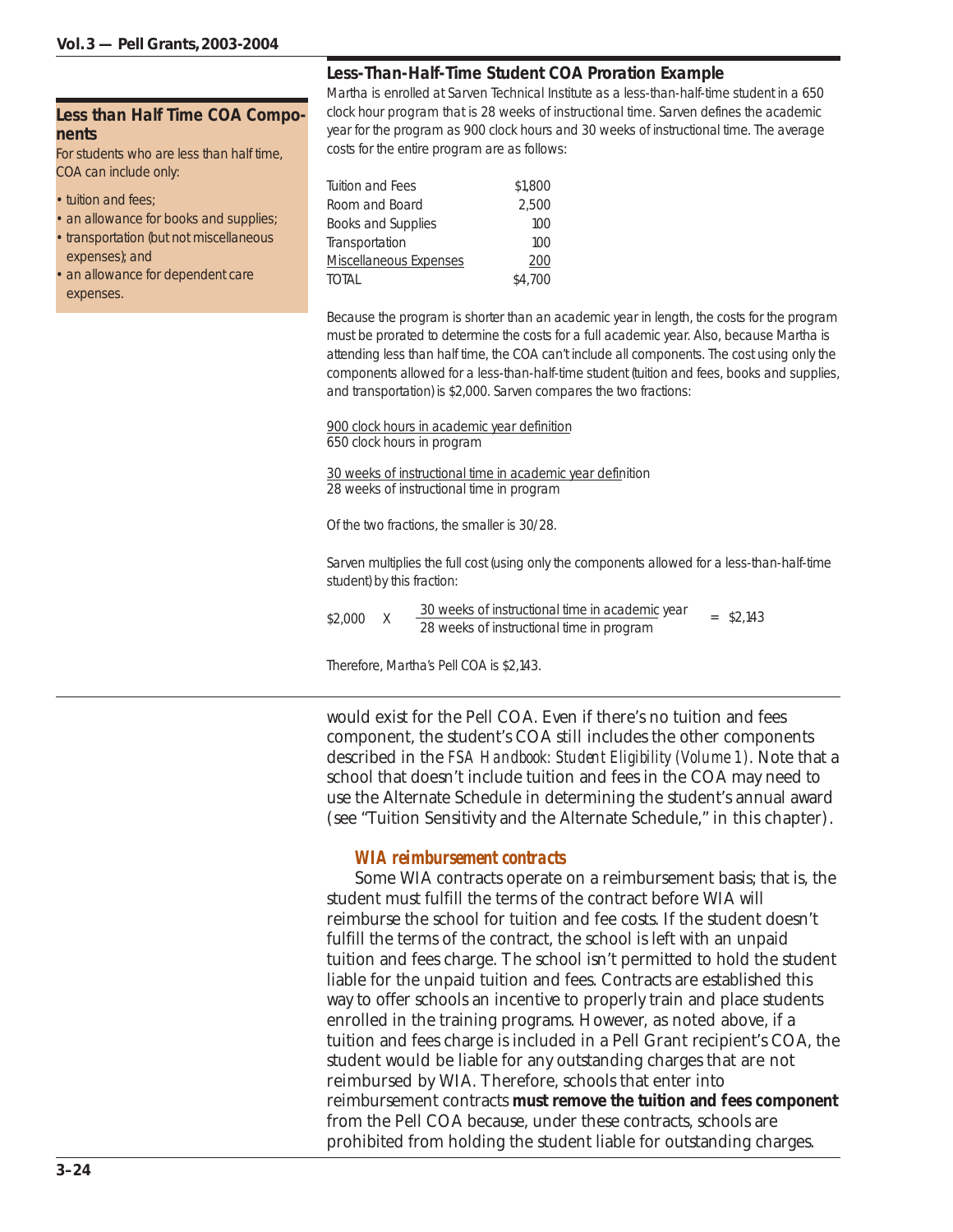## *Prorating the COA*

Schools can choose between two proration methods. A school can either prorate the entire cost using one fraction, or split the COA into credit/clock hour costs and week costs, and prorate the two types of costs separately. A school can use whichever method it prefers.

#### *Single fraction method*

To prorate the COA by one fraction, your school must compare two fractions and multiply the COA by the lesser of the two. There's one fraction for each component of the academic year definition. One fraction is calculated by dividing the number of credit or clock hours in the program's academic year by the hours to which the costs apply; the other, by dividing the number of weeks in the program's academic year by the weeks for which the costs apply:

Credit/clock hours in program's definition of academic year Credit/clock hours to which costs apply

Weeks of instructional time in program's definition of academic year Weeks of instructional time to which costs apply

The COA is multiplied by the lesser of these two fractions to determine the student's Pell COA. This Pell COA must be used when determining the amount of the student's annual award. In some cases the prorated COA calculated by this method will be the same as the original, non-prorated COA: If for one of the components of the academic year the program or period of enrollment for which costs apply is the same as the academic year, one of the fractions will be equal to one.

#### *Split proration method*

As mentioned earlier, your school can split the COA into two parts and prorate the two parts separately, if it chooses. Your school multiplies costs associated with credit or clock hours (tuition and fees, books and supplies, loan fees) by the credit or clock hour fraction (hours in the academic year definition divided by hours to which costs apply), and multiplies costs associated with weeks of instructional time (room and board, miscellaneous expenses, disability expenses, transportation, dependent care, study abroad, reasonable costs associated with employment as part of a cooperative education program) by the week fraction (weeks in the academic year definition divided by weeks to which costs apply). The student's Pell COA is the sum of the two types of prorated costs.

#### *Correspondence Programs*

The COA for correspondence programs is limited to tuition and fees, and in certain cases, books and supplies. Traditionally, books and supplies have been included as part of the correspondence program's tuition. If books and supplies are not included in the program's tuition, they may be counted as costs, for either a residential or nonresidential period of enrollment. As always, the COA must be based on the costs for a full-time student for a full academic year. If the student's program or period of enrollment, as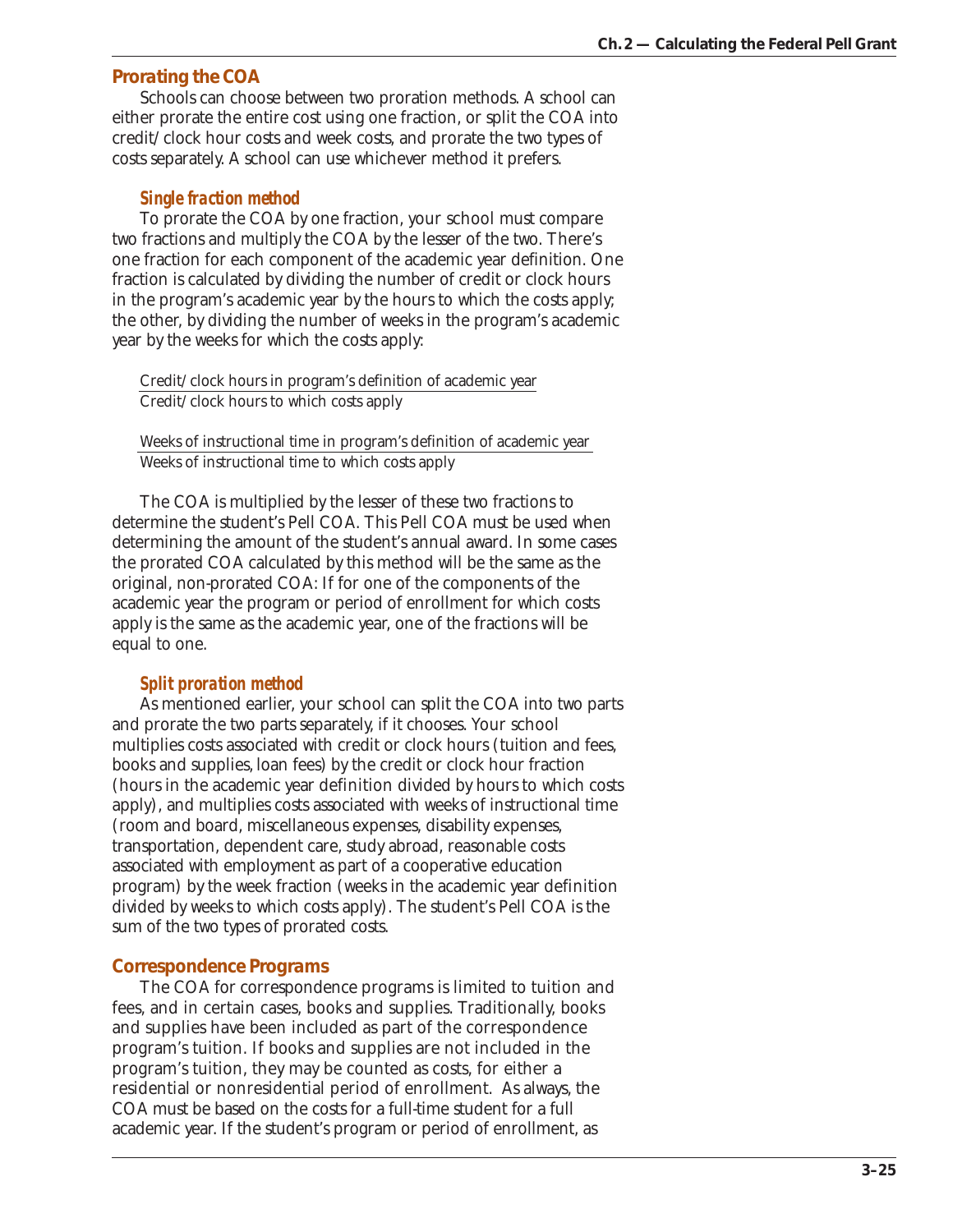## **Correspondence Multiple Formulas Exception**

If a correspondence student has one or more payment periods in an award year that contain only correspondence study and one or more payment periods in the same award year that contain a residential portion, your school would use two different formulas for determining a student's payment for each payment period. This instance is the only one in which a school would use two different Pell formulas within the same award year for students in the same program.

measured in credit hours, is longer or shorter than an academic year as measured in credit hours, the tuition and fees for the program or enrollment period must be prorated. Because the correspondence study COA for the nonresidential component only includes costs associated with credit hours, your school always uses the credit hourrelated fraction to prorate the COA as follows (because there are no costs associated with weeks of instructional time in the correspondence COA, your school has to prorate the cost only if the number of hours in the program is shorter or longer than in an academic year):

> Credit hours in program's definition of an academic year Credit hours to which the costs apply

The resulting amount is the full-time, full-academic-year cost used for calculating Pell Grant eligibility. When there is a residential portion in a correspondence student's program, Formula 3 or 4 (whichever applies) is used to calculate the student's payment for a payment period for a residential portion. Refer to Formula 3 or 4 guidelines, including COA determinations, for this circumstance.

## **Step 3: Determine Annual Award**

#### *Formulas 1, 2, and 3*

If the student's enrollment status is full-time, the annual award is taken from the full-time Payment Schedule (Scheduled Award). If the student's enrollment status is 3/4-time, 1/2-time, or less than 1/2-time, the annual award is taken from the appropriate part-time Disbursement Schedule.

#### *Formula 4*

Always taken from full-time Payment Schedule (equal to Scheduled Award) *Formula 5A*

Always taken from half-time Disbursement Schedule

#### *Formula 5B*

The annual award is taken from the appropriate part-time Disbursement Schedule (half time or less than half time)

## **DETERMINING THE ANNUAL AWARD**

Once your school has figured the student's COA, it can use the appropriate Payment Schedule to look up the student's annual award (see definition of annual award in Ch 2 of this vol). For students in credit-hour, term-based programs, you look up the annual award on the full-time Payment Schedule, or the three-quarter-time, half-time, or less-than-half-time schedule, depending on the student's enrollment status. For students enrolled in clock-hour or nonterm credit-hour programs, the annual award is always determined from the full-time schedule, even if the student is attending less than half time. **Schools do not have the discretion to refuse to pay an eligible part-time student.**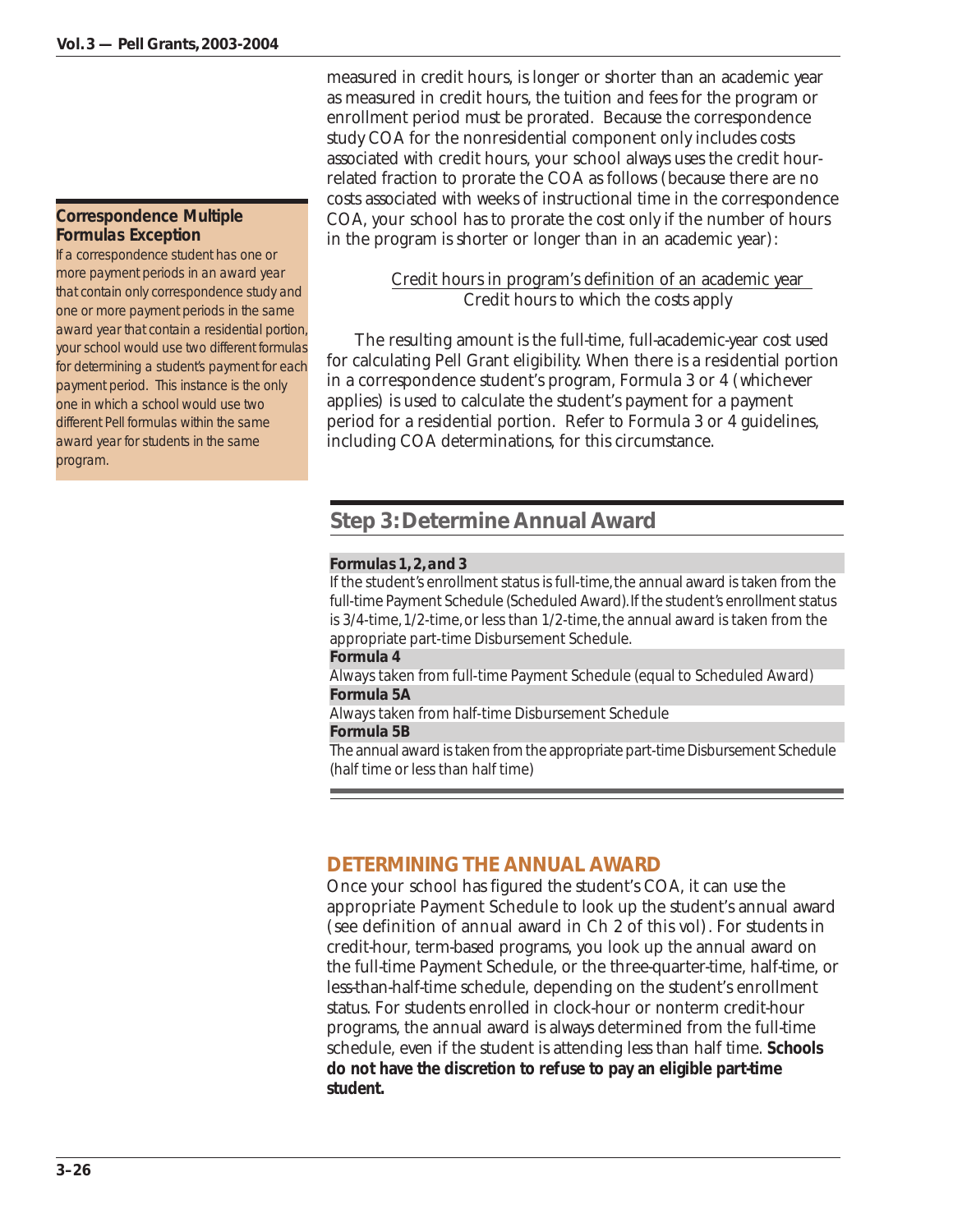|                                                                                                                                                              | 090                | 000          | 3900                  | 3800                                          | 3700           | 3600            | 3500            | 3400                      | 3300              | 3200             | 3100                  | 3000         | 0067                    | 0087                     | 2700                                     | <b>2600</b>        | 2500                   | 2400                    | 2300        | 2200                       | 2100    | 2000                       | 0061               | $\frac{1}{2}$      | 00L                | 009                | 0091               | 1400               | 1300               | 00Z1               | $\overrightarrow{00}$ | 0001               | 006                | 008                | $00\lambda$        | 009                | 009     | 60 <sup>4</sup> | 300     | $200 -$ | $\circ$<br>$\mathbf{r}$ | Cost of<br>Attendance                                         |              |                                                                                                                                           |  |
|--------------------------------------------------------------------------------------------------------------------------------------------------------------|--------------------|--------------|-----------------------|-----------------------------------------------|----------------|-----------------|-----------------|---------------------------|-------------------|------------------|-----------------------|--------------|-------------------------|--------------------------|------------------------------------------|--------------------|------------------------|-------------------------|-------------|----------------------------|---------|----------------------------|--------------------|--------------------|--------------------|--------------------|--------------------|--------------------|--------------------|--------------------|-----------------------|--------------------|--------------------|--------------------|--------------------|--------------------|---------|-----------------|---------|---------|-------------------------|---------------------------------------------------------------|--------------|-------------------------------------------------------------------------------------------------------------------------------------------|--|
|                                                                                                                                                              | 66666              | 4049         | 3999                  | 3899                                          | 3799           | 3696            | 3599            | 3499                      | 3399              | 3299             | 3199                  | 3099         | 6662                    | 5899                     | 6617                                     | 5692               | 5599                   | 5499                    | 2399        | 2299                       | 5199    | 5099                       | 6661               | 6681               | 6621               | 6691               | 6691               | 66#1               | 1399               | 66Z1               | 6611                  | 6601               | 666                | 668                | 662                | 669                | 669     | 66+             | 399     | 667     | 661                     |                                                               |              | Full Time                                                                                                                                 |  |
|                                                                                                                                                              |                    | 4025         | 3950                  | 3850                                          | 3750           | 3650            | 3550            | 3450                      | 3350              | 3250             | 3150                  | 3050         | 2950                    | 2850                     | 2750                                     | 2650               | 2550                   | 2450                    | 2350        | 2250                       | 2150    | 2050                       | 1950               | 1850               | 1750               | 1650               | 1550               | 1450               | 1350               | 1250               | 1150                  | 1050               | 096                | 098                | 750                | 099                | 099     | 450             | 400     | 100     |                         | ∍ ನ ∘                                                         |              |                                                                                                                                           |  |
| I Important schools must use the alternate ochedule for students in the cells outlined above when tuition plus dependent care or gisability related expenses | 4050 4000          | 3975         | 3900                  | 3800                                          | 3700           | 3600            | 3500            | 3400                      | 3300              | 3200             | 3100                  | 3000         | 0067                    | 2800                     | 2700                                     | 2600               | 2500                   | 2400                    | 2300        | 2200                       | 2100    | 2000                       | 1900               | 1800               | 1700               | 1600               | 00 <sub>9</sub>    | 1400               | 1300               | 1200               | 1100                  | 1000               | 006                | 008                | 700                | 008                | 009     | 100             | 100     | 600     | $\circ$                 | $\frac{1}{5}$                                                 |              |                                                                                                                                           |  |
|                                                                                                                                                              | 3900               | 3875         | 3800                  | 3700                                          | 3600           | 3500            | 3400            | 3300                      | 3200              | 3100             | 3000                  | 2900         | 2800                    | 2700                     | 2600                                     | 2500               | 2400                   | 2300                    | 2200        | 2100                       | 2000    | 1900                       | 1800               | 1700               | 1600               | 1500               | 1400               | 1300               | 1200               | 0011               | 1000                  | 006                | 008                | 002                | 009                | 009                | 400     | 400             | 60t     |         |                         | 15 15 20<br>200                                               |              |                                                                                                                                           |  |
|                                                                                                                                                              | 3800               | 3775         | 3700                  | 3600                                          | 3500           | 3400            | 3300            | 3200                      | 3100              | 3000             | 2900                  | 2800         | 2700                    | 0097                     | 2500                                     | 2400               | 2300                   | 2200                    | 2100        | 2000                       | 1900    | 1800                       | 1700               | 1600               | 1500               | 1400               | 1300               | 1200               | 1100               | 0001               | 006                   | 008                | 007                | 009                | 009                | 600                | 400     | 400             |         | $\circ$ |                         | 25 P S                                                        |              |                                                                                                                                           |  |
|                                                                                                                                                              | 3700               | 3675         | 3600                  | 3500                                          | 3400           | 3300            | 3200            | 3100                      | 3000              | 0067             | 2800                  | 2700         | 2600                    | 0097                     | 2400                                     | 2300               | 2200                   | 2100                    | 2000        | 1900                       | 1800    | 1700                       | 1600               | 1500               | 1400               | 1300               | 1200               | 0011               | 0001               | 006                | 008                   | 700                | 009                | 009                | 400                | 400                | 400     |                 |         |         |                         | 301<br>Po<br>400                                              |              |                                                                                                                                           |  |
|                                                                                                                                                              | 3600               | 3575         | 3500                  | 3400                                          | 3300           | 3200            | 3100            | 3000                      | 2900              | 2800             | 2700                  | 2600         | 2500                    | 2400                     | 2300                                     | 2200               | 2100                   | 2000                    | 1900        | 1800                       | 1700    | 1600                       | 1500               | 1400               | 1300               | 1200               | 11001              | 0001               | 006                | 008                | 002                   | 009                | 009                | 100                | 100                | 100                | $\sim$  |                 |         |         |                         | $rac{4}{10}$                                                  |              |                                                                                                                                           |  |
|                                                                                                                                                              | 3500               | 3475         | 3400                  | 3300                                          | 3200           | 3100            | 3000            | 2900                      | 2800              | 2700             | 2600                  | 2500         | 2400                    | 2300                     | 2200                                     | 2100               | 2000                   | 0061                    | 1800        | 1700                       | 1600    | 1500                       | 1400               | 1300               | 1200               | 1100               | $1000$             | 006                | 008                | 002                | 009                   | 009                | 600                | $^{400}$           | $\frac{1}{6}$      | $\circ$            |         |                 |         |         |                         | 55<br>10<br>60                                                |              |                                                                                                                                           |  |
|                                                                                                                                                              | 3400               | 3375         | 3300                  | 3200                                          | 3100           | 3000            | 2900            | 2800                      | 2700              | 0097             | 2500                  | 2400         | 2300                    | 2200                     | 2100                                     | 2000               | 1900                   | 1800                    | 1700        | 1600                       | 1500    | 1400                       | 1300               | 1200               | 11001              | 1000               | 006                | 008                | 1001               | 009                | 009                   | 100                | 400                | 400                | $\circ$            | $\circ$            |         |                 |         |         |                         | 801<br>700                                                    |              |                                                                                                                                           |  |
|                                                                                                                                                              | 3300               | 3275         | 3200                  | 3100                                          | 3000           | 0067            | 2800            | 2700                      | 2600              | 2500             | 2400                  | 2300         | 00ZZ                    | 2100                     | 2000                                     | 0061               | 1800                   | 1700                    | 1600        | 1500                       | 1400    | 1300                       | 1200               | 1100               | 0001               | 006                | 008                | 002                | 009                | 009                | 100                   | 400                | 00 <sub>0</sub>    | $\circ$            |                    |                    |         |                 |         |         |                         | $\frac{5}{10}$<br>ខ្លី                                        |              |                                                                                                                                           |  |
|                                                                                                                                                              | 3200               | 3175         | 3100                  | 3000                                          | 2900           | 2800            | 2700            | 2600                      | 2500              | 2400             | 2300                  | 2200         | 2100                    | 2000                     | 1900                                     | 1800               | 1700                   | 1600                    | 1500        | 1400                       | 1300    | 1200                       | 1100               | 1000               | 006                | $008$              | $00\lambda$        | 009                | 009                | 100                | 400                   | 400                | $\circ$            | $\circ$            |                    |                    |         |                 |         |         |                         | 801<br>Poo                                                    |              |                                                                                                                                           |  |
|                                                                                                                                                              | 3100               | 3075         | 3000                  | 0062                                          | 2800           | 2700            | 2600            | 2500                      | 2400              | 2300             | 2200                  | 2100         | 2000                    | 0061                     | 1800                                     | $\overline{0011}$  | 1600                   | 1500                    | 1400        | 1300                       | 1200    | 1100                       | 0001               | 006                | $\frac{80}{2}$     | 100 <sub>2</sub>   | 009                | 009                | 100                | 100                | 100                   | $\circ$            | $\circ$            | $\circ$            |                    | $\circ$            | $\circ$ |                 |         |         |                         | $\frac{5}{10}$                                                |              |                                                                                                                                           |  |
|                                                                                                                                                              | 3000               | 2975         | 2900                  | 2800                                          | 2700           | 2600            | 2500            | 2400                      | 2300              | 2200             | 2100                  | 2000         | 0061                    | 1800                     | 0021                                     | 1600               | 1500                   | 1400                    | 1300        | 1200                       | 1100    | 0001                       | 006                | 800                | 002                | 009                | 009                | 400                | 400                | 400                |                       |                    |                    |                    |                    |                    |         |                 |         |         |                         | $\begin{array}{c}\n1001 \\ 0\n\end{array}$<br>1100            |              |                                                                                                                                           |  |
|                                                                                                                                                              | 2900               | 2875         | 2800                  | 2700                                          | 2600           | 2500            | 2400            | 2300                      | 2200              | 2100             | 2000                  | 1900         | 1800                    | 1700                     | 1600                                     | 1500               | 1400                   | 1300                    | 1200        | 1100                       | 0001    | 006                        | 008                | 700                | 009                | 009                | 400                | 100                | 400                | $\circ$            | $\circ$               | $\circ$            |                    |                    |                    |                    |         |                 |         |         |                         | 1011<br>1200<br>$\overline{c}$                                |              |                                                                                                                                           |  |
|                                                                                                                                                              | 2800               | 2775         | 2700                  | 2600                                          | 2500           | 2400            | 2300            | 2200                      | 2100              | 2000             | 1800                  | 1800         | 00L1                    | 1600                     | 1500                                     | 1400               | 1300                   | 1200                    | <b>1100</b> | 0001                       | 006     | 008                        | 700                | 009                | 009                | 600                | $400$              | 400                | $\circ$            | $\circ$            |                       |                    |                    |                    |                    |                    |         |                 |         |         |                         | 1201<br>500                                                   |              |                                                                                                                                           |  |
|                                                                                                                                                              | 2700               | 2675         | 2600                  | 2500                                          | 2400           | 2300            | 2200            | 2100                      | 2000              | 1900             | 1800                  | 1700         | 1600                    | 00 <sub>S</sub> L        | 1400                                     | 1300               | 1200                   | 1100                    | 0001        | 006                        | 008     | 700                        | 009                | 009                | 100t               | 100                | 100                | $\circ$            | $\circ$            | $\circ$            | $\circ$               | $\circ$            | $\circ$            | 0                  |                    | $\circ$            | $\circ$ |                 |         |         |                         | 1301                                                          |              |                                                                                                                                           |  |
|                                                                                                                                                              | 2600               | 2575         | 2500                  | 2400                                          | 2300           | 2200            | 2100            | 2000                      | 1900              | $\frac{1800}{1}$ | 1700                  | 1600         | 1500                    | 1400                     | 1300                                     | 1200               | 1100                   | $\overrightarrow{0001}$ | 006         | 008                        | 002     | 009                        | 009                | $400$              | $400$              | 60t                | $\circ$            | $\circ$            | $\circ$            | $\circ$            | $\circ$               |                    |                    |                    |                    |                    |         |                 |         |         |                         | $rac{1401}{10}$<br>DCC                                        |              |                                                                                                                                           |  |
|                                                                                                                                                              | 2500               | 2475         | 2400                  | 2300                                          | 2200           | 2100            | 2000            | 1900                      | 1800              | 1700             | 1600                  | 1500         | 1400                    | 1300                     | 1200                                     | 1100               | 0001                   | 006                     | 008         | 700                        | 009     | 009                        | 400                | 400                | 400                | $\circ$            | $\circ$            | $\circ$            | $\circ$            | $\circ$            |                       | $\circ$            | $\circ$            |                    |                    |                    |         |                 |         |         |                         | $\frac{1501}{70}$<br>$\frac{1}{2}$<br>1001                    |              |                                                                                                                                           |  |
|                                                                                                                                                              | 2400               | 2375         | 2300                  | 00ZZ                                          | 2100           | 2000            | 1800            | 1800                      | 1700              | 1600             | 1500<br>1400          | 1400         | 1300                    | 1200                     | $\frac{1100}{\pi}$<br>$\frac{1000}{\pi}$ | $\frac{1000}{\pi}$ | 006                    | 008                     | 700         | 009                        | 009     | 400                        | 400                | 400                | $\circ$            |                    | $\circ$            | $\circ$            | $\circ$            | 0                  |                       |                    |                    |                    |                    |                    |         |                 |         |         |                         | 1701<br>$\overline{\circ}$                                    | Expected     |                                                                                                                                           |  |
|                                                                                                                                                              | 2300<br>2200       | 2275<br>2175 | 2200<br>2100          | 2100<br>2000                                  | 2000<br>1900   | 1900<br>1800    | 1800<br>1700    | 1700<br>1600              | 1600<br>1500      | 1500<br>1400     | 1300                  | 1300<br>1200 | 1200<br>$\frac{110}{2}$ | $\frac{1100}{2}$<br>0001 |                                          | 006                | 008                    | $100\lambda$            | 009         | 009                        | 100     | 100                        | 100                | $\circ$            | $\circ$            | $\circ$            | $\circ$            | $\circ$            | $\circ$            | $\circ$            | $\circ$               | $\circ$            | $\circ$            |                    |                    |                    |         |                 |         |         |                         | 1081<br>5                                                     | Family       |                                                                                                                                           |  |
|                                                                                                                                                              | 2100               | 2075         | 2000                  | 1900                                          | 1800           | 1700            | 1600            | 10091                     | 1400              | 1300             | 1200                  | 1100         | 0001                    |                          | 006                                      | 008                | 100 <sub>2</sub>       | 009                     | 009         | 400                        | 400     | 100t                       | $\circ$            |                    |                    |                    | $\circ$            | $\circ$            | $\circ$            | $\circ$            | $\circ$               | $\circ$            | $\circ$            | 0                  |                    |                    |         |                 |         |         |                         | 1061<br>2000<br>$\overline{\circ}$                            |              | Full-Time Scheduled Awards in the 2003-2004 Award Period<br><i>Federal Pell Grant Program</i><br>Regular Payment Schedule for Determining |  |
|                                                                                                                                                              | 2000               | 1975         | 1900                  | 1800                                          | 00L1           | 1600            | 1500            | 1400                      | 1300              | 1200             | 1100                  | 1000         |                         | 006                      | 008                                      | 007                | 009                    | 009                     | 100t        | 600                        | 100     |                            |                    |                    |                    |                    |                    |                    |                    |                    |                       |                    |                    |                    |                    |                    |         |                 |         |         |                         | 2001<br>Jo                                                    | Contribution |                                                                                                                                           |  |
|                                                                                                                                                              | $\frac{1}{2}$      | <b>1875</b>  | 0081                  | 1700                                          | 1600           | <b>1500</b>     | 1400            | 1300                      | 1200              | 1100             | 1000                  | 006          | 006<br>008              | 008                      | 002<br>009                               | 009                | 009                    | 100                     | 100         | 400                        | $\circ$ | $\circ$                    | $\circ$            |                    |                    |                    | $\circ$            | $\circ$            | $\circ$            | 0                  |                       |                    |                    |                    |                    |                    |         |                 |         |         |                         | 2101<br>2200<br>J                                             |              |                                                                                                                                           |  |
|                                                                                                                                                              | 1800               | 3775         | 00L1                  | 1600                                          | 1500           | 1400            | 1300            | 1200                      | 1100              | 1000             | 006                   | 800          | 1001                    | 700<br>$\frac{1}{2}$     | 009                                      | 009<br>100         | 00 <sup>†</sup><br>100 | 600<br>100              | 100         | $\circ$                    | $\circ$ | $\circ$                    | $\circ$            | $\circ$            | $\circ$            | $\circ$            | $\circ$            | $\circ$            | $\circ$            | $\circ$            | $\circ$               | $\circ$            | $\circ$            | 0                  | $\circ$            | $\circ$            | $\circ$ |                 |         |         |                         | 2201                                                          |              |                                                                                                                                           |  |
|                                                                                                                                                              | 1700               | <b>1675</b>  | 1600                  | 1500                                          | 1400           | 1300            | 1200            | 1100                      | 1000              | 006              | 008                   | 002          | 009                     | 009                      | $rac{400}{2}$                            | $\frac{400}{2}$    | $\frac{400}{200}$      |                         | $\circ$     | $\circ$                    | $\circ$ | $\circ$                    | $\circ$            | $\circ$            | $\circ$            | $\circ$            | $\circ$            | $\circ$            | $\circ$            | $\circ$            | $\circ$               | $\circ$            | $\circ$            | $\circ$            | $\circ$            | $\circ$            | $\circ$ | $\circ$         | $\circ$ | $\circ$ | $\circ$                 | 2301<br>2400                                                  |              |                                                                                                                                           |  |
|                                                                                                                                                              | 1600               |              | ģ                     | $\sharp$                                      | ದ              | $\vec{z}$       |                 | $\frac{1000}{2}$          |                   |                  |                       | $\circ$      |                         | 400                      | $\overline{5}$                           | $rac{5}{6}$        |                        | $\circ$                 | $\circ$     | $\circ$                    | $\circ$ | $\circ$                    | $\circ$            | $\circ$            | $\circ$            | $\circ$            | $\circ$            | $\circ$            | $\circ$            | $\circ$            | $\circ$               |                    | $\circ$ $\circ$    | $\circ$            | $\circ$            | $\circ$            | $\circ$ |                 | $\circ$ |         |                         | 2401<br>25                                                    |              |                                                                                                                                           |  |
| are lower than \$675.                                                                                                                                        | 1500               | G<br>1475    | $\frac{8}{2}$<br>1400 | $\frac{8}{1}$<br>1300                         | 1200           | 1100            | 1000            | 006                       | 008               | 700              | $\overline{0}$<br>009 | 009          | $400$                   | $\frac{400}{2}$          | $\frac{400}{2}$                          | $\circ$            | $\circ$<br>$\circ$     | $\circ$<br>$\circ$      | $\circ$     | $\circ$ $\circ$<br>$\circ$ | $\circ$ | $\circ$ $\circ$<br>$\circ$ | $\circ$<br>$\circ$ | $\circ$<br>$\circ$ | $\circ$<br>$\circ$ | $\circ$<br>$\circ$ | $\circ$<br>$\circ$ | $\circ$<br>$\circ$ | $\circ$<br>$\circ$ | $\circ$<br>$\circ$ | $\circ$<br>$\circ$    | $\circ$<br>$\circ$ | $\circ$<br>$\circ$ | $\circ$<br>$\circ$ | $\circ$<br>$\circ$ | $\circ$<br>$\circ$ | $\circ$ |                 |         | $\circ$ |                         | $\begin{array}{c} 2501 \\ 260 \\ 2600 \end{array}$            |              |                                                                                                                                           |  |
|                                                                                                                                                              | $\frac{1400}{\pi}$ | 1375         | $\frac{1300}{2}$      | 1200                                          | $\frac{1}{10}$ | $0001$          | $\frac{8}{100}$ | $\overline{\mathtt{008}}$ | $100\,\mathrm{L}$ | 009              | 009                   | 600t         | $\frac{40}{3}$          | 60                       | $\circ$                                  | $\circ$            | $\circ$                | $\circ$                 | $\circ$     | $\circ$                    | $\circ$ | $\circ$                    | $\circ$            | $\circ$            | $\circ$            | $\circ$            | $\circ$            | $\circ$            | $\circ$            | $\circ$            | $\circ$               | $\circ$            | $\circ$            | $\circ$            | $\circ$            | $\circ$            | $\circ$ |                 | $\circ$ | $\circ$ | $\circ$                 | 2700<br>2601                                                  |              |                                                                                                                                           |  |
|                                                                                                                                                              | 1300               | 1275         | 1200                  | 1100                                          | 0001           | 006             | $\rm 008$       | $00\lambda$               | 009               | 009              | $400$                 | $400$        | $400$                   | $\circ$                  | $\circ$                                  | $\circ$            | $\circ$                | $\circ$                 | $\circ$     | $\circ$                    | $\circ$ | $\circ$                    | $\circ$            | $\circ$            | $\circ$            | $\circ$            | $\circ$            | $\circ$            | $\circ$            | $\circ$            | $\circ$               | $\circ$            | $\circ$            | $\circ$            | $\circ$            | $\circ$            | $\circ$ |                 |         | $\circ$ |                         | $\frac{2701}{100}$                                            |              |                                                                                                                                           |  |
|                                                                                                                                                              | 1200               | <b>1175</b>  | 1100                  | $\frac{1000}{\pi}$                            | 006            | 008             | 700             | 009                       | 009               | $^{400}$         | 400                   | 400          | $\circ$                 | $\circ$                  | $\circ$                                  | $\circ$            |                        | $\circ$                 | $\circ$     | $\circ$                    |         | $\circ$                    |                    |                    |                    |                    | $\circ$            | $\circ$            | $\circ$            |                    |                       |                    |                    |                    |                    |                    |         |                 |         |         |                         | $\begin{array}{c}\n 2801 \\  \hline\n 2900\n \end{array}$     |              |                                                                                                                                           |  |
|                                                                                                                                                              | 1100               | 3201         | $\frac{1000}{\pi}$    | 006                                           | 008            | 700             | 009             | 009                       | 400               | 400              | 400                   | $\circ$      | $\circ$                 | $\circ$                  | $\circ$                                  | $\circ$            | $\circ$                | $\circ$                 | $\circ$     | $\circ$                    | $\circ$ | $\circ$                    | $\circ$            | $\circ$            | $\circ$            | $\circ$            | $\circ$            | $\circ$            | $\circ$            | $\circ$            | $\circ$               | $\circ$            | $\circ$            | $\circ$            | $\circ$            | $\circ$            | $\circ$ | $\circ$         | $\circ$ | $\circ$ | $\circ$                 | 2901<br>3000                                                  |              |                                                                                                                                           |  |
|                                                                                                                                                              | 0001               | 975          | 006                   | $\frac{8}{2}$                                 | 002            | 009             | 009             | 600t                      | $^{400}$          | 600t             |                       | $\circ$      | $\circ$                 | $\circ$                  | $\circ$                                  | $\circ$            | $\circ$                | $\circ$                 | $\circ$     | $\circ$                    | $\circ$ | $\circ$                    | $\circ$            | $\circ$            | $\circ$            | $\circ$            | $\circ$            | $\circ$            | $\circ$            | $\circ$            | $\circ$               | $\circ$            | $\circ$            | $\circ$            |                    |                    |         |                 |         |         |                         | 3001                                                          |              |                                                                                                                                           |  |
|                                                                                                                                                              | 006                | 875          | $\frac{80}{2}$        | $ \breve{\varepsilon} $ $\breve{\varepsilon}$ |                | 009             | 100             | 600                       | 100               | $\circ$          | $\circ$               | $\circ$      | $\circ$                 | $\circ$                  | $\circ$                                  | $\circ$            | $\circ$                | $\circ$                 | $\circ$     | $\circ$                    | $\circ$ | $\circ$                    | $\circ$            | $\circ$            | $\circ$            | $\circ$            | $\circ$            | $\circ$            | $\circ$            | $\circ$            | $\circ$               | $\circ$            | $\circ$            | $\circ$            | $\circ$            | $\circ$            | $\circ$ |                 |         |         | $\circ$                 | 31011<br>$\overline{c}$                                       |              |                                                                                                                                           |  |
|                                                                                                                                                              | 008                | 775          | 700                   | $\frac{1}{2}$                                 | 009            | $rac{400}{\pi}$ | $400$           | $400\,$                   | $\circ$           | $\circ$          | $\circ$               |              | $\circ$                 | $\circ$                  | $\circ$                                  | $\circ$            | $\circ$                | $\circ$                 | $\circ$     | $\circ$                    | $\circ$ | $\circ$                    | $\circ$            | $\circ$            | $\circ$            | $\circ$            | $\circ$            | $\circ$            | $\circ$            | $\circ$            | $\circ$               | $\circ$            | $\circ$            | $\circ$            | $\circ$            | $\circ$            | $\circ$ |                 | $\circ$ | $\circ$ | $\circ$                 | $3201$<br>$3200$                                              |              |                                                                                                                                           |  |
|                                                                                                                                                              | 002                | 675          | $\frac{80}{3}$        | $\frac{500}{3}$                               | $rac{40}{100}$ | $400$           | $400$           | $\circ$                   | $\circ$           |                  |                       |              |                         | $\circ$                  | $\circ$                                  | $\circ$            | $\circ$                | $\circ$                 | $\circ$     | $\circ$                    | $\circ$ | $\circ$                    | $\circ$            |                    | $\circ$            | $\circ$            | $\circ$            | $\circ$            | $\circ$            | $\circ$            | $\circ$               | $\circ$            | $\circ$            | $\circ$            |                    |                    |         |                 |         |         |                         | $\begin{array}{c} 3301 \\ \bf{70} \\ 3400 \end{array}$        |              |                                                                                                                                           |  |
|                                                                                                                                                              | 600                | 575          | 009                   | $\frac{400}{3}$                               |                | $\frac{4}{5}$   | $\circ$         | $\circ$                   | $\circ$           |                  | $\circ$               | $\circ$      | $\circ$                 | $\circ$                  | $\circ$                                  | $\circ$            | $\circ$                | $\circ$                 | $\circ$     | $\circ$                    | $\circ$ | $\circ$                    | $\circ$            | $\circ$            | $\circ$            | $\circ$            | $\circ$            | $\circ$            | $\circ$            | $\circ$            | $\circ$               | $\circ$            | $\circ$            |                    | $\circ$            | $\circ$            | $\circ$ |                 |         |         |                         | 3500<br>3401                                                  |              |                                                                                                                                           |  |
|                                                                                                                                                              | 009                | 475          | $\frac{400}{2}$       | $\frac{4}{5}$                                 |                | $\circ$         | $\circ$         | $\circ$                   | $\circ$           | $\circ$          | $\circ$               | $\circ$      | $\circ$                 | $\circ$                  | $\circ$                                  | $\circ$            | $\circ$                | $\circ$                 | $\circ$     | $\circ$                    | $\circ$ | $\circ$                    | $\circ$            | $\circ$            | $\circ$            | $\circ$            | $\circ$            | $\circ$            | $\circ$            | $\circ$            | $\circ$               | $\circ$            | $\circ$            | $\circ$            | $\circ$            | $\circ$            | $\circ$ | $\circ$         | $\circ$ | $\circ$ | $\circ$                 | 3501<br>361<br>360                                            |              |                                                                                                                                           |  |
|                                                                                                                                                              | 100t               | 400          | $\frac{400}{3}$       | $\frac{40}{3}$                                | $\circ$        | $\circ$         | $\circ$         | $\circ$                   | $\circ$           | $\circ$          | $\circ$               | $\circ$      | $\circ$                 | $\circ$                  | $\circ$                                  | $\circ$            | $\circ$                | $\circ$                 | $\circ$     | $\circ$                    | $\circ$ | $\circ$                    | $\circ$            | $\circ$            | $\circ$            | $\circ$            | $\circ$            | $\circ$            | $\circ$            | $\circ$            | $\circ$               | $\circ$            | $\circ$            | $\circ$            | $\circ$            | $\circ$            | $\circ$ | $\circ$         | $\circ$ | $\circ$ | $\circ$                 | 3601<br>3700                                                  |              |                                                                                                                                           |  |
|                                                                                                                                                              | $\frac{400}{2}$    | 400          | $\frac{1}{6}$         | $\circ$                                       | $\circ$        | $\circ$         | $\circ$         |                           |                   |                  |                       |              |                         |                          | $\circ$                                  | $\circ$            | $\circ$                | $\circ$                 | $\circ$     | 0                          | $\circ$ | $\circ$                    | $\circ$            | $\circ$            | $\circ$            |                    | $\circ$            | $\circ$            | $\circ$            | $\circ$            | $\circ$               |                    |                    |                    |                    |                    |         |                 |         |         |                         | 3701<br>3800                                                  |              |                                                                                                                                           |  |
|                                                                                                                                                              | $\frac{400}{2}$    | 400          | $\circ$               | $\circ$                                       | $\circ$        | $\circ$         | $\circ$         | $\circ$                   | $\circ$           | $\circ$          | $\circ$               | $\circ$      | $\circ$                 | $\circ$                  | $\circ$                                  | $\circ$            | $\circ$                | $\circ$                 | $\circ$     | $\circ$                    |         | $\circ$ $\circ$            | $\circ$            | $\circ$            | $\circ$            | $\circ$            | $\circ$            | $\circ$            | $\circ$            | $\circ$            | $\circ$               | $\circ$            | $\circ$            | $\circ$            | $\circ$            | $\circ$            | $\circ$ | $\circ$         | $\circ$ | $\circ$ | $\circ$                 | $\begin{array}{c} 3801 \\ \underline{10} \\ 3850 \end{array}$ |              |                                                                                                                                           |  |
|                                                                                                                                                              |                    |              |                       |                                               |                |                 |                 |                           |                   |                  |                       |              |                         |                          |                                          |                    |                        |                         | $\circ$     | $\circ$                    |         | $\circ$   $\circ$          |                    |                    |                    |                    |                    |                    |                    |                    |                       |                    |                    |                    |                    |                    |         |                 |         |         |                         | 3851<br>0To<br>0999                                           |              |                                                                                                                                           |  |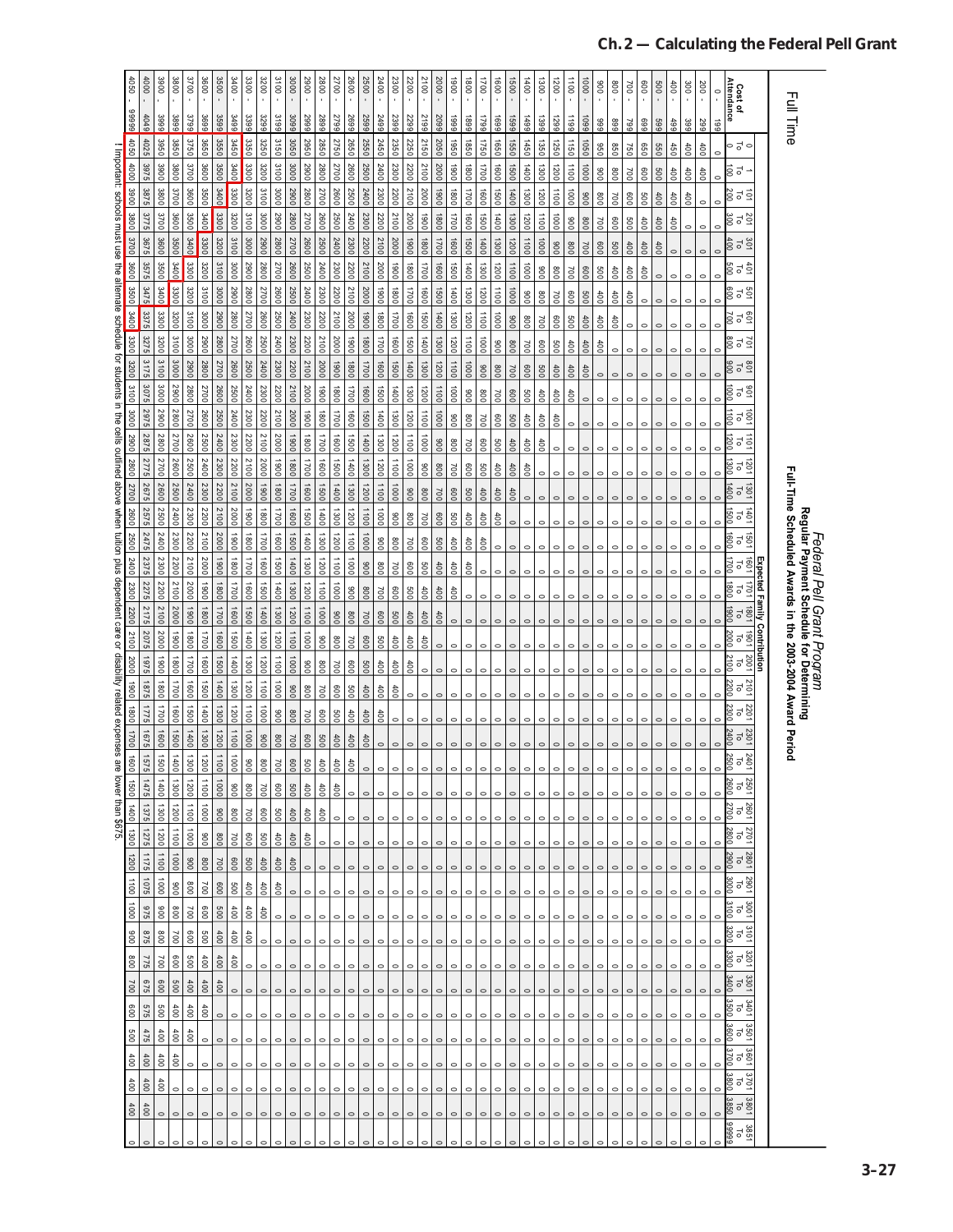|                                                    | 050                      | 0000            | 3900            | 3800               | 3700                   | 3600            | 3500             | 3400            | 3300           | 3200            | 3100               | 3000        | 2900             | 2800           | 2700        | 2600            | 2500        | 2400            | 2300        | 2200        | 2100            | 2000            | 0061            | $\overline{0}$ | 1700            | 0091            | 0091       | 1400            | 1300             | 1200       | $\frac{11}{10}$ | 0001     | $\rm 006$               | $\frac{8}{2}$   | 001             | $\frac{8}{2}$ | 009             | 60t             | 300            | 200     | $\circ$      | Cost of<br>Attendance                |                              |                                                                |                                                                                    |
|----------------------------------------------------|--------------------------|-----------------|-----------------|--------------------|------------------------|-----------------|------------------|-----------------|----------------|-----------------|--------------------|-------------|------------------|----------------|-------------|-----------------|-------------|-----------------|-------------|-------------|-----------------|-----------------|-----------------|----------------|-----------------|-----------------|------------|-----------------|------------------|------------|-----------------|----------|-------------------------|-----------------|-----------------|---------------|-----------------|-----------------|----------------|---------|--------------|--------------------------------------|------------------------------|----------------------------------------------------------------|------------------------------------------------------------------------------------|
|                                                    | 66666                    | 4049            | 3999            | 3899               | 3799                   | 3696            | 3599             | 3499            | 3399           | 3299            | 3199               | 3099        | 6667             | 6687           | 2799        | 6697            | 5599        | 5499            | 2399        | 2299        | 5199            | 6607            | 6661            | 6681           | 1799            | 6691            | 6691       | 66†1            | 1399             | 6621       | 1199            | 6601     | 666                     | 668             | 662             | 669           | 669             | 66+             | 399            | 667     | 661          |                                      |                              | 3/4 Time                                                       |                                                                                    |
|                                                    | 3038                     | 3019            | 2963            | 2888               | 2813                   | 2738            | 2663             | 2588            | 2513           | 2438            | 2363               | 2288        | 2213             | 2138           | 2063        | 8861            | 1913        | 1838            | 1763        | 1688        | 1813            | 1538            | 1463            | 1388           | 1313            | 1238            | 1163       | 1088            | 1013             | 838        | 863             | 788      | 713                     | 838             | 563             | 488           | 413             | 600             | 100            | $\circ$ | $\circ$      | っぱっ                                  |                              |                                                                |                                                                                    |
|                                                    | 3000                     | 2981            | 2925            | 2850               | 2775                   | 2700            | 2625             | 2550            | 2475           | 2400            | 2325               | 2250        | 2175             | 2100           | 2025        | 0961            | 1875        | 0081            | 1725        | 0991        | 3291            | 1500            | 1425            | 1350           | 375             | 1200            | 1125       | 0901            | 875              | 006        | 825             | 097      | 970                     | 009             | 525             | 450           | 60t             | $\frac{400}{2}$ | $\frac{4}{10}$ | $\circ$ | $\circ$      | ra<br>So                             |                              |                                                                |                                                                                    |
| Important: schools must use the alternate schedule | 2925                     | 2906            | 3850            | 2775               | 2700                   | 2625            | 2550             | 2475            | 2400           | 2325            | 2250               | 2175        | 2100             | 2025           | 0961        | <b>9281</b>     | 1800        | 1725            | 1650        | <b>S75</b>  | <b>1500</b>     | 1425            | 1350            | 1275           | 1200            | 1125            | 050        | 975             | 006              | <b>825</b> | 097             | 975      | 009                     | 525             | 450             | 400           | 100             | 600             | $\circ$        | $\circ$ | $\circ$      | iers                                 |                              |                                                                |                                                                                    |
|                                                    | 2850                     | 2831            | 2775            | 2700               | 2625                   | 2550            | 2475             | 2400            | 2325           | 2250            | 2175               | 2100        | 2025             | 0981           | 1875        | 0081            | 1725        | 1650            | <b>1575</b> | 0091        | 1425            | 1350            | 1275            | 1200           | 1125            | 1050            | <b>975</b> | 006             | <b>S25</b>       | 092        | 975             | 009      | <b>S29</b>              | 450             | 600             | 100           | 60 <sup>†</sup> | $\circ$         | $\circ$        | $\circ$ | $\mathbf{C}$ | 25 12<br>26                          |                              |                                                                |                                                                                    |
|                                                    | 2775                     | 2756            | 2700            | 2625               | 2550                   | 2475            | 2400             | 2325            | 2250           | 2175            | 2100               | 2025        | 0961             | <b>1875</b>    | 1800        | 1725            | 0991        | <b>S75</b>      | 1500        | 1425        | 1350            | <b>1275</b>     | 1200            | 1125           | 090             | 875             | 006        | 825             | <b>150</b>       | 975        | 009             | 525      | 450                     | 00 <sub>0</sub> | 60 <sup>†</sup> | 60t           | $\circ$         |                 |                |         |              | 30.10<br>ā                           |                              |                                                                |                                                                                    |
|                                                    | 2700                     | 2681            | 2625            | 2550               | 2475                   | 2400            | 2325             | 2250            | 2175           | 2100            | 2025               | 0961        | <b>1875</b>      | 0081           | 1725        | 0991            | <b>S75</b>  | 00 <sub>S</sub> | 1425        | 1350        | 375             | 1200            | 1125            | 0901           | <b>975</b>      | 006             | 825        | 750             | 975              | 009        | 525             | 450      | $\overline{\mathbb{S}}$ | 100             | $\frac{4}{10}$  | $\circ$       |                 |                 |                |         |              | 4 0 1<br>S 0 1                       |                              |                                                                |                                                                                    |
|                                                    | 2625                     | 2606            | 2550            | 2475               | 2400                   | 2325            | 2250             | 2175            | 2100           | 2025            | 0961               | 1875        | $\frac{1800}{2}$ | 1725           | 1650        | <b>S75</b>      | 1500        | 1425            | 1350        | <b>1275</b> | 1200            | 1125            | 0901            | 975            | 006             | 825             | 750        | 675             | 009              | 529        | 450             | $^{400}$ | 60                      | 00 <sub>0</sub> | $\circ$         | $\circ$       |                 |                 |                | $\circ$ | C            | 89 5 5<br>8 7 5                      |                              |                                                                |                                                                                    |
|                                                    | 2550                     | 2531            | 2475            | 2400               | 2325                   | 2250            | 2175             | 2100            | 2025           | 0961            | <b>1875</b>        | 1800        | 1725             | 0991           | <b>1575</b> | 1500            | 1425        | 1350            | 375         | 1200        | 1125            | 1050            | 875             | 006            | <b>S25</b>      | 750             | 975        | 000             | 525              | 450        | $^{400}$        | 100      | 600t                    | $\circ$         |                 |               |                 |                 |                |         |              | $\frac{5}{10}$<br>700                |                              |                                                                |                                                                                    |
|                                                    | 2475                     | 2456            | 2400            | 2325               | 2250                   | 2175            | 2100             | 2025            | 0961           | <b>1875</b>     | 1800               | 1725        | 0991             | 1575           | <b>1500</b> | 1425            | 1350        | 1275            | 1200        | 1125        | 0901            | 926             | 006             | <b>928</b>     | 097             | 975             | 009        | 525             | 450              | $400$      | 100             | $400$    | $\circ$                 |                 |                 |               |                 |                 |                | $\circ$ | $\mathbf{C}$ | E P S                                |                              |                                                                |                                                                                    |
| for students                                       | 2400                     | 2381            | 2325            | 2250               | 2175                   | 2100            | 2025             | 0961            | <b>1875</b>    | 1800            | 1725               | 0991        | <b>1575</b>      | 1500           | 1425        | 1350            | <b>1275</b> | 1200            | 1125        | 0901        | 975             | 006             | <b>825</b>      | 092            | 975             | 009             | 525        | 450             | 100              | 400        | 100             | $\circ$  | $\circ$                 |                 |                 |               |                 |                 |                |         |              | $\frac{5}{10}$                       |                              |                                                                |                                                                                    |
| 3                                                  | 2325                     | 2306            | 2250            | 2175               | 2100                   | 2025            | 1950             | <b>1875</b>     | 1800           | 1725            | 1650               | <b>1575</b> | 00SI             | 1425           | 1350        | 372             | 1200        | 1125            | 1050        | 9/5         | 006             | <b>S25</b>      | <b>09Z</b>      | 975            | 008             | 525             | 450        | 400             | 600              | 400        | $\circ$         |          |                         |                 |                 |               |                 |                 |                |         |              | $\frac{5}{10}$<br>$\mathbb{S}$       |                              |                                                                |                                                                                    |
| 글                                                  | 2250                     | 2231            | 2175            | 2100               | 2025                   | 0961            | 31875            | 1800            | 1725           | 1650            | S <sub>1</sub> 375 | 1500        | 1425             | 1350           | 1275        | 1200            | 1125        | 0901            | <b>915</b>  | 006         | 825             | 092             | 975             | $\frac{80}{2}$ | <b>529</b>      | 450             | 400        | $400\,$         | $\frac{40}{100}$ | $\circ$    | $\circ$         |          |                         | $\circ$         |                 |               |                 |                 |                |         | $\circ$      | 11001<br>1001<br>ಕ                   |                              |                                                                |                                                                                    |
| <u>ရေး</u>                                         | 2175                     | 2156            | 2100            | 2025               | 0961                   | <b>1875</b>     | 1800             | 1725            | 0991           | <b>1575</b>     | <b>1500</b>        | 1425        | 1350             | 375            | 1200        | 1125            | 0901        | 975             | 006         | 825         | 097             | 975             | 600             | 529            | 450             | $\frac{400}{2}$ | 400        | $rac{400}{\pi}$ | $\circ$          |            |                 | $\circ$  | $\circ$                 | $\circ$         |                 |               |                 |                 |                | $\circ$ | $\circ$      | 1011<br>1200<br>급                    |                              |                                                                |                                                                                    |
| outlined                                           | 2100                     | 2081            | 2025            | 0961               | $978$                  | 0081            | 1725             | 0991            | <b>9291</b>    | 1500            | 1425               | 1350        | 1275             | 1200           | 1125        | 0901            | 975         | 006             | 825         | 092         | 975             | 009             | 525             | 450            | 100             | 400             | 400        |                 |                  |            |                 |          |                         |                 |                 |               |                 |                 |                |         | $\mathbf{C}$ | $\frac{1201}{10}$<br>ğΩ              |                              | Three-Quarter-Time Annual Awards in the 2003-2004 Award Period |                                                                                    |
|                                                    | 2025                     | 2006            | 0961            | <b>1875</b>        | 1800                   | 1725            | 1650             | 9181            | 0091           | 1425            | 1350               | 1275        | 1200             | 1125           | 1050        | 975             | 006         | <b>925</b>      | 097         | 975         | 009             | 525             | 450             | 100            | 100             | 100             |            |                 |                  |            |                 |          |                         |                 |                 |               |                 |                 |                |         |              | 1301<br>đ                            |                              |                                                                |                                                                                    |
| above when tuition                                 | 0961                     | 1931            | 5781            | 1800               | 1725                   | 0991            | 575              | 00 <sub>9</sub> | 1425           | 1350            | 1275               | 1200        | 1125             | 0901           | $975$       | 006             | <b>825</b>  | 09L             | 970         | 009         | <b>525</b>      | 450             | $\frac{4}{100}$ | $400$          | $\frac{400}{2}$ | $\circ$         | $\circ$    |                 |                  |            |                 | $\circ$  | 0                       | $\circ$         |                 | $\circ$       | $\circ$         | 0               | 0              | $\circ$ | $\circ$      | 1401<br>$\overline{\circ}$<br>ទី     |                              |                                                                | <i>Federal Pell Grant Program</i><br>Regular Disbursement Schedule for Determining |
|                                                    | 1875                     | 9981            | 0081            | 1725               | 0991                   | <b>9491</b>     | <b>1500</b>      | 1425            | 1350           | 575             | 1200               | 1125        | 0901             | <b>975</b>     | 006         | <b>928</b>      | 092         | 975             | 009         | 529         | 450             | $400$           | 400             | $400$          | $\circ$         | $\circ$         |            |                 |                  |            |                 |          |                         |                 |                 |               |                 |                 |                |         | $\circ$      | 1091<br>$\frac{1600}{2}$<br>급        |                              |                                                                |                                                                                    |
|                                                    | 1800                     | 1871            | 1725            | 1650               | <b>S<sub>1</sub>91</b> | 1500            | 1425             | 1350            | 1275           | 1200            | 1125               | 0901        | 975              | 006            | 528         | 092             | 975         | 009             | 525         | 450         | 600             | 00 <sub>0</sub> | 00 <sub>0</sub> |                |                 |                 |            |                 |                  |            |                 |          |                         |                 |                 |               |                 |                 |                |         |              | 1001<br>ಕ                            |                              |                                                                |                                                                                    |
| plus dependent                                     | 1725                     | 9021            | 1650            | S <sub>1</sub> 975 | 1500                   | 1425            | 1350             | 1275            | 1200           | 1125            | 0901               | <b>975</b>  | 006              | <b>S25</b>     | 750         | 9/3             | 000         | <b>529</b>      | 450         | 400         | $\frac{400}{2}$ | $^{400}$        | $\circ$         | $\circ$        | $\mathbf{C}$    | $\mathbf{C}$    |            |                 |                  |            |                 | $\circ$  | $\circ$                 | $\circ$         | 0               | $\circ$       | $\circ$         | $\circ$         | $\circ$        | $\circ$ | $\circ$      | 1021<br>$\frac{80}{20}$<br>ಕ         |                              |                                                                |                                                                                    |
|                                                    | 0991                     | 1631            | <b>S75</b>      | <b>00SL</b>        | 1425                   | 1350            | 375              | 1200            | 1125           | 0901            | 975                | 006         | 825              | 092            | 975         | $009$           | 525         | 450             | 400         | $400$       | $\frac{400}{2}$ | $\circ$         | $\circ$         |                |                 |                 |            |                 |                  |            |                 |          |                         |                 |                 |               |                 |                 |                |         |              | 1081<br>0061<br>ᇢ                    | Expected Family Contribution |                                                                |                                                                                    |
| care or                                            | S <sub>1</sub> 975       | 1556            | 0091            | 1425               | 1350                   | 1275            | 1200             | 1125            | 0901           | 975             | 006                | <b>825</b>  | 097              | 975            | 009         | 525             | 450         | 600             | 60          | 400         |                 |                 |                 |                |                 |                 |            |                 |                  |            |                 |          |                         |                 |                 |               |                 |                 |                |         | c            | 1061<br>ᇹ                            |                              |                                                                |                                                                                    |
|                                                    | 1500                     | 1481            | 1425            | 1350               | <b>SZ2</b>             | 1200            | 1125             | 0901            | <b>975</b>     | 006             | <b>825</b>         | 097         | 875              | 009            | 525         | 450             | 100         | 600             | 60          | $\circ$     |                 |                 |                 |                |                 |                 |            |                 |                  |            |                 |          |                         |                 |                 |               |                 |                 |                |         | $\circ$      | 2100<br>2001<br>ᇹ                    |                              |                                                                |                                                                                    |
|                                                    | 1425                     | 1406            | 1350            | 375                | 1200                   | 1125            | 0901             | 975             | $006$          | <b>928</b>      | 092                | 975         | 009              | 525            | $450$       | 400             | 60t         | 60t             | $\circ$     | $\circ$     |                 |                 |                 |                |                 |                 |            |                 |                  |            |                 |          |                         |                 |                 |               |                 |                 |                | $\circ$ | $\circ$      | 2101<br>급                            |                              |                                                                |                                                                                    |
|                                                    | 1350                     | 1331            | 575             | 1200               | 1125                   | 0901            | 975              | 006             | <b>928</b>     | 092             | 975                | 009         | 529              | 450            | 400         | 60 <sup>†</sup> | 100         | $\circ$         | $\circ$     |             |                 |                 |                 |                |                 |                 |            |                 |                  |            |                 |          |                         |                 |                 |               |                 |                 |                | $\circ$ | $\circ$      | 2201<br>ಕ                            |                              |                                                                |                                                                                    |
| disability related expenses are                    | 375                      | 1256            | 1200            | 1125               | 0901                   | 975             | 006              | <b>S25</b>      | 750            | 975             | 009                | 525         | 450              | 400            | 600         | 600             | $\circ$     | $\circ$         | $\circ$     |             |                 |                 |                 |                |                 |                 |            |                 |                  |            |                 |          |                         |                 |                 |               |                 |                 |                |         |              | 2301<br>ō                            |                              |                                                                |                                                                                    |
|                                                    | 1200                     | 181             | 1125            | 0901               | 9/5                    | 006             | <b>928</b>       | 150             | 975            | $\frac{600}{2}$ | <b>929</b>         | 450         | 400              | 100            | 400         | $\circ$         | $\circ$     |                 | $\circ$     | $\circ$     |                 | $\circ$         | $\circ$         | $\circ$        | $\circ$         |                 |            |                 |                  |            |                 |          |                         | $\circ$         |                 | $\circ$       | $\circ$         | $\circ$         | $\circ$        | $\circ$ | $\circ$      | $\frac{2401}{70}$                    |                              |                                                                |                                                                                    |
| lower than \$675.                                  | $\overline{\phantom{0}}$ | $rac{1}{2}$     | 090             | 975                | $\frac{6}{100}$        | <b>SZ8</b>      | $\overline{0}$   | 9/5             | $\frac{60}{2}$ | <b>929</b>      | 69                 | 100         | $\frac{400}{20}$ | $\frac{40}{3}$ | $\circ$     | $\circ$         | $\circ$     | $\circ$         | $\circ$     | $\circ$     | $\circ$         | $\circ$         | $\circ$         | $\circ$        | $\circ$         | $\circ$         |            |                 |                  |            |                 |          |                         |                 |                 |               |                 |                 |                |         |              | 2501                                 |                              |                                                                |                                                                                    |
|                                                    | 125 1050                 | 1031            | 975             | $\frac{6}{100}$    | <b>928</b>             | 097             | 975              | 009             | 525            | 450             | $400\,$            | 600         | 100              | $\circ$        | $\circ$     | $\circ$         | $\circ$     | $\circ$         | $\circ$     | $\circ$     | $\circ$         | $\circ$         | $\circ$         | $\circ$        | $\circ$         | $\circ$         | $\circ$    | $\circ$         | $\circ$          | $\circ$    | $\circ$         | $\circ$  | $\circ$                 | $\circ$         | $\circ$         | $\circ$       | $\circ$         | $\circ$         | $\circ$        | $\circ$ | $\circ$      | 2700<br>1097<br>đ                    |                              |                                                                |                                                                                    |
|                                                    | 875                      | 996             | 006             | <b>S28</b>         | 092                    | 975             | 009              | 529             | 450            | $\frac{400}{3}$ | 600                | 00          | $\circ$          | $\circ$        | $\circ$     |                 |             |                 | $\circ$     |             |                 |                 |                 | $\circ$        | $\circ$         | $\circ$         |            |                 |                  |            |                 |          |                         |                 |                 |               |                 |                 |                | $\circ$ | $\circ$      | 2800<br>2701<br>$\overline{\circ}$   |                              |                                                                |                                                                                    |
|                                                    | 006                      | 188             | <b>825</b>      | 092                | 975                    | 009             | 525              | 450             | $400$          | $rac{400}{1}$   | $^{400}$           | $\circ$     | $\circ$          | $\circ$        | $\circ$     |                 | $\circ$     | $\circ$         | $\circ$     | $\circ$     | $\circ$         | $\circ$         | $\circ$         | $\circ$        | $\circ$         | $\circ$         | $\circ$    |                 |                  |            |                 |          |                         |                 |                 |               |                 |                 | $\circ$        | $\circ$ | $\circ$      | $\frac{2801}{70}$<br>006Z            |                              |                                                                |                                                                                    |
|                                                    | 825                      | 908             | 092             | 979                | $\frac{9}{6}$          | 525             | $\frac{450}{20}$ | $^{400}$        | $^{400}$       | $rac{400}{1}$   | $\circ$            | $\circ$     | $\circ$          | $\circ$        | $\circ$     | $\circ$         | $\circ$     | $\circ$         | $\circ$     | $\circ$     | $\circ$         | $\circ$         | $\circ$         | $\circ$        | $\circ$         | $\circ$         | $\circ$    | $\circ$         |                  | $\circ$    | $\circ$         | $\circ$  | $\circ$                 | $\circ$         | $\circ$         |               | $\circ$         | $\circ$         | $\circ$        | $\circ$ | $\circ$      | 2901<br>3000<br>đ                    |                              |                                                                |                                                                                    |
|                                                    | 091                      | 731             | 975             | 009                | 525                    | 450             | 600              | 600             | 100t           | $\circ$         | $\circ$            | $\circ$     |                  |                |             |                 | $\circ$     | $\circ$         | $\circ$     | $\circ$     |                 | $\circ$         | $\circ$         | 0              | $\circ$         | $\circ$         |            |                 |                  |            |                 | $\circ$  |                         |                 |                 |               |                 |                 | $\circ$        | $\circ$ | $\circ$      | $\frac{3001}{5}$<br>$\frac{3100}{2}$ |                              |                                                                |                                                                                    |
|                                                    | 675                      | 999             | 009             | 525                | 450                    | $\ddot{\circ}$  | 60t              | 60 <sup>†</sup> | $\circ$        | $\circ$         | $\circ$            |             |                  |                |             |                 | $\circ$     | $\circ$         | $\circ$     | 0           | $\circ$         | $\circ$         | 0               | 0              | $\circ$         | $\circ$         |            |                 |                  |            |                 |          |                         |                 |                 |               |                 |                 |                |         | $\circ$      | $\frac{3}{101}$<br>3200              |                              |                                                                |                                                                                    |
|                                                    | 009                      | 189             | 529             | 450                | $\frac{1}{6}$          | 60 <sup>†</sup> | $\frac{1}{2}$    | $\circ$         | $\circ$        | $\circ$         | $\circ$            | $\circ$     |                  |                | $\circ$     |                 | $\circ$     | $\circ$         | $\circ$     | $\circ$     | $\circ$         | $\circ$         | $\circ$         | $\circ$        | $\circ$         | $\circ$         | $\circ$    | $\circ$         |                  |            |                 |          |                         |                 |                 |               |                 |                 |                | $\circ$ | $\circ$      | 3201<br>$\overline{\circ}$           |                              |                                                                |                                                                                    |
|                                                    | 525                      | 90 <sub>5</sub> | 450             | 100                | 100                    | 100t            | $\circ$          | $\circ$         | $\circ$        | $\circ$         | $\circ$            | $\circ$     |                  | $\circ$        | $\circ$     | $\circ$         | $\circ$     | $\circ$         | $\circ$     | $\circ$     | $\circ$         | $\circ$         | $\circ$         | $\circ$        | $\circ$         | $\circ$         | $\circ$    |                 |                  |            |                 |          |                         |                 |                 |               |                 | $\circ$         | $\circ$        | $\circ$ | $\circ$      | 3301<br>3400<br>$\overline{c}$       |                              |                                                                |                                                                                    |
|                                                    | 450                      | 431             | 600             | 60t                | 100t                   | $\circ$         | $\circ$          | $\circ$         | $\circ$        |                 | $\circ$            |             |                  |                | $\circ$     | $\circ$         | $\circ$     | $\circ$         | $\circ$     | $\circ$     | $\circ$         | $\circ$         | $\circ$         | $\circ$        | $\circ$         | $\circ$         | $\circ$    | $\circ$         |                  |            |                 |          |                         |                 |                 |               |                 |                 | $\circ$        | $\circ$ | $\circ$      | $rac{3401}{10}$<br>3500              |                              |                                                                |                                                                                    |
|                                                    | 100                      | $60t$           | $400$           | $\frac{1}{6}$      | $\circ$                | $\circ$         | $\circ$          | $\circ$         | $\circ$        | $\circ$         | $\circ$            | $\circ$     | $\circ$          | $\circ$        | $\circ$     | $\circ$         | $\circ$     | $\circ$         | $\circ$     | $\circ$     | $\circ$         | $\circ$         | $\circ$         | $\circ$        | $\circ$         | $\circ$         | $\circ$    | $\circ$         | $\circ$          | $\circ$    | $\circ$         | $\circ$  | $\circ$                 | $\circ$         | $\circ$         | $\circ$       | $\circ$         | $\circ$         | $\circ$        | $\circ$ | $\circ$      | 3501<br>$\vec{c}$                    |                              |                                                                |                                                                                    |
|                                                    | 100                      | 400             | $\frac{400}{2}$ | $\circ$            | $\circ$                | $\circ$         | $\circ$          | $\circ$         | $\circ$        | $\circ$         | $\circ$            |             |                  | $\circ$        | $\circ$     | $\circ$         | $\circ$     | $\circ$         | $\circ$     | $\circ$     | $\circ$         | $\circ$         | $\circ$         | $\circ$        | $\circ$         | $\circ$         | $\circ$    | 0               | $\circ$          | $\circ$    | $\circ$         | $\circ$  | $\circ$                 | $\circ$         | $\circ$         | $\circ$       | $\circ$         | $\circ$         | $\circ$        | $\circ$ | $\circ$      | 3601<br>$\overline{\circ}$           |                              |                                                                |                                                                                    |
|                                                    | 600t                     | 100t            | $\circ$         | $\circ$            | $\circ$                | $\circ$         | $\circ$          | $\circ$         | 0              | $\circ$         | $\circ$            | $\circ$     | $\circ$          | $\circ$        | $\circ$     | $\circ$         | $\circ$     | $\circ$         | $\circ$     | $\circ$     | $\circ$         | $\circ$         | $\circ$         | $\circ$        | $\circ$         | $\circ$         | $\circ$    | $\circ$         | $\circ$          | $\circ$    | $\circ$         | $\circ$  | $\circ$                 | $\circ$         | 0               | $\circ$       | $\circ$         | 0               | $\circ$        | $\circ$ | $\circ$      | 3701<br>3800<br>$\overline{\circ}$   |                              |                                                                |                                                                                    |
|                                                    | $\circ$                  | $\circ$         | $\circ$         | $\circ$            | $\circ$                | $\circ$         | $\circ$          | $\circ$         | $\circ$        | $\circ$         | $\circ$            | $\circ$     | $\circ$          | $\circ$        | $\circ$     | $\circ$         | $\circ$     | $\circ$         | $\circ$     | $\circ$     | $\circ$         | $\circ$         | $\circ$         | $\circ$        | $\circ$         | $\circ$         | $\circ$    | $\circ$         | $\circ$          | $\circ$    | $\circ$         | $\circ$  | $\circ$                 | $\circ$         | $\circ$         | $\circ$       | $\circ$         | $\circ$         | $\circ$        | $\circ$ | $\circ$      | 3801<br>3850<br>$\overline{\circ}$   |                              |                                                                |                                                                                    |
|                                                    |                          |                 |                 |                    |                        |                 |                  |                 |                |                 |                    |             |                  |                |             |                 |             | $\circ$         | $\circ$     | $\circ$     | $\circ$         | $\circ$         | $\circ$         | $\circ$        | $\circ$         | $\circ$         | $\circ$    |                 |                  |            |                 |          |                         |                 |                 |               |                 |                 |                |         |              | 66666<br>3851                        |                              |                                                                |                                                                                    |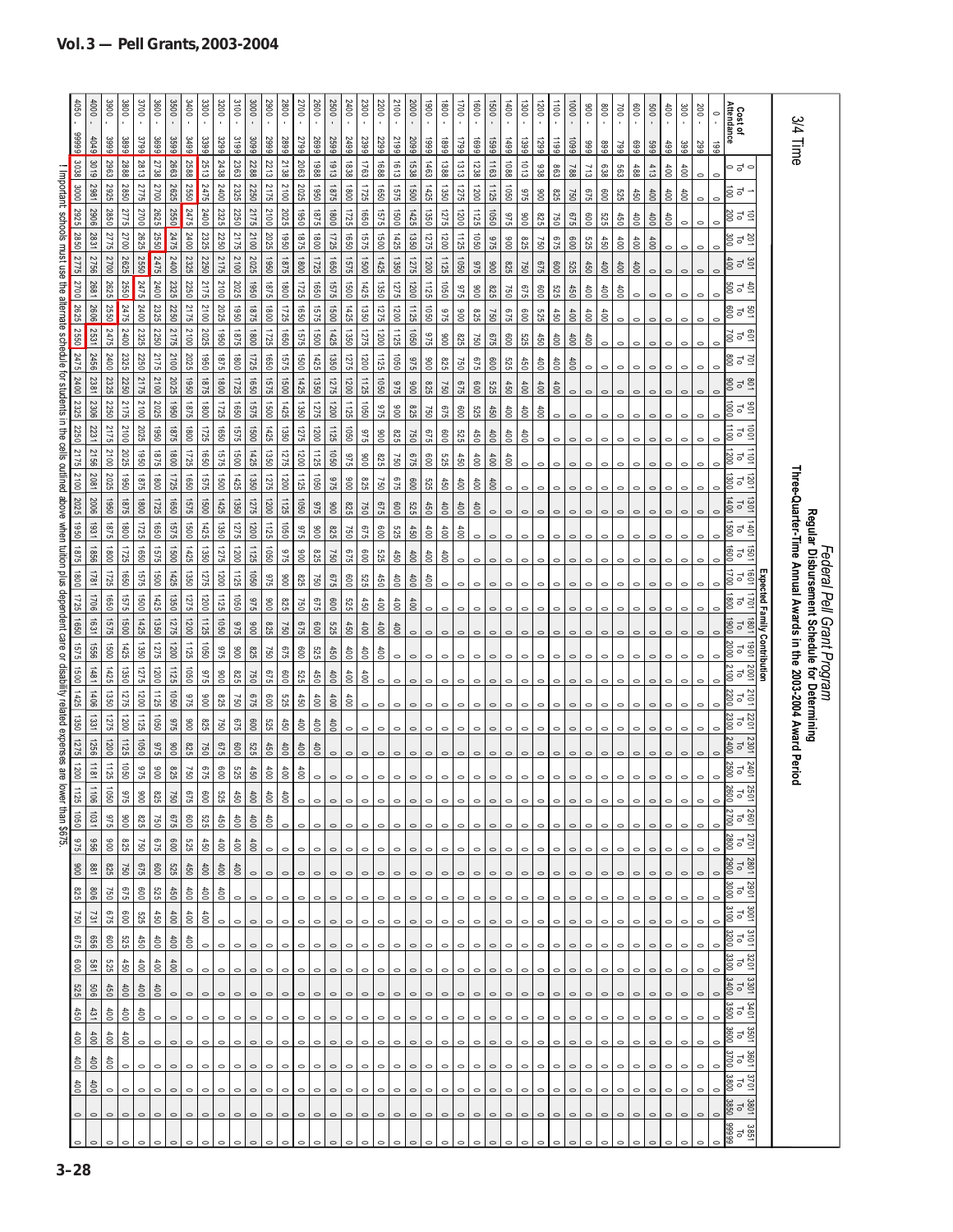|                                                                                                                                                             | 0.501   | $\overline{5}$ | 3900                                  | 3800            | 3700          | 3600              | 3500             | 3400            | 3300            | 3200           | 3100                                | 3000      | 0067              | 2800        | 2700            | <b>2600</b>        | 2500    | 2400                     | 2300                | 2200    | 2100            | 2000                            | 0061       | 0081                                                    | 1700    | $\overline{5}$  | 0091     | $00$ <sup><math>\dagger</math></sup> | 1300    | 00Z        | $\overline{001}$ | $\overline{001}$ | $\frac{8}{100}$ | 008     | 700             | 009             | 009            | 00 <sup>†</sup> | 300             |                  |                      |                                                     |                              |                                                       |                                                                                    |
|-------------------------------------------------------------------------------------------------------------------------------------------------------------|---------|----------------|---------------------------------------|-----------------|---------------|-------------------|------------------|-----------------|-----------------|----------------|-------------------------------------|-----------|-------------------|-------------|-----------------|--------------------|---------|--------------------------|---------------------|---------|-----------------|---------------------------------|------------|---------------------------------------------------------|---------|-----------------|----------|--------------------------------------|---------|------------|------------------|------------------|-----------------|---------|-----------------|-----------------|----------------|-----------------|-----------------|------------------|----------------------|-----------------------------------------------------|------------------------------|-------------------------------------------------------|------------------------------------------------------------------------------------|
|                                                                                                                                                             |         |                |                                       |                 |               |                   |                  |                 |                 |                |                                     |           |                   |             |                 |                    |         |                          |                     |         |                 |                                 |            | $\epsilon$                                              |         |                 |          |                                      |         |            | $\mathbf{r}$     | $\mathbf{r}$     | $\mathbf{r}$    |         |                 |                 |                | $\epsilon$      |                 | 200<br>$\bar{1}$ | $\circ$<br>$\bar{1}$ | Cost of<br>Attendance                               |                              |                                                       |                                                                                    |
|                                                                                                                                                             | 66666   | 4049           | 3999                                  | 3899            | 3799          | 3699              | 3599             | 86 tc           | 3399            | 3299           | 3199                                | 3099      | 6667              | 5899        | 5799            | 6692               | 2599    | 5499                     | 2399                | 8299    | 5199            | 5099                            | 6661       | 6681                                                    | 6621    | 6691            | 6691     | 66#1                                 | 1399    | 6671       | 6611             | 6601             | 666             | 668     | 662             | 669             | 669            | 499             | 399             | 667              | 661                  |                                                     |                              | 1/2 Time                                              |                                                                                    |
|                                                                                                                                                             | 2025    | 2013           | 3261                                  | 1925            | 3281          | 1825              | 1775             | 1725            | 1675            | 1625           | <b>S</b> /S <sub>1</sub>            | 1525      | 1475              | 1425        | 1375            | 1325               | 1275    | 1225                     | 1175                | 1125    | 3201            | 1025                            | <b>S75</b> | 325                                                     | 875     | 825             | 522      | 725                                  | 975     | <b>625</b> | 575              | 525              | 475             | 425     | 00 <sub>0</sub> | 00 <sub>0</sub> | 400            | 100             | $\circ$         | $\circ$          | $\circ$              | っさっ                                                 |                              |                                                       |                                                                                    |
|                                                                                                                                                             | 2000    | 1988           | 1950                                  | 0061            | 0981          | 1800              | 0921             | 1700            | 1650            | 1600           | 1550                                | 1500      | 09+1              | 1400        | 1350            | 1300               | 1250    | 1200                     | 1150                | 1100    | 0901            | 0001                            | 096        | 006                                                     | 098     | 008             | 092      | 700                                  | 099     | 009        | 099              | 009              | 450             | 600     | 600             | 600             | 400            | 600             |                 |                  |                      | 흥검                                                  |                              |                                                       |                                                                                    |
|                                                                                                                                                             | 1950    | 1938           | 0061                                  | 0981            | 1800          | 0921              | 1700             | 1650            | 1600            | 1550           | 00 <sub>9</sub>                     | 1450      | 1400              | 1350        | 1300            | 1250               | 1200    | <b>USD</b>               | 0011                | 0901    | 0001            | 090                             | 006        | 098                                                     | 008     | 750             | 001      | 099                                  | 009     | 099        | 009              | 450              | 60t             | 400     | 400             | 400             | $400$          | $\circ$         | $\circ$         | $\circ$          | $\circ$              | 호 일                                                 |                              |                                                       |                                                                                    |
|                                                                                                                                                             | 1800    | 1888           | 0981                                  | 1800            | 1750          | 1700              | 1650             | 1600            | 1550            | 1500           | 1450                                | 1400      | 1350              | 1300        | 1250            | 1200               | 1150    | 1100                     | 1050                | 0001    | 096             | 006                             | 098        | 008                                                     | 750     | 700             | 099      | 009                                  | 099     | 009        | 450              | 100              | 60 <sub>0</sub> | 100     | 60t             | 600             | $\circ$        | $\circ$         |                 |                  |                      | 201<br>10<br>300                                    |                              |                                                       |                                                                                    |
|                                                                                                                                                             | 1850    | 1838           | 1800                                  | 1750            | 1700          | 1650              | 1600             | 1550            | <b>1500</b>     | 1450           | 1400                                | 1350      | 1300              | 1250        | 1200            | $\frac{1150}{2}$   | 1100    | 1050                     | 1000                | 096     | 006             | 098                             | 008        | 150                                                     | 700     | 099             | 009      | 099                                  | 009     | 450        | 100              | 100              | 1000            | 100t    | 100             | $\circ$         | $\circ$        | $\circ$         | $\circ$         | $\circ$          |                      | 301<br>To 5                                         |                              |                                                       |                                                                                    |
|                                                                                                                                                             | ison    | 1788           | 1750                                  | 1700            | 1650          | 1600              | 1550             | 1500            | 1450            | 1400           | 1350                                | 1300      | 1250              | 1200        | 09LL            | $\frac{1100}{\pi}$ | 1050    | 0001                     | 096                 | 006     | 098             | 008                             | 092        | 700                                                     | 099     | 009             | 099      | 009                                  | 450     | 400        | 600              | 100              | 600             | 600     | $\circ$         | 0               |                |                 | 0               |                  |                      | 4g1<br>Sa                                           |                              |                                                       |                                                                                    |
|                                                                                                                                                             | 1750    | 1738           | 1700                                  | 0991            | 1600          | <b>0991</b>       | 1500             | 1450            | 1400            | 1350           | 1300                                | 1250      | 1200              | <b>USD</b>  | 0011            | $\frac{1050}{2}$   | 1000    | 096                      | 006                 | 098     | 008             | 097                             | 007        | 099                                                     | 009     | 099             | 009      | 450                                  | 400     | 100        | 100              | 400              | 100             | $\circ$ | $\circ$         | $\circ$         | $\circ$        | $\circ$         | $\circ$         | $\circ$          |                      | 50 T 0<br>0<br>0<br>0<br>0<br>0<br>0<br>0<br>0<br>1 |                              |                                                       |                                                                                    |
|                                                                                                                                                             | 1700    | 1688           | 1650                                  | 1600            | 1550          | 1500              | 1450             | 1400            | 1350            | 1300           | 1250                                | 1200      | 1150              | $1100$      | 0901            | 1000               | 090     | 006                      | 098                 | 008     | 750             | 001                             | 099        | 009                                                     | 099     | 009             | 450      | 400                                  | 400     | $400$      | 100              | 400              | $\circ$         |         |                 |                 | $\overline{a}$ |                 | $\circ$         | $\circ$          |                      | 801<br>20                                           |                              |                                                       |                                                                                    |
|                                                                                                                                                             | 1650    | 1638           | 1600                                  | 1550            | 1500          | 1450              | 1400             | 1350            | 1300            | 1250           | 1200                                | 1150      | 1100              | 090         | 1000            | 096                | 006     | 098                      | 008                 | 097     | 700             | 099                             | 009        | 099                                                     | 009     | 450             | 400      | 400                                  | 400     | 400        | 100t             | $\circ$          |                 |         |                 |                 |                |                 |                 |                  |                      | 800<br>$\frac{5}{10}$                               |                              |                                                       |                                                                                    |
|                                                                                                                                                             | 1600    | 1588           | 1550                                  | 00SL            | 1450          | 1400              | 1350             | 1300            | 1250            | 1200           | 1150                                | 1100      | 0901              | $0001$      | 096             | 006                | 098     | 008                      | 092                 | 002     | 099             | 009                             | 099        | 009                                                     | 450     | 00 <sub>0</sub> | 400      | 00 <sub>0</sub>                      | 400     | 100        | $\circ$          | $\circ$          | $\circ$         | $\circ$ | $\circ$         | $\circ$         | $\circ$        | $\circ$         | $\circ$         | $\circ$          |                      | 801<br>To<br>900                                    |                              |                                                       |                                                                                    |
|                                                                                                                                                             | 1550    | 1538           | 1500                                  | 1450            | 1400          | 1350              | 1300             | 1250            | 1200            | 1150           | $\begin{array}{c} 1100 \end{array}$ | 0901      | $\overline{0001}$ | 090         | 006             | 098                | 008     | 092                      | 001                 | 099     | 009             | 550                             | 009        | 450                                                     | 100     | 100             | $100 +$  | 600                                  | 600     | $\circ$    | $\circ$          | $\circ$          |                 |         |                 |                 |                |                 |                 |                  |                      | $\frac{5}{10}$                                      |                              |                                                       |                                                                                    |
| important: schools must use the alternate scheckle for students in the cells outlined above when tuition plus dependent care or disability related expenses | 1500    | 1488           | 1450                                  | 1400            | 1350          | 1300              | 1250             | 1200            | 1150            | 1100           | 0901                                | 1000      | 096               | 006         | 098             | 008                | 091     | 00L                      | 099                 | 009     | 099             | 009                             | 450        | 400                                                     | 400     | 400             | $400$    | 400                                  | $\circ$ | $\circ$    |                  |                  |                 |         |                 |                 |                |                 |                 |                  |                      | $1001$<br>J<br>$\vec{e}$                            |                              |                                                       |                                                                                    |
|                                                                                                                                                             | 1450    | 1438           | 1400                                  | 1350            | 1300          | 1250              | 1200             | 1150            | 1100            | 090            | 0001                                | 096       | 006               | 098         | 008             | 091                | 001     | 099                      | 009                 | 099     | 009             | 450                             | 400        | 600                                                     | 400     | 600             | $^{400}$ |                                      |         |            |                  | 0                |                 |         |                 |                 |                |                 |                 |                  |                      | 1011<br>200<br>$\overline{\circ}$                   |                              |                                                       |                                                                                    |
|                                                                                                                                                             | 1400    | 1388           | 1350                                  | loosu           | 1250          | 1200              | 1150             | 1001            | 1050            | 1000           | 096                                 | 006       | 098               | 008         | 097             | 007                | 099     | 009                      | 099                 | 009     | 450             | 100                             | 100        | 100                                                     | 100     | 100             | $\circ$  | $\circ$                              | $\circ$ | $\circ$    | 0                | $\circ$          | 0               |         |                 | 0               | 0              | c               | $\circ$         | $\circ$          | $\circ$              | $rac{201}{10}$<br>ຮຶ                                |                              |                                                       |                                                                                    |
|                                                                                                                                                             | 1350    | 1338           | 1300                                  | 1250            | 1200          | 1150              | 1100             | 0901            | 1000            | 090            | 006                                 | 020       | 008               | 750         | 700             | 099                | 009     | 099                      | 009                 | 450     | 100             | $^{400}$                        | 100        | 100                                                     | 400     | $\circ$         |          |                                      |         | 0          |                  |                  |                 |         |                 |                 |                |                 |                 |                  |                      | 1301<br>$\overline{a}$                              |                              |                                                       |                                                                                    |
|                                                                                                                                                             | 1300    | 1288           | 0971                                  | 00ZJ            | <b>USD</b>    | $\frac{1}{2}$     | 050              | 1000            | 096             | 006            | 098                                 | $008$     | 750               | $\tilde{8}$ | 099             | 009                | 099     | 00g                      | 450                 | 400     | 400             | $400$                           | 400        | 100                                                     | $\circ$ |                 |          |                                      |         | $\circ$    |                  | $\circ$          |                 |         |                 |                 |                |                 |                 |                  |                      | 1401<br>g0                                          |                              |                                                       |                                                                                    |
|                                                                                                                                                             | 1250    | 1238           | 1200                                  | 1150            | 1100          | 0901              | 0001             | 096             | 006             | 098            | 008                                 | 097       | 700               | 099         | 009             | 099                | 009     | 450                      | 600                 | 100     | 00 <sub>0</sub> | 400                             | $400$      | $\circ$                                                 | $\circ$ |                 |          |                                      |         |            |                  | $\circ$          |                 |         |                 |                 | 0              |                 | $\circ$         | $\circ$          |                      | 1091<br>ᇦ                                           |                              | Half-Time Annual Awards in the 2003-2004 Award Period | <i>Federal Pell Grant Program</i><br>Regular Disbursement Schedule for Determining |
|                                                                                                                                                             | 1200    | 1188           | 1150                                  | 1100            | 1050          | 1000              | 096              | 006             | 098             | 008            | 092                                 | 700       | 099               | 009         | 099             | 009                | 450     | 400                      | 00 <sub>0</sub>     | 100t    | 100             | 400                             | $\circ$    | $\circ$                                                 | $\circ$ |                 |          |                                      |         |            |                  | $\circ$          |                 |         |                 |                 |                | $\circ$         | $\circ$         | $\circ$          |                      | 1091<br>ᇦ                                           |                              |                                                       |                                                                                    |
|                                                                                                                                                             | 1150    | 1138           | $\begin{array}{c}\n0011\n\end{array}$ | 0901            | $0001$        | 090               | 006              | 098             | 800             | 750            | 700                                 | 099       | 009               | <b>950</b>  | 009             | $\frac{450}{2}$    | 100     | 100                      | 100t                | 100     | 100             | $\circ$                         | $\circ$    | $\circ$                                                 | $\circ$ | $\circ$         |          | $\circ$                              | $\circ$ | $\circ$    | $\circ$          | $\circ$          | $\circ$         | $\circ$ | $\circ$         | $\circ$         | $\circ$        | $\circ$         | $\circ$         | $\circ$          | $\circ$              | 1701<br>1800<br>J                                   |                              |                                                       |                                                                                    |
|                                                                                                                                                             | 1100    | 1088           | 0901                                  | 0001            | 096           | $006$             | $0\overline{3}8$ | $\frac{8}{2}$   | 750             | 700            | 099                                 | 009       | 099               | 009         | 450             | $rac{400}{2}$      | 400     | 100                      | 100t                | 100t    | $\circ$         | $\circ$                         |            |                                                         |         |                 |          |                                      |         |            |                  |                  |                 |         |                 |                 |                |                 | $\circ$         | $\circ$          |                      | 1801<br>0061<br>5                                   | Expected Family Contribution |                                                       |                                                                                    |
|                                                                                                                                                             | 1050    | 1038           | 1000                                  | 096             | 006           | 098               | 008              | 150             | 700             | 099            | 009                                 | 099       | 009               | 450         | 60t             | $rac{400}{2}$      | 400     | 600                      | 60t                 | $\circ$ | 0               | $\circ$                         | $\circ$    | 0                                                       |         |                 |          |                                      |         | 0          |                  |                  |                 |         |                 |                 |                | $\circ$         | $\circ$         | $\circ$          |                      | 1061<br>0007<br>Jo                                  |                              |                                                       |                                                                                    |
|                                                                                                                                                             | 1000    | 886            | 096                                   | 006             | 098           | 008               | 750              | 700             | 099             | 009            | 099                                 | 009       | 450               | 600t        | 400             | $\frac{400}{2}$    | 400     | 600t                     | $\circ$             | $\circ$ |                 |                                 |            |                                                         |         |                 |          |                                      |         |            |                  |                  |                 |         |                 |                 |                |                 | $\circ$         | $\circ$          | $\circ$              | 2001<br>J                                           |                              |                                                       |                                                                                    |
|                                                                                                                                                             | 950     | 838            | 006                                   | 098             | 008           | 750               | 00l              | 099             | $\frac{80}{2}$  | 099            | 009                                 | 450       | 100               | 100         | 100             | 100                | 100     | $\circ$                  | $\circ$             | $\circ$ | $\circ$         | $\circ$                         | $\circ$    | $\circ$                                                 | $\circ$ | $\circ$         | $\circ$  | $\circ$                              | $\circ$ | $\circ$    | $\circ$          | $\circ$          | 0               | $\circ$ | $\circ$         | $\circ$         | $\circ$        | $\circ$         | $\circ$         | $\circ$          | $\circ$              | 2101<br>2200<br>$\overline{\circ}$                  |                              |                                                       |                                                                                    |
|                                                                                                                                                             | 006     | 888            | 098                                   | 008             | 750           | 002               | 099              | 009             | 099             | 009            | 450                                 | $^{400}$  | 600               | 600         | 60              | 60t                | $\circ$ |                          | $\circ$             | 0       | 0               |                                 | 0          | 0                                                       |         |                 |          |                                      |         | 0          | 0                | $\circ$          |                 |         |                 | 0               | 0              | 0               | 0               |                  |                      | 2201<br>$\overline{\circ}$<br>2301                  |                              |                                                       |                                                                                    |
|                                                                                                                                                             | 850     | 838            | 008                                   | 750             | 700           | 099               | 009              | 099             | 009             | 450            | $400$                               | $400$     | 400               | 400         | $^{400}$        | $\circ$            | $\circ$ | $\circ$                  | $\circ$             |         |                 | $\circ \circ \circ \circ \circ$ |            | $\circ$                                                 | $\circ$ | $\circ$         | $\circ$  | $\circ$                              | $\circ$ | $\circ$    | $\circ$          | $\circ$          | $\circ$         | $\circ$ | $\circ$         | $\circ$         | $\circ$        | $\circ$         | $\circ$         | $\circ$          |                      | 2401<br>29                                          |                              |                                                       |                                                                                    |
| are lower than \$675.                                                                                                                                       | i00     |                | OS.                                   | $\overline{S}$  | SO            |                   | $\overline{50}$  | $\tilde{c}$     | $\frac{5}{2}$   | $\overline{0}$ | $\ddot{\circ}$                      | <b>OO</b> | $\frac{6}{5}$     | l ë         | $\circ$         | $\circ$            | $\circ$ | $\circ$                  | $\circ$             | $\circ$ | $\circ$         |                                 |            | $\circ$ $\circ$ $\circ$                                 | $\circ$ | $\circ$         | $\circ$  | $\circ$                              | $\circ$ | $\circ$    | $\circ$          | $\circ$          | $\circ$         | $\circ$ |                 |                 |                |                 | $\circ$         |                  |                      | 2501                                                |                              |                                                       |                                                                                    |
|                                                                                                                                                             | 750     | 738            | 00L                                   | $\frac{8}{3}$   | 009           | 099               | 009              | 450             | $400$           | $400$          | 400                                 | 400       | 600t              | $\circ$     | $\circ$         | $\circ$            | $\circ$ | $\circ$                  | $\circ$             | $\circ$ | $\circ$         | $\circ$                         | $\circ$    | $\circ$                                                 | $\circ$ | $\circ$         | $\circ$  | $\circ$                              | $\circ$ | $\circ$    | $\circ$          | $\circ$          | $\circ$         | $\circ$ | $\circ$         | $\circ$         | $\circ$        | $\circ$         | $\circ$         | $\circ$          | $\circ$              | 2601                                                |                              |                                                       |                                                                                    |
|                                                                                                                                                             | 1001    | 889            | <b>BSD</b>                            | $\frac{8}{2}$   | <b>S50</b>    | <b>009</b>        |                  | $rac{450}{450}$ | $\frac{1}{100}$ | 100            | 600                                 | 100t      | $\circ$           | $\circ$     | $\circ$         | $\circ$            | $\circ$ | $\circ$                  | $\circ$             | $\circ$ | $\circ$         | $\circ$                         | $\circ$    | $\circ$                                                 | $\circ$ | $\circ$         | $\circ$  | $\circ$                              | $\circ$ | $\circ$    | $\circ$          | $\circ$          | $\circ$         | $\circ$ | $\circ$         | $\circ$         | $\circ$        | $\circ$         | $\circ$         | $\circ$          | $\circ$              | $100$<br>$2800$<br>2701                             |                              |                                                       |                                                                                    |
|                                                                                                                                                             | 099     | 638            | 009                                   | 099             | 009           | 450               | $400$            | 600             | $400$           | $400$          | 400                                 | $\circ$   | $\circ$           | $\circ$     | $\circ$         | $\circ$            | $\circ$ | $\circ$                  | $\circ$             | $\circ$ | $\circ$         | $\circ$                         | $\circ$    | $\circ$                                                 | $\circ$ | $\circ$         | $\circ$  | $\circ$                              | $\circ$ | $\circ$    | $\circ$          | $\circ$          |                 |         |                 |                 |                |                 | $\circ$         |                  |                      | 2801<br>0067<br>$\overline{a}$                      |                              |                                                       |                                                                                    |
|                                                                                                                                                             | 009     | 889            | 099                                   | 009             | 450           | 400               | 400              | 400             | $400$           | $400$          | $\circ$                             | $\circ$   | $\circ$           | $\circ$     | $\circ$         | $\circ$            | $\circ$ | $\circ$                  | $\circ$             | $\circ$ | $\circ$         | $\circ$                         | $\circ$    | $\circ$                                                 | $\circ$ | $\circ$         | $\circ$  | $\circ$                              | $\circ$ | $\circ$    | $\circ$          | $\circ$          | $\circ$         |         |                 |                 | $\circ$        | $\circ$         | $\circ$         | $\circ$          | $\circ$              | 1067<br>$\overline{\circ}$                          |                              |                                                       |                                                                                    |
|                                                                                                                                                             | 099     | 538            | 009                                   | $\frac{450}{2}$ | $400$         | $rac{40}{10}$     | 100t             | $\frac{4}{5}$   | $\frac{400}{3}$ | $\circ$        | $\circ$                             | $\circ$   | $\circ$           | $\circ$     | $\circ$         | $\circ$            | $\circ$ | $\circ$                  | $\circ$             | $\circ$ | $\circ$         | $\circ$                         | $\circ$    | $\circ$                                                 | $\circ$ | $\circ$         | $\circ$  | $\circ$                              | $\circ$ | $\circ$    | $\circ$          | $\circ$          | 0               |         |                 | 0               | $\circ$        | $\circ$         | $\circ$         | $\circ$          |                      | 1008<br>$\overline{\circ}$                          |                              |                                                       |                                                                                    |
|                                                                                                                                                             | 009     | 488            | 450                                   | $\frac{1}{6}$   | 100t          | $rac{1}{6}$       | 100              | $rac{1}{6}$     | $\circ$         | $\circ$        | $\circ$                             | $\circ$   | $\circ$           | $\circ$     | $\circ$         | $\circ$            | $\circ$ | $\circ$                  | $\circ$             | $\circ$ | $\circ$         | $\circ$                         | $\circ$    | $\circ$                                                 | $\circ$ | $\circ$         | $\circ$  | $\circ$                              | $\circ$ | $\circ$    | $\circ$          | $\circ$          | $\circ$         | $\circ$ | $\circ$         | $\circ$         | $\circ$        | $\circ$         | $\circ$         | $\circ$          | $\circ$              | 3101<br>$\overline{a}$                              |                              |                                                       |                                                                                    |
|                                                                                                                                                             | 450     | 438            | 400                                   | $\frac{4}{5}$   | $400$         | $rac{4}{5}$       | 60t              | $\circ$         | $\circ$         | $\circ$        | $\circ$                             | $\circ$   | $\circ$           | $\circ$     | $\circ$         | $\circ$            | $\circ$ | $\circ$                  | $\circ$             | $\circ$ | $\circ$         | $\circ$                         | $\circ$    | $\circ$                                                 | $\circ$ | $\circ$         | $\circ$  | $\circ$                              | $\circ$ | $\circ$    | $\circ$          | $\circ$          | $\circ$         |         | $\circ$         | $\circ$         | $\circ$        |                 | $\circ$         | $\circ$          | $\circ$              | 13201<br>3300                                       |                              |                                                       |                                                                                    |
|                                                                                                                                                             | 600     | 400            | 400                                   | 400             | $\frac{1}{2}$ | 400               | $\circ$          | $\circ$         | $\circ$         |                | $\circ$                             |           | $\circ$           | $\circ$     | $\circ$         | $\circ$            | $\circ$ | $\circ$                  | $\circ$             | $\circ$ | $\circ$         | $\circ$                         | $\circ$    | $\circ$                                                 | $\circ$ | $\circ$         | $\circ$  | $\circ$                              | $\circ$ | $\circ$    | $\circ$          | $\circ$          |                 |         |                 |                 |                |                 | $\circ$         | $\circ$          | $\circ$              | 3301<br>3400<br>$\overline{c}$                      |                              |                                                       |                                                                                    |
|                                                                                                                                                             | 100     | 100            | 400                                   | $\frac{400}{2}$ | 60t           | $\circ$           | $\circ$          | $\circ$         | $\circ$         |                |                                     |           | $\circ$           | $\circ$     | $\circ$         | $\circ$            | $\circ$ | $\circ$                  | $\circ$             | $\circ$ | $\circ$         | $\circ$                         | $\circ$    | $\circ$                                                 | $\circ$ | $\circ$         | $\circ$  | $\circ$                              | $\circ$ | $\circ$    | $\circ$          | $\circ$          |                 |         |                 |                 |                |                 | $\circ$         | $\circ$          |                      | 3500<br>34 01                                       |                              |                                                       |                                                                                    |
|                                                                                                                                                             | 100     | $^{400}$       |                                       | $\frac{4}{5}$   |               | $\circ$ $\circ$   | $\circ$          | $\circ$         | $\circ$         | $\circ$        | $\circ$                             | $\circ$   | $\circ$           | $\circ$     | $\circ$         | $\circ$            | $\circ$ | $\circ$                  | $\circ$             | $\circ$ | $\circ$         | $\circ$                         | $\circ$    | $\circ$                                                 | $\circ$ | $\circ$         | $\circ$  | $\circ$                              | $\circ$ | $\circ$    | $\circ$          | $\circ$          | $\circ$         |         |                 |                 |                | $\circ$         | $\circ$         | $\circ$          | $\circ$              | 3501<br>3600                                        |                              |                                                       |                                                                                    |
|                                                                                                                                                             | 400     | 400            | $\frac{40}{2}$                        | $\circ$         | $\circ$       | $\circ$           | $\circ$          | $\circ$         | $\circ$         | $\circ$        | $\circ$                             | $\circ$   | $\circ$           | $\circ$     | $\circ$ $\circ$ |                    | $\circ$ | $\sim$                   | $  \circ   \circ  $ |         |                 |                                 |            | $\circ$   0  0  0                                       |         | $\circ$         | $\circ$  | $\circ$                              | $\circ$ | $\circ$    | $\circ$          | $\circ$          | $\circ$         | $\circ$ | $\circ$         | $\circ$         | $\circ$        |                 | $\circ$ $\circ$ | $\circ$          | $\circ$              | 3601<br>3700                                        |                              |                                                       |                                                                                    |
|                                                                                                                                                             | 100     |                |                                       | $\circ$         | $\circ$       | $\circ$           | $\circ$          | $\circ$         |                 |                |                                     |           | $\circ$           | $\circ$     | $\circ$         | $\circ$            | $\circ$ | $\circ$                  | $\circ$             | $\circ$ | $\circ$         | $\circ$                         | $\circ$    | $\circ$                                                 | $\circ$ | $\circ$         | $\circ$  | $\circ$                              | $\circ$ | $\circ$    | $\circ$          | $\circ$          | $\circ$         |         |                 |                 |                |                 | $\circ$         | $\circ$          |                      | 3701<br>3800<br>$\overline{a}$                      |                              |                                                       |                                                                                    |
|                                                                                                                                                             | $\circ$ | $\circ$        |                                       |                 |               | $\circ$           | $\circ$          | $\circ$         | $\circ$         | $\circ$        | $\circ$                             | $\circ$   | $\circ$           | $\circ$     | $\circ$         | $\circ$            | $\circ$ | $\circ$                  | $\circ$             | $\circ$ | $\circ$         | $\circ$                         | $\circ$    | $\circ$                                                 | $\circ$ | $\circ$         | $\circ$  | $\circ$                              | $\circ$ | $\circ$    | $\circ$          | $\circ$          | $\circ$         | $\circ$ |                 | $\circ$         | $\circ$        | $\circ$         | $\circ$         | $\circ$          | $\circ$              | 3801<br>3850<br>$\overline{a}$                      |                              |                                                       |                                                                                    |
|                                                                                                                                                             |         | $\circ$        |                                       | $\circ$         |               | $\circ$   $\circ$ |                  | $\circ$ $\circ$ | $\circ$         | $\circ$        | $\circ$                             | $\circ$   | $\circ$           | $\circ$     | $\circ$         | $\circ$            | $\circ$ | $\overline{\phantom{0}}$ |                     |         |                 |                                 |            | $\circ$ $\circ$ $\circ$ $\circ$ $\circ$ $\circ$ $\circ$ |         | $\circ$         | $\circ$  | $\circ$                              | $\circ$ | $\circ$    | $\circ$          | $\circ$          | $\circ$         | $\circ$ | $\circ$         | $\circ$         | $\circ$        |                 | $\circ$ $\circ$ | $\circ$          | $\circ$              |                                                     |                              |                                                       |                                                                                    |
|                                                                                                                                                             |         |                |                                       |                 |               |                   |                  |                 |                 |                |                                     |           |                   |             | $\circ$         | $\circ$            |         |                          |                     |         |                 |                                 | $\circ$    | $\circ$                                                 |         |                 | $\circ$  |                                      | $\circ$ |            | $\circ$          |                  |                 |         |                 |                 |                |                 |                 |                  |                      | $^{16666}_{-10}$                                    |                              |                                                       |                                                                                    |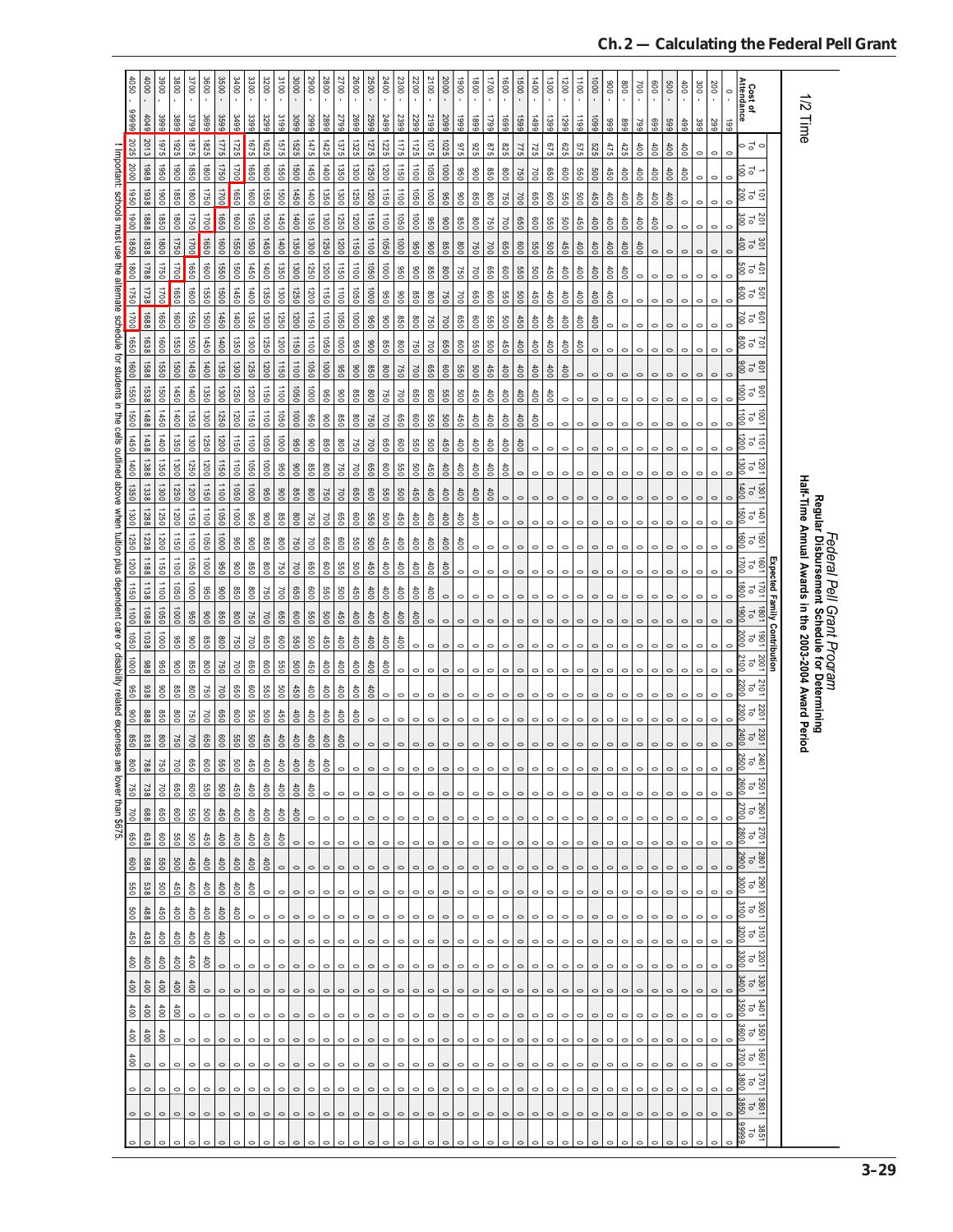|                                | 050               | 4000        | 3900            | 3800                    | 3700            | 3600            | 3500            | 3400            | 3300            | 3200            | 3100              | 3000            | 2900             | 2800           | 2700             | 2600            | 2500              | 2400           | 2300    | 2200            | 2100            | 2000            | 0061            | 0081                                        | 1700            | $\overline{1800}$ | 0091    | $rac{1}{6}$             | 1300           | 1200             | $\overline{100}$ | 000           | $006$          | $\rm 008$       | $\approx$ | $\frac{1}{2}$ | <b>500</b> | 600          | 300        | 200<br>$\cdot$ | $\circ$ | Cost of<br>Attendance                                    |                              | Λ<br>$\vec{z}$                                           |                                                                                    |
|--------------------------------|-------------------|-------------|-----------------|-------------------------|-----------------|-----------------|-----------------|-----------------|-----------------|-----------------|-------------------|-----------------|------------------|----------------|------------------|-----------------|-------------------|----------------|---------|-----------------|-----------------|-----------------|-----------------|---------------------------------------------|-----------------|-------------------|---------|-------------------------|----------------|------------------|------------------|---------------|----------------|-----------------|-----------|---------------|------------|--------------|------------|----------------|---------|----------------------------------------------------------|------------------------------|----------------------------------------------------------|------------------------------------------------------------------------------------|
|                                | 66666             | 4049        | 3999            | 3899                    | 3799            | 3699            | 3599            | 3499            | 3399            | 3299            | 3199              | 3099            | 5999             | 5899           | 5799             | 5699            | 2599              | 5499           | 2399    | 2299            | 2199            | 5099            | 6661            | 6681                                        | 6621            | 6691              | 6691    | 66+1                    | 1399           | 6621             | 66 <sub>11</sub> | 6601          | 666            | 668             | 662       | 669           | 669        | 499          | 399        | 667            | 661     |                                                          |                              | Time                                                     |                                                                                    |
|                                | 1013              | 9001        | 886             | <b>863</b>              | 838             | 813             | 888             | 863             | 838             | 813             | 788               | 763             | 738              | 713            | 889              | <b>663</b>      | 638               | 613            | 885     | 563             | 538             | 513             | 488             | 463                                         | 438             | 413               | $400$   | 400                     | 400            | 400              | 60t              | $400$         | 400            | 400             | $\circ$   | $\circ$       | $\circ$    | $\mathbf{C}$ | $\epsilon$ | $\circ$        |         | っさっ                                                      |                              |                                                          |                                                                                    |
| Important: schools must use    | $\overline{0001}$ | 766         | 975             | 096                     | 326             | 006             | 975             | 098             | 825             | 800             | 775               | 150             | 725              | 1001           | <b>S75</b>       | 099             | 625               | 009            | 575     | 099             | 525             | 009             | 475             | 450                                         | 425             | 100               | 100     | 100                     | 400            | 400              | 100              | 100           | 100            | $\frac{1}{100}$ | $\circ$   | $\circ$       |            |              |            | $\circ$        |         | re g                                                     |                              |                                                          |                                                                                    |
|                                | 978               | 696         | 096             | <b>926</b>              | 006             | 975             | 098             | <b>928</b>      | $\frac{8}{2}$   | 522             | 091               | 725             | 001              | 975            | 099              | G29             | 009               | 575            | 099     | 525             | 009             | 475             | 450             | 425                                         | 100             | 100               | 60t     | $100 +$                 | 400            | 400              | 60t              | 100           | 60t            | $\circ$         |           |               |            |              |            | $\circ$        |         | ie r š                                                   |                              |                                                          |                                                                                    |
|                                | 096               | 44          | 328             | 006                     | 978             | 098             | <b>S25</b>      | 008             | 32.1            | 097             | 725               | 002             | 975              | 099            | <b>625</b>       | 009             | 575               | 09             | 525     | 009             | 475             | 450             | 425             | 600                                         | 400             | 100               | 400     | $100 +$                 | 400            | $\frac{400}{20}$ | 60t              | $\frac{1}{2}$ | $\circ$        |                 |           |               |            |              |            |                |         | 25 P S                                                   |                              |                                                          |                                                                                    |
|                                | <b>925</b>        | 616         | 006             | 975                     | 098             | <b>S25</b>      | 008             | 522             | <b>0SZ</b>      | 725             | 007               | 975             | 099              | <b>925</b>     | 009              | 575             | 099               | 525            | 009     | 475             | 450             | 425             | 100             | 100                                         | 100             | 100               | 100     | 00t                     | 100            | 400              | 600              | $\circ$       | $\circ$        |                 |           |               |            |              |            |                |         | 30 L G                                                   |                              |                                                          |                                                                                    |
|                                | 006               | 768         | 975             | 0.98                    | <b>925</b>      | 008             | 775             | <b>0SZ</b>      | 725             | 002             | 675               | 099             | <b>925</b>       | 009            | 575              | 099             | 525               | 00g            | 475     | 450             | 425             | 60 <sup>†</sup> | 400             | 600                                         | 400             | 100               | 100     | 100t                    | 600            | 400              | $\circ$          | $\circ$       | 0              |                 |           | 0             |            |              |            |                |         | 한 은 없                                                    |                              |                                                          |                                                                                    |
| the alternate                  | 975               | 698         | 098             | <b>925</b>              | 008             | 775             | 092             | 725             | $00\lambda$     | 975             | 099               | <b>625</b>      | 009              | 575            | 099              | 525             | 009               | 475            | 450     | 425             | $\frac{40}{2}$  | $100 +$         | 100             | 600                                         | 400             | 100               | 100     | 400                     | $\frac{40}{3}$ | $\circ$          | $\circ$          |               |                |                 |           |               |            |              |            |                |         | 을 a ≌                                                    |                              |                                                          |                                                                                    |
| schedule                       | 098               | 444         | <b>925</b>      | 008                     | 775             | <b>U50</b>      | 522             | 00L             | 975             | 099             | <b>G25</b>        | 009             | 575              | 099            | 525              | 009             | 475               | 450            | 425     | 600             | 600             | 100             | 100             | 400                                         | 600             | 100               | 400     | 600                     | $\circ$        |                  |                  |               |                |                 |           |               |            |              |            |                |         | g a g                                                    |                              |                                                          |                                                                                    |
|                                | 825               | 819         | 008             | 521                     | 097             | 725             | $100\lambda$    | 1929            | 650             | <b>625</b>      | 009               | 575             | 099              | 529            | 009              | 475             | 450               | 425            | 100     | 60              | 100             | 100             | 100             | $\frac{400}{2}$                             | 100             | 100               | 60t     |                         |                |                  |                  |               |                |                 |           |               |            |              |            |                |         | 8 4 5<br>8                                               |                              |                                                          |                                                                                    |
| ਕ੍ਰ                            | 008               | 184         | 775             | 750                     | <b>22</b>       | 00L             | 975             | 0 <sup>2</sup>  | <b>625</b>      | 009             | 575               | 099             | 525              | 009            | 475              | 450             | 425               | $\approx$      | 400     | $^{400}$        | 600             | 100             | 60t             | 400                                         | 100             | 400               |         |                         |                |                  |                  |               |                |                 |           |               |            |              |            |                |         | g d g                                                    |                              |                                                          |                                                                                    |
| students                       | 322               | 697         | 097             | 725                     | 00L             | 975             | 099             | <b>625</b>      | 009             | 575             | 099               | 525             | 009              | 475            | 450              | 425             | 600               | 60t            | 60t     | 60t             | $\frac{40}{2}$  | 60t             | $\frac{4}{10}$  | 100                                         | 400             |                   |         |                         |                |                  |                  |               |                |                 |           |               |            |              |            |                |         | $\frac{5}{10}$<br>go                                     |                              |                                                          |                                                                                    |
| inthe                          | 150               | 144         | <b>225</b>      | 001                     | 975             | 09              | <b>625</b>      | 009             | <b>575</b>      | 099             | 525               | 009             | 475              | 450            | 425              | $60t$           | $\frac{400}{200}$ | 60t            | 100     | 100             | 100             | $\frac{400}{2}$ | $400\,$         | 60t                                         | $\circ$         | $\circ$           |         |                         |                |                  |                  |               |                |                 |           |               |            |              |            |                |         | 1001<br>$\overline{\circ}$<br>$\vec{0}$                  |                              |                                                          |                                                                                    |
| ells                           | 725               | 612         | 002             | 970                     | 099             | <b>625</b>      | 009             | 575             | 099             | 525             | 009               | 475             | 450              | 425            | $400$            | $60t$           | $400$             | $\overline{6}$ | 100     | 60t             | 100             | 100             | 400             | $\circ$                                     | $\circ$         |                   |         |                         |                |                  |                  |               |                |                 |           |               |            |              |            |                |         | 1011<br>$\overline{500}$<br>$\overline{c}$               |                              |                                                          |                                                                                    |
| outlined                       | 002               | 769         | 975             | 099                     | <b>625</b>      | 009             | 575             | 099             | 529             | 009             | 475               | 450             | 425              | 100            | $\frac{40}{3}$   | 60 <sup>†</sup> | 600               | 60t            | 600     | 60 <sup>†</sup> | $\frac{40}{2}$  | 00 <sub>0</sub> | $\circ$         | $\circ$                                     |                 |                   |         |                         |                |                  |                  |               |                |                 |           |               |            |              |            |                |         | 1201<br>ອຶ<br>$\overline{\circ}$                         |                              | Less-Than-Half-Time Annual Awards in the 2003-2004 Award |                                                                                    |
| avods                          | 975               | 699         | 099             | <b>925</b>              | 009             | 575             | 099             | 525             | 00 <sup>2</sup> | 475             | 450               | 425             | 400              | 600            | 600              | 600             | 600               | 600            | 400     | 400             | 00 <sub>0</sub> |                 |                 |                                             |                 |                   |         |                         |                |                  |                  |               |                |                 |           |               |            |              |            |                |         | 1301<br>₿<br>$\overline{\circ}$                          |                              |                                                          |                                                                                    |
| when                           | 099               | 644         | <b>929</b>      | 009                     | 575             | 099             | 525             | 009             | 475             | 450             | 425               | 400             | 400              | 100            | 100              | 600             | 600               | 600            | $100 +$ | 60              | $\circ$         | $\circ$         | 0               |                                             |                 |                   |         |                         |                |                  |                  |               |                |                 |           |               |            |              |            |                |         | 1401<br>guo                                              |                              |                                                          | <i>Federal Pell Grant Program</i><br>Regular Disbursement Schedule for Determining |
| g                              | <b>625</b>        | 619         | 009             | 575                     | 099             | 525             | 009             | 475             | 450             | 425             | 400               | 00 <sub>0</sub> | 400              | 60             | 600              | $\frac{40}{3}$  | 600t              | 600            | 600     | $\circ$         |                 |                 |                 |                                             |                 |                   |         |                         |                |                  |                  |               |                |                 |           |               |            |              |            |                |         | 1091<br>급<br>ខ្លី                                        |                              |                                                          |                                                                                    |
| snid                           | 009               | 769         | 575             | 099                     | 525             | 009             | 475             | 450             | 425             | 600t            | 600               | 100             | 600              | 600            | 600              | 400             | $^{400}$          | $\frac{4}{5}$  | $\circ$ |                 |                 |                 |                 |                                             |                 |                   |         |                         |                |                  |                  |               |                |                 |           |               |            |              |            |                |         | 1091<br>đ                                                |                              |                                                          |                                                                                    |
| dependent                      | 575               | 699         | 099             | <b>525</b>              | 009             | 475             | 450             | 425             | $\frac{4}{10}$  | 600             | 100               | 400             | 400              | 60t            | 400              | 60t             | $\frac{400}{200}$ | $\circ$        | $\circ$ |                 |                 |                 |                 |                                             |                 |                   |         |                         |                |                  |                  |               |                |                 |           |               |            |              | C          |                |         | 1021<br>ಕ                                                |                              |                                                          |                                                                                    |
|                                | 099               | 544         | 525             | 009                     | 475             | 65 <sub>b</sub> | 425             | 600             | 60t             | $400$           | 60t               | 100             | 60t              | 60t            | $400$            | 100             | $\circ$           |                |         |                 |                 |                 |                 |                                             |                 |                   |         |                         |                |                  |                  |               |                |                 |           |               |            |              |            |                |         | 1081<br>$\overline{c}$                                   |                              |                                                          |                                                                                    |
| care<br>9                      | 525               | 819         | 009             | 475                     | 450             | 425             | 60t             | 60t             | $\frac{400}{2}$ | 100             | $\frac{400}{2}$   | 100             | $\frac{40}{100}$ | 400            | $\frac{40}{100}$ | $\circ$         | $\circ$           | $\circ$        |         |                 |                 |                 |                 |                                             |                 |                   |         |                         |                |                  |                  |               |                |                 |           |               |            |              |            | 0              | 0       | $1061$<br>ನ                                              | Expected Family Contribution |                                                          |                                                                                    |
|                                | 009               | 494         | 475             | 69t                     | 425             | $\frac{4}{100}$ | 60t             | 60t             | $\frac{400}{2}$ | 100             | 400               | 400             | 400              | $\frac{4}{10}$ |                  |                 |                   |                |         |                 |                 |                 |                 |                                             |                 |                   |         |                         |                |                  |                  |               |                |                 |           |               |            |              |            |                |         | 2001<br>ಕ                                                |                              |                                                          |                                                                                    |
|                                | 475               | 469         | 450             | 425                     | 600             | $100 +$         | 100             | 600             | 100             | 600             | 400               | 400             | 100              | $\circ$        | $\circ$          | $\circ$         | $\circ$           | $\circ$        | $\circ$ |                 |                 |                 |                 |                                             |                 |                   |         |                         |                |                  |                  |               | $\ddot{\circ}$ |                 |           |               | $\circ$    | c            | $\subset$  | $\circ$        | $\circ$ | 2101<br>002<br>$\overline{c}$                            |                              |                                                          |                                                                                    |
|                                | 450               | 444         | 425             | 60t                     | 00 <sub>4</sub> | $\frac{1}{2}$   | 100t            | 600             | 400             | 100t            | 100               | 00 <sub>4</sub> |                  |                |                  |                 | $\circ$           | $\circ$        | $\circ$ |                 |                 |                 |                 |                                             |                 |                   |         |                         |                |                  |                  |               |                |                 |           |               |            |              |            |                |         | $\frac{2201}{10}$<br>2300                                |                              |                                                          |                                                                                    |
| related expenses are           | 425               | 419         | 60 <sup>†</sup> | $\frac{1}{2}$           | $\frac{40}{3}$  | 60 <sup>†</sup> | $\frac{40}{3}$  | 00 <sub>4</sub> | 00 <sub>4</sub> | 60 <sup>†</sup> | 60 <sup>†</sup>   |                 |                  |                |                  |                 |                   |                |         |                 |                 |                 |                 |                                             |                 |                   |         |                         |                |                  |                  |               |                |                 |           |               |            |              |            |                |         | $\frac{2301}{70}$<br>2400                                |                              |                                                          |                                                                                    |
|                                | 100               | 100         | 600             | 600                     | 600             | $\frac{1}{2}$   | 400             | 60              | 600             | 600             | $\circ$           |                 |                  |                |                  |                 |                   |                |         |                 |                 |                 |                 |                                             |                 |                   |         |                         |                |                  |                  |               |                |                 |           |               |            |              | $\circ$    | $\circ$        |         | 2401<br>2500<br>$\overline{\circ}$                       |                              | Period                                                   |                                                                                    |
| g                              |                   | $rac{5}{2}$ | S               | $\frac{8}{2}$           | ŝ               | $rac{5}{6}$     |                 | 1회회             | 흥               |                 | $\circ$   $\circ$ | $\circ$         | $\circ$          | $\circ$        | $\circ$          | $\circ$         |                   | $\circ \circ$  |         |                 |                 |                 |                 | $\circ \circ \circ \circ \circ \circ \circ$ |                 |                   |         | $\circ$ $\circ$ $\circ$ | $\circ$        | $\circ$          | $\circ$          | $\circ$       | $\circ$        | $\circ$         | $\circ$   | $\circ$       | $\circ$    | $\circ$      | $\circ$    | $\circ$        | $\circ$ | $\frac{25}{12}$<br>26<br>ă                               |                              |                                                          |                                                                                    |
| 400 400 400<br>wer than \$675. |                   | $^{400}$    | 600t            | $\overline{\mathbb{S}}$ | $\frac{4}{3}$   | 60t             | $\frac{400}{2}$ | 400             | $\circ$         | $\circ$         | $\circ$           |                 |                  | $\circ$        | $\circ$          | $\circ$         | $\circ$           | $\circ$        | $\circ$ | $\circ$         | $\circ$         | $\circ$         | $\circ$         | $\circ$                                     | $\circ$         | $\circ$           |         | $\circ$                 | $\circ$        | $\circ$          | $\circ$          | $\circ$       | $\circ$        |                 |           |               |            |              | $\circ$    | $\circ$        | $\circ$ | $rac{2601}{10}$                                          |                              |                                                          |                                                                                    |
|                                | $\frac{400}{2}$   | $^{400}$    | 60t             | $\frac{1}{2}$           | $\frac{4}{3}$   | 60t             | 100t            | $\circ$         | $\circ$         | $\circ$         | $\circ$           |                 |                  |                |                  | $\circ$         | $\circ$           | $\circ$        | $\circ$ | $\circ$         | $\circ$         | $\circ$         | $\circ$         | $\circ$                                     | $\circ$         | $\circ$           |         | $\circ$                 |                | $\circ$          | $\circ$          | $\circ$       | $\circ$        | $\circ$         |           |               |            | $\circ$      | $\circ$    | $\circ$        | $\circ$ | 2701<br>$\frac{10}{2800}$                                |                              |                                                          |                                                                                    |
|                                | 100               | 100t        | 100t            | $400$                   | $\frac{400}{2}$ | $\frac{4}{5}$   | $\circ$         | $\circ$         | $\circ$         | $\circ$         | $\circ$           | $\circ$         | $\circ$          | $\circ$        | $\circ$          | $\circ$         | $\circ$           | $\circ$        | $\circ$ | $\circ$         | $\circ$         | $\circ$         | $\circ$         | $\circ$                                     | $\circ$         | $\circ$           | $\circ$ | $\circ$                 | $\circ$        | $\circ$          | $\circ$          | $\circ$       | $\circ$        | $\circ$         | $\circ$   | $\circ$       | $\circ$    | $\circ$      | $\circ$    | $\circ$        | $\circ$ | $\frac{2801}{2900}$                                      |                              |                                                          |                                                                                    |
|                                | 100               | $400$       | 100             | $400$                   | 100             | $\circ$         | $\circ$         | $\circ$         | $\circ$         | $\circ$         | $\circ$           |                 |                  |                | $\circ$          | $\circ$         | $\circ$           | $\circ$        | $\circ$ | $\circ$         | $\circ$         | $\circ$         | $\circ$         | $\circ$                                     | $\circ$         |                   |         |                         |                |                  | $\circ$          |               |                |                 |           |               |            |              | $\circ$    | $\circ$        |         | $\frac{1280}{10}$<br>3000                                |                              |                                                          |                                                                                    |
|                                | 100               | 100         | 100t            | 60 <sub>0</sub>         | $\circ$         | $\circ$         | $\circ$         | $\circ$         | $\circ$         | $\circ$         | $\circ$           | 0               | $\circ$          | $\circ$        | $\circ$          | $\circ$         | $\circ$           | $\circ$        | $\circ$ | $\circ$         | $\circ$         | $\circ$         | $\circ$         | $\circ$                                     | $\circ$         | $\circ$           | $\circ$ | $\circ$                 | $\circ$        | 0                | $\circ$          | $\circ$       | $\circ$        | $\circ$         | $\circ$   | $\circ$       | $\circ$    | $\circ$      | $\circ$    | $\circ$        | $\circ$ | 3001 3101<br>3100<br>$\overline{\circ}$                  |                              |                                                          |                                                                                    |
|                                | 100t              | $400$       | 600t            | $\circ$                 | $\circ$         | $\circ$         | $\circ$         | $\circ$         | $\circ$         | $\circ$         | $\circ$           | $\circ$         | $\circ$          | $\circ$        | $\circ$          | $\circ$         | $\circ$           | $\circ$        | $\circ$ | $\circ$         | $\circ$         | $\circ$         | $\circ$         | $\circ$                                     | $\circ$         | $\circ$           | $\circ$ | $\circ$                 | $\circ$        | $\circ$          | $\circ$          | $\circ$       | $\circ$        | $\circ$         | $\circ$   | $\circ$       | $\circ$    |              | $\circ$    | $\circ$        | $\circ$ | $\overline{\circ}$                                       |                              |                                                          |                                                                                    |
|                                | 100               | $\circ$     | $\circ$         | $\circ$                 | $\circ$         | $\circ$         | $\circ$         | $\circ$         | $\circ$         | $\circ$         | $\circ$           | $\circ$         | $\circ$          | $\circ$        | $\circ$          | $\circ$         | $\circ$           | $\circ$        | $\circ$ | $\circ$         | $\circ$         | $\circ$         | $\circ$         | $\circ$                                     | $\circ$         | $\circ$           | $\circ$ | $\circ$                 | $\circ$        | $\circ$          | $\circ$          | $\circ$       | $\circ$        | $\circ$         |           | $\circ$       | $\circ$    | $\circ$      | $\circ$    | $\circ$        | $\circ$ | $\begin{array}{c} 3201 \\ \text{To} \end{array}$<br>3300 |                              |                                                          |                                                                                    |
|                                | $\circ$           |             |                 |                         |                 |                 |                 |                 |                 | $\circ$         | $\circ$           |                 | $\circ$          |                | $\circ$          | $\circ$         | $\circ$           | $\circ$        | $\circ$ | $\circ$         | $\circ$         | $\circ$         | $\circ$         | $\circ$                                     | $\circ$         | $\circ$           |         |                         |                |                  |                  |               |                |                 |           |               |            |              | $\circ$    | $\circ$        | $\circ$ | 3301                                                     |                              |                                                          |                                                                                    |
|                                | $\circ$           | $\circ$     | $\circ$         | $\circ$                 | $\circ$         | $\circ$         | $\circ$         | $\circ$         | $\circ$         | $\circ$         | $\circ$           | $\circ$         | $\circ$          | $\circ$        | $\circ$          | $\circ$         | $\circ$           | $\circ$        | $\circ$ | $\circ$         | $\circ$         | $\circ$         | $\circ$         | $\circ$                                     | $\circ$         | $\circ$           | $\circ$ | $\circ$                 | $\circ$        | $\circ$          | $\circ$          | $\circ$       | $\circ$        | $\circ$         | $\circ$   | $\circ$       | $\circ$    | $\circ$      | $\circ$    | $\circ$        | $\circ$ | 3401<br>To<br>3500                                       |                              |                                                          |                                                                                    |
|                                | $\circ$           | $\circ$     | $\circ$         | $\circ$                 | $\circ$         | $\circ$         | $\circ$         | $\circ$         | $\circ$         | $\circ$         | $\circ$           | $\circ$         | $\circ$          | $\circ$        | $\circ$          | $\circ$         | $\circ$           | $\circ$        | $\circ$ | $\circ$         | $\circ$         | $\circ$         | $\circ$         | $\circ$                                     | $\circ$         | $\circ$           | $\circ$ | $\circ$                 | $\circ$        | $\circ$          | $\circ$          | $\circ$       | $\circ$        | $\circ$         | $\circ$   | $\circ$       | $\circ$    | $\circ$      | $\circ$    | $\circ$        | $\circ$ | $\begin{array}{c} 3501 \\ 1301 \\ 1800 \\ \end{array}$   |                              |                                                          |                                                                                    |
|                                |                   |             |                 | $\circ$                 |                 | $\circ$         |                 |                 | $\circ$         | $\circ$         | $\circ$           |                 | $\circ$          | $\circ$        | $\circ$          | $\circ$         | $\circ$           | $\circ$        | $\circ$ | $\circ$         | $\circ$         | $\circ$         | $\circ$         | $\circ$                                     | $\circ$         | $\circ$           |         |                         |                |                  | $\circ$          | $\circ$       |                |                 |           |               |            | $\circ$      | $\circ$    |                |         | $\frac{3601}{10}$                                        |                              |                                                          |                                                                                    |
|                                | $\circ$           | $\circ$     | $\circ$         | $\circ$                 | $\circ$         | $\circ$         | $\circ$         | $\circ$         | $\circ$         | $\circ$         | $\circ$           | $\circ$         | $\circ$          | $\circ$        | $\circ$          | $\circ$         | $\circ$           | $\circ$        | $\circ$ | $\circ$         | $\circ$         | $\circ$         | $\circ$         | $\circ$                                     | $\circ$         | $\circ$           | $\circ$ | $\circ$                 | $\circ$        | $\circ$          | $\circ$          | $\circ$       | $\circ$        | $\circ$         | $\circ$   | $\circ$       | $\circ$    | $\circ$      | $\circ$    | $\circ$        | $\circ$ | 3701<br>Pago                                             |                              |                                                          |                                                                                    |
|                                |                   | $\circ$     | $\circ$         | $\circ$                 | $\circ$         | $\circ$         | $\circ$         |                 | $\circ$ $\circ$ |                 | $\circ$ $\circ$   | $\circ$         | $\circ$          | $\circ$        | $\circ$          | $\circ$         | $\circ$           | $\circ$        | $\circ$ | $\circ$         | $\circ$         |                 | $\circ$ $\circ$ |                                             | $\circ$ $\circ$ | $\circ$           | $\circ$ | $\circ$                 | $\circ$        | $\circ$          | $\circ$          | $\circ$       | $\circ$        | $\circ$         | $\circ$   | $\circ$       | $\circ$    | $\circ$      | $\circ$    | $\circ$        | $\circ$ | $\begin{array}{c} 3801 \\ 100 \\ \hline 10 \end{array}$  |                              |                                                          |                                                                                    |
|                                |                   |             |                 |                         |                 |                 |                 |                 |                 |                 |                   |                 |                  |                |                  |                 |                   |                |         |                 |                 |                 |                 |                                             |                 |                   |         |                         |                |                  |                  |               |                |                 |           |               |            |              |            |                |         | 86666<br>01<br>0386                                      |                              |                                                          |                                                                                    |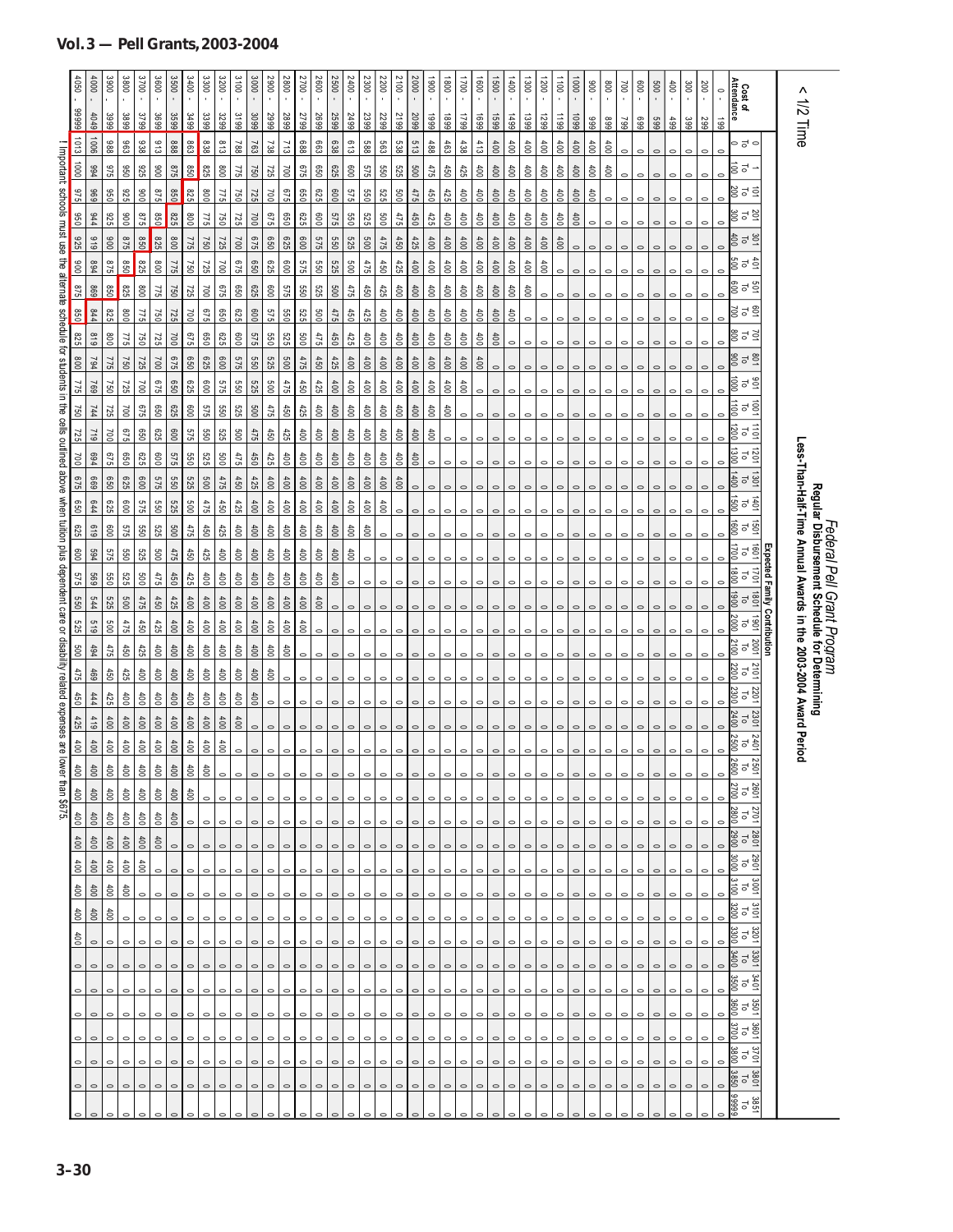| ı                                     |
|---------------------------------------|
| l                                     |
|                                       |
|                                       |
|                                       |
|                                       |
|                                       |
|                                       |
|                                       |
|                                       |
|                                       |
|                                       |
|                                       |
|                                       |
|                                       |
| וממוספים בממונים וויוו במוני המממידי  |
| I                                     |
|                                       |
|                                       |
|                                       |
|                                       |
| $\vdots$                              |
|                                       |
| I ultion for the 2003-2004 Award Year |
| ,                                     |

|                  |                                          |                | Full-Time                |                     | 띩    |                  |      |      |                    |
|------------------|------------------------------------------|----------------|--------------------------|---------------------|------|------------------|------|------|--------------------|
|                  | Tuition plus Dependent Care              | $\circ$        | $\overline{\phantom{a}}$ | $\vec{a}$           | 201  | 301              | 401  | 501  | <b>LO9</b>         |
|                  | and/or Disability Expense, if            | $\overline{c}$ | $\overline{\circ}$       | $\overline{\circ}$  | Fo   | Fo               | Fo   | Fo   | $\overline{\circ}$ |
| <b>Cost of</b>   | gmy                                      | $\circ$        | $\vec{a}$                | 200                 | 300  | 400              | 009  | 009  | 002                |
| Attendance       |                                          |                |                          |                     |      | Pell Grant is:   |      |      |                    |
|                  | $\circ$                                  | 3375           | 3375                     | 3300                | 3200 | 3100             | 3000 | 0067 | 2800               |
|                  | →<br>٠<br>225                            | 3450           | 3400                     | 3300                | 3200 | 3100             | 3000 | 0067 | 008Z               |
| $3400 -$<br>3499 | 226<br>ï<br>450                          | 3450           | 3400                     | 3300                | 3200 | 3100             | 3000 | 0067 | 2800               |
|                  | 451<br>b/4                               | 3450           | 3400                     | 3300                | 3200 | 3100             | 3000 | 0067 | 008Z               |
|                  | 675 or<br>more                           | 3450           | 3400                     | $\frac{3300}{1000}$ | 3200 | $\frac{3100}{2}$ | 3000 | 2900 | 2800               |
|                  | $\circ$                                  | 3375           | 3375                     | 3375                | 3300 | 3200             | 3100 | 3000 | 2900               |
|                  | →<br>$\mathbf{I}$<br>225                 | 3488           | 3488                     | 3400                | 3300 | 3200             | 3100 | 3000 | 2900               |
| 3500<br>3599     | 226<br>450                               | 3550           | 3500                     | 3400                | 3300 | 3200             | 3100 | 3000 | 0062               |
|                  | 451<br>$\blacksquare$<br>P <sub>14</sub> | 3550           | 3500                     | 3400                | 3300 | 3200             | 3100 | 3000 | 0062               |
|                  | 975<br>ă<br>more                         | 3550           | 3500                     | 3400                | 3300 | 3200             | 3100 | 3000 | 2900               |
|                  | 0                                        | 3375           | 3375                     | 3375                | 3375 | 3300             | 3200 | 3100 | 3000               |
|                  | ⇒<br>$\blacksquare$<br>225               | 3488           | 3488                     | 3488                | 3400 | 3300             | 3200 | 3100 | 3000               |
| 3600<br>3699     | 226<br>$\blacksquare$<br>450             | 3650           | 3600                     | 3500                | 3400 | 3300             | 3200 | 3100 | 3000               |
|                  | 451<br>674                               | 3650           | 3600                     | 3500                | 3400 | 3300             | 3200 | 3100 | 3000               |
|                  | 675 or<br>more                           | 3650           | 3600                     | 3500                | 3400 | 3300             | 3200 | 3100 | 3000               |
|                  | 0                                        | 3375           | 3375                     | 3375                | 3375 | 3375             | 3300 | 3200 | 3100               |
|                  | →<br>$\mathbf{r}$<br>225                 | 3488           | 3488                     | 3488                | 3488 | 3400             | 3300 | 3200 | 3100               |
| 3700<br>3799     | 226<br>$\blacksquare$<br>450             | 3713           | 3700                     | 3600                | 3500 | 3400             | 3300 | 3200 | 3100               |
|                  | 451<br>749                               | 3750           | 3700                     | 3600                | 3500 | 3400             | 3300 | 3200 | 3100               |
|                  | 675 or<br>more                           | 3750           | 3700                     | 3600                | 3500 | 3400             | 3300 | 3200 | 3100               |
|                  | 0                                        | 3375           | 3375                     | 3375                | 3375 | 3375             | 3375 | 3300 | 3200               |
|                  | →<br>$\mathbf{r}$<br>225                 | 3488           | 3488                     | 3488                | 3488 | 3488             | 3400 | 3300 | 3200               |
| 3800 -<br>3899   | 226<br>450                               | 3713           | 3713                     | 3700                | 3600 | 3500             | 3400 | 3300 | 3200               |
|                  | 451<br>674                               | 3850           | 3800                     | 3700                | 3600 | 3500             | 3400 | 3300 | 3200               |
|                  | 675 or<br>more                           | 3850           | 3800                     | 3700                | 3600 | 3500             | 3400 | 3300 | 3200               |
|                  | c                                        | 3375           | 3375                     | 3375                | 3375 | 3375             | 3375 | 3375 | 3300               |
|                  | →<br>$\mathbf{r}$<br>225                 | 3488           | 3488                     | 3488                | 3488 | 3488             | 3488 | 3400 | 3300               |
| $3900 -$<br>3999 | 226<br>$\blacksquare$<br>450             | 3713           | 3713                     | 3713                | 3700 | 3600             | 3500 | 3400 | 3300               |
|                  | 451<br><b>b74</b>                        | 3938           | 3900                     | 3800                | 3700 | 3600             | 3500 | 3400 | 3300               |
|                  | 675 or<br>more                           | 3950           | 3900                     | 3800                | 3700 | 3600             | 3500 | 3400 | 3300               |
|                  | 0                                        | 3375           | 3375                     | 3375                | 3375 | 3375             | 3375 | 3375 | 3375               |
|                  | →<br>r.<br>225                           | 3488           | 3488                     | 3488                | 3488 | 3488             | 3488 | 3475 | 3375               |
| $-000 +$<br>4049 | 226<br>f,<br>450                         | 3713           | 3713                     | 3713                | 3713 | 3675             | 3575 | 3475 | 3375               |
|                  | 451<br>674                               | 3938           | 3938                     | 3875                | 3775 | 3675             | 3575 | 3475 | 3375               |
|                  | 975<br>₽<br>more                         | 4025           | 3975                     | 3875                | 3775 | 3675             | 3575 | 3475 | 3375               |
|                  | $\circ$                                  | 3375           | 3375                     | 3375                | 3375 | 3375             | 3375 | 3375 | 3375               |
|                  | →<br>225                                 | 3488           | 3488                     | 3488                | 3488 | 3488             | 3488 | 3488 | 3400               |
| 4050 or more     | 226<br>450                               | 3713           | 3713                     | 3713                | 3713 | 3700             | 3600 | 3500 | 3400               |
|                  | 451<br><b>P<sub>14</sub></b>             | 3938           | 3938                     | 3900                | 3800 | 3700             | 3600 | 3500 | 3400               |
|                  | 675 or<br>more                           | 4050           | 4000                     | 3900                | 3800 | 3700             | 3600 | 3500 | 3400               |

| 4050 or<br>more<br>451<br>226<br>$\overline{\phantom{a}}$ |              |                |         |                | 451                 | $-000 +$<br>4049<br>226 | $\rightarrow$              |         |                | 451        | 3900<br>3999<br>226   |                            |                     |                     | 451        | $3800 -$<br>3899<br>226 |                                      |         |                  | 451              | 3700<br>3799<br>226 | $\rightarrow$                   |         |                | 451                   | 3600<br>3699<br>226 | ∸                                 |                     |                |              | 3500<br>3599<br>226 | →              |         | 451                                | $3400 -$<br>3499<br>226 | $\overline{\phantom{0}}$              |         | <b>Attendance</b> | <b>Cost of</b>       |                                                              |                 |    |                    | ortant: When calculating the amount of tuition, schools that only charged fees in lieu of tuition as of October 1, 1998 may consider such fees as tuition for purposes of these tables. | The student's total cost of attendance is \$3,400 or higher. | ne following alternate schedules must be used to calculate Federal Pell Grant amounts in very specific situations involving students with low tuition charges. Use the appropriate are the street of the street of the street |  |                                                                                                             |
|-----------------------------------------------------------|--------------|----------------|---------|----------------|---------------------|-------------------------|----------------------------|---------|----------------|------------|-----------------------|----------------------------|---------------------|---------------------|------------|-------------------------|--------------------------------------|---------|------------------|------------------|---------------------|---------------------------------|---------|----------------|-----------------------|---------------------|-----------------------------------|---------------------|----------------|--------------|---------------------|----------------|---------|------------------------------------|-------------------------|---------------------------------------|---------|-------------------|----------------------|--------------------------------------------------------------|-----------------|----|--------------------|-----------------------------------------------------------------------------------------------------------------------------------------------------------------------------------------|--------------------------------------------------------------|-------------------------------------------------------------------------------------------------------------------------------------------------------------------------------------------------------------------------------|--|-------------------------------------------------------------------------------------------------------------|
| ï<br>474<br>450<br>225                                    |              |                |         | 675 or<br>more | <b>P14</b>          | í.<br>450               | ×.<br>225                  |         | 675 or<br>more | <b>b74</b> | $\mathbf{r}$<br>450   | $\epsilon$<br>225          | c                   | 675 or<br>more      | k,<br>674  | ï<br>450                | $\overline{\phantom{0}}$<br>ï<br>225 | $\circ$ | 675 or<br>more   | l,<br><b>t/3</b> | i,<br>450           | Î,<br>225                       |         | 675 or<br>more | 674                   | Î,<br>450           | r.<br><b>225</b>                  | C                   | 675 or<br>more | 451 -<br>674 | ¥,<br>450           | Î,<br>225      | $\circ$ | 675 or<br>more<br>674              | ï<br>Ŷ.<br>450          | í,<br>225                             | $\circ$ |                   | due                  | Tuition plus Dependent Care<br>and/or Disability Expense, if |                 |    |                    |                                                                                                                                                                                         |                                                              |                                                                                                                                                                                                                               |  |                                                                                                             |
| 3938                                                      | 3713         | 3488           | 3375    | 4025           | 3938                | 3713                    | 3488                       | 3375    | 3950           | 3938       | 3713                  | 3488                       | 3375                | 3850                | 3850       | 3713                    | 3488                                 | 3375    | 3750             | 3750             | 3713                | 3488                            | 3375    | 3650           | 3650                  | 3650                | 3488                              | 3375                | 3550           | 3550         | 3550                | 3488           | 3375    | 3450<br>3450                       | 3450                    | 3450                                  | 3375    |                   | $\circ$              | ರ ೦                                                          |                 |    |                    |                                                                                                                                                                                         |                                                              |                                                                                                                                                                                                                               |  |                                                                                                             |
| 3938                                                      | 3713         | 3488           | 3375    | 3975           | 3938                | 3713                    | 3488                       | 3375    | 3900           | 3900       | 3713                  | 3488                       | 3375                | 3800                | 3800       | 3713                    | 3488                                 | 3375    | 3700             | 3700             | 3700                | 3488                            | 3375    | 3600           | 3600                  | 3600                | 3488                              | 3375                | 3500           | 3500         | 3500                | 3488           | 3375    | 3400<br>3400                       | 3400                    | 3400                                  | 3375    |                   | $\vec{B}$            | $\overline{\circ}$                                           |                 |    | <b>Full-Time</b>   |                                                                                                                                                                                         |                                                              |                                                                                                                                                                                                                               |  |                                                                                                             |
| 3900                                                      | 3713         | 3488           | 3375    | 3875           | 3875                | 3713                    | 3488                       | 3375    | 3800           | 3800       | 3713                  | 3488                       | 3375                | 3700                | 3700       | 3700                    | 3488                                 | 3375    | 3600             | 3600             | 3600                | 3488                            | 3375    | 3500           | 3500                  | 3500                | 3488                              | 3375                | 3400           | 3400         | 3400                | 3400           | 3375    | 3300<br>3300                       | 3300                    | 3300                                  | 3300    |                   | 200                  | $\overline{\circ}$                                           | 흐               |    |                    |                                                                                                                                                                                         |                                                              |                                                                                                                                                                                                                               |  |                                                                                                             |
| 3800                                                      | 3713         | 3488           | 3375    | 3775           | 3775                | 3713                    | 3488                       | 3375    | 3700           | 3700       | 3700                  | 3488                       | 3375                | 3600                | 3600       | 3600                    | 3488                                 | 3375    | 3500             | 3500             | 3500                | 3488                            | 3375    | 3400           | 3400                  | 3400                | 3400                              | 3375                | 3300           | 3300         | 3300                | 3300           | 3300    | 3200<br>3200                       | 3200                    | 3200                                  | 3200    |                   | 300                  | $\overline{\circ}$                                           | 201             | 띩  |                    |                                                                                                                                                                                         |                                                              |                                                                                                                                                                                                                               |  |                                                                                                             |
| 3700                                                      | 3700         | 3488           | 3375    | 3675           | 3675                | 3675                    | 3488                       | 3375    | 3600           | 3600       | 3600                  | 3488                       | 3375                | 3500                | 3500       | 3500                    | 3488                                 | 3375    | 3400             | 3400             | 3400                | 3400                            | 3375    | 3300           | 3300                  | 3300                | 3300                              | 3300                | 3200           | 3200         | 3200                | 3200           | 3200    | 3100<br>3100                       | 3100                    | 3100                                  | 3100    | Pell Grant<br>Ŝ.  | 400                  | $\overline{\circ}$                                           | Ρã              |    |                    |                                                                                                                                                                                         |                                                              |                                                                                                                                                                                                                               |  |                                                                                                             |
| 3600                                                      | 3600         | 3488           | 3375    | 3575           | 3575                | 3575                    | 3488                       | 3375    | 3500           | 3500       | 3500                  | 3488                       | 3400                |                     | 3400       | 00+8                    | 3400                                 | 3375    | 3300             | 3300             | 3300                | 3300                            | 3300    | 3200           | 3200                  | 3200                | 3200                              | 3200                | 3100           | 3100         | 3100                | 3100           | 3100    | 3000<br>3000                       | 3000                    | 3000                                  | 3000    |                   | 009                  | $\overline{\circ}$                                           | $\frac{401}{2}$ |    |                    |                                                                                                                                                                                         |                                                              |                                                                                                                                                                                                                               |  |                                                                                                             |
| 3500                                                      | 3500         | 3488           | 3375    | 3475           | 3475                | 3475                    | 3475                       | 3375    | 3400           | 3400       | 3400                  | 3400                       | $\frac{3300}{3375}$ |                     | 3300       | 3300                    | 3300                                 | 3300    | 3200             | 3200             | 3200                | 3200                            | 3200    | 3100           | 3100                  | 3100                | 3100                              | 3100                | 3000           | 3000         | 3000                | 3000           | 3000    | 0067<br>2900                       | 2900                    | 2900                                  | 2900    |                   | 009                  | $\overline{\circ}$                                           | 501             |    |                    |                                                                                                                                                                                         |                                                              |                                                                                                                                                                                                                               |  |                                                                                                             |
| 3400                                                      | 3400         | 3400           | 3375    | 3375           | 3375                | 3375                    | 3375                       | 3375    | 3300           | 3300       | 3300                  | 3300                       |                     | $\frac{3200}{3300}$ | 3200       | 3200                    | 3200                                 | 3200    | 3100             | 3100             | 3100                | 3100                            | 3100    | 3000           | 3000                  | 3000                | 3000                              | 3000                | 2900           | 0062         | 2900                | 2900           | 2900    | 2800<br>2800                       | 2800                    | 2800                                  | 2800    |                   | 700                  | $\overline{\circ}$                                           | <b>LO9</b>      |    |                    |                                                                                                                                                                                         |                                                              |                                                                                                                                                                                                                               |  |                                                                                                             |
|                                                           | 4050 or      |                |         |                |                     | 4000                    |                            |         |                |            | 3900                  |                            |                     |                     |            | $3800 -$                |                                      |         |                  |                  | 3700                |                                 |         |                |                       | 3600                |                                   |                     |                |              | 3500                |                |         |                                    | $3400 -$                |                                       |         |                   |                      |                                                              |                 |    |                    |                                                                                                                                                                                         |                                                              |                                                                                                                                                                                                                               |  |                                                                                                             |
|                                                           | more         |                |         |                |                     | Î,<br>4049              |                            |         |                |            | 3999                  |                            |                     |                     |            | 3899                    |                                      |         |                  |                  | 3799                |                                 |         |                |                       | í.<br>3699          |                                   |                     |                |              | 3599                |                |         |                                    | 8678                    |                                       |         | <b>Attendance</b> | Cost of              |                                                              |                 |    |                    |                                                                                                                                                                                         |                                                              |                                                                                                                                                                                                                               |  |                                                                                                             |
| 451                                                       | 226          |                |         |                |                     | <b>226</b>              |                            |         |                | 451        | 226                   |                            |                     |                     | 451        | 226                     |                                      |         |                  | 451              | 226                 |                                 |         |                | 451                   | 226                 |                                   |                     |                |              | 226                 |                |         | 451                                | 226                     |                                       |         |                   |                      |                                                              |                 |    |                    |                                                                                                                                                                                         |                                                              |                                                                                                                                                                                                                               |  |                                                                                                             |
| <b>t/3</b>                                                | 450          | →<br>l,<br>225 | $\circ$ | 675 or<br>more | 451 -<br><b>674</b> | ï<br>450                | $\rightarrow$<br>×,<br>225 | $\circ$ | 675 or<br>more | <b>P14</b> | $\blacksquare$<br>450 | $\rightarrow$<br>Î,<br>225 | $\circ$             | 675 or more         | <b>674</b> | 450                     | $\overline{\phantom{a}}$<br>225      | $\circ$ | 675 or<br>more   | +29 -            | i,<br>450           | $\overline{\phantom{a}}$<br>225 | $\circ$ | 675 or<br>more | <b>P<sub>14</sub></b> | í.<br>450           | $\rightarrow$<br>$\bar{t}$<br>225 | $\circ$             | 675 or more    | 451 -<br>674 | k,<br>450           | →<br>l,<br>225 | $\circ$ | 675 or<br>Î,<br>more<br><b>P14</b> | ï<br>450                | $\overline{\phantom{0}}$<br>í,<br>225 | $\circ$ |                   |                      |                                                              |                 |    |                    |                                                                                                                                                                                         |                                                              |                                                                                                                                                                                                                               |  | Alternate Federal Pell Grant Schedules for Students With Low Assessed Tuition for the Zuu3-Zuu4 Award 1 ear |
| 2954                                                      | 2785         | 2616           | 2531    | 3019           | 2954                | 2785                    | 2616                       | 2531    | 2963           | 2954       | 2785                  | 2616                       | 2888<br>2531        |                     | 2888       | 2785                    | 2616                                 | 2531    | $\frac{2813}{ }$ | 2813             | 2785                | 2616                            | 2531    | 2738           | 2738                  | 2738                | 2616                              | $\frac{2663}{2531}$ |                | 2663         | 2663                | 2531<br>2616   |         | 2588<br>2588                       | 2588                    | 2588                                  | 2531    |                   | $\frac{1}{\circ}$    |                                                              | $\circ$         |    |                    |                                                                                                                                                                                         |                                                              |                                                                                                                                                                                                                               |  |                                                                                                             |
| 5954                                                      | 2785         | 2616           | 2531    | 2981           | 2954                | <b>2785</b>             | <b>2616</b>                | 2531    | 2925           | 2925       | 2785                  | 9197                       | 2850<br>2531        |                     | 2850       | 2785                    | 2616                                 | 2531    | 2775             | 2775             | 2775                | $rac{2616}{100}$                | 2531    | 2700           | 2700                  | 2700                | <b>2616</b>                       | 2531                | 2625           | 2625         | 2625                | 2616           | 2531    | 2550<br>2550                       | 2550                    | 2550                                  | 2531    |                   | $\overrightarrow{0}$ | $\vec{\circ}$ -                                              |                 |    | Three-Quarter-Time |                                                                                                                                                                                         |                                                              |                                                                                                                                                                                                                               |  |                                                                                                             |
| 2925                                                      | 2785         | 2616           | 2531    | 2906           | 2906                | <b>2785</b>             | 2616                       | 2531    | 2850           | 2850       | 2785                  | 2616                       | 2531                | 2775                | 2775       | 2775                    | 2616                                 | 2531    | 2700             | 2700             | 2700                | 2616                            | 2531    | 2625           | 2625                  | 2625                | 2616                              | 2531                | 2550           | 2550         | 2550                | 2550           | 2531    | 2475<br>2475                       | 2475                    | 2475                                  | 2475    |                   | 200                  | $\frac{1}{2}$                                                |                 |    |                    |                                                                                                                                                                                         |                                                              |                                                                                                                                                                                                                               |  |                                                                                                             |
| 2850                                                      | 2785         | <b>2616</b>    | 2531    | 2831           | 2831                | 2785                    | <b>2616</b>                | 2531    | 2775           | 2775       | 2775                  | <b>2616</b>                | 2700<br>2531        |                     | 2700       | 2700                    | <b>2616</b>                          | 2531    | 2625             | 2625             | 2625                | 2616                            | 2531    | 2550           | 2550                  | 2550                | 2550                              | 2531                | 2475           | 2475         | 2475                | 2475           | 2475    | 2400<br>2400                       | 2400                    | 2400                                  | 2400    |                   | 300                  | $\overline{\circ}$                                           | 201             | B, |                    |                                                                                                                                                                                         |                                                              |                                                                                                                                                                                                                               |  |                                                                                                             |
| 2775                                                      | 2775         | 2616           | 2531    | 2756           | 2756                | 2756                    | <b>2616</b>                | 2531    | 2700           | 2700       | 2700                  | <b>2616</b>                | 2625<br>2531        |                     | 2625       | 2625                    | 9197                                 | 2531    | 2550             | 2550             | 2550                | 2550                            | 2531    | 2475           | 2475                  | 2475                | 2475                              | 2400<br>2475        |                | 2400         | 2400                | 2400           | 2400    | 2325<br>2325                       | 2325                    | 2325                                  | 2325    | Pell Grant is:    | 400                  | 301                                                          |                 |    |                    |                                                                                                                                                                                         |                                                              |                                                                                                                                                                                                                               |  |                                                                                                             |
| 2700                                                      | 2700         | 2616           | 2531    | 2681           | 2681                | 2681                    | 2616                       | 2531    | 2625           | 2625       | 2625                  | 2616                       | 2550<br>2531        |                     | 2550       | 2550                    | 2550                                 | 2531    | 2475             | 2475             | 2475                | 2475                            | 2475    | 2400           | 2400                  | 2400                | 2400                              | 2325                |                | 2325         | 2325                | 2325           | 2325    | 2250<br>2250                       | 2250                    | 2250                                  | 2250    |                   | 009                  | $rac{401}{10}$                                               |                 |    |                    |                                                                                                                                                                                         |                                                              |                                                                                                                                                                                                                               |  |                                                                                                             |
| 2625                                                      | 2625         | 2616           | 2531    | 2606           | <b>2606</b>         | 2606                    | 9097                       | 2531    | 2550           | 2550       | 2550                  | 2550                       | 2475                |                     | 2475       | 2475                    | 2475                                 | 2475    | 2400             |                  | $\frac{2400}{2400}$ | 2400                            | 2400    | 2325           | 2325                  | 2325                | 2325                              | 2250<br>2325        |                | 2250         | 2250                | 2250<br>2250   |         | 2175<br>2175                       | 2175                    | 2175                                  | 2175    |                   | 009                  | $\frac{50}{6}$                                               |                 |    |                    |                                                                                                                                                                                         |                                                              |                                                                                                                                                                                                                               |  |                                                                                                             |
|                                                           | 2550<br>2550 | 2550           | 2531    | 2531           | 2531                | 2531                    | 2531                       | 2531    | 2475           | 2475       | 2475                  | 2475                       | $\frac{2400}{2475}$ |                     | 2400       | 2400                    | 2400                                 | 2400    | 2325             | 2325             | 2325                | 2325                            | 2325    | 2250           | 2250                  | 2250                | 2250                              | 2175<br>2250        |                | 2175         | 2175                | 2175           | 2175    | <b>Sel</b><br>2100                 | 2100                    | 2100                                  | 2100    |                   | 700                  | $\overline{\circ}$                                           | 109             |    |                    |                                                                                                                                                                                         |                                                              |                                                                                                                                                                                                                               |  | Page 1                                                                                                      |

**3–31**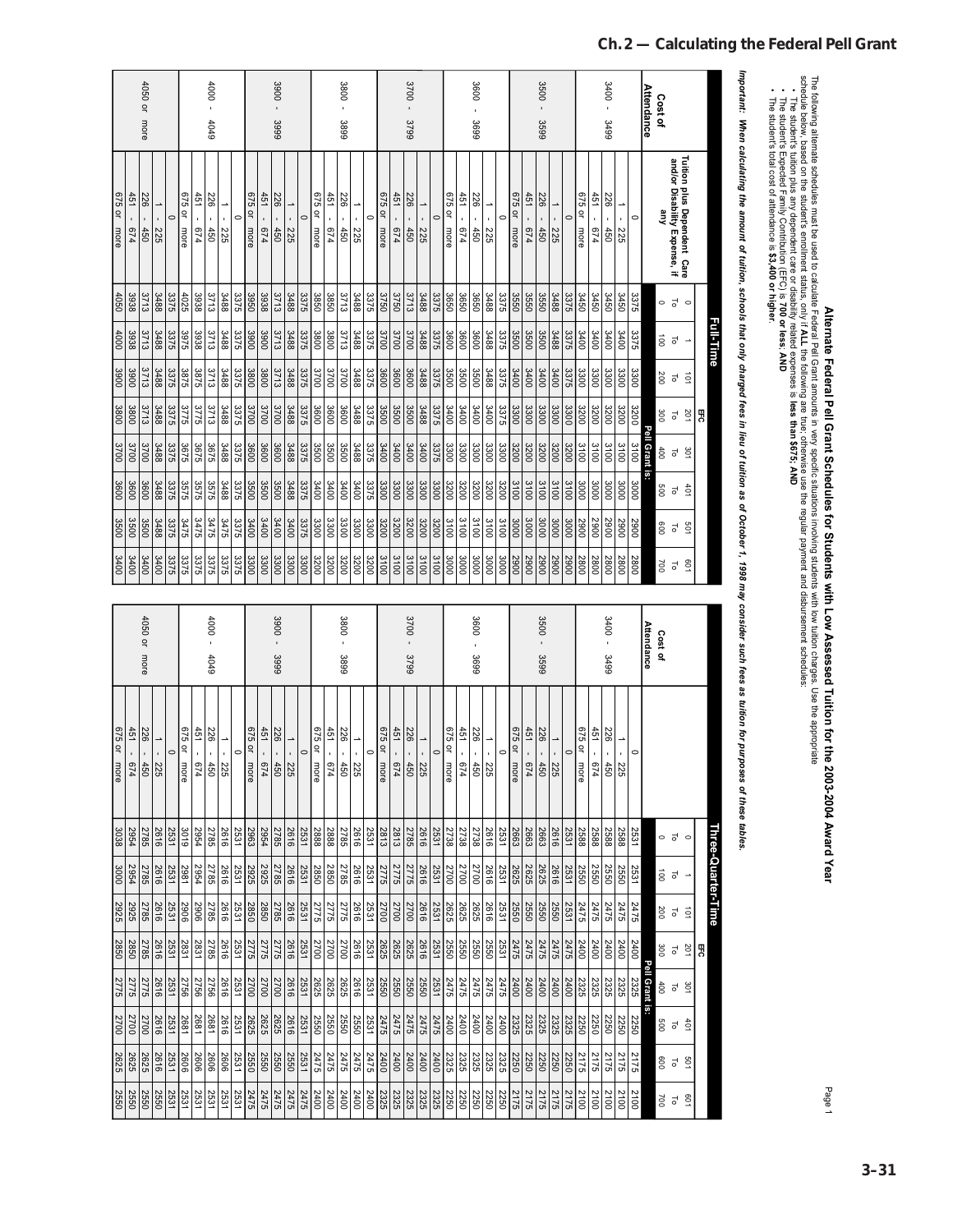|                                                                | 4050 or more |                                                                         |         |             |                  | - 000 -<br>4049           |                          |                                                                                                                                             |                |                                                                                                                                                                                                                                                                                                                                                                                                                | $3900 -$<br>3999  |                       |         |             |            | $3800 -$<br>3899 |                                                        |         |                  |                                                          | $3700 -$<br>3799                                                              |           |         |                   |                                                                                                                                                                                                                                                                                                                                                                                                                                                                               | 3600<br>3699 |                             |                  |                     | $3500 -$<br>3599 |                                                                      |         |                                        |             | $3400 -$<br>3499              |                             |            | <b>Attendance</b>     | Cost of         |                                                              |            |    |                     |  |
|----------------------------------------------------------------|--------------|-------------------------------------------------------------------------|---------|-------------|------------------|---------------------------|--------------------------|---------------------------------------------------------------------------------------------------------------------------------------------|----------------|----------------------------------------------------------------------------------------------------------------------------------------------------------------------------------------------------------------------------------------------------------------------------------------------------------------------------------------------------------------------------------------------------------------|-------------------|-----------------------|---------|-------------|------------|------------------|--------------------------------------------------------|---------|------------------|----------------------------------------------------------|-------------------------------------------------------------------------------|-----------|---------|-------------------|-------------------------------------------------------------------------------------------------------------------------------------------------------------------------------------------------------------------------------------------------------------------------------------------------------------------------------------------------------------------------------------------------------------------------------------------------------------------------------|--------------|-----------------------------|------------------|---------------------|------------------|----------------------------------------------------------------------|---------|----------------------------------------|-------------|-------------------------------|-----------------------------|------------|-----------------------|-----------------|--------------------------------------------------------------|------------|----|---------------------|--|
| 451 -<br><b>P14</b>                                            | 226<br>450   | ï<br>225                                                                | $\circ$ | 675 or more | 451<br>$p_{L9}$  | 226<br>450                | Î.<br>225                | $\circ$                                                                                                                                     | 675 or<br>more | 451 -<br>674                                                                                                                                                                                                                                                                                                                                                                                                   | 226<br>$-450$     | $\blacksquare$<br>225 | $\circ$ | 675 or more | 451<br>674 | 226<br>450       | $\blacksquare$<br>225                                  | $\circ$ | 675 or more      | 451<br>674                                               | 226<br>450                                                                    | ł,<br>225 | $\circ$ | 675 or more       | 451<br>674                                                                                                                                                                                                                                                                                                                                                                                                                                                                    | 226<br>450   | $\circ$<br>$\bar{1}$<br>225 | 675 or<br>more   | 451<br>674          | 226<br>450       | Î,<br>225                                                            | $\circ$ | 675 or more                            | 451<br>674  | 226<br>450                    | →<br>¥.<br>225              | $\circ$    |                       | Áue             | Tuition plus Dependent Care<br>and/or Disability Expense, if |            |    |                     |  |
| 2025<br>6961                                                   | 1857         | 1744                                                                    | 1688    | 2013        | 6961             | 1857                      | 1744                     | 1688                                                                                                                                        | 5261           | 6961                                                                                                                                                                                                                                                                                                                                                                                                           | 1857              | 1744                  | 1688    | 1925        | 1925       | 1857             | 1744                                                   | 1688    | 1875             | 578                                                      | 1857                                                                          | 1744      | 1688    | 1825              | 1825                                                                                                                                                                                                                                                                                                                                                                                                                                                                          | 1825         | 1744<br>1688                | 1775             | 3775                | 3221             | 1744                                                                 | 1688    | 1725                                   | 1725        | 1725                          | 1725                        | 1688       |                       | $\circ$         | ᇹ                                                            | $\circ$    |    |                     |  |
| 6961                                                           | 1857         | 1744                                                                    | 1688    | 1988        | 6961             | 1857                      | 1744                     | 1688                                                                                                                                        | 0961           | 0961                                                                                                                                                                                                                                                                                                                                                                                                           | 1857              | 1744                  | 1688    | 1900        | 0061       | 1857             | 1744                                                   | 1688    | 1850             | 0981                                                     | 0981                                                                          | 1744      | 1688    | $\frac{180}{200}$ | 0081                                                                                                                                                                                                                                                                                                                                                                                                                                                                          | 0081         | 1744<br>8891                | 1750             | 1750                | 1750             | 1744                                                                 | 1688    | 1700                                   | 1700        | 1700                          | 1700                        | 1688       |                       | $\vec{B}$       | $\overline{c}$                                               |            |    | Half-Time           |  |
| 1950<br>0961                                                   | 1857         | 1744                                                                    | 1688    | 1938        | 1938             | 1857                      | 1744                     | 1688                                                                                                                                        | 1900           | 0061                                                                                                                                                                                                                                                                                                                                                                                                           | 1857              | 1744                  | 1688    | 1850        | 0981       | 0981             | 1744                                                   | 1688    | $\frac{1}{8}$    | 1800                                                     | 0081                                                                          | 1744      | 1750    |                   | 1750                                                                                                                                                                                                                                                                                                                                                                                                                                                                          | 1750         | 1744<br>1688                | $\frac{1700}{2}$ | 1700                | 1700             | 00L1                                                                 | 1688    | 1650                                   | 0991        | 0991                          | 0991                        | 0991       |                       | 200             | ಕ                                                            | $\vec{p}$  |    |                     |  |
| 1900<br>0061                                                   | 1857         | 1744                                                                    | 1688    | 1888        | 1888             | 1857                      | 1744                     | 1688                                                                                                                                        | 1850           | 0981                                                                                                                                                                                                                                                                                                                                                                                                           | 0981              | 1744                  | 1688    | 1800        | 0081       | 0081             | 1744                                                   | 1688    | 1750             | 0921                                                     | 0921                                                                          | 1744      | 1700    |                   | $\overline{0011}$                                                                                                                                                                                                                                                                                                                                                                                                                                                             | 1700         | 0021<br>8891                | 1650             | 0991                | 0991             | 0991                                                                 | 0991    | 1600                                   | 1600        | 0091                          | 0091                        | 1600       |                       | 300             | $\overline{c}$                                               | 201        | ₩, |                     |  |
| 1850<br>1850                                                   | 1850         | 1744                                                                    | 1688    | 1838        | 1838             | 1838                      | 1744                     | 1688                                                                                                                                        | 1800           | 0081                                                                                                                                                                                                                                                                                                                                                                                                           | $\overline{0081}$ | 1744                  | 1688    | 1750        | 0921       | 1750             | 1744                                                   | 1688    | $\frac{1700}{2}$ | 1700                                                     | 1700                                                                          | 1700      | 1650    |                   | 1650                                                                                                                                                                                                                                                                                                                                                                                                                                                                          | 1650         | 0991<br>0991                | $\frac{1}{8}$    | 1600                | 1600             | 1600                                                                 | 1600    | 1550                                   | 1550        | 0991                          | 0991                        | 1550       | Pell Grant<br>.<br>8: | $400$           | $\overline{c}$                                               | 301        |    |                     |  |
| 1800<br>1800                                                   | 0081         | 1744                                                                    | 1688    | 1788        | 1788             | 1788                      | 1744                     | 1688                                                                                                                                        | 1750           | 0921                                                                                                                                                                                                                                                                                                                                                                                                           | 1750              | 1744                  | 1688    | 1700        | 0021       | 1700             | 0021                                                   | 1688    | 1650             | 0991                                                     | 1650                                                                          | 0991      | 1650    |                   | 1600                                                                                                                                                                                                                                                                                                                                                                                                                                                                          | 1600         | 1600<br>$\frac{1600}{2}$    | 1550             | 0991                | 1550             | 1550                                                                 | 1550    | 1500                                   | <b>1500</b> | 00SI                          | 1500                        | 1500       |                       | 009             | $\overline{c}$                                               | $+01$      |    |                     |  |
| 1750<br>1750                                                   | 1750         | 1744                                                                    | 1688    | 1738        | 1738             | 1738                      | 1738                     | 1688                                                                                                                                        | 1700           | 1700                                                                                                                                                                                                                                                                                                                                                                                                           | $\frac{1700}{1}$  | 1700                  | 1688    | 1650        | 0991       | 0991             | 0991                                                   | 0991    | $\frac{1}{100}$  | 1600                                                     | 0091                                                                          | 0091      | 1550    |                   | 1550                                                                                                                                                                                                                                                                                                                                                                                                                                                                          | 0991         | 0991<br>1550                | $\frac{1500}{2}$ | 1500                | 1500             | 1500                                                                 | 1500    | 1450                                   | 1450        | 1450                          | 1450                        | 1450       |                       | 009             | 5                                                            | 501        |    |                     |  |
| 1700<br>$\overline{001}$                                       | 1700         | 1700                                                                    | 1688    | 1688        | 1688             | 1688                      | 1688                     | 1688                                                                                                                                        | 1650           | 0991                                                                                                                                                                                                                                                                                                                                                                                                           | 0991              | $\frac{1650}{2}$      | 1650    | 1600        | 1600       | 1600             | 1600                                                   | 1600    | 1550             | 1550                                                     | 1550                                                                          | 1550      | 1550    |                   | 1500                                                                                                                                                                                                                                                                                                                                                                                                                                                                          | 1500         | 1500<br>1500                | $\frac{1450}{2}$ | 1450                | 1450             | 1450                                                                 | 1450    | 1400                                   | 1400        | 001                           | 1400                        | 1400       |                       | 700             | ಕ                                                            | <b>PO1</b> |    |                     |  |
|                                                                |              |                                                                         |         |             |                  |                           |                          |                                                                                                                                             |                |                                                                                                                                                                                                                                                                                                                                                                                                                |                   |                       |         |             |            |                  |                                                        |         |                  |                                                          |                                                                               |           |         |                   |                                                                                                                                                                                                                                                                                                                                                                                                                                                                               |              |                             |                  |                     |                  |                                                                      |         |                                        |             |                               |                             |            |                       |                 |                                                              |            |    |                     |  |
|                                                                | 4050 or more |                                                                         |         |             |                  | - 0001<br>4049            |                          |                                                                                                                                             |                |                                                                                                                                                                                                                                                                                                                                                                                                                | $3900c -$<br>3999 |                       |         |             |            | $-008C$<br>3899  |                                                        |         |                  |                                                          | $-0015$<br>3799                                                               |           |         |                   |                                                                                                                                                                                                                                                                                                                                                                                                                                                                               | 3600<br>3699 |                             |                  |                     | 3500 -<br>3599   |                                                                      |         |                                        |             | $-00$ t $\varepsilon$<br>3499 |                             |            | <b>Attendance</b>     | Cost of         |                                                              |            |    |                     |  |
|                                                                |              | $\begin{array}{r} 1 & -225 \\ 226 & -450 \\ 451 & -674 \end{array}$     | $\circ$ | 675 or more | 451 -            | 226<br>$ \frac{225}{674}$ | $\overline{\phantom{0}}$ | $\circ$                                                                                                                                     |                | $\begin{array}{r@{\hspace{1em}}c@{\hspace{1em}}c@{\hspace{1em}}c@{\hspace{1em}}c@{\hspace{1em}}c@{\hspace{1em}}c@{\hspace{1em}}c@{\hspace{1em}}c@{\hspace{1em}}c@{\hspace{1em}}c@{\hspace{1em}}c@{\hspace{1em}}c@{\hspace{1em}}c@{\hspace{1em}}c@{\hspace{1em}}c@{\hspace{1em}}c@{\hspace{1em}}c@{\hspace{1em}}c@{\hspace{1em}}c@{\hspace{1em}}c@{\hspace{1em}}c@{\hspace{1em}}c@{\hspace{1em}}c@{\hspace{1em$ |                   |                       | $\circ$ | 675 or more | 451 -      | 226              | $\overline{a}$<br>$\frac{1}{256}$<br>$\frac{225}{450}$ | $\circ$ | 675 or more      | 451 -                                                    | 226<br>$\frac{1}{286} - \frac{225}{450}$<br>$\frac{1}{244} - \frac{674}{674}$ |           | $\circ$ | 675 or more       | 451 -<br>$\frac{1}{26} - \frac{225}{450}$<br>$\frac{1}{51} - \frac{450}{674}$                                                                                                                                                                                                                                                                                                                                                                                                 | 226          | $\circ$                     | 675 or more      | 451 -               | 226              | $\frac{1}{26} - \frac{225}{450}$<br>$\frac{1}{51} - \frac{674}{674}$ | $\circ$ | 675 or more                            | 451 -       | 226<br>ł<br>$rac{225}{650}$   | $\rightarrow$<br>$\epsilon$ | $\circ$    |                       |                 |                                                              |            |    |                     |  |
| 986                                                            |              | $rac{6}{328}$                                                           |         |             | 386              |                           |                          | $\frac{8}{8}$ $\frac{8}{3}$ $\frac{8}{2}$ $\frac{8}{5}$ $\frac{8}{8}$ $\frac{8}{8}$ $\frac{8}{8}$ $\frac{4}{2}$ $\frac{7}{2}$               |                |                                                                                                                                                                                                                                                                                                                                                                                                                |                   |                       |         |             |            | 826              |                                                        |         |                  | $\frac{8}{8}$ $\frac{8}{8}$ $\frac{8}{8}$ $\frac{8}{12}$ |                                                                               |           |         |                   | $rac{9}{36}$ $rac{9}{36}$ $rac{9}{45}$                                                                                                                                                                                                                                                                                                                                                                                                                                        |              | 872                         |                  | $\frac{88882}{540}$ |                  |                                                                      | 844     | $ \mathbb{S} \mathbb{S} $ $\mathbb{S}$ |             |                               | 863                         | 944        |                       | ಂರ              |                                                              |            |    |                     |  |
| 385                                                            |              |                                                                         |         |             | $\frac{88}{327}$ |                           |                          | $\frac{8}{8}$ $\frac{8}{8}$ $\frac{8}{8}$ $\frac{8}{8}$ $\frac{8}{8}$ $\frac{8}{8}$ $\frac{8}{8}$ $\frac{8}{8}$ $\frac{8}{8}$ $\frac{8}{8}$ |                |                                                                                                                                                                                                                                                                                                                                                                                                                |                   |                       |         |             |            |                  |                                                        |         |                  |                                                          |                                                                               |           |         |                   | $\frac{89}{218}$                                                                                                                                                                                                                                                                                                                                                                                                                                                              |              |                             |                  |                     |                  |                                                                      |         |                                        |             |                               | 098                         | 844        |                       | $\overline{0}0$ | ಕ -                                                          |            |    |                     |  |
|                                                                |              |                                                                         |         |             |                  |                           |                          |                                                                                                                                             |                |                                                                                                                                                                                                                                                                                                                                                                                                                |                   |                       |         |             |            |                  |                                                        |         |                  |                                                          |                                                                               |           |         |                   | $\frac{8}{8} \begin{bmatrix} 89 \\ 80 \\ 80 \end{bmatrix} \begin{bmatrix} 89 \\ 80 \\ 80 \end{bmatrix} \begin{bmatrix} 89 \\ 80 \\ 80 \end{bmatrix} \begin{bmatrix} 89 \\ 80 \\ 80 \end{bmatrix} \begin{bmatrix} 89 \\ 80 \\ 80 \end{bmatrix} \begin{bmatrix} 89 \\ 80 \\ 80 \end{bmatrix} \begin{bmatrix} 89 \\ 80 \\ 80 \end{bmatrix} \begin{bmatrix} 89 \\ 80 \\ 80 \end{bmatrix} \begin{bmatrix} 89 \\ 80 \\ 80 \end{bmatrix} \begin{bmatrix}$                            |              |                             |                  |                     |                  |                                                                      |         |                                        |             |                               |                             | <b>S25</b> |                       | 200             | $\frac{1}{5}$                                                |            |    | -ess than Half-Time |  |
|                                                                |              |                                                                         |         |             |                  |                           |                          |                                                                                                                                             |                |                                                                                                                                                                                                                                                                                                                                                                                                                |                   |                       |         |             |            |                  |                                                        |         |                  |                                                          |                                                                               |           |         |                   | $\frac{8}{8}\begin{bmatrix}8\\8\\6\\8\end{bmatrix}\begin{bmatrix}8\\8\\8\\8\end{bmatrix}\begin{bmatrix}8\\8\\8\\8\end{bmatrix}\begin{bmatrix}8\\8\\8\\8\end{bmatrix}\begin{bmatrix}8\\8\\8\\8\end{bmatrix}\begin{bmatrix}8\\8\\8\\8\end{bmatrix}\begin{bmatrix}8\\8\\8\\8\end{bmatrix}\begin{bmatrix}8\\8\\8\\8\end{bmatrix}\begin{bmatrix}8\\8\\8\\8\end{bmatrix}\begin{bmatrix}8\\8\\8\\8\end{bmatrix}\begin{bmatrix}8\\8\\8\\8\end{bmatrix}\begin{bmatrix}8\\8\\8\\8\end{$ |              |                             |                  |                     |                  |                                                                      |         |                                        |             |                               |                             | 008        |                       |                 | 背 늘 일                                                        |            |    |                     |  |
|                                                                |              | $\frac{2}{3}$ $\frac{2}{4}$ $\frac{2}{5}$ $\frac{2}{10}$ $\frac{2}{10}$ |         |             | 616              |                           |                          |                                                                                                                                             |                |                                                                                                                                                                                                                                                                                                                                                                                                                |                   |                       |         |             |            |                  |                                                        |         |                  |                                                          |                                                                               |           |         |                   | $\frac{15}{16} \frac{18}{12} \frac{18}{12} \frac{18}{12} \frac{18}{12} \frac{18}{12} \frac{18}{12} \frac{18}{12} \frac{18}{12} \frac{18}{12} \frac{18}{12} \frac{18}{12} \frac{18}{12} \frac{18}{12} \frac{18}{12} \frac{18}{12} \frac{18}{12} \frac{18}{12} \frac{18}{12} \frac{18}{12} \frac{18}{12} \frac{18}{12} \frac{18}{12} \frac{18}{12} \frac{1$                                                                                                                     |              |                             |                  |                     |                  |                                                                      |         |                                        |             |                               |                             | 775        | Pell                  |                 | 30 L Q                                                       |            |    |                     |  |
|                                                                |              | $\frac{8}{3}$ $\frac{8}{4}$ $\frac{8}{5}$ $\frac{8}{8}$ $\frac{8}{8}$   |         |             |                  |                           |                          |                                                                                                                                             |                |                                                                                                                                                                                                                                                                                                                                                                                                                |                   |                       |         |             |            |                  |                                                        |         |                  |                                                          |                                                                               |           |         |                   | $\frac{16}{8} \frac{16}{8} \frac{16}{8} \frac{16}{8} \frac{16}{8} \frac{16}{8} \frac{16}{8} \frac{16}{8} \frac{16}{8} \frac{16}{8} \frac{16}{8} \frac{16}{8} \frac{16}{8} \frac{16}{8} \frac{16}{8} \frac{16}{8} \frac{16}{8} \frac{16}{8} \frac{16}{8} \frac{16}{8} \frac{16}{8} \frac{16}{8} \frac{16}{8} \frac{16}{8} \frac{16}{8} \frac{16}{8} \frac{16}{8} \frac{1$                                                                                                      |              |                             |                  |                     |                  |                                                                      |         |                                        |             |                               |                             | 750        |                       |                 | 491<br>19<br>19<br>19                                        |            |    |                     |  |
| 675 or more<br>1013<br>1000<br>975<br>950<br>925<br>006<br>875 |              |                                                                         |         |             |                  |                           |                          |                                                                                                                                             |                |                                                                                                                                                                                                                                                                                                                                                                                                                |                   |                       |         |             |            |                  |                                                        |         |                  |                                                          |                                                                               |           |         |                   |                                                                                                                                                                                                                                                                                                                                                                                                                                                                               |              |                             |                  |                     |                  |                                                                      |         |                                        |             |                               |                             |            |                       |                 | 8 9 5                                                        |            |    |                     |  |

**Alternate Federal Pell Grant Schedules for Students with Low Assessed Tuition for the 2003-2004 Award Year**

Page 2

The following alternate schedules must be used to calculate Federal Pell Grant amounts in very specific situations involving students with low tuition charges. Use the appropriate schedule below, based on the student's enrollment status, only if the following are true; otherwise use the regular payment and disbursement schedules:

**ALL** the fo<br>lated expe<br>**less; AND**  • The student's tuition plus any dependent care or disability related expenses is **less than \$675; AND**

 • The student's Expected Family Contribution (EFC) is **700 or less**

 • The student's total cost of attendance is **\$3,400 or higher**

Important: When calculating the amount of tuition, schools that only charged fees in lieu of tuition as of October 1, 1998 may consider such fees as tuition for purposes of these tables. *Important: When calculating the amount of tuition, schools that only charged fees in lieu of tuition as of October 1, 1998 may consider such fees as tuition for purposes of these tables.*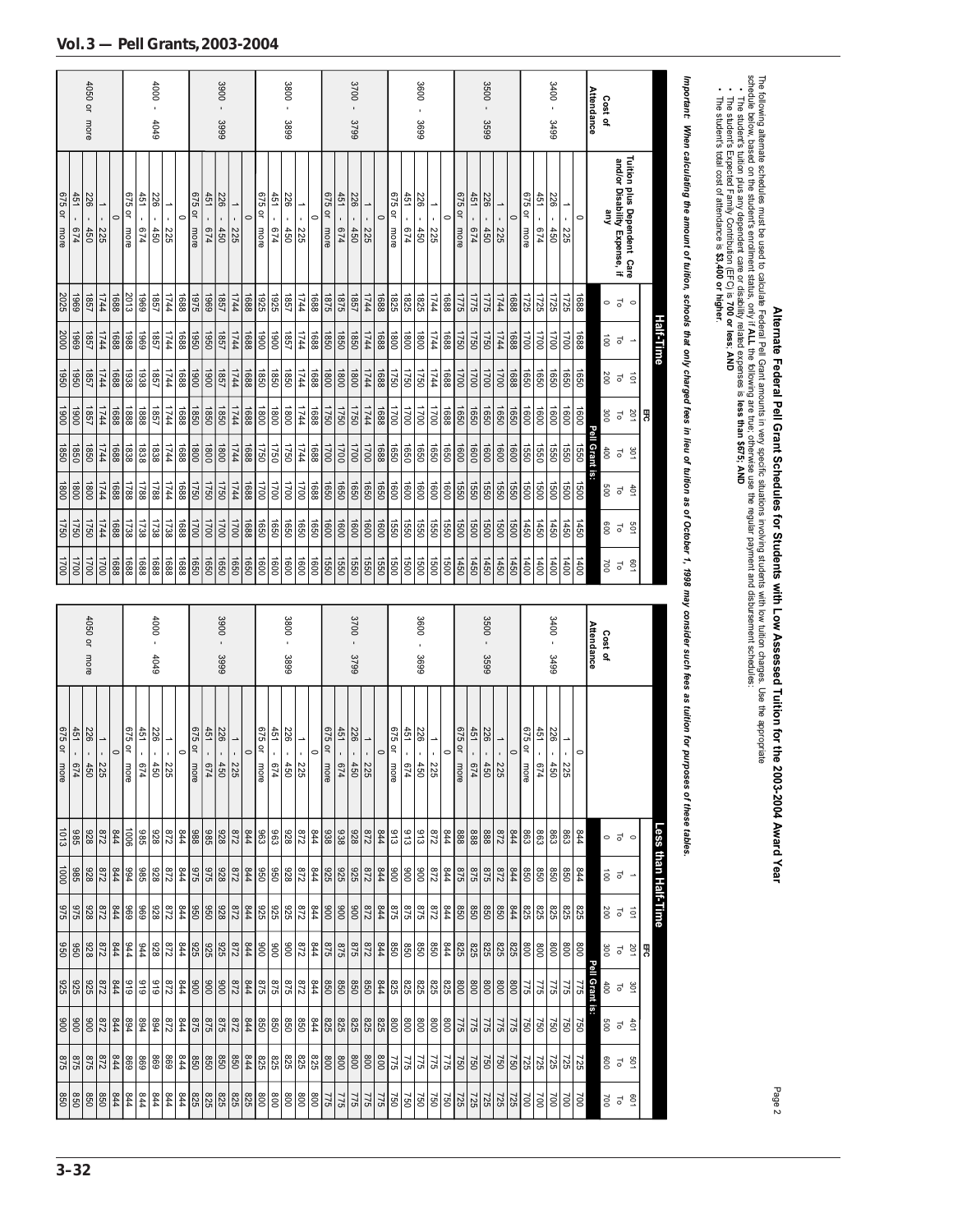## *Tuition Sensitivity and the Alternate Schedule*

The law provides for a part of the student's Pell award to be tuition sensitive. The Higher Education Amendments of 1998 modified this as of the 1999-2000 award year, to only apply to the amount of the award above \$2,700. These amendments also added dependent care or disability-related expenses to tuition to be used in determining the tuition sensitive portion of the award. In addition, the law now specifically provides that schools that charged only fees in lieu of tuition as of October 1, 1998, can count those fees as tuition for this calculation. The maximum scheduled Pell award under the tuition sensitivity provision is the sum of \$2,700 plus 1/2 the difference between \$2,700 and the maximum grant, plus the lesser of the remaining one half of the difference or the amount of the student's tuition plus an allowance determined by the institution as described in sections 472(8) and 472(9) of the HEA for dependent care and/ or disability expenses. The Payment and Disbursement Schedules show which groups of students are affected and include an Alternate Schedule for schools to use for these students.

## *Correspondence Programs*

The annual award for a student in a nonterm correspondence program is always taken from the half-time Disbursement Schedule because a correspondence student can't receive more than half a Scheduled Award. For a student in a term correspondence program, the annual award is determined from the half-time Disbursement Schedule or the less-than-half-time Disbursement Schedule, as appropriate.

## **Step 4: Determine Payment Periods**

#### *Formulas 1, 2, and 3*

Payment period is the academic term.

#### *Formula 4*

Length of payment period measured in 1) credit hours and weeks of instructional time or 2) clock hours

Minimum of 2 equal payment periods required for programs shorter than an academic year, or 2 equal payment periods in each full academic year (or final portion longer than half an academic year) for programs longer than or equal to an academic year.

#### *Formula 5A*

Length of payment period measured in credit hours

 First payment period is the period of time in which the student completes the lesser of the first half of the academic year or the first half of the program. (First payment may be made only after the student has completed 25% of lessons or otherwise completed 25% of the work scheduled, whichever is later.)

 Second payment period is the period of time in which the student completes the lesser of the second half of the academic year or the second half of the program. (Second payment may be made only after the student has submitted 75% of lessons or otherwise completed 75% of the work scheduled, whichever is later.)

#### *Formula 5B*

Payment period is the academic term

Payment for the payment period may be made only after the student has completed 50% of lessons or otherwise completed 50% of the work

#### **Tuition Sensitivity Cite**

Sec. 401(b)(3), "Dear Colleague" Letter P-03-01.

#### **Students who Require Alternate Schedule**

- EFC is 700 or less;
- COA is \$3,400 or higher; and

• Tuition plus dependent care or disability expenses is less than \$675

#### **Alternate Schedule Example**

Kerr's tuition charge for the year is \$150, and he has no dependent care or disability expenses. His EFC is 0, and his COA is \$4,000. Therefore, Sarven Technical Institute needs to use the Alternate Schedule to determine Kerr's annual award. He's enrolled full time; the Alternate Schedule for full-time students shows that his annual award is \$3,458.

#### **Correspondence Annual Award Cite**

34 CFR 668.4(d)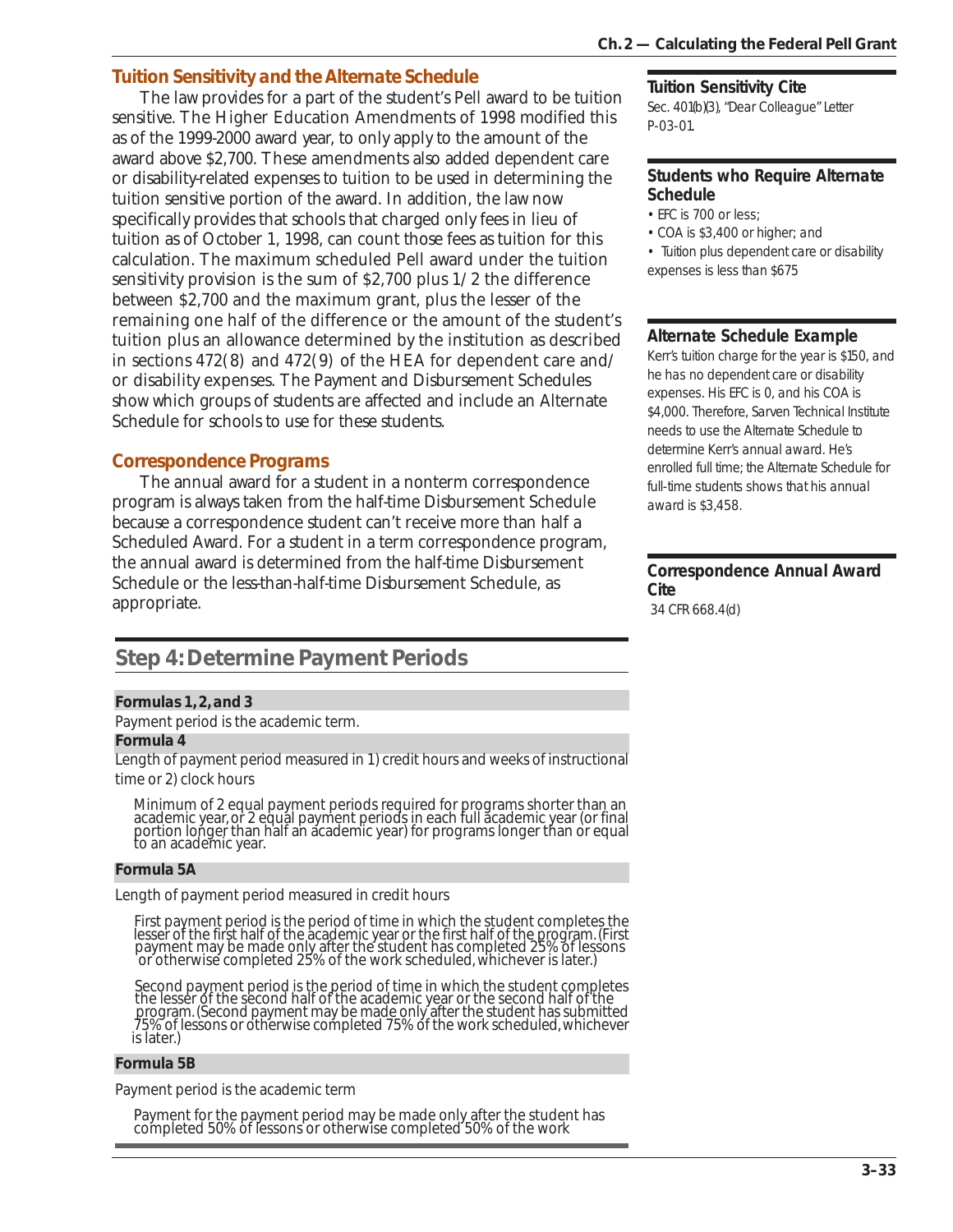## **Program Longer than AY Examples**

Marta is enrolled in a 1,200-clock-hour program. The school defines the program's academic year as 900 clock hours and 30 weeks of instructional time. Because Marta's program of study is longer than one academic year, the payment periods in the first year are based on the length of the academic year (in clock hours). Each of these payment periods is 450 clock hours (half the academic year). After the first year, only 300 clock hours remain. Because 300 hours is less than half the academic year, the remaining 300 clock hours constitute the third and final payment period.



Fred is enrolled in a 1,600-clock-hour program. The school defines the program's academic year as 900 clock hours and 30 weeks of instructional time. Because Fred's program of study is longer than one academic year, the payment periods in the first year are half the academic year in clock hours, 450 clock hours. After the first year, only 700 clock hours remain. Because 700 hours is more than half the academic year, Fred has two payment periods in the final year. Each of the payment periods consists of one-half of the remaining hours in the program, or 350 hours each.



## **Rounding**

Previously, schools were required to round to the nearest dollar when making disbursements. However, the Common Origination and Disbursement System (COD) accepts cents in payment amounts. **Schools are not required to round disbursements, but can if they choose.** Your school's policy of rounding must be applied consistently to all students. See Chapter 3 of this volume for more on the COD reporting requirements. Note that COD has very specific format requirements for payment amounts.

When rounding disbursements, round up if the decimal is .50 or higher; round down if it's less than .50. For instance, if a calculation results in a payment of \$516.66, round up to \$517. If the calculation result is \$516.33, round down to \$516.

For a student who is expected to be enrolled for more than one payment period in the award year, a school rounding disbursements would have to alternate rounding up and rounding down to ensure that the student receives the correct amount for the year. For example, if a student had a Scheduled Award of \$1,025 to be paid in two payment periods, the first payment would be \$513 (rounded up from \$512.50), and the second payment would be \$512 (rounded down to ensure that the student isn't overpaid for the year).

The same principle applies when there are three or more payment periods in the award year. For instance, if the student has a Scheduled Award of \$1,100 and enrolls at a school using quarter terms, the payment for each term would come to \$366.66. If the school is rounding disbursements, the first two payments would be rounded up to \$367, and the last payment would be rounded down to \$366 to reach the total of \$1,100.

#### **Program Less Than Academic Year Example**

Laurel is enrolled in a 600-clock-hour program. Your school defines the program's academic year as 900 clock hours and 30 weeks of instructional time. Because Laurel's program is shorter than an academic year, the two payment periods would be based on the length of her program (in clock hours). Each payment period is one-half the program, or 300 clock hours.



## **Program Equal to Academic Year Example**

Eric is enrolled in a 900-clock-hour program. Your school defines the program's academic year as 900 clock hours and 30 weeks of instructional time. Because Eric's program is equal to an academic year, the two payment periods are based on the length of the academic year (in clock hours). Each payment period is half an academic year, or 450 clock hours.

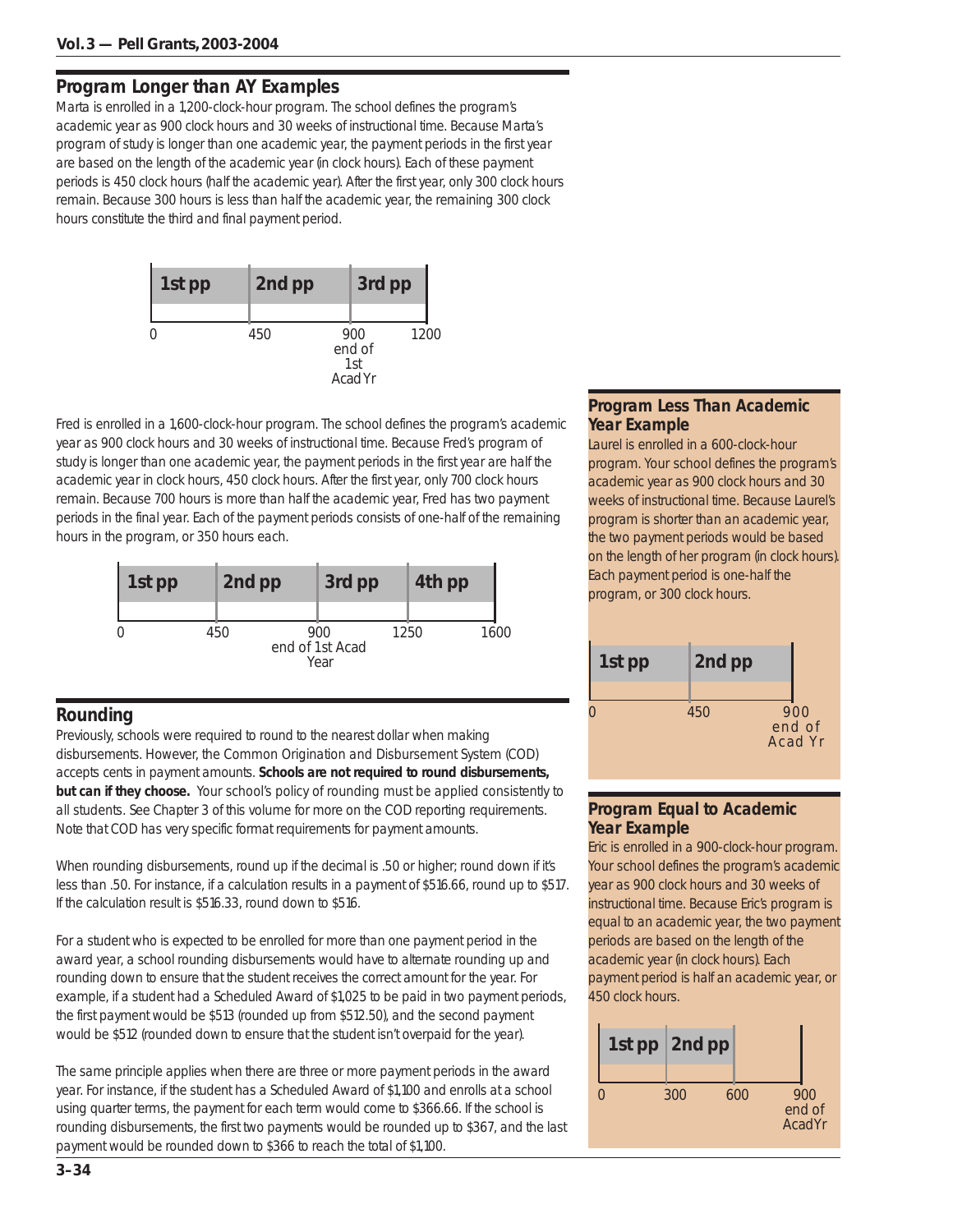## **More Frequent Payment Periods Example**

Sarven Technical Institute decides to have four payment periods for the 650-clock-hour program in which Martha is enrolled. Sarven can determine the number of clock hours in the payment periods by dividing the number of hours in the program by the number of payment periods: 650 / 4 = 162.5

The first three payment periods will each be 163 clock hours. The last payment period will have only 161 clock hours (the hours remaining in the program after the first three payment periods).

Because Martha is enrolled for only 10 clock hours a week, her second payment period won't begin until after she's in the 17th week (it will take her that long to complete 163 hours).



# **DETERMINING THE PAYMENT PERIODS**

Pell Grants must be paid in installments over the course of a program of study to help meet the student's cost in each payment period. The payment period determines when Pell funds are disbursed and the exact amount to be disbursed. The regulations provide a separate payment period definition for each of the three types of academic programs: (1) Programs that measure progress in credit hours and have academic terms, (2) programs that measure progress in clock hours, and (3) programs that measure progress in credit hours without academic terms. You are required to either divide the program's academic year, program, or portion of a program into payment periods.

# *Credit-Hour Term Programs*

For credit-hour term programs, the payment period is the term. The payment period for a **clock-hour** term program isn't a term.

# *Clock-Hour Programs*

For each clock-hour program, your school must define, in writing, the payment periods as measured in clock hours. The regulations require at least two equal payment periods for clock-hour programs that are shorter than or equal to an academic year or at least two equal payment periods in each full academic year for programs longer than an academic year.

# *Less than an academic year*

If the program of study is shorter than an academic year, each payment period is half the clock hours in the program.

# *Equal to an academic year*

If the program of study is equal to an academic year, each payment period is half the clock hours in the academic year.

**More Frequent Payment Periods Cite** 34 CFR 668.4(d)

**Nonterm or Clock-Hour Payment Period Cite** 34 CFR 668.4(c)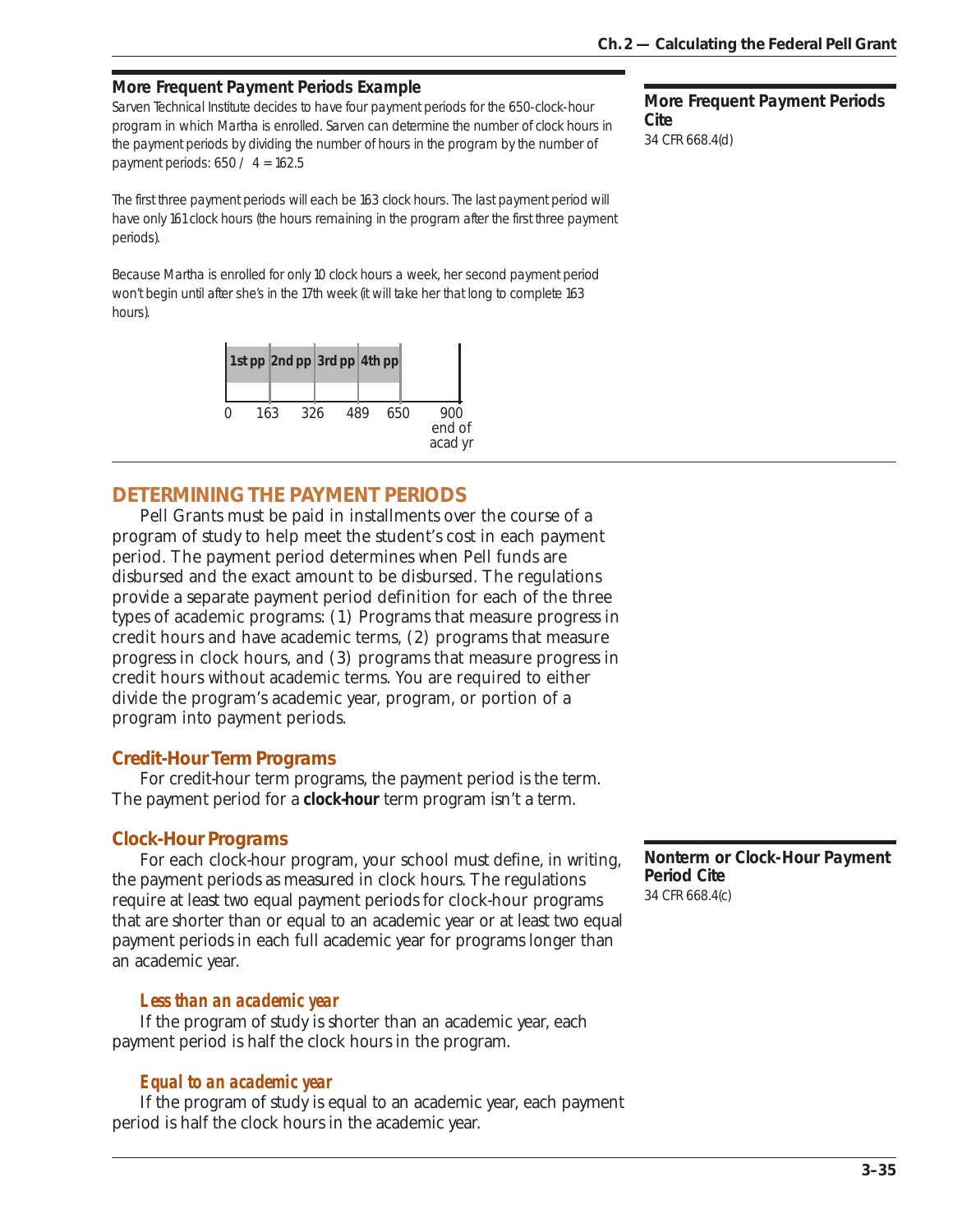# **Terms with Clock Hours Example**

Eileen enrolls in a 1,350-clock-hour program at Ivers Community College. The program is offered in three terms, each of which is 15 weeks of instructional time. The academic year for this program is 900 clock hours and 30 weeks of instructional time. Each payment



period has 450 clock hours. Eileen enrolls for 450 clock hours in each term in the award year. Eileen completes only 400 clock hours in the first term. She won't receive her second payment until she completes the remaining 50 hours from the first term in the second term. The second and third payment periods will still be 450 clock hours, and won't line up with the terms:



# *Longer than an academic year*

If the program of study is longer than an academic year, each payment period in each full academic year is half the clock hours in the academic year. If the number of clock hours remaining in the final year is equal to or **less** than half an academic year, the final payment period is the period of time in which the student completes the remaining clock hours. If the number of clock hours remaining in the final year is **more** than half an academic year, each payment period in the final year is the period in which the student completes half the remaining clock hours in the **program**.

# *More frequent payment periods*

A school may establish more frequent payment periods for its clock hour programs of study. The payment periods must be equal in number of clock hours, except that a final payment period for a program can be shorter than the other payment periods. For example, if your school chooses to have 3 payment periods in an academic year in a clock hour program, each payment period must equal one-third of the academic year measured in clock hours.

# *End of payment period*

For clock-hour programs, the payment period ends when the student has completed all the clock hours in the payment period. Because the length of a payment period is based on clock hours, parttime students will take more calendar time than full-time students to complete each payment period. However, as we'll discuss in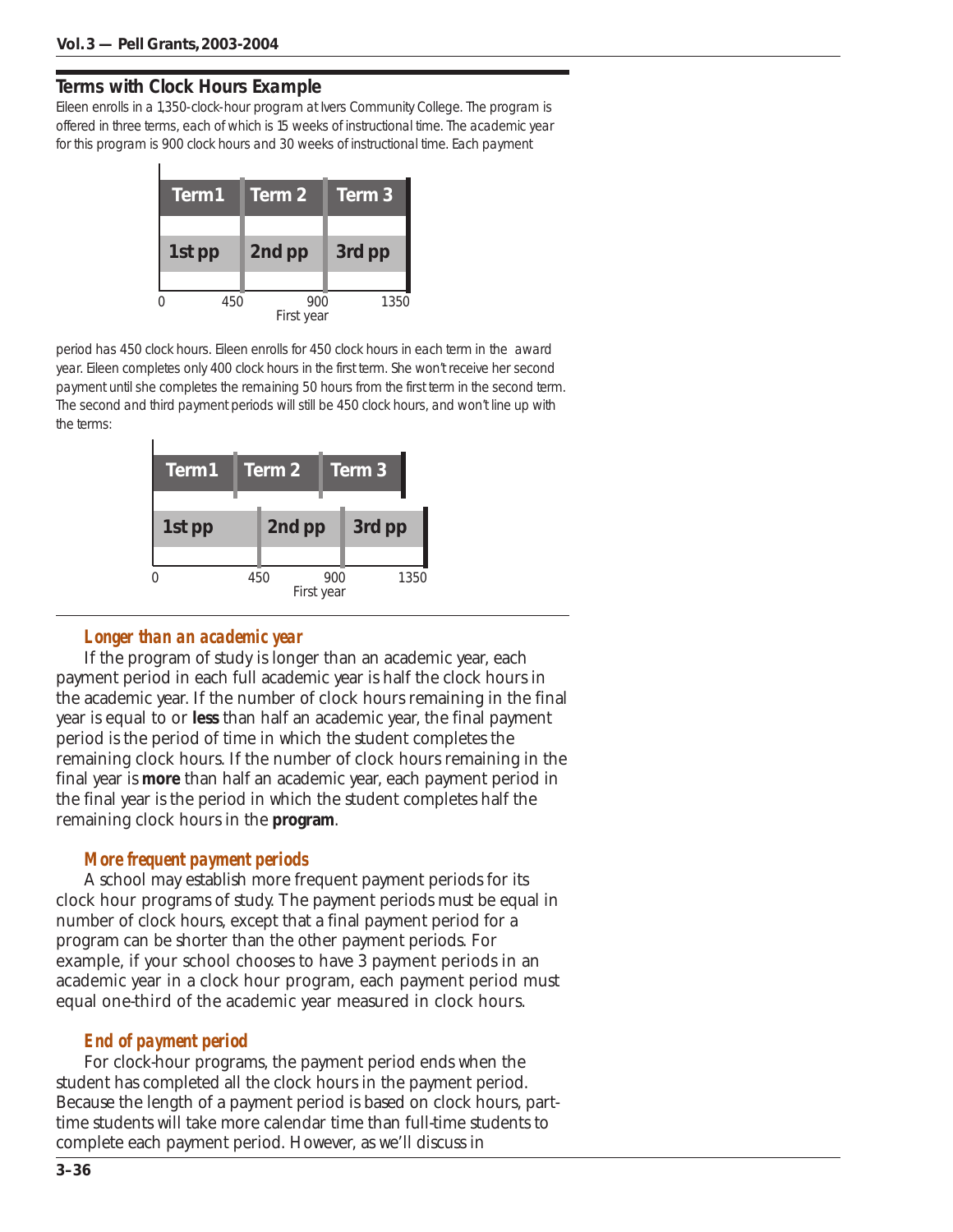# **Credits at End of Program Example**

Sarven Technical Institute doesn't award credit to a student in the nonterm 24-quarter-hour program in which Allen is enrolled until the student completes the entire program. Because the program is shorter than an academic year, it must have at least two equal payment periods. Each payment period will be 12 quarter hours.

Because Allen won't be awarded 12 quarter hours before he finishes the program, Sarven adjusts the beginning of the second payment period. The program is 20 calendar weeks in length; the calendar midpoint between the first and last day of enrollment is at the beginning of the 11th calendar week. Sarven considers that Allen has completed half the academic coursework (although he hasn't been awarded any credit hours) by the end of the 8th calendar week.

Sarven may pay Allen for the second payment period at the beginning of the 11th calendar week because this is the later of the two points.

| 1st pp                 |                                            | 2nd pp                           |                            |
|------------------------|--------------------------------------------|----------------------------------|----------------------------|
| Start<br>Ωf<br>program | 8 weeks<br>half<br>coursework<br>completed | 10 weeks<br>calendar<br>midpoint | 20 weeks<br>end of program |

"Calculating the Payment for a Payment Period," the number of weeks of instructional time that is used in Formula 4 to calculate the payment for the payment period is the same for full-time and part-time students.

# *Excused absences*

A school with a clock-hour program can take into consideration "excused absences" in determining whether a student has completed the hours in a payment period. Your school must have a written policy permitting excused absences, and the absences must actually be excused—that is, the student won't be required to make up the absences to receive the degree or certificate for the program. You can't allow the excused absences to exceed 10% of the clock hours in the payment period (or less as required by accrediting agency or state agency policies).

# *Terms with clock hours*

The payment periods for clock-hour term programs are determined in the same way as for nonterm clock-hour programs. The student must complete all the clock hours in the payment period before receiving any more Pell funds. If a student doesn't complete all the hours scheduled for a term, each payment period still contains the number of clock hours originally scheduled, even if this means that

**Excused Absences Cite** 34 CFR 668.164(b)(3)

# **Excused Absences Example**

Ivers Community College has a written policy (in accordance with its accrediting agency guidelines) that allows a student to miss up to 50 hours of a 900-clock-hour program. Brendan is enrolled in this program, and misses 20 of his first 450 hours. Because these are excused absences, Ivers can pay Brendan at the same time as it would if he'd completed all the hours when scheduled. Note that although the accrediting agency guidelines in this case allow a student to miss up to 50 hours of the entire program, Ivers couldn't excuse more than 45 hours (10% of the hours) of the payment period.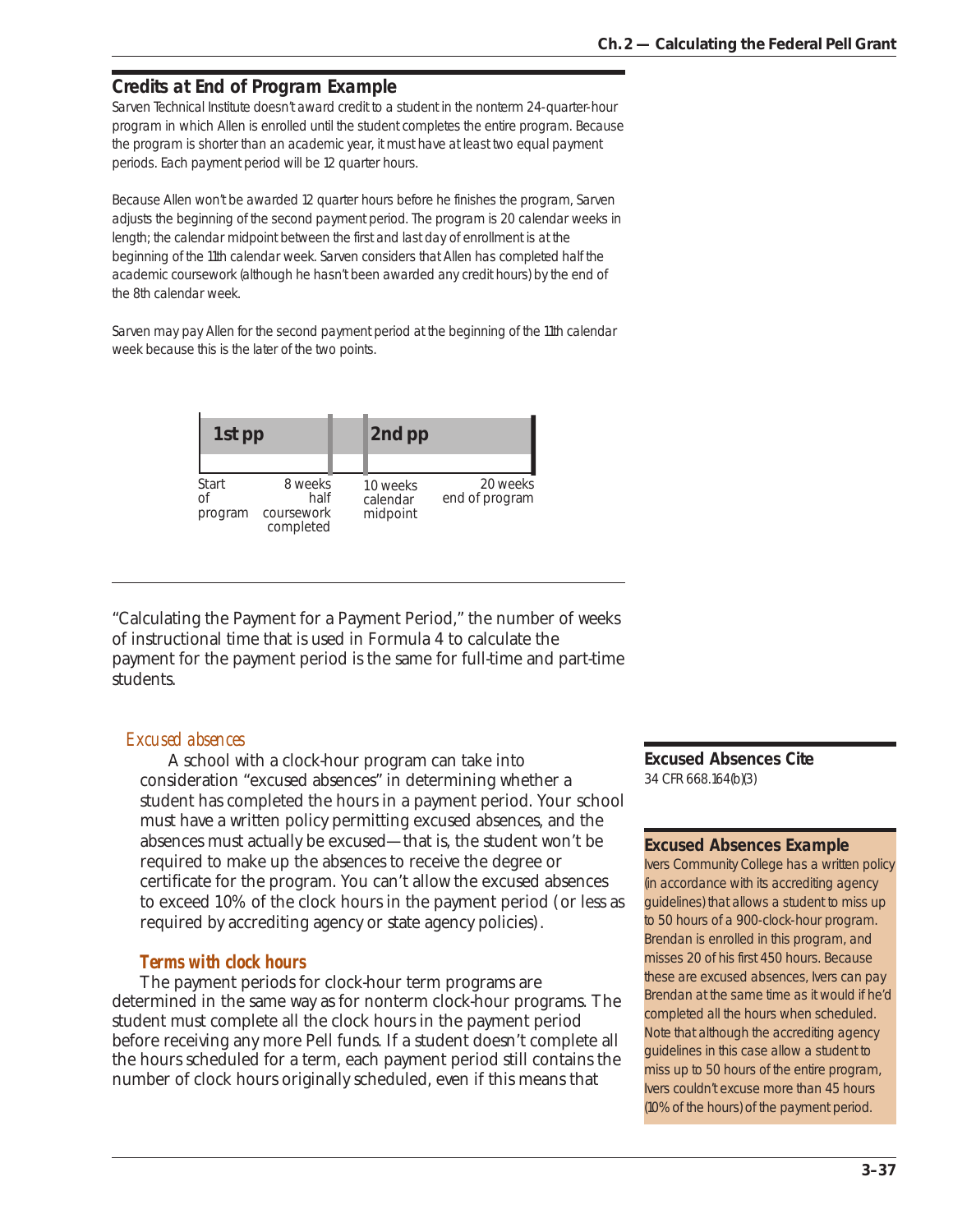#### **Non-Term Credit -Hour Payment Periods**

The number of weeks of instructional time in a program or academic year is based on the time it takes a full time student to complete the program or academic year. For non-term credit-hour programs, payment period calculations are based on full-time attendance, even if the student is attending part-time. This point is illustrated under the heading "end of payment period" in this chapter. The revisions made to the definition of a payment period for non-term credit-hour programs have not changed Formula 4.

none of the student's succeeding payment periods coincide with the terms.

# *Non-Term Credit-Hour Programs*

For each non-term credit hour program, your school must define in writing the payment periods as measured in credit hours and weeks of instructional time. The regulations require at least two equal payment periods for programs that are shorter than or equal to an academic year or at least two equal payment periods in each full academic year for programs longer than an academic year.

# *Less than an academic year*

If the program of study is shorter than an academic year, each payment period is half the credit hours and half the number of weeks of instructional time in the program.

# *Equal to an academic year*

If the program is equal to an academic year, each payment period is half the credit hours and half the weeks of instructional time in the academic year.

# *Longer than an academic year*

If the program of study is longer than an academic year, each payment period in each full academic year is half the credit hours and weeks of instructional time in the academic year. If the number of credit hours and weeks of instructional time remaining in the final year is equal or less than half an academic year, the final payment period is the period of time in which the student completes the remaining credit hours and weeks of instructional time. If the number of credit hours and weeks of instructional time remaining in the final year is more than half an academic year, each payment period in the final year is the period in which the student completes half the remaining credit hours and weeks of instructional time in the program.

# *More frequent payment periods*

A school may establish more frequent payment periods for its non-term credit-hour programs. The payment periods must be equal in number of credit hours and weeks of instructional time, except that a final payment period for a program can be shorter than the other payment periods.

 For example, if your school chooses to have 3 payment periods in an academic year for a non-term credit-hour program, each payment period must equal one-third of the academic year measured in both credit hours and weeks of instructional time.

# *End of payment period*

For non-term credit-hour programs, the payment period ends only when the student has completed all the credit hours and weeks of instructional time in the payment period. Because the length of a payment period is based on credit hours and weeks of instructional time, part-time students will take more calendar time than full-time students to complete each payment period.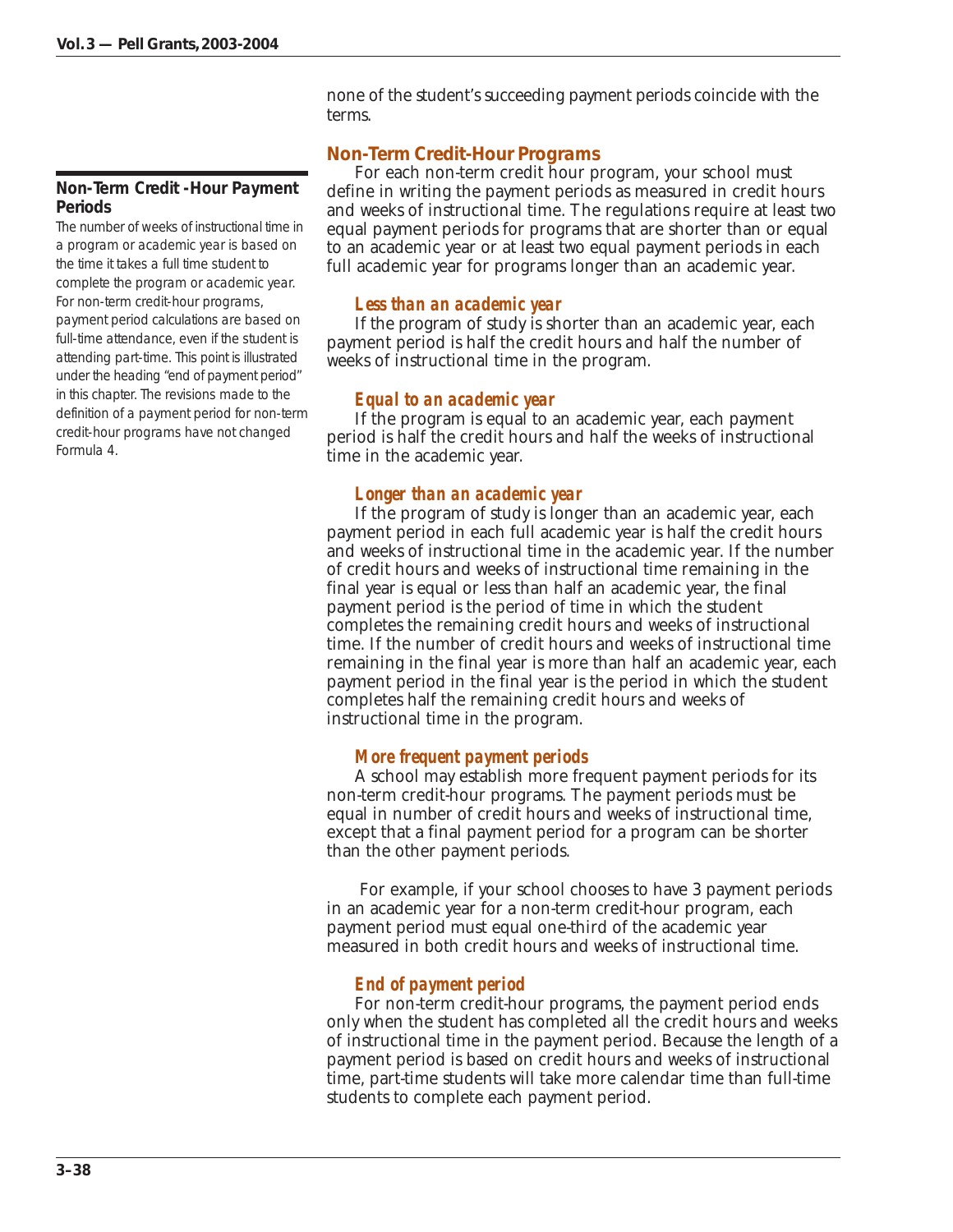Once a student has been paid for a payment period, the student is not eligible to be paid for the next payment period until the student completes both the credit hours and weeks of instructional time for which the student has already been paid. For example, a student is enrolled full-time in a 24 credit-hour non-term program with 30 weeks of instructional time. This program is the same length as the academic year. The program is structured so that the first 12 credits are earned in the first 10 weeks of instructional time, with the remaining 12 credits being earned in the last 20 weeks of instructional time. In this example, the first payment period is not considered completed and the second disbursement cannot be made until 15 weeks of instructional time have elapsed and 12 credit hours have been completed.

# *Credits not awarded until later in program*

Because the end of a payment period is based on when a student completes the credit hours in the payment period, there can be a problem if the credits are not awarded until some time after the student completes the actual academic coursework. For example, a school may award a student credits only after he or she has completed the entire program. In such cases, the student is considered to have begun the second payment period of the program, academic year, or remainder of a program at the later of: 1) The date the school identifies as the point when the student has completed half of the coursework in the program, academic year, or remainder of the program; or 2) The calendar midpoint between the first and last scheduled days of class of the program, academic year, or the remainder of the program.

"Academic coursework" or "coursework" does not necessarily refer to credits. It may refer to the lessons or other measures of learning within a course or program. For example, a course or program is one academic year in length and is made up of 40 equal lessons. The student is considered to have begun the second payment period as follows: 1) If the student completes the first 20 lessons before the calendar midpoint between the first and last scheduled days of class, the second payment period does not begin until the calendar midpoint. 2) If the student completes the first 20 lessons after the calendar midpoint between the first and last scheduled days of class, the second payment period does not begin until the student completes the first 20 lessons.

# *Correspondence Programs*

#### *Nonterm programs*

For a non-term correspondence program, there must be two equal payment periods in each academic year. Each payment period is the lesser of half the academic year or half the program (measured in credit hours).

In addition, you can't disburse a Pell payment for the first payment period until the student has completed 25% of the work in the

### **Payment Period Progression**

Although a part-time student enrolled in this program will take longer to complete the 12 credit hours, the minimum time requirement for this part-time student is the same as it is for the full-time student. The part-time student must also complete 12 credit hours over a period of at least 15 weeks of instructional time to complete the payment period.

**Credits not Awarded until End of Program Cite** 34 CFR 668.4(b)(3)

**Nonterm Correspondence Payment Periods Cite** 34 CFR 690.66(b)

**Term Correspondence Payment Periods Cite** 34 CFR 690.66(c)(4)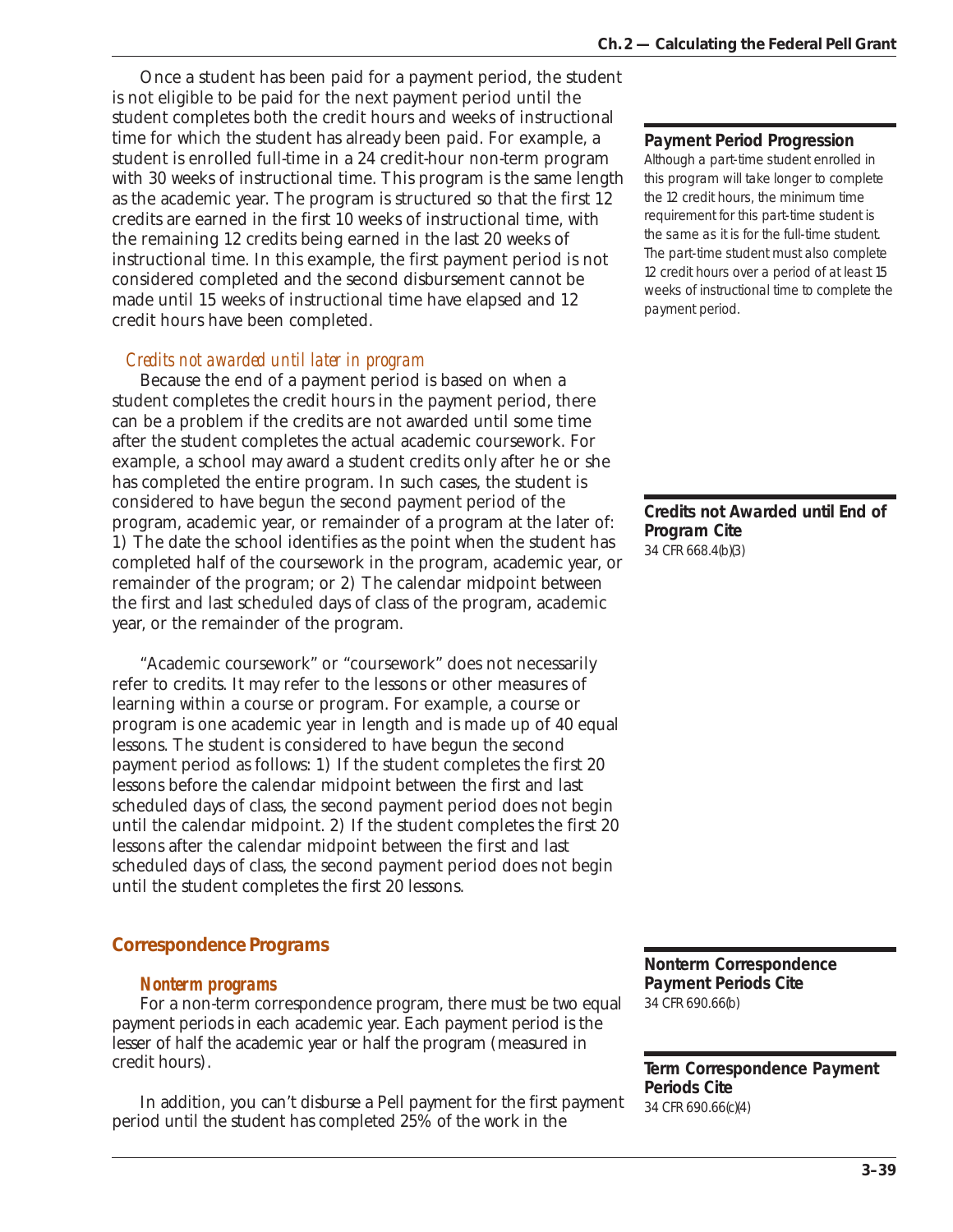**Formula 1 Calculation Cite** 34 CFR 690.63(b)(3)

#### **Formula 1 Example**

Helen enrolls full time at Hart University in a degree program offered in semesters. Hart University can use Formula 1 to calculate Pell Grants for students in this program. Helen enrolls in both semesters in the 2003-2004 award year, and her EFC is 752. The Pell COA is \$8,170.

Based on a COA of \$8,170 and an EFC of 752, the full-time Payment Schedule shows that Helen is eligible for an annual award of \$3,300.

To calculate Helen's payment for the semester, Hart divides the annual award by the number of terms:

 $$3,300 \div 2 = $1,650$ 

Therefore, Helen's payment for each semester is \$3,300; she'll receive the full annual award of \$3,300 if she actually attends full time both semesters.

**Formula 2 Calculation Cite** 34 CFR 690.63(c)

academic year or the program, whichever is shorter. It can't make the second payment until the student has completed 75% of the work in the academic year or program.

# *Term programs*

For a term correspondence program, as for other term-based programs, the payment period is the term. However, you can't disburse the Pell for a payment period until the student has completed 50% of the lessons or completes 50% of the work for the term, whichever is later.

# *Residential training*

If the correspondence program has a required period of residential training, you must treat the residential training as an additional payment period and determine the payment for that payment period using either Formula 3 or Formula 4. Note that the correspondence portion of the program is still treated as a separate portion of the program that's divided into two equal payment periods.

# **CALCULATING THE PAYMENT FOR A PAYMENT PERIOD**

Once you have determined the payment period, you can determine how much of the annual award the student will receive for that payment period. A student can receive a Pell payment only for those terms, or payment periods, in which the student is enrolled. For some students, the total disbursements for all payment periods within the award year will equal the amount of the Scheduled Award. However, students who attend for less than an academic year (in either clock credit hours or weeks of instructional time) won't receive a full Scheduled Award. This may occur if the student enrolls for only part of the year or attends part time, or if the program is less than an academic year in length. These enrollment variations are taken into account in the calculation of the student's payment for the payment period. The five calculation formulas discussed in this chapter account for these variations differently.

# *Formula 1*

For a program using Formula 1, a student will attend less than an academic year only if he or she enrolls part time or doesn't enroll in all terms. The adjustment for part-time enrollment is made in determining the annual award (by using the appropriate part-time Disbursement Schedules). The adjustment for a student not enrolling in all terms is made by dividing the annual award evenly between the terms. If the student doesn't enroll in a term, he or she won't receive that part of the award. Therefore, to determine the payment for a payment period, divide the annual award by the number of payment periods in the program's definition of the academic year (two for semesters or trimesters, three for quarters). If your school has a summer term, you may wish to use an alternate calculation that spreads the award over the summer term as well.

# *Formula 2*

For a program using Formula 2, a student will attend less than an academic year in credit hours only if he or she enrolls part time or doesn't enroll in all terms (fall through spring) in the academic year. As in Formula 1, the adjustment for part-time enrollment is made in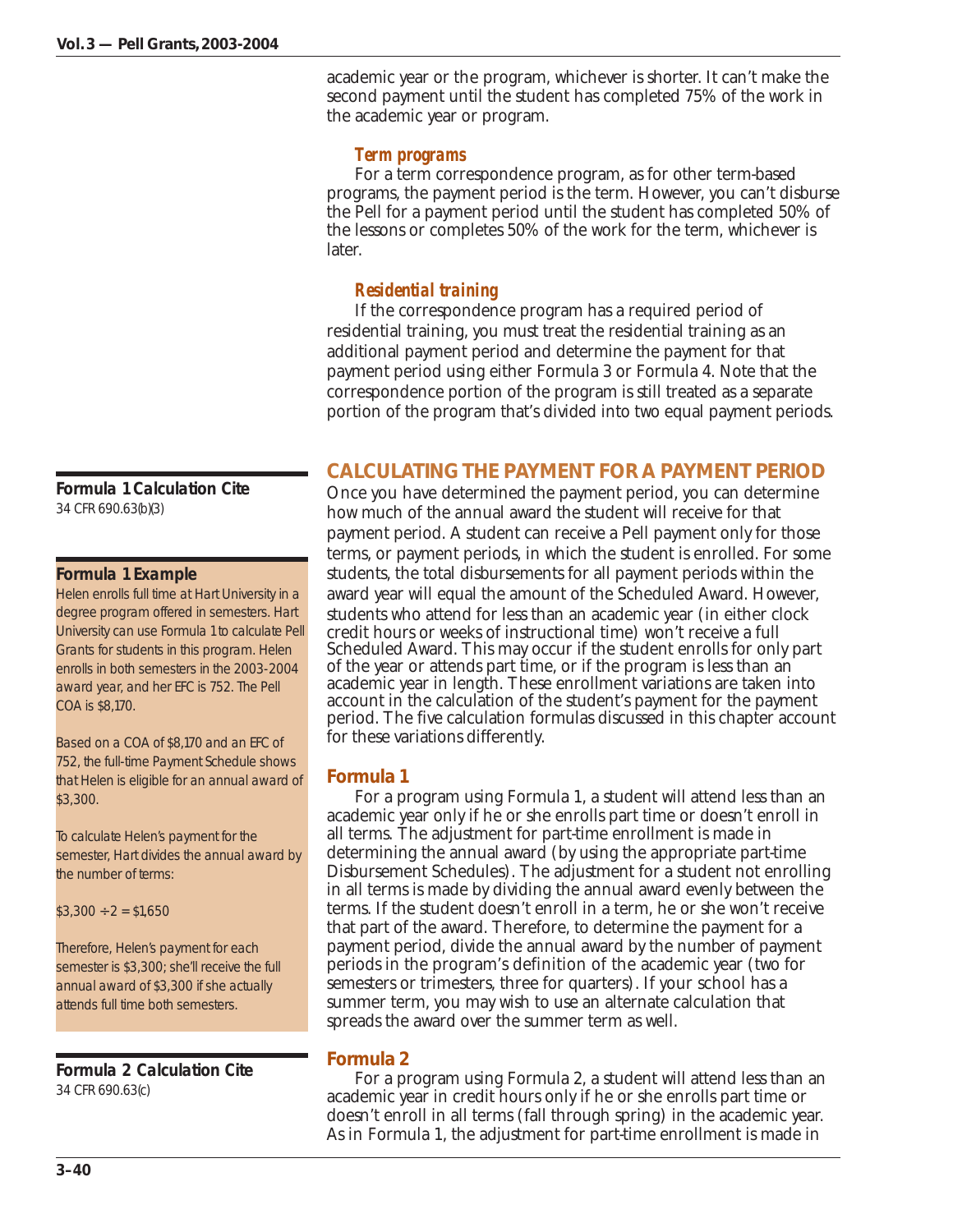# **Step 5: Calculate Payment for a Payment Period**

#### *Formula 1*

| Formula 1                                                                                                             |  |
|-----------------------------------------------------------------------------------------------------------------------|--|
| Annual award                                                                                                          |  |
| Number of payment periods in the program's academic year definition                                                   |  |
| OR                                                                                                                    |  |
| For alternate calculation                                                                                             |  |
| Annual award                                                                                                          |  |
| Number of terms in the award year                                                                                     |  |
| Formula 2                                                                                                             |  |
| Proration required unless alternate calculation is used                                                               |  |
| Weeks of instructional time in<br>2 (if semesters<br>fall through spring terms<br>or trimesters)<br>Annual            |  |
| X<br>award<br>Weeks of instructional time in<br>3 (if quarters)                                                       |  |
| program's academic year definition                                                                                    |  |
| OR                                                                                                                    |  |
| For alternate calculation:                                                                                            |  |
| Annual award                                                                                                          |  |
| Number of terms in the award year<br>Formulas 3 and 5B                                                                |  |
|                                                                                                                       |  |
| Annual<br>Weeks of instructional time in the term<br>X.<br>award<br>Weeks of instructional time in                    |  |
| program's academic year definition                                                                                    |  |
| A single disbursement can't exceed 50% of the annual award                                                            |  |
| Formula 4                                                                                                             |  |
| Annual award is multiplied by the following two fractions:                                                            |  |
|                                                                                                                       |  |
| (1) Annual award times the least of                                                                                   |  |
| Weeks of instructional time for a full-time                                                                           |  |
| student to complete hours in <b>program</b><br>Weeks of instructional time in program's academic year definition      |  |
| <b>OR</b>                                                                                                             |  |
| Weeks of instructional time for a full-time                                                                           |  |
| student to complete hours in academic year                                                                            |  |
| Weeks of instructional time in program's academic year definition                                                     |  |
| <b>OR</b>                                                                                                             |  |
| One(1)                                                                                                                |  |
|                                                                                                                       |  |
| (2) The results of 1 are then multiplied by:                                                                          |  |
| Clock/credit hours in payment period                                                                                  |  |
| Clock/credit hours in program's academic year definition                                                              |  |
|                                                                                                                       |  |
| Formula 5A                                                                                                            |  |
| Annual award is multiplied by two fractions:<br>(1) Annual award times the least of                                   |  |
| Weeks of instructional time for a student                                                                             |  |
| to complete credit hours in program                                                                                   |  |
| Weeks of instructional time in program's academic year definition                                                     |  |
| <b>OR</b>                                                                                                             |  |
| Weeks of instructional time for a student                                                                             |  |
| to complete credit hours in <b>academic year</b><br>Weeks of instructional time in program's academic year definition |  |
|                                                                                                                       |  |
| <b>OR</b>                                                                                                             |  |
| $1$ (One)                                                                                                             |  |
| (2) The results of (1) are then multiplied by                                                                         |  |
| Credit hours in payment period<br>Credit hours in program's academic year definition                                  |  |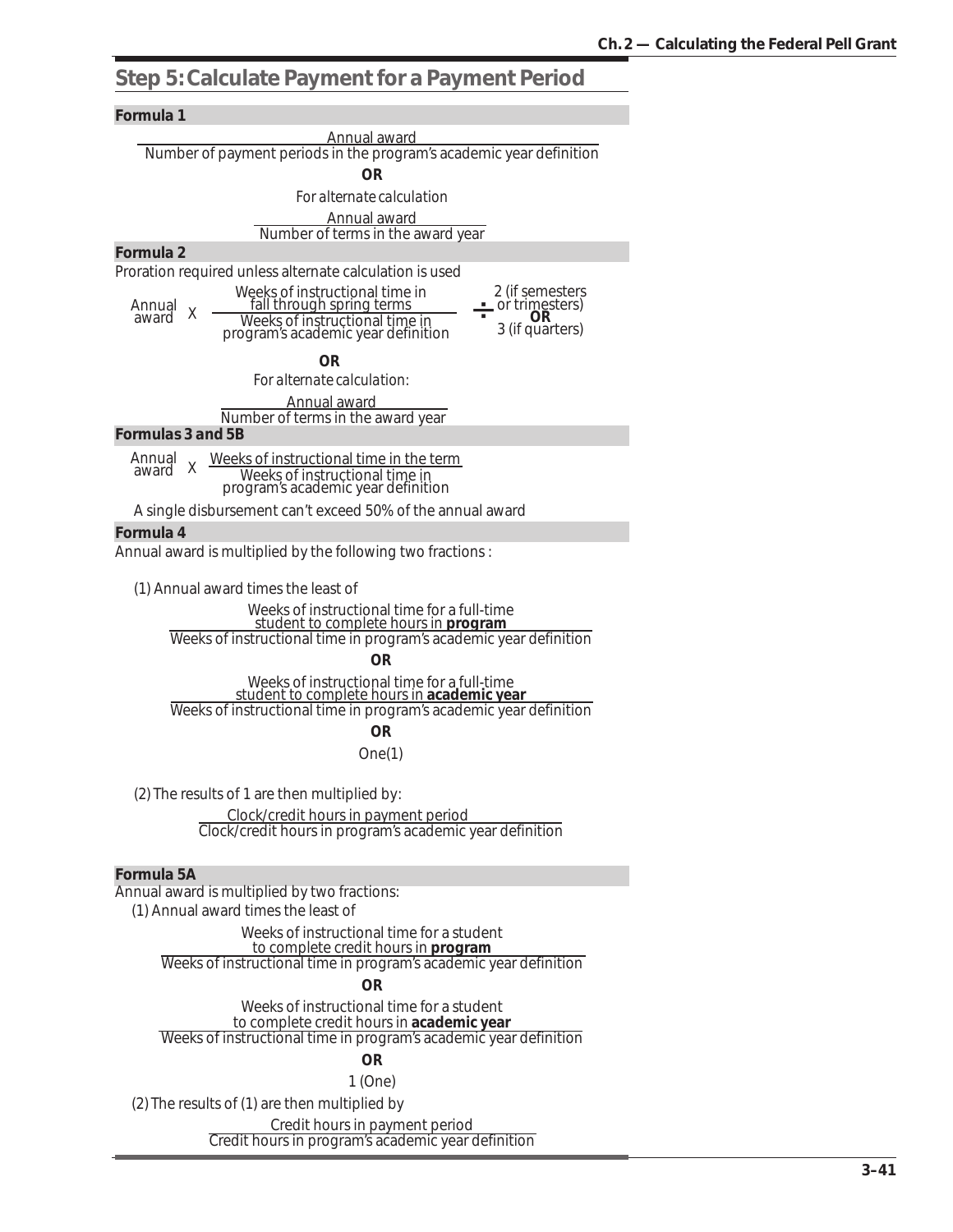#### **Formula 2 Example**

Emma enrolls full time at Woodhouse College, which has two semesters, each comprised of 14 weeks of instructional time. Woodhouse College defines the academic year for Emma's program as 24 semester hours and 30 weeks of instructional time, and uses Formula 2 to calculate Pell Grants for students in this program. Emma's EFC is 745, and the Pell COA for the program is \$13,210. The full-time Payment Schedule shows that Emma is eligible for an annual award of \$3,300. Because the two terms provide less than 30 weeks of instructional time, the annual award must be prorated:

\$3,300 X 28 weeks instructional time in fall through spring terms

30 weeks instructional time in academic year of definition

 $= $3,080$ 

This prorated amount is then divided by the number of terms:

 $$3,080 / 2 = $1,540$ 

Therefore, Emma's payment for each semester is \$1,540. Emma will receive \$3,080 for her attendance in both semesters. Note that this is less than her Scheduled Award; she may be able to receive the remaining \$220 if she enrolls in a summer term.

**Formula 3 Calculation Cite** 34 CFR 690.63(d)

**Disbursement not more than 50% of Annual Award Cite** 34 CFR 690.63(f)

#### **Fractions**

Remember when using fractions, multiply first, and then divide. Dividing the fraction first to produce a decimal can cause an error if you need to round the decimal up or down.

determining the annual award (by looking up the award on the appropriate schedule). Because the fall through spring terms provide fewer than 30 weeks of instructional time, you must always adjust for less than an academic year in weeks by prorating the annual award:

> weeks of instructional time in fall through spring terms

Annual award X

weeks of instructional time in program's academic year definition

Then, to adjust for students not attending all terms, the award is divided evenly between terms. To determine the payment for one payment period, divide the **prorated** annual award by the number of terms in the year (two for semesters or trimesters, three for quarters). If your school has a summer term, it can use the alternate calculation to distribute the award over all terms (see "Summer Terms" in this chapter).

#### *Formula 3*

Under Formula 3, you also adjust for less than an academic year by using enrollment status in determining the annual award and by distributing the award over terms. Because the program may use uneven nonstandard terms, the award can't simply be divided evenly among the terms. Instead, you must multiply the annual award by a fraction representing the proportion of an academic year the payment period contains. This procedure adjusts for the period of enrollment that's less than an academic year either because the student misses a term or because the terms provide less than an academic year of instruction. To calculate a student's payment for a payment period, you use the following formula:

| Annual award | weeks of instructional time in the term                              |
|--------------|----------------------------------------------------------------------|
|              | weeks of instructional time in program's<br>academic year definition |
|              |                                                                      |

If the resulting amount is more than 50% of the annual award, your school must make the payment in at least two disbursements in that payment period. A single disbursement for a payment period can never be more than 50% of the annual award. You may not disburse an amount that exceeds 50% of the annual award until the student has completed the period of time in the payment period that equals, in terms of weeks of instructional time, 50% of the weeks of instructional time in the program's academic year definition.

### **Formula 3 Examples Example 1 (nonstandard, short terms)**

Aanar is enrolled in a two-year program at Bylsma Conservatory. Bylsma's academic calendar consists of four terms, each providing 8 weeks of instructional time. The school defines the academic year for Aanar's program as 40 quarter hours and 32 weeks of instructional time. Because this program does not use standard terms (semesters, trimesters, or quarters), the school must use Formula 3 to calculate Pell Grant payments for students in this program. Aanar attends all four terms for 10 quarter hours each term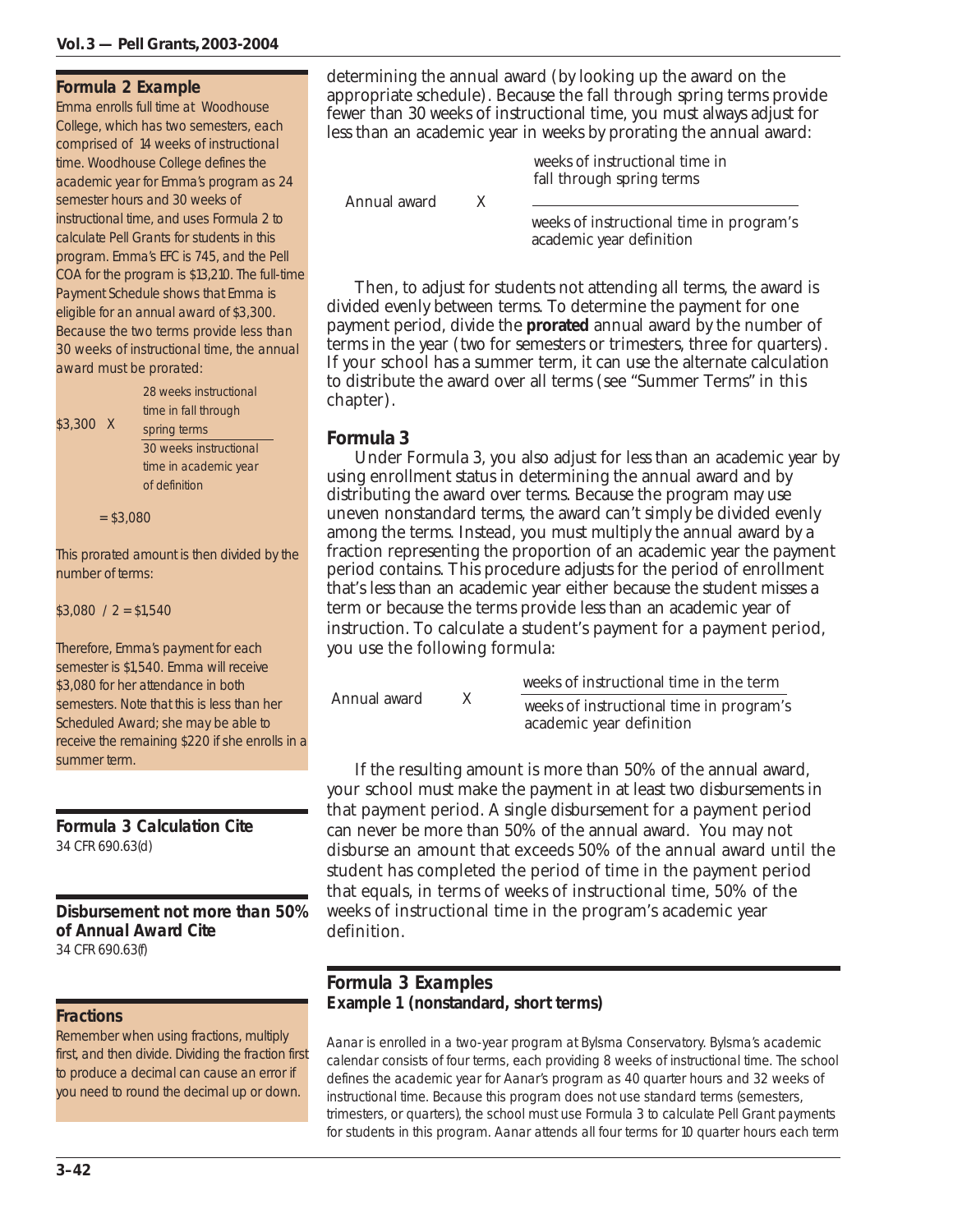in the 2003-2004 award year. His EFC is 323 and his Pell COA for the academic year is \$11,140.

Determining Enrollment Status and Cost of Attendance

Because the program has nonstandard terms, Bylsma must determine the number of credit hours required for full time enrollment in each term, as follows:

```
40 Quarter Hours X = \frac{32 \text{ weeks of historical time in the term}}{32 \text{ weeks of instructional time in the academic year definition}} = 10 \text{ quarter hours}8 weeks of instructional time in the term
```
Aanar is enrolled for 10 hours each term, therefore his enrollment status is full-time for each term. Because Bylsma charges students in this program by the academic year, there is no proration of costs.

Determining Annual Award and Payment Period:

Based on a COA of \$11,140 and an EFC of 323, the full-time payment schedule shows that Aanar's annual award for 2003-2004 is \$3,700. Because this is a term-based, credit-hour program, the payment period is the term.

Calculating the Payment for a Payment Period:

To determine Aanar's payment for each payment period, the school uses the following calculation:

|         | 8 weeks of instructional time in the term                      | $=$ \$925 |
|---------|----------------------------------------------------------------|-----------|
| \$3.700 | 32 weeks of instructional time in the academic vear definition |           |

Aanar's payment for each payment period will be \$925

#### **Example 2 (short term between two standard terms)**

Owen is enrolled in a program at Hart University that has a short 4-week term between two 15-week terms. The terms do not overlap. The academic year for the program is defined as 34 weeks of instructional time and 24 semester hours. Hart could combine the short term with one of the standard terms and calculate Pell Grant payments using Formula 1 (assuming that full-time was defined as 12 semester hours per term). However, Hart chooses not to combine the terms and instead must use Formula 3 to calculate Pell Grant payments for students in this program. Owen's EFC is 1214, and the Pell COA for the academic year is \$8,745. He enrolls for 6 semester hours in the first and third terms and 3 semester hours in the second term.

#### *Determining Enrollment Status and Cost of Attendance*

Because the program has nonstandard terms, Hart must determine the number of credit hours required for full-time enrollment in each term, as follows. For first and third terms:

|                      | 15 weeks of instructional time in the term                      | $= 10.59$ |
|----------------------|-----------------------------------------------------------------|-----------|
| 24 Semester Hours X  | 34 weeks of instructional time in the academic year definition  |           |
| For the second term: |                                                                 |           |
|                      | 4 weeks of instructional time in the term                       | $= 2.82$  |
| 24 Semester Hours X  | 34 weeks of iinstructional time in the academic year definition |           |

A student must enroll in 11 semester hours (rounded up from 10.59) in the first and third terms, and 3 semester hours (rounded up from 2.82) in the second term, to be full-time.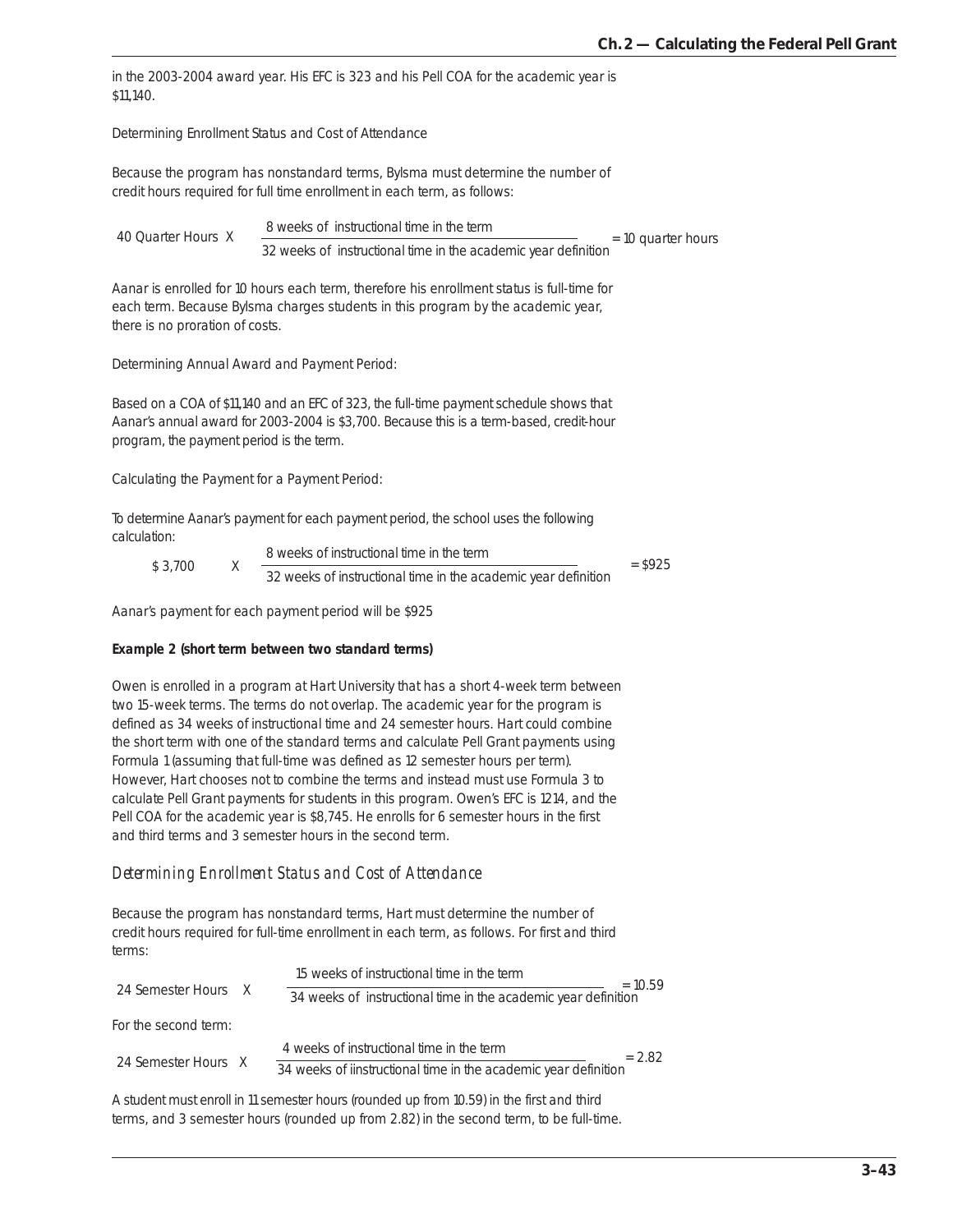Owen is enrolled half-time in the first and third terms (6 semester hours/11 semester hours = .54) and full-time in the second term. The COA does not need to be prorated because the fall through spring terms provide the same number of weeks of instructional time as in the academic year definition. Further, the school has determined the costs for a full-time student for a full academic year.

Determining Annual Award and Payment Periods:

Based on a COA of \$8,745 and an EFC of 1214, the half-time disbursement schedule shows that Owen is eligible for an annual award of \$1,400. Because this is a termbased credit-hour program, the payment period is the term.

Calculating the Payment for a Payment Period:

To determine Owen's payment for the first and third terms, the school uses the following calculation:

| \$1,400 |  | 15 weeks of instructional time in the term                     | $=$ \$617.65 |
|---------|--|----------------------------------------------------------------|--------------|
|         |  | 34 weeks of instructional time in the academic year definition |              |

Owen's payment for each of the first and third terms will be \$617.65. To determine his payment for the second term, Hart uses the following calculation (his annual award is \$2,800 according to the full-time disbursement schedule):

| \$2,800 |  | 4 weeks of instructional time in the term<br>$=$ \$329.41      |
|---------|--|----------------------------------------------------------------|
|         |  | 34 weeks of instructional time in the academic year definition |

Owen's payment for the second payment period will be \$329.41.

#### *Formula 4*

Unlike the preceding three formulas, no adjustment for enrollment status is made in determining the annual award under Formula 4. Instead, in calculating the payment amount, you have to perform a comparable proration of the award based on hours enrolled. The calculation for the payment period adjusts the annual award both if the student will be enrolled in fewer credit/clock hours than in a full academic year (an adjustment handled mainly by using different disbursement schedules in the other formulas) and if a fulltime student will be attending fewer weeks than a full academic year. To adjust for fewer weeks multiply the annual award by the least of:

Weeks of instructional time for a full-time student to complete hours in program Weeks of instructional time in program's academic year definition

#### or

Weeks of instructional time for a full-time student to complete hours in academic year Weeks of instructional time in program's academic year definition

or

One3

3. If both fractions are greater than one, the school may need to make adjustments when it reports weeks on the origination record.

**Formula 4 Calculation Cite** 34 CFR 690.63(e)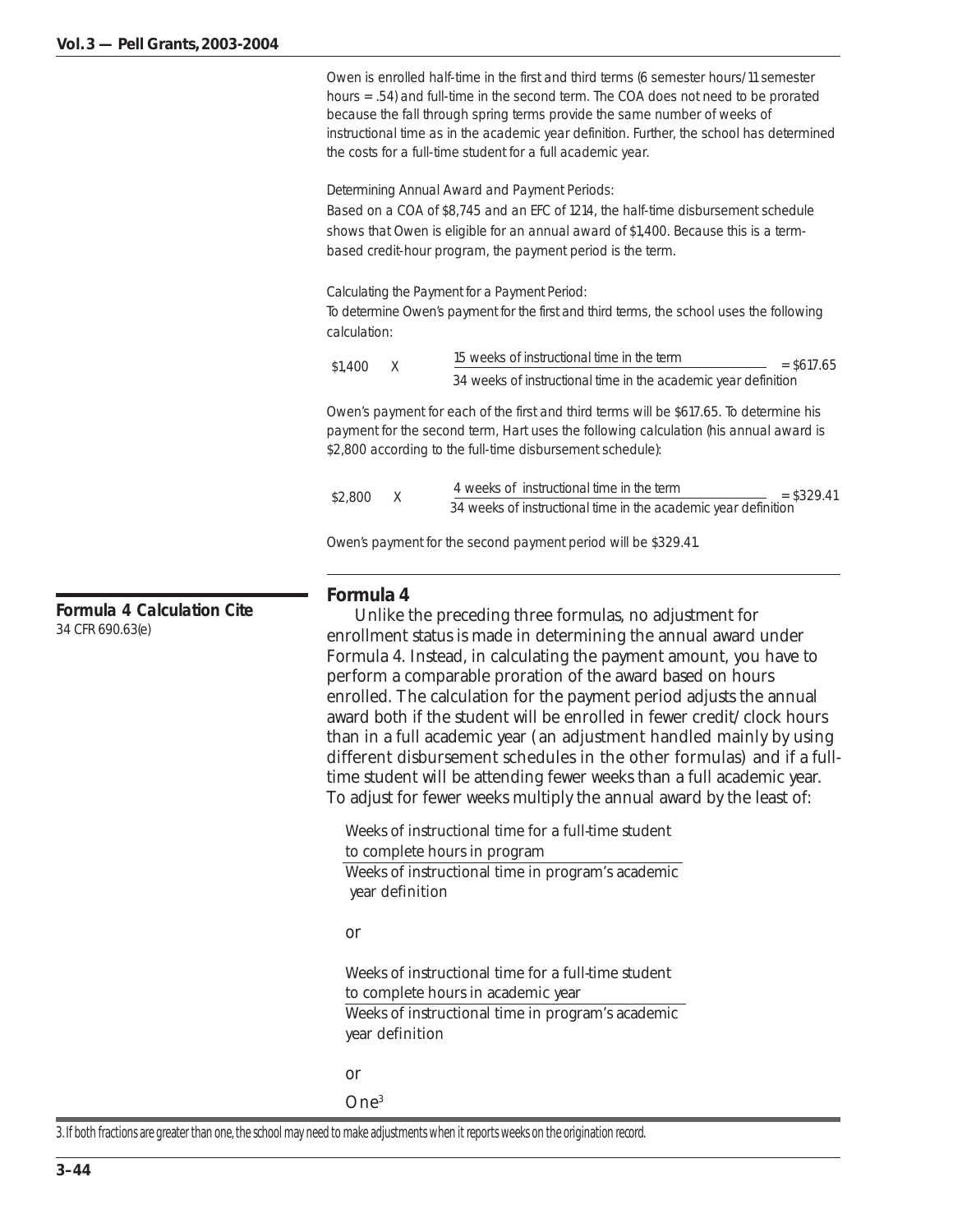Note that the result of this multiplication won't ever be greater than the original annual award. Because the annual award is the amount for a full-time student, the fractions use the weeks of instructional time needed for a **full-time student** to complete the hours in the program or academic year. You must determine the weeks of instructional time it takes a full-time student to complete the hours based on the time required for the majority of its full-time students to complete the program or academic year, not student by student.

To adjust for fewer clock/credit hours, you must multiply this adjusted annual award by the following fraction:

Clock/credit hours in payment period Clock/credit hours in program's academic year definition

# **Formula 4 Examples**

Martha is enrolled for 10 clock hours per week in a 650-clock-hour program at Sarven Technical Institute. She begins attending in January 2004. The program provides 27 weeks of instructional time; Sarven defines the academic year for the program as 30 weeks of instructional time and 900 clock hours. Martha's EFC is 0; the Pell COA for less-than-halftime students in the program is \$2,143.

Based on a COA of \$2,143 and an EFC of 0, the full-time Payment Schedule shows that Martha is eligible for an annual award of \$2,150. Note that you always use the full-time payment schedule for Formula 4. In this case, you are using a less-than-half-time COA on the full time schedule. Sarven has established four payment periods—the first three are each 163 clock hours, the fourth is 161 clock hours. To calculate Martha's payment, the school uses the following calculations:

| \$2,150 | X | 27 weeks of instructional time for the program                                                         | $=$ \$1.935 |
|---------|---|--------------------------------------------------------------------------------------------------------|-------------|
|         |   | 30 weeks of instructional time in the academic year                                                    |             |
| \$1,935 |   | 163 clock hours in the payment period<br>$= $350.45$<br>000 should become the them are almost a common |             |

900 clock hours in the academic year

Martha's payment for the first payment period will be \$350.45. She can get this payment when she begins the program. She can receive her second payment of \$350.45 after she completes the 163 clock hours in the first payment period. Because she's completing only 10 clock hours a week, the final two payment periods will be in the 2004-2005 award year, and a new calculation will be required based on the 2004-2005 Payment Schedule.

Allen is also enrolled at Sarven Technical Institute; his EFC is 137, and the Pell COA for his program is \$4,650. His program is 24 quarter hours and 20 weeks of instructional time; the academic year for the program is defined as 36 quarter hours and 30 weeks of instructional time. Based on a COA of \$4,650 and an EFC of 137, the full-time Payment Schedule shows that Allen is eligible for an annual award of \$3,900. Sarven has established two payment periods of 12 quarter hours each for Allen's program. To calculate Allen's payment, the school uses the following calculations:

| \$3,900 | X | 20 weeks of instructional time for program<br>30 weeks of instructional time in the academic year |              | $=$ \$2,600 |
|---------|---|---------------------------------------------------------------------------------------------------|--------------|-------------|
| \$2,600 | X | 12 quarter hours in the payment period<br>36 quarter hours in the academic year                   | $=$ \$866.67 |             |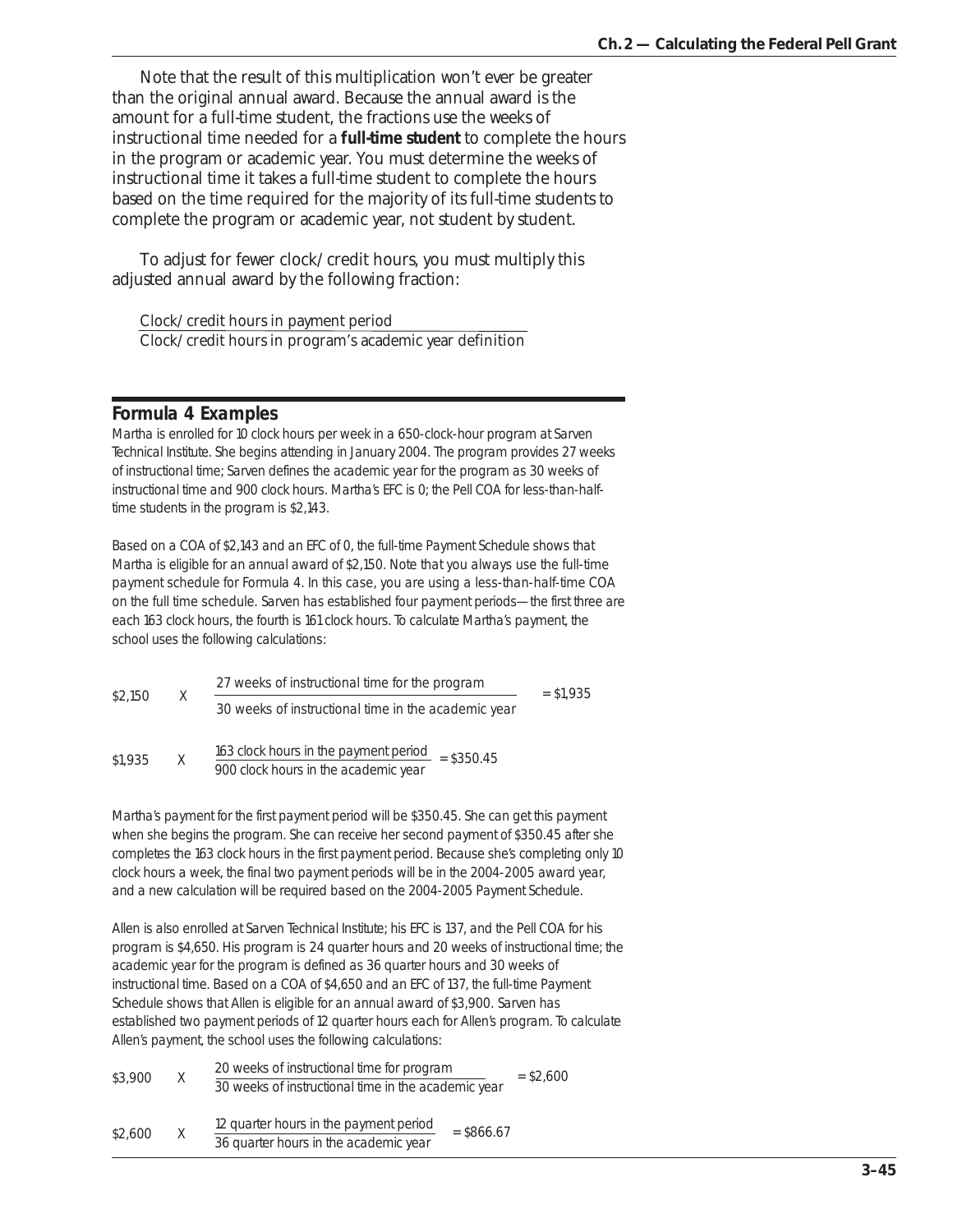Allen's payment for the first payment period will be \$866.67. Allen can receive this payment when he begins the program. Because students don't earn any of the 24 quarter hours in the program until they complete the entire program, Sarven has determined that it can make the payment of \$866.67 for the second payment period after Allen has completed the tenth calendar week of the program.

# *Formula 5*

For nonterm correspondence programs, this step of the calculation is similar to the step under Formula 4. For term correspondence programs, this step is the same as under Formula 3.

For the Pell calculation, you are required to determine the number of weeks of instructional time in the program by preparing a written schedule for the lessons that the student will submit. A nonterm correspondence program must require at least 12 hours of preparation per week. A term correspondence program must require at least 30 hours of preparation per semester hour or at least 20 hours of preparation per quarter hour during the term.

# *Nonterm correspondence program—Formula 5A*

You first multiply the annual award (taken from the half-time disbursement schedule) by the least of:

Weeks of instructional time for a student to complete credit hours in program Weeks of instructional time in program's academic year definition

or

Weeks of instructional time for a student to complete credit hours in academic year Weeks of instructional time in program's academic year definition

or

One

You then multiply the result by the following fraction:

Credit hours in a payment period Credit hours in program's academic year definition

# *Term correspondence program—Formula 5B*

You multiply the annual award (taken from the half-time or lessthan-half-time Disbursement Schedule) by the weeks of instructional time in the term divided by the weeks in the academic year:

weeks of instructional time in the term

Annual award  $X = \frac{1}{\text{ weeks of instructional time in program's}}$ academic year definition

**Schedule Requirement Cite** 34 CFR 690.66(a)(2), (c)(1)

**Nonterm Program Calculation Cite 1** 34 CFR 690.66(a)

**Nonterm Program Calculation Cite 2** 34 CFR 690.66(a)(4)

**Term Program Calculation Cite** 34 CFR 690.66(c)(3)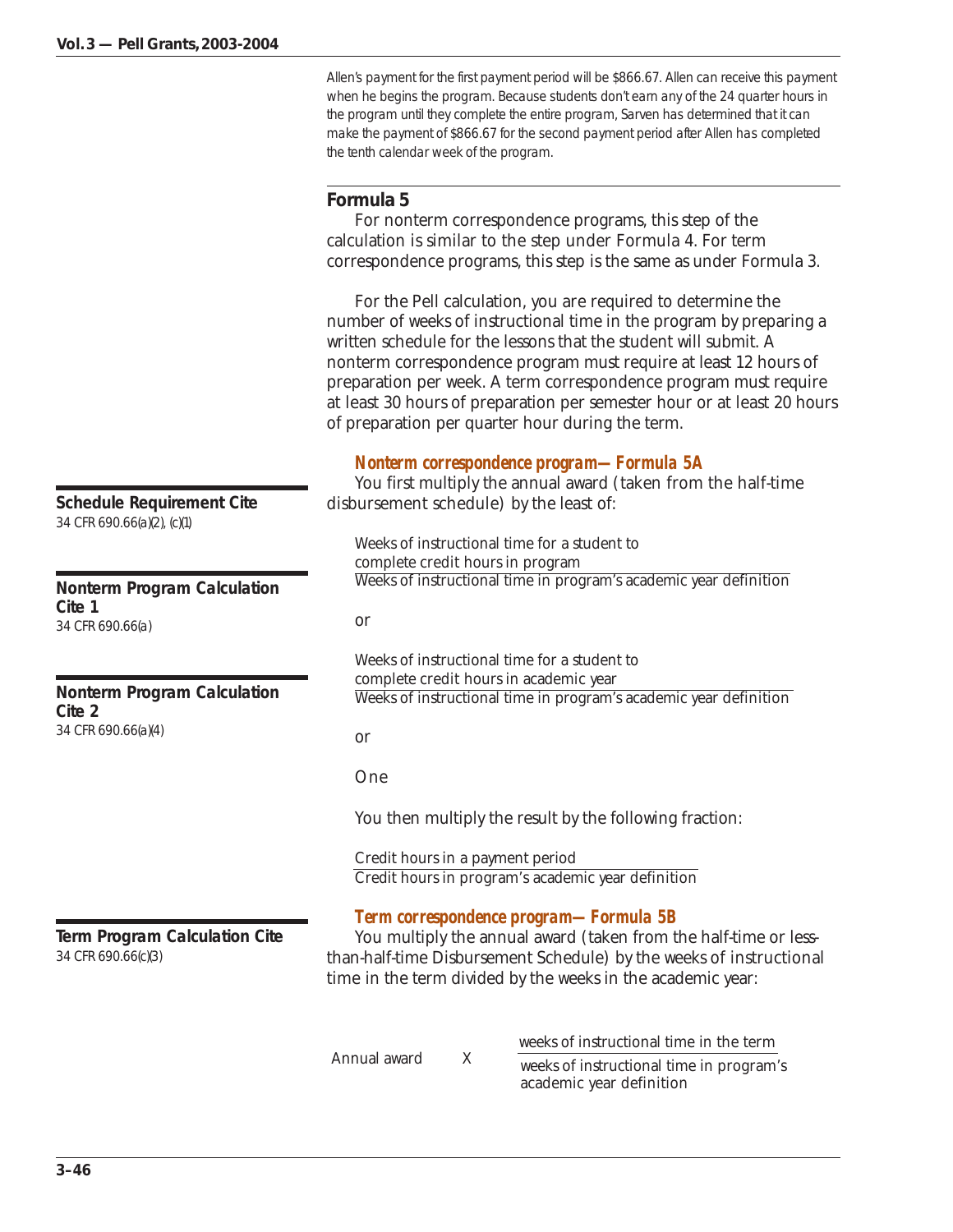If the resulting amount is more than 50% of the annual award, your school must make the payment in at least two disbursements in that payment period. You may not disburse an amount that exceeds 50% of the annual award until the student has completed the period of time in the payment period that equals, in terms of weeks of instructional time, 50% of the weeks of instructional time in the program's academic year definition. A single disbursement for a payment period can never be more than 50% of the annual award.

# **SUMMER TERMS**

If your school offers a summer term in addition to fall through spring terms, you calculate the student's payment for the summer term using the same formula used to calculate the payment for each term within your school's award year. Note that a student may not be able to receive a full award as calculated for a summer term if they have already received funds for fall and spring semesters, and receiving further summer funds would result in exceeding their annual award. For a program for which your school calculates awards using Formula 1 or 2, you can perform an alternate calculation under Formula 1 or 2 that distributes the annual award over all the terms for **all** students enrolled in that program. The alternate calculation is intended for schools where most students attend full time all year long.

Regardless of the method you choose to calculate the student's summer payment, your school must apply its definition of full-time status consistently to **all** awards in FSA Programs. In addition, in order to calculate a student's Pell Grant payment under Formula 1 or 2, including the alternate calculation, your school must define full-time enrollment during any summer term as at least 12 credit hours. If your school does not define full-time as at least 12 credit hours for any summer term, the school must use Formula 3 for all terms in the award year, including the fall through spring terms.

# *Alternate Calculation*

To perform the alternate calculation, only allowed for under Formulas 1 and 2, you divide the annual award by the number of terms (including the summer term) in the award year. If you choose to use this alternate calculation, you must:

- use the alternate calculation for **all** students enrolled in the same program of study,
- use the alternate calculation for all payment periods in the award year,
- increase the number of weeks of instructional time in the academic year defined for the student's program to include the number of weeks of instructional time in the summer term, and
- include the costs for the additional term in the Pell COA.

**Alternate Calculation Cite** 34 CFR 690.63(b)(3)(ii), (c)(4)(ii)

#### **Alternate Calculation Example**

Kevin enrolls as a full-time student in a twoyear associate degree program at Ivers Community College. The academic calendar for this program uses semesters; there are two semesters in the fall through spring, each providing 14 weeks of instructional time. The program also has a summer semester that provides 14 weeks of instructional time. Ivers can use Formula 2 to calculate Pell Grants for students in the program, and decides to use the alternate calculation to distribute the award over all three terms. The school defines the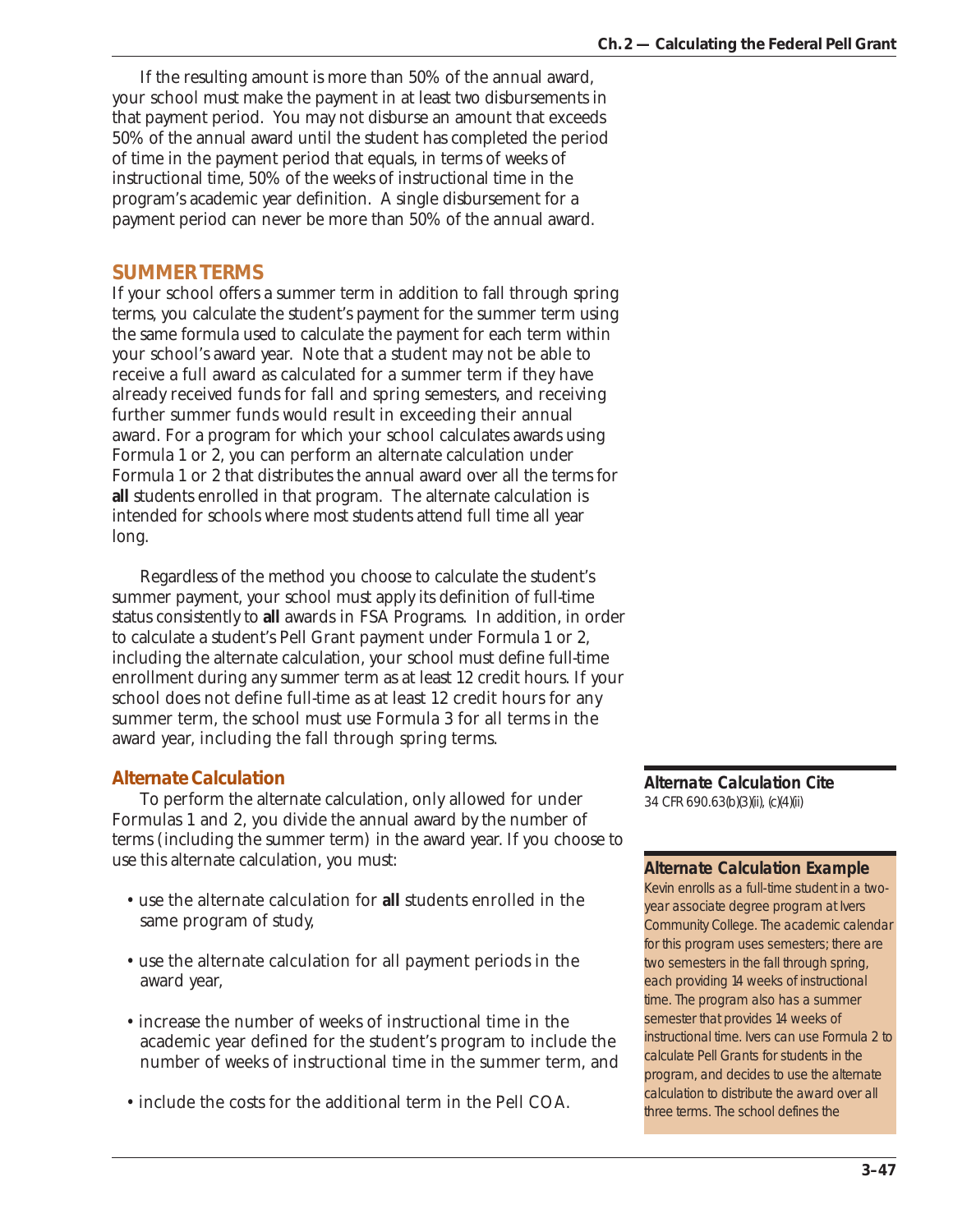#### academic year for Kevin's program as 36

semester hours and 42 weeks of instructional time (both the weeks and the credit hours for the summer term are included in the academic year). Kevin's EFC is 300, and the Pell COA (which includes costs for the summer term) is \$5,200.

Based on a COA of \$5,200 and an EFC of 300, the full-time Payment Schedule shows that Kevin is eligible for an annual award of \$3,800. Ivers uses the alternate calculation to determine Kevin's payment for a payment period. It divides the annual award by the number of terms in the award year:

 $$3,800 / 3 = $1266.67$ 

Kevin will receive \$1266.67 for each of the three semesters in the award year.

Your school may also include the number of credit hours for the additional term in your definition of the academic year for the student's program.

#### *Summer Minisessions*

If a term-based school offers a series of minisessions that overlap two award years (by "crossing over" the June 30 end date for one award year), these minisessions may be combined and treated as one term. However, schools are not required to combine these minisessions.

If the minisessions are combined into a single term (i.e. payment period), the weeks of instructional time in the combined term are the weeks from the beginning of the first minisession to the date the last minisession ends. The student's enrollment status for the entire payment period must be calculated based on the total number of credits the student is projected to take for all sessions. You must project the enrollment status for a student on the basis of the credits the student has:

- pre-registered or registered to take for all sessions,
- committed to take for all sessions in an academic plan or enrollment contract, or
- committed to take for all sessions in some other document.

When the minisessions are combined into a single term, a student cannot be paid more than the amount for one payment period for completing any combination of the minisessions. Note that recalculation is required if the student does not begin attending the projected classes, including those in a subsequent minisession. (See "Change in Enrollment Status" in Chapter 5 of this volume.)

If the minisessions are not combined into a single payment period, your school must treat each minisession as a separate nonstandard term. As long as your school defines full-time enrollment in each minisession as at least 12 credit hours, you must continue to use the same Pell formula as it used during the academic year for the Pell Grant calculations for each of those minisessions. If your school does not define full-time enrollment in each minisession as at least 12 credit hours, Formula 3 must be used for the Pell calculations for each of those minisessions. Further, once a program uses Formula 3 for Pell Grant calculations in any of its terms in an award year, then Formula 3 must be used in the award year for **all** terms in that program, including the fall through spring terms.

# *COA for Summer Terms*

Costs for summer terms are figured in the same way as for any other payment period; that is, the costs are based on a full academic year. For instance, if your school has fall and spring semesters that comprise an academic year, you can't add the costs for the summer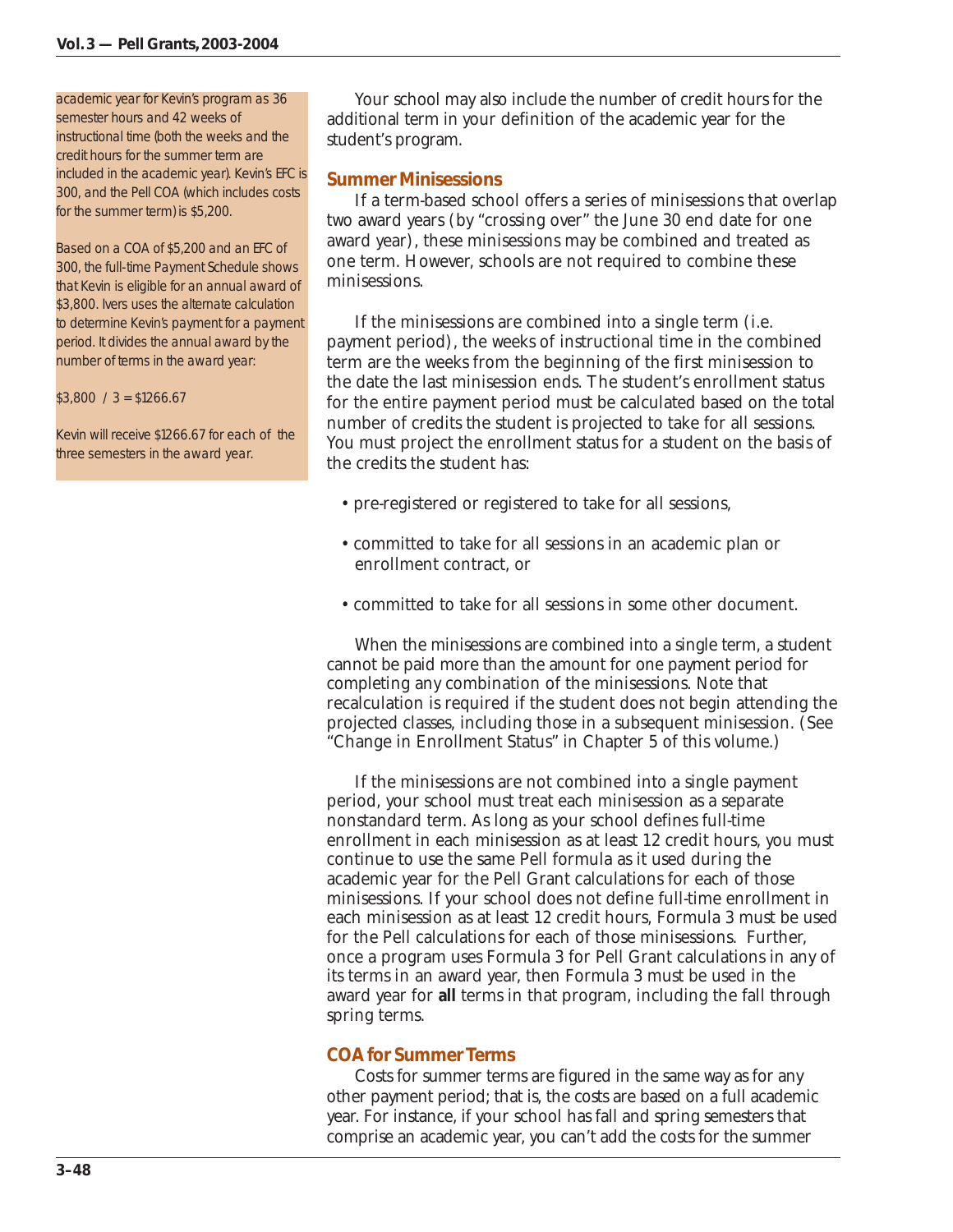#### **Summer Calculation Example**

Suppose for the preceding example, Ivers didn't use the alternate calculation, and calculated payments using Formula 2. Because Ivers would no longer be required to include the summer term in the academic year definition, it could define the academic year for the program as 30 weeks of instructional time and 24 semester hours. Ivers would also have to adjust the COA (removing summer costs to reflect the full-time full year costs), although in this case it wouldn't affect Kevin's annual award. Using the same annual award as in the previous example, the school would calculate Kevin's payment as follows:

\$3,800 X 28 weeks of instructional time  $\frac{\text{in combination of both terms}}{20 \text{ seconds of information of both times in terms}}$  = \$3,546.67 30 weeks of instructional time in academic year definition

Ivers would then divide this prorated annual award by 2 (because the program uses semesters) to determine Kevin's payment for the payment period: \$3,546/2 = \$1,773.33.

Kevin would receive \$1,773.33 for full time attendance in each of the fall and spring semesters. He'd receive an additional \$253.34 payment for the summer semester. Note that he cannot receive another payment of \$1,773.33 for the summer session, since this would exceed his scheduled award. Under this calculation, Kevin will receive his full annual award of \$3,800.

term to the costs for the fall and spring semesters. The award for the summer term is still based on the costs for one academic year. However, if the academic year definition includes the summer term, then the costs for the summer term **must** be included in the cost for a full academic year.

If the student was previously enrolled in the award year, you may be able to use the same COA for the summer term that it used for the immediately preceding term that the student attended. However, this isn't possible if you are required to recalculate the COA. (See Chapter 5 of this volume for information on when recalculations are required.) If it's necessary to base the student's COA on the summer term, you must prorate the summer costs to establish the cost for an academic year. (See "Calculating the Cost of Attendance" in this chapter for information on prorating costs.)

If the summer session is the first term in the award year for that student (for example, your school is paying a student for the summer 2003 term from the 2003-2004 award year), you must establish the student's full-year cost based on the costs for the **summer** term. If the student enrolls in another term in that award year, you may have to recalculate the student's costs for the later term (see Chapter 5).

## **CHECKING REMAINING ELIGIBILITY**

A student can never receive more than a Scheduled Award in one award year. In most cases, the calculations assure that a student doesn't receive more than a Scheduled Award, but for some students, you will need to check the student's remaining eligibility before paying the student. In particular, if the student is attending more than an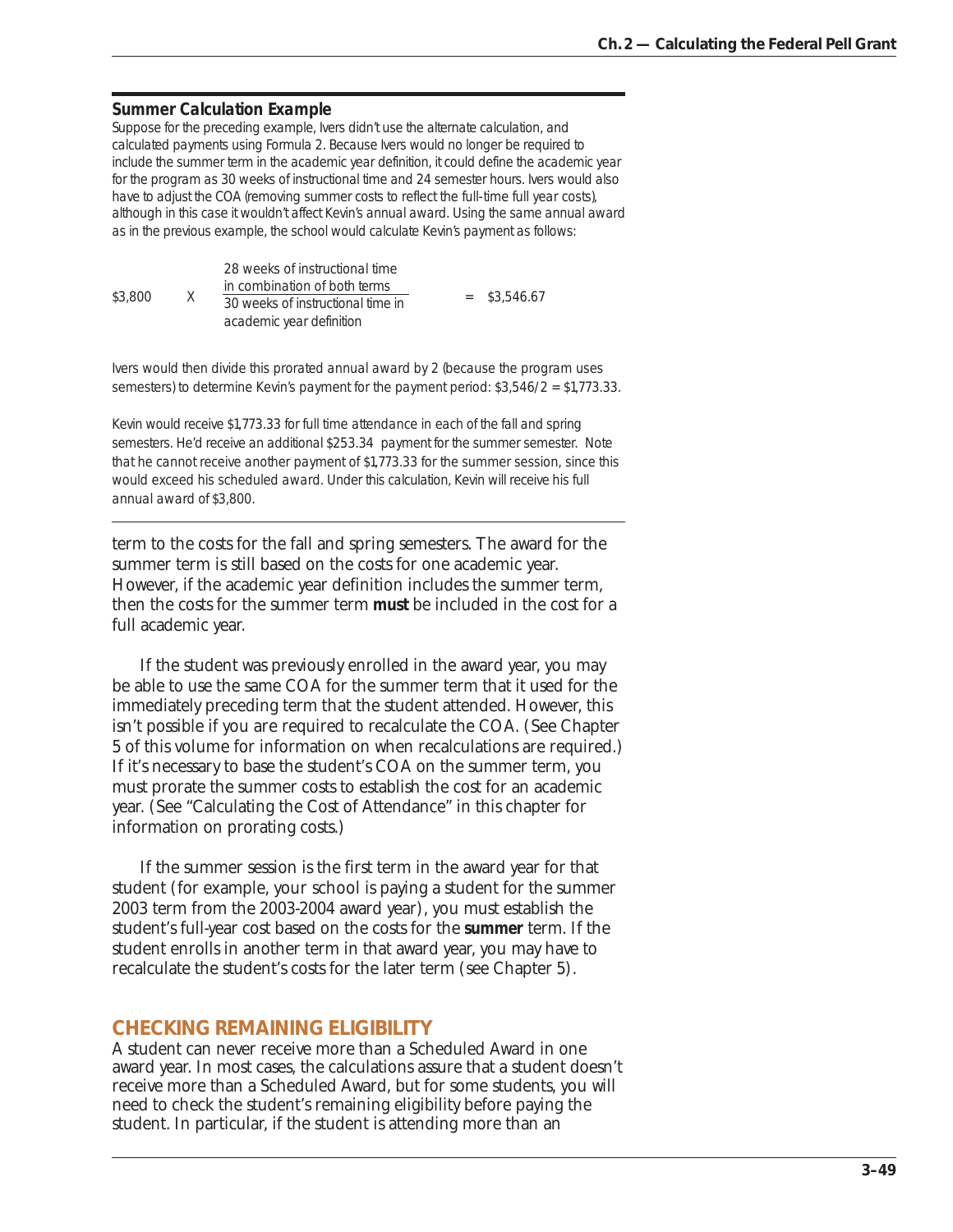# **Minisession Example Example 1 (minisessions combined)**

Brian enrolls part time at Hildebrand University. In addition to fall and spring semesters, Hildebrand offers three summer minisessions. Each minisession provides 5 weeks of instructional time. Hildebrand can either combine the minisessions into a single payment period, or treat each session as a separate nonstandard term. The school chooses to combine the sessions into a single payment period providing 15 weeks of instructional time with full-time enrollment in this period defined as 12 semester hours. Hildebrand can use Formula 1 to calculate Pell payments for this summer session.

Brian enrolls for 3 semester hours in each of the minisessions, so he's enrolled threequarter time (9 hours total in the combined term). His EFC is 772 and the Pell COA (for the fall through spring terms) is \$8,170. Based on this information, the three-quarter time disbursement schedule shows that Brian is eligible for an annual award of \$2,475. To calculate Brian's payment, the school divides the annual award by the number of terms in the academic year: \$2,475 /2 = \$1237.50.

Brian can receive \$1,237.50 for the combined summer session if it's the first term of the award year, or if he had not used his eligibility for that award year. If he received payments for the fall and spring semesters from the same award year, the school would need to check his remaining eligibility to see how much he could be paid for the summer session (see "checking remaining eligibility" in this chapter).

# **Example 2 (minisessions treated separately)**

Suppose Hildebrand didn't combine these minisessions. If it defined full-time enrollment, for each 5-week minisession as less than 12 semester hours, it would have to calculate **all** Pell payments for the program using Formula 3. Hildebrand would have to determine Brian's enrollment status for each minisession by multiplying full-time enrollment for the academic year (24 semester hours) by the number of weeks of instructional time in the term (5) over the number of weeks of instructional time in the academic year (30). For each of the 5 week terms, a full-time student must enroll in 4 semester hours (24X 5/30 = 4) to be full time. Therefore, at 3 semester hours, Brian is still enrolled three-quarter time in each minisession. The Pell COA wouldn't have to be adjusted, and his annual award would remain the same. Hildebrand would determine his payment for each minisession using the following calculation:

| \$2,475 | 5 weeks of instructional time in the term                      | \$412.50 |
|---------|----------------------------------------------------------------|----------|
|         | 30 weeks of instructional time in the academic year definition |          |

Brian would receive \$412.50 for each of the minisessions, for a total of \$1,237.50 for the summer. Again, these payments may need to be reduced if Brian had previously received payments for the fall and spring semesters in the same award year.

academic year's worth of courses in the same award year, the student could run out of eligibility for Pell. This most commonly happens with summer terms, or crossover payment periods, but can also happen if the academic year is shorter than the normal coursework offered by your school during the year. You must also check remaining eligibility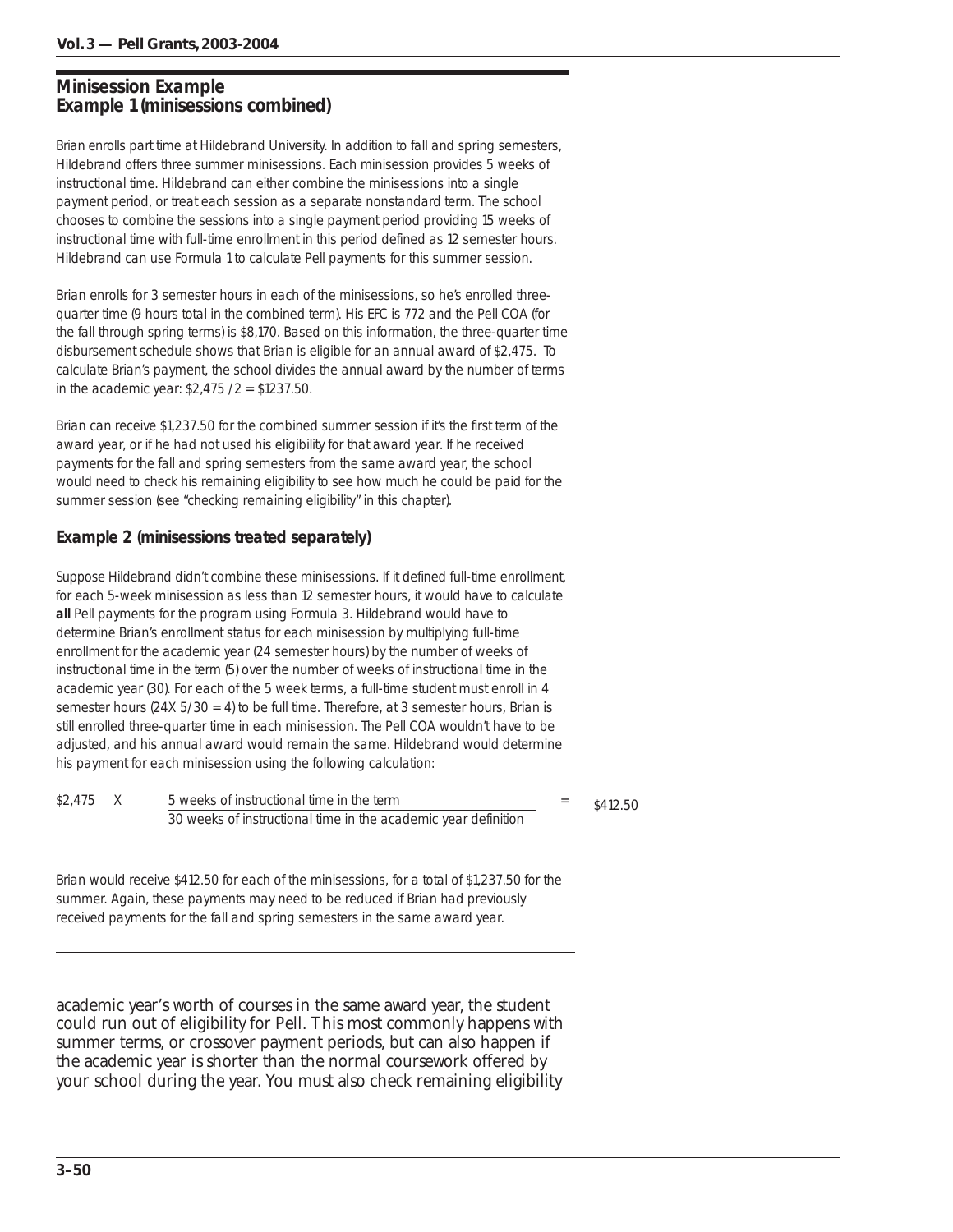(refer to NSLDS) for transfer students, because the previous school may have used a different calculation or paid the student on a different schedule.

# *Crossover Payment Periods*

Payment periods don't always fall neatly into one award year or another. When a payment period falls into two award years, it's called a "crossover payment period."

The basic calculation for a crossover payment period is the same as that for any other payment period. However, there are additional provisions for some summer terms. (See "Summer Terms" in this chapter.) In addition, if a student has already received payments for other payment periods in the award year, you must check his or her remaining eligibility before disbursing funds for the crossover payment period.

# *Payment from either award year*

You can make a payment for a crossover payment period out of either award year, if the student has a valid output document for the award year selected. However, if more than six months of the payment period are in a given award year, the Pell payment must be made from that award year.

The decision about which award year to use is usually based on the student's remaining eligibility in the earlier award year. For instance, if a student had already been paid for two semesters (each at least 15 weeks) as a full-time student for a full academic year in the 2002-2003 award year, the student would have been paid a full Scheduled Award for that year. However, if your school receives a valid output document for the 2003-2004 award year, the student could be paid for the crossover period from that year's funds. Of course, a student may still be eligible for a summer payment from the earlier award year if the student hasn't attended for a full academic year. For example, a student who enrolls at midyear, in the spring session, might still have eligibility remaining for the summer term. As another example, a student could receive a Pell payment for the summer term, even after receiving payments for the other terms in the award year, if the student attended **part time** in those other terms, or if those terms provided less than 30 weeks of instructional time.

# *Transfer Students*

You must be careful not to exceed the Scheduled Award when paying a student who has previously received a Pell for the award year at another school. To pay such a student, you need the student's application information and EFC from an output document and financial aid history information.

# *Application information*

There are three ways for a school to get the student's application information and official EFC if that school wasn't listed on the FAFSA:

### **Crossover Payment Period Checking Remaining Eligibility Example**

Brian is attending part time at Hildebrand University. Using Formula 1, Hildebrand determines that Brian can receive \$1,200 for each term. His Scheduled Award is \$3,000.

Brian enrolls three-quarter time in the fall, spring, and summer terms. For the fall and spring semesters, he'll receive a total of \$2,400. If Hildebrand wants to pay him for summer from the 2003-2004 award year as well, it needs to see how much eligibility he has left. Subtracting the amount already received from the Scheduled Award, Hildebrand discovers that Brian only has \$600 of Pell eligibility left. Therefore, Brian can only receive \$600, instead of \$1,200, for the summer term. Hildebrand could also pay Brian for the summer term from the 2004-2005 award year.

**Crossover Payment Period Cite** 34 CFR 690.64

**Scheduled Award Limitation Cite** 34 CFR 690.63(g)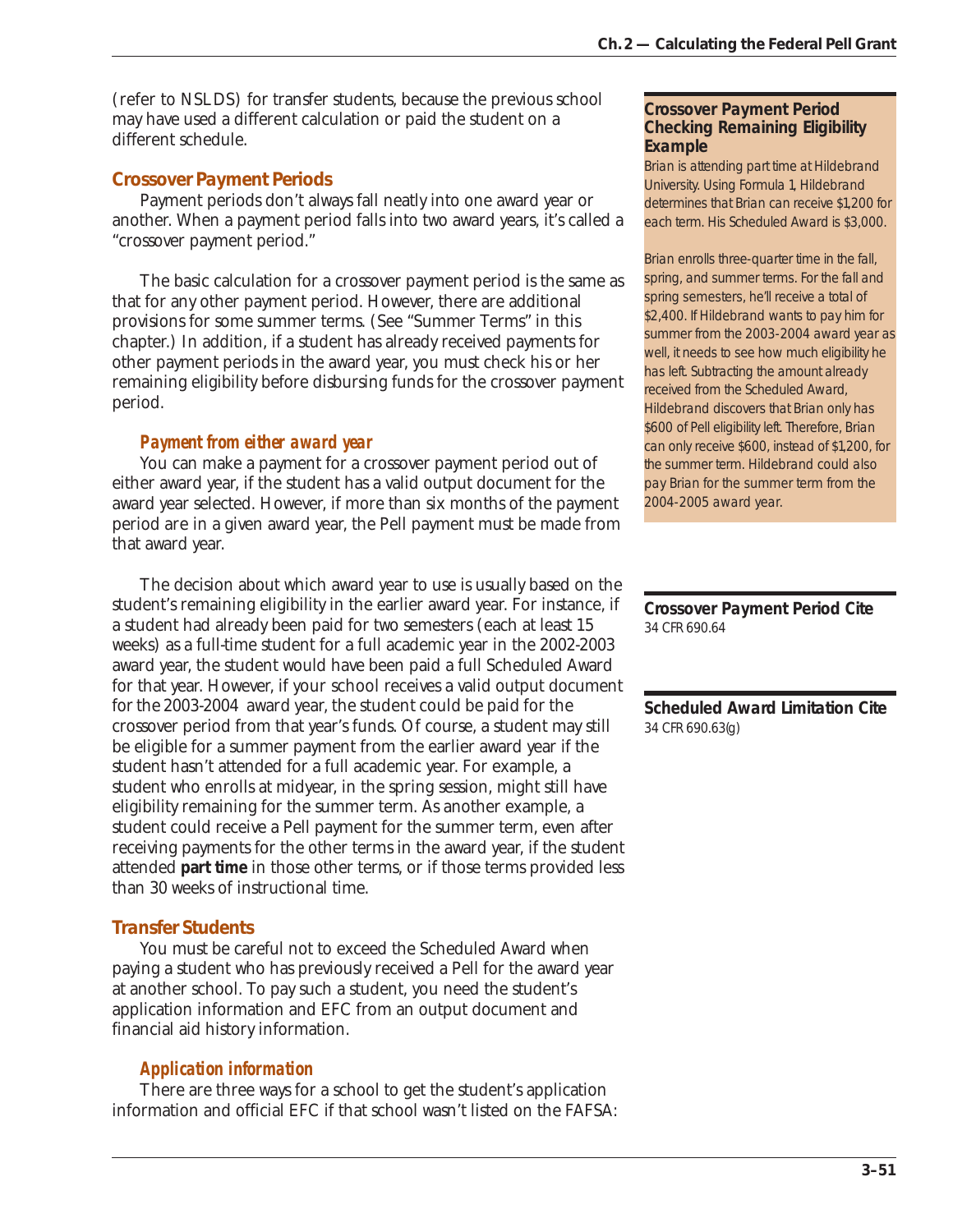- 1. If your school participates in the Electronic Data Exchange (EDE), it can have the student provide the Data Release Number (DRN) that is printed on the upper right corner of the SAR, so that you can get the student's data electronically.
- 2. Your school can have the student request a duplicate of his or her original SAR and submit it.
- 3. Your school can have the student correct his or her SAR to add your school's name to the list of schools in items 86 through 97.

# *Financial aid history*

The student's financial aid history is in the National Student Loan Data System (NSLDS) Financial Aid History section of the output

# **Crossover Payment Period Example**

*At a school with a traditional term calendar, the summer term is usually a crossover payment period.*



**Transfer Student Cite** 34 CFR 690.65

**Midyear Transfer Cite**

"Dear Colleague" Letter GEN-00-12

**Percentage of Remaining Eligibility Cite** 34 CFR 690.65(d)

document. This section has the information needed to determine a transfer student's remaining Pell eligibility. However, you will need to make sure it has current information for a midyear transfer student (see "Midyear transfer" below). You can also get a financial aid history by requesting a financial aid transcript from the other eligible schools the student attended. (See the *FSA Handbook: Student Eligibility [Volume 1]* for more on the financial aid history in general.)

# *Midyear transfer*

To calculate awards for students who transfer during the award year, your school must have up-to-date information on the student's Scheduled Award and the amount disbursed. The output document provides this information for up to three disbursements. However, if the output document was produced early in the year, it won't have the most recent information about the student. Your school needs to have NSLDS data from at least 60 days after the end of the student's enrollment at the previous school. This allows time for the previous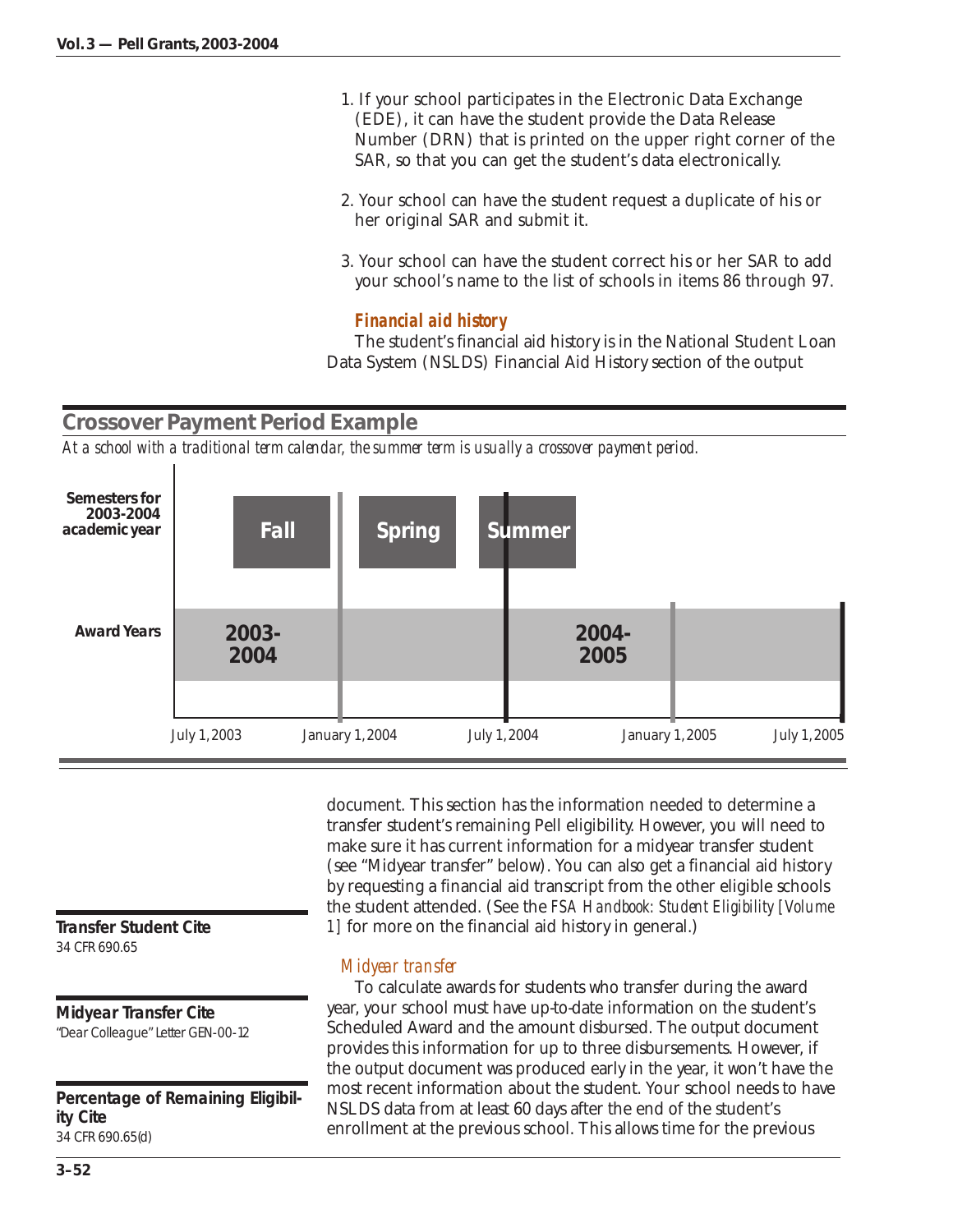school to report final changes to COD and for those changes to be sent on to NSLDS. You can either request a duplicate output document, which will have updated NSLDS information if any is available, or can check NSLDS on-line.

Your school can also request a Multiple Reporting Record (MRR) through COD, which has information on planned and actual disbursements by other schools (see Chapter 3 for information on MRRs). Once again, you will need to allow some time for any previous schools to have submitted reports. Like the output document and NSLDS, an MRR has all the information needed to check the student's remaining eligibility, but it also has additional information about expected disbursements.

Your school can make an initial disbursement to a midyear transfer student before receiving the final data as it would to a student for whom it had requested but not received a financial aid transcript. Alternatively, you can request up-to-date transcript data from the previous school. Your school can ask the previous school for just the information on the current year and use NSLDS for the remaining financial aid history. (See the *FSA Handbook: Student Eligibility [Volume 1]* for more on NSLDS.)

## *Calculating the payment*

The Pell payment for a transfer student is calculated in the same way as for any new student. That is, you must divide the annual award (prorated if necessary) into payments for each payment period.

When a student transfers into a non-term credit hour or clockhour program at a new school, that student would be considered to be starting a new payment period. Your school would calculate these new payment periods using the regular rules, except that you must consider the length of the program to be equal to the remainder of the program that the student has to complete at the new school. However, if the remainder of the program is one-half of an academic term or less, that remaining period is the payment period.

Before paying a transfer student, you must also make sure the student doesn't receive more than 100% of his or her Scheduled Award during the award year. Thus you must determine what percentage of the Scheduled Award the student actually received at the previous school. Because you are determining the relationship between the amount the student received and the Scheduled Award used to determine that amount, you must use the Scheduled Award reported by the previous school in determining this percentage, and can't correct it on the basis of its own records.

#### *Figuring the percentage of remaining eligibility*

To determine the percentage of remaining eligibility, divide the amount disbursed at the previous school by the student's Scheduled Award at that school. Then subtract this percentage from 100%. The

#### **Transfer Student Example**

Luna attends fall and winter terms at a school using nonstandard terms. She then transfers to Hart University for the spring semester. NSLDS shows that Luna received \$1,003 in Pell payments and had a \$1,700 Scheduled Award. Luna is eligible for a \$2,100 Scheduled Award at Hart. To determine how much Luna can be paid, Hart first figures out what percentage of the Scheduled Award she received at her first school:

\$1,003 / \$1,700 = 59% of Scheduled Award used at first school

Subtracting this percentage from 100%, Hart determines that Luna is eligible for 41% of her Scheduled Award at Hart.

41% X \$2,100 = \$861

A student with a \$2,100 Scheduled Award would ordinarily receive a \$1,050 payment for one semester (if enrolled full-time). However, Luna can't be paid more than \$861, because she has received 59% of the Scheduled Award at the first school.

#### **Transfer Payments Example**

Dmitri transfers to Bylsma Conservatory during the award year and enrolls for two terms. He would ordinarily receive a \$500 payment for each term. However, his remaining eligibility, based on payments at the previous school, is only \$600. Rather than "rationing" this amount by splitting it into two \$300 payments for the two terms, Bylsma must pay Dmitri \$500 for the first term and the remainder (\$100) for the second term. In this way, Dmitri will receive the full payment he's entitled to for the first term, even if he doesn't return for the second term.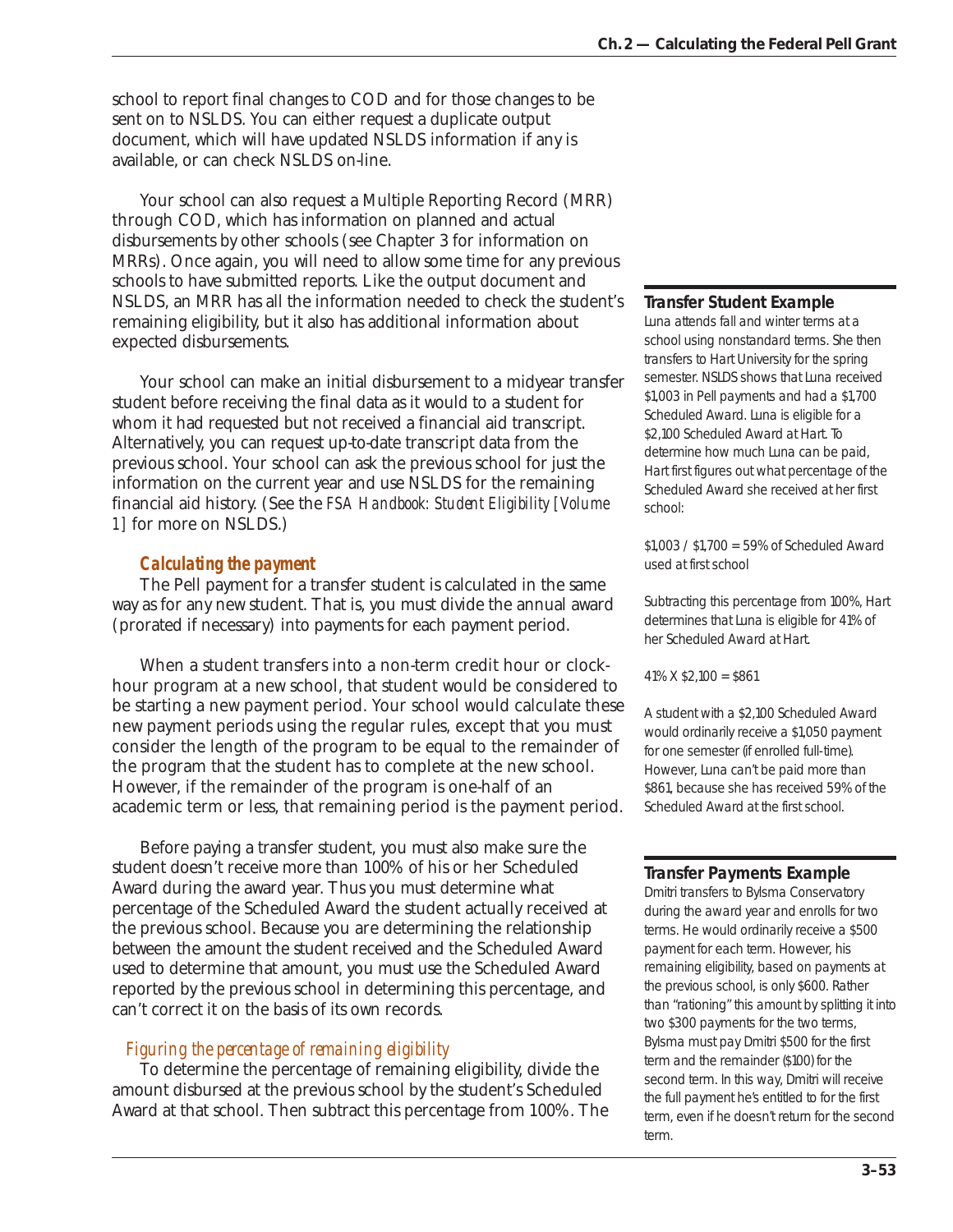result is the maximum percentage of the Scheduled Award that the student may receive at your school.

The reason for using percentages is that a transfer student may have different Scheduled Awards because, for example, the costs of attendance at the two schools may be different. The percentages are used to compare the portions of a student's total eligibility that have been used at both schools. (If the student's Scheduled Award is the same at both schools, the financial aid administrator can find the amount of the student's remaining eligibility simply by subtracting the amount received at the first school from the Scheduled Award.)

Note that a transfer student receives the same payments as any other student until the limit (100% of a Scheduled Award) is reached. You give the student the full amount for each payment period, rather than trying to ration the remaining amount by splitting it evenly across the remaining terms.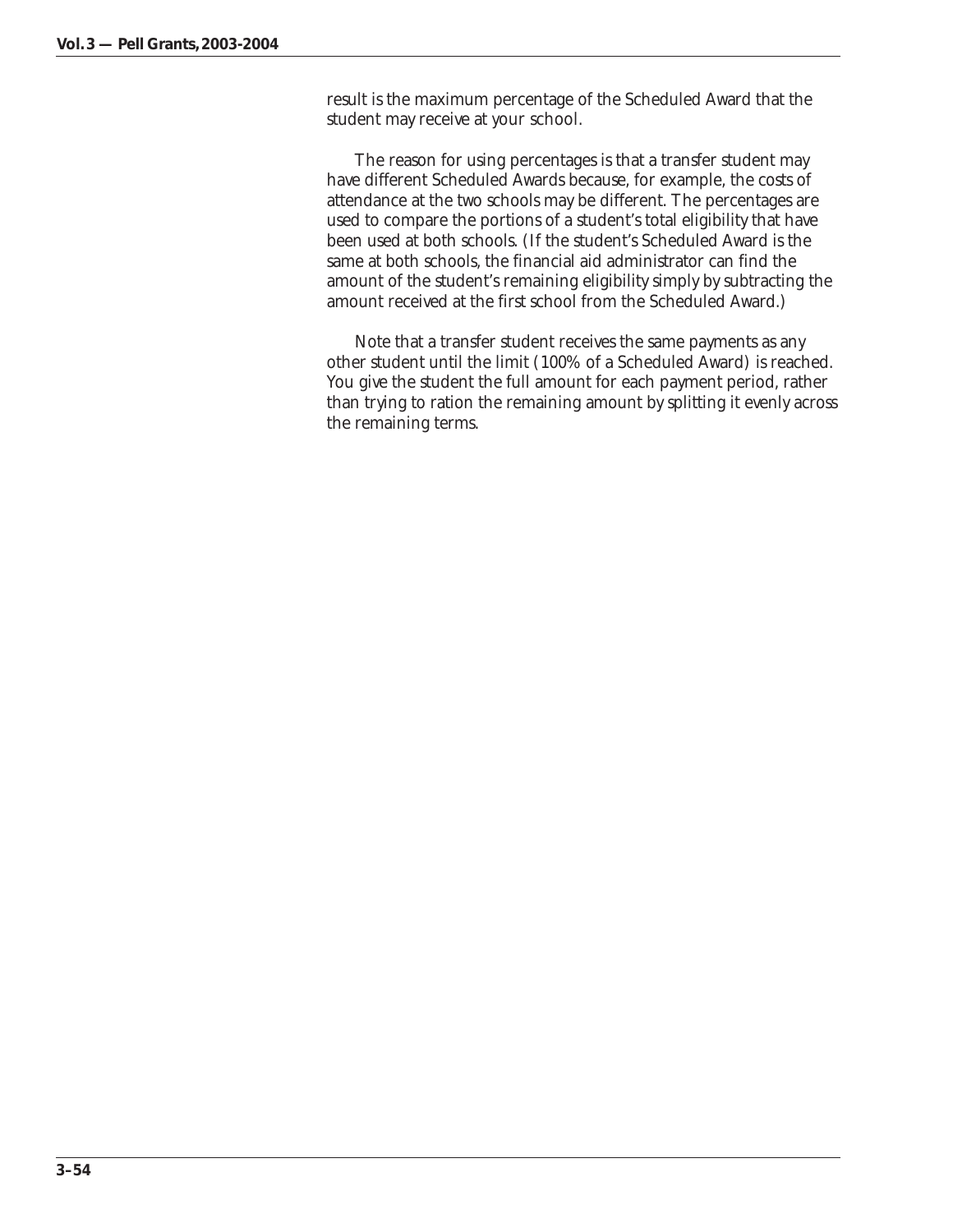# **Formula 1 Summary**

*Standard-term, credit-hour programs, with 30 weeks of instructional time (or waiver applies)*

- *Enrollment for at least 12 credit hours each term required for full-time status*
- *Program terms don't overlap*
- *Academic calendar includes 2 semesters/trimesters (fall and spring) or 3 quarters (fall, winter, and spring)*
- *Fall through spring terms equal at least 30 weeks of instructional time, or at least 26 weeks of instructional time if the program was granted a waiver of the minimum 30-week academic year requirement*

*Step 1: Determine Enrollment Status*

Full time, three-quarter time, half time, or less than half time

*Step 2: Calculate Pell COA* Full time, full academic year costs

*Step 3: Determine Annual Award*

If the student's enrollment status is full time, the annual award is taken from the full-time Payment Schedule (Scheduled Award). If the student's enrollment status is 3/4-time, 1/2-time, or less than 1/2-time, the annual award is taken from the appropriate part-time Disbursement Schedule.

*Step 4: Determine Payment Periods*

Payment period is the academic term.

*Step 5: Calculate Payment for a Payment Period*

Annual award

Number of payment periods in the program's academic year definition

OR

*For alternate calculation:*

Annual Award Number of terms in the award year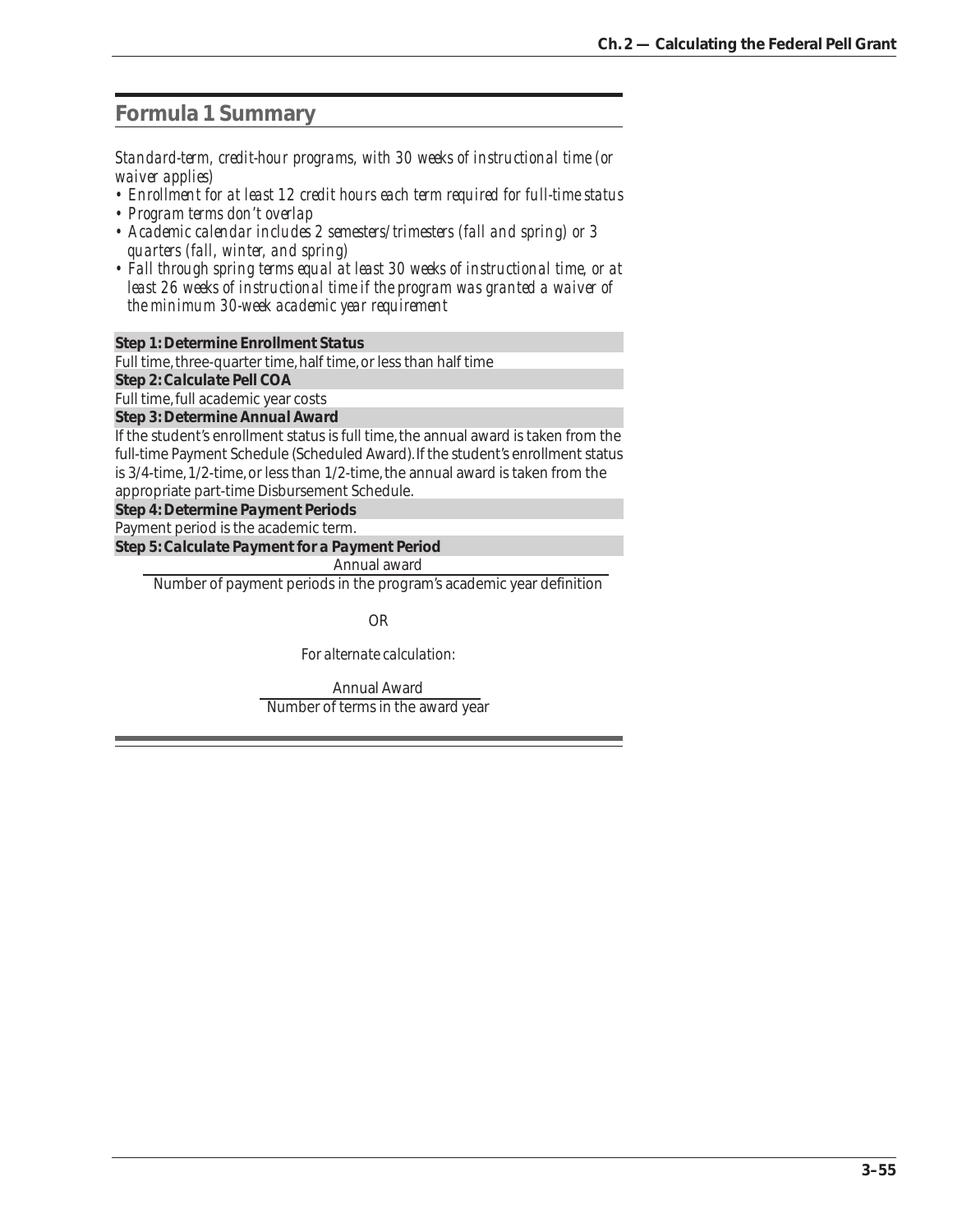# **Formula 2 Summary**

*Standard-term, credit-hour programs, with fewer than 30 weeks of instructional time, and waiver does not apply*

- *Enrollment for at least 12 credit hours each term required for full-time status*
- *Program terms don't overlap*
- *Academic calendar includes 2 semesters/trimesters (fall and spring) or 3 quarters (fall, winter, and spring)*
- *Fall through spring terms are less than 30 weeks of instructional time*

*Step 1: Determine Enrollment Status*

Full time, three-quarter time, half time, or less than half time *Step 2: Calculate Pell COA*

Full time, full academic year costs

Cost for fall through spring terms prorated. If fall through spring terms provide the same number of credit hours as are in the academic year definition, prorated COA is the same as nonprorated COA.

#### *Step 3: Determine Annual Award*

If the student's enrollment status is full time, the annual award is taken from the full-time Payment Schedule (Scheduled Award). If the student's enrollment status is 3/4-time, 1/2-time, or less than 1/2-time, the annual award is taken from the appropriate part-time Disbursement Schedule.

*Step 4: Determine Payment Periods*

#### Payment period is the academic term

*Step 5: Calculate Payment for a Payment Period*

Proration required unless alternate calculation is used

| Annual<br>award | Weeks of instructional time in<br>fall through spring terms<br>Weeks of instructional time in<br>program's academic year definition | 2 (if semesters<br>or trimesters)<br>OR<br>3 (if quarters) |
|-----------------|-------------------------------------------------------------------------------------------------------------------------------------|------------------------------------------------------------|
|                 | <b>OR</b>                                                                                                                           |                                                            |
|                 | For alternate calculation:                                                                                                          |                                                            |
|                 | Annual award<br>Number of terms in the award year                                                                                   |                                                            |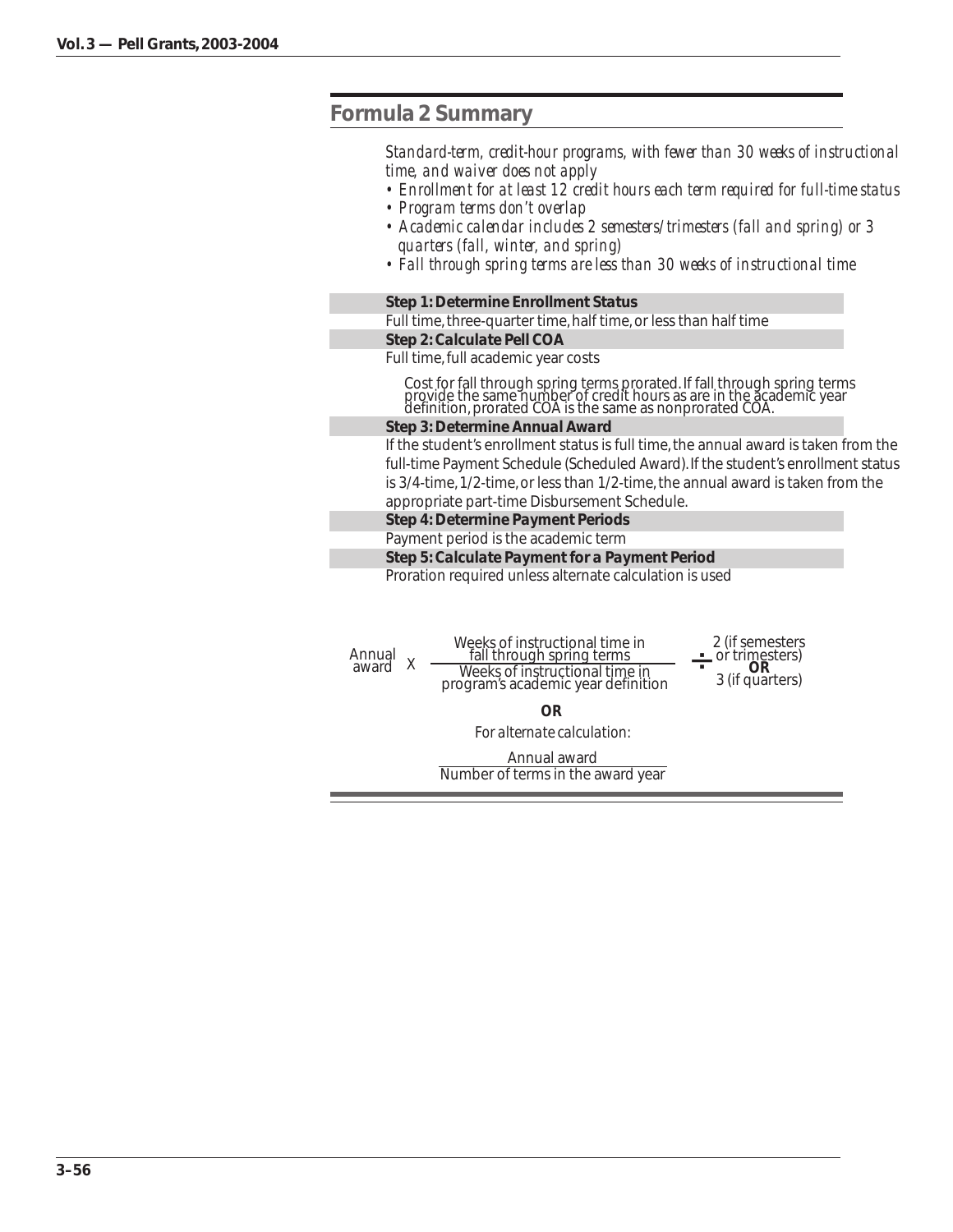**Formula 3 Summary**

*Any term-based, credit-hour programs; may include those qualifying for Formulas 1 and 2*

*Step 1: Determine Enrollment Status* Full time, three-quarter time, half time, or less than half time *Step 2: Calculate Pell COA* Full time, full academic year costs

Cost for program or period not equal to academic year prorated. Two fractions compared:

> Hours in program's definition of academic year Hours to which the costs apply

Weeks of instructional time in program's definition of academic year Weeks of instructional time in the enrollment period to which the costs apply

The entire cost is multiplied by the lesser of the two fractions to determine Pell COA.

#### *Step 3: Determine Annual Award*

If the student's enrollment status is full-time, the annual award is taken from the full-time Payment Schedule (Scheduled Award). If the student's enrollment status is 3/4-time, 1/2-time, or less than 1/2-time, the annual award is taken from the appropriate part-time Disbursement Schedule.

*Step 4: Determine Payment Periods*

Payment period is the academic term

*Step 5: Calculate Payment for a Payment Period*

Weeks of instructional time in Annual<br>award X award <sup>X</sup> Weeks of instructional time in the term

program's academic year definition

A single disbursement can't exceed 50% of the annual award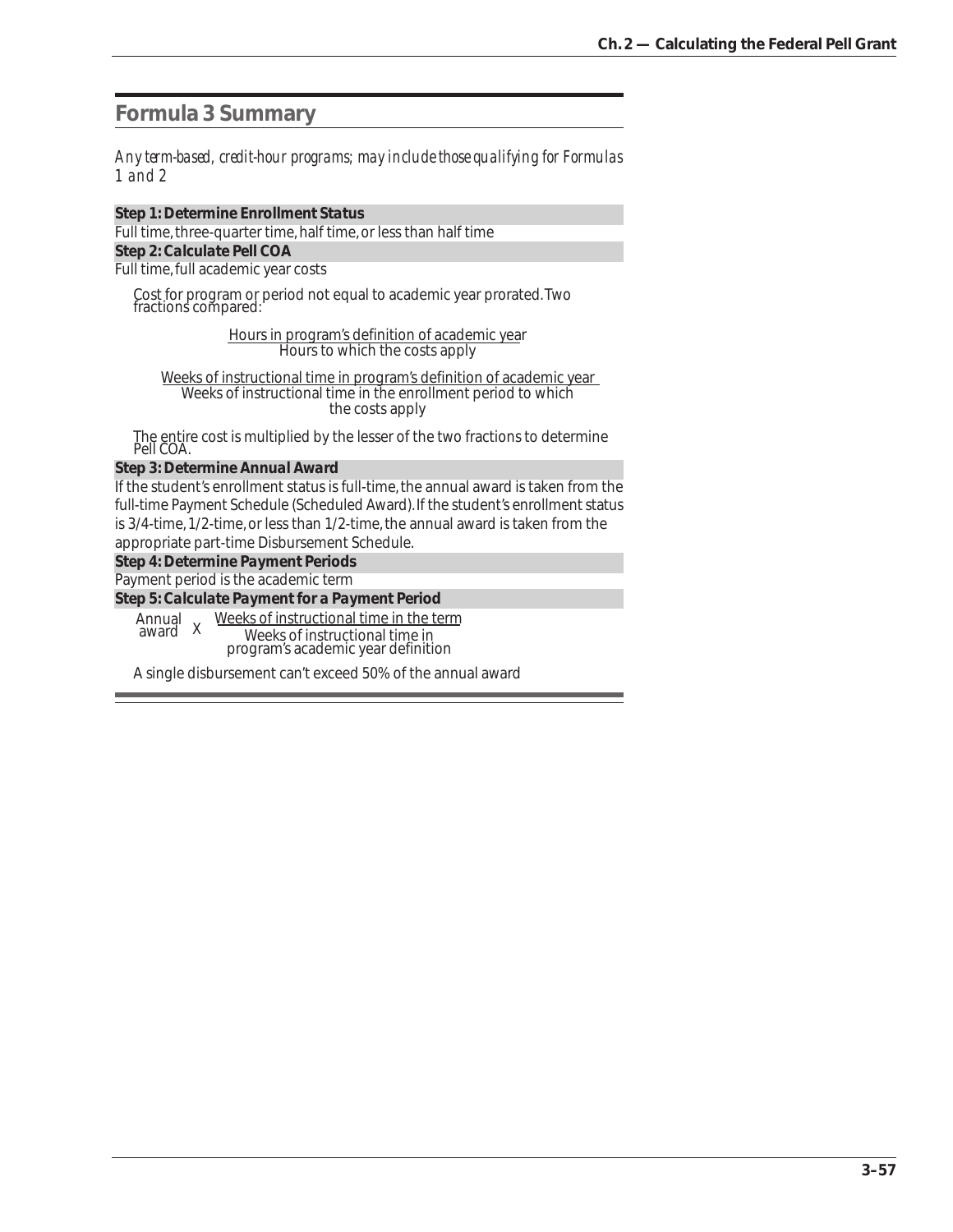# **Formula 4 Summary**

*Clock-hour programs and credit-hour programs without terms*

#### *Step 1: Determine Enrollment Status*

At least half time or less than half time *Step 2: Calculate Pell COA*

Full time, full academic year costs

Cost for program or period not equal to academic year prorated. Two fractions compared:

> Hours in program's definition of academic year Hours to which the costs apply

Weeks of instructional time in program's definition of academic year Weeks of instructional time in the enrollment period to which the costs apply

The entire cost is multiplied by the lesser of the two fractions to determine Pell COA.

#### *Step 3: Determine Annual Award*

Always taken from full-time Payment Schedule (equal to Scheduled Award) *Step 4: Determine Payment Periods*

Length of payment period measured in credit or clock hours

Minimum of 2 equal payment periods required for programs shorter than an academic year, or 2 equal payment periods in each full academic year (or final portion longer than half ah academic year) for programs longer than or equal<br>to an academic year.

#### *Step 5: Calculate Payment for a Payment Period*

Annual award is multiplied by two fractions :

**(1) Annual award x the least of:**

Weeks of instructional time for a full-time student to complete hours in program Weeks of instructional time in program's academic year definition

OR

Weeks of instructional time for a full-time student to complete hours in academic year Weeks of instructional time in program's academic year definition

OR

One (1)

#### (**2) the results of (1) are multiplied by:**

Clock/credit hours in payment period Clock/credit hours in program's academic year definition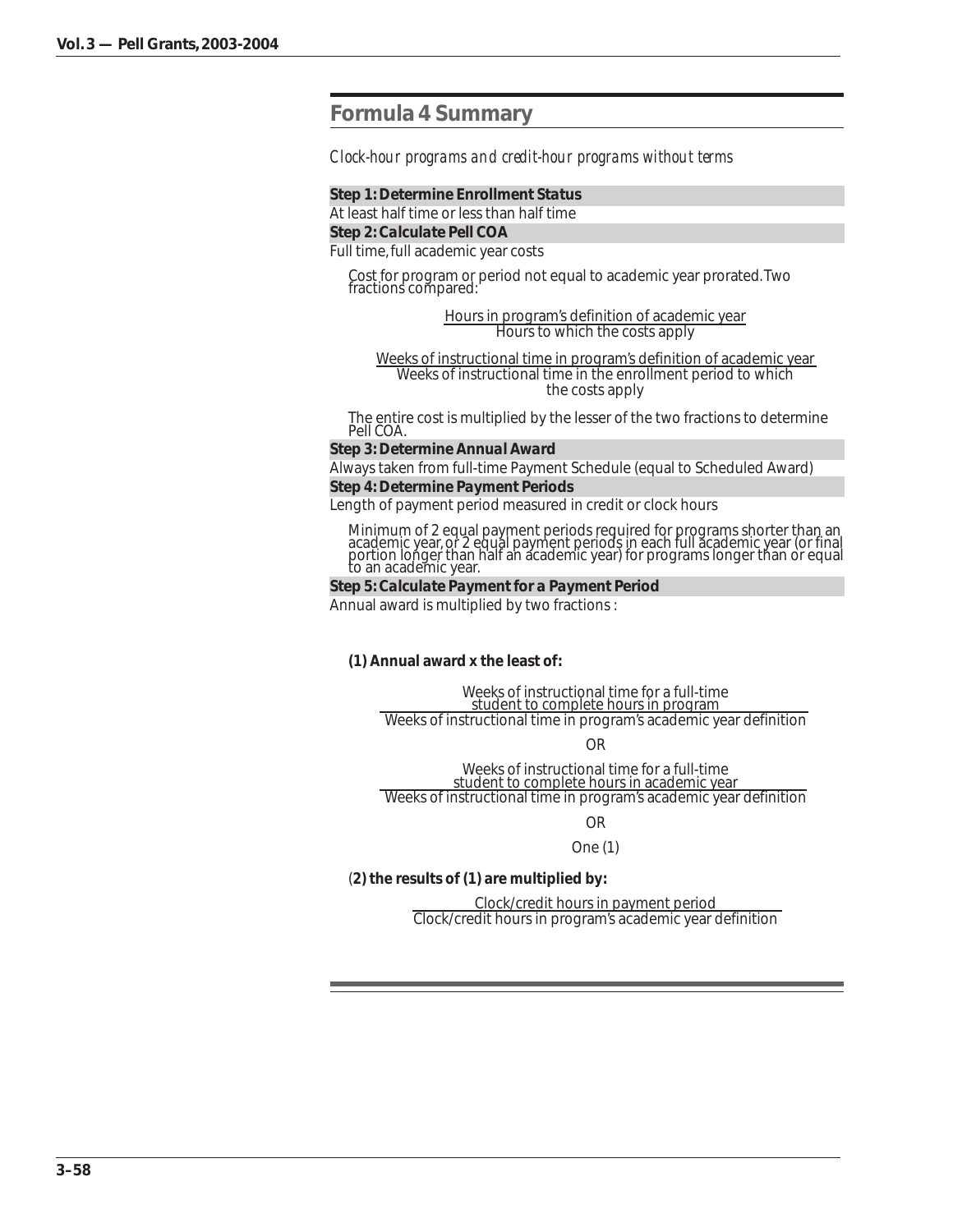# **Formula 5A Summary**

#### *Programs of study by correspondence, nonterm correspondence component. The written schedule for the submission of lessons must reflect a workload of at least 12 hours of preparation per week of instructional time*

#### *Step 1: Determine Enrollment Status*

Enrollment status is never more than half time

#### *Step 2: Calculate Pell COA*

Full time, full academic year costs (for applicable components)

Cost for program or enrollment period not equal to academic year prorated according to the following formula:

For tuition and fees:

| Costs |  | Credit hours in program's definition of academic year |
|-------|--|-------------------------------------------------------|
|       |  | Credit hours to which costs apply                     |

#### *Step 3: Determine Annual Award*

Annual award taken from half-time Disbursement Schedule *Step 4: Determine Payment Periods*

Length of payment period measured in credit hours

First payment period is the period of time in which the student completes the lesser of the first half of the academic year or the first half of the program. (First payment may be made only after the student has completed 25% of lessons or otherwise completed 25% of the work scheduled, whichever comes last.)

Second payment period is the period of time in which the student completes the lesser of the second half of the academic year or the second half of the program. (Second payment may be made only after the student has submitted 75% of lessons or otherwise completed 75% of the work scheduled, whichever comes last.).

#### *Step 5: Calculate Payment for a Payment Period*

Annual award is multiplied by two fractions:

1) Annual award x the least of

Weeks of instructional time for a student to complete credit hours in program Weeks of instructional time in program's academic year definition

OR

Weeks of instructional time for a student to complete<br>credit hours in academic year Weeks of instructional time in program's academic year definition

#### OR 1 (one)

(2) The results of (1) are then multiplied by

Credit hours in a payment period Credit hours in program's academic year definition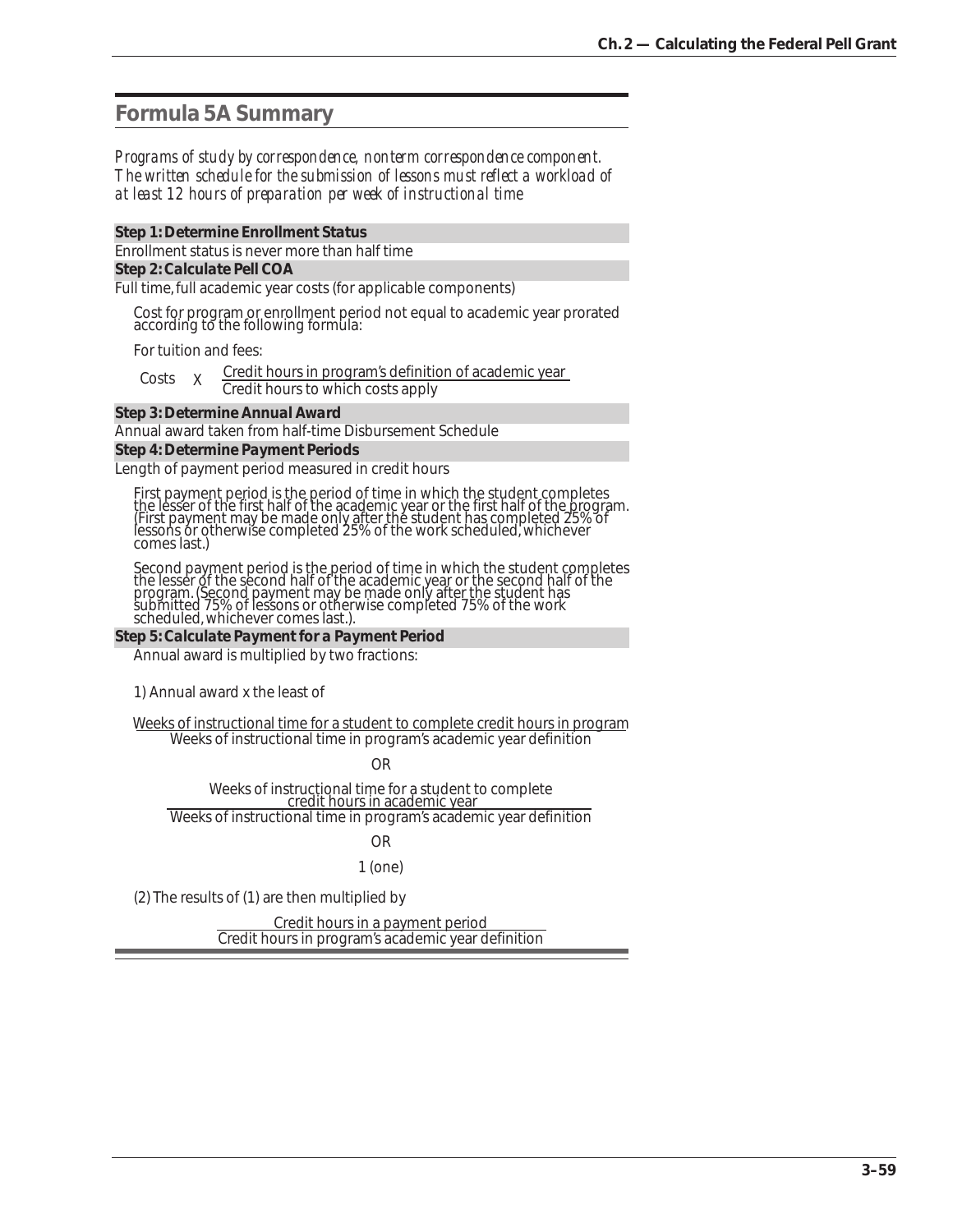# **Formula 5B Summary**

*Programs of study by correspondence, term correspondence component. During each term, the written schedule for the submission of lessons must reflect a workload of at least 30 hours of preparation per semester hour or at least 20 hours of preparation per quarter hour.*

*Step 1: Determine Enrollment Status*

Enrollment status is never more than half time

#### *Step 2: Calculate Pell COA*

Full time, full academic year costs (for applicable components)

Cost for program or enrollment period not equal to academic year prorated according to the following formula:

For tuition and fees:

| Costs |  | Credit hours in program's definition of academic year |
|-------|--|-------------------------------------------------------|
|       |  | Credit hours to which costs the apply                 |

#### *Step 3: Determine Annual Award*

Annual award taken from half-time Disbursement Schedule

#### *Step 4: Determine Payment Periods*

Length of payment period measured in credit hours

First payment period is the period of time in which the student completes the lesser of the first half of the academic year or the first half of the program. (First payment may be made only after the student has completed 25% of lessons or otherwise completed 25% of the work scheduled, whichever comes last.)

Second payment period is the period of time in which the student completes the lesser of the second half of the academic year or the second half of the program. (Second payment may be made only after the student has submitted 75% of lessons or otherwise completed 75% of the work scheduled, whichever comes last.).

#### *Step 5: Calculate Payment for a Payment Period*

Annual award is multiplied by two fractions:

1) Annual award x the lessor of

Weeks of instructional time for student to complete credit hours in program Weeks of instructional time in program's academic year definition

**OR**

Weeks of instructional time for a student to complete<br>credit hours in academic year

Weeks of instructional time in program's academic year definition

**OR**

#### One(1)

(2) the results of (1) are then multiplied by

Credit hours in payment period Credit hours in program's academic year definition

A single disbursement can't exceed 50% of the annual award.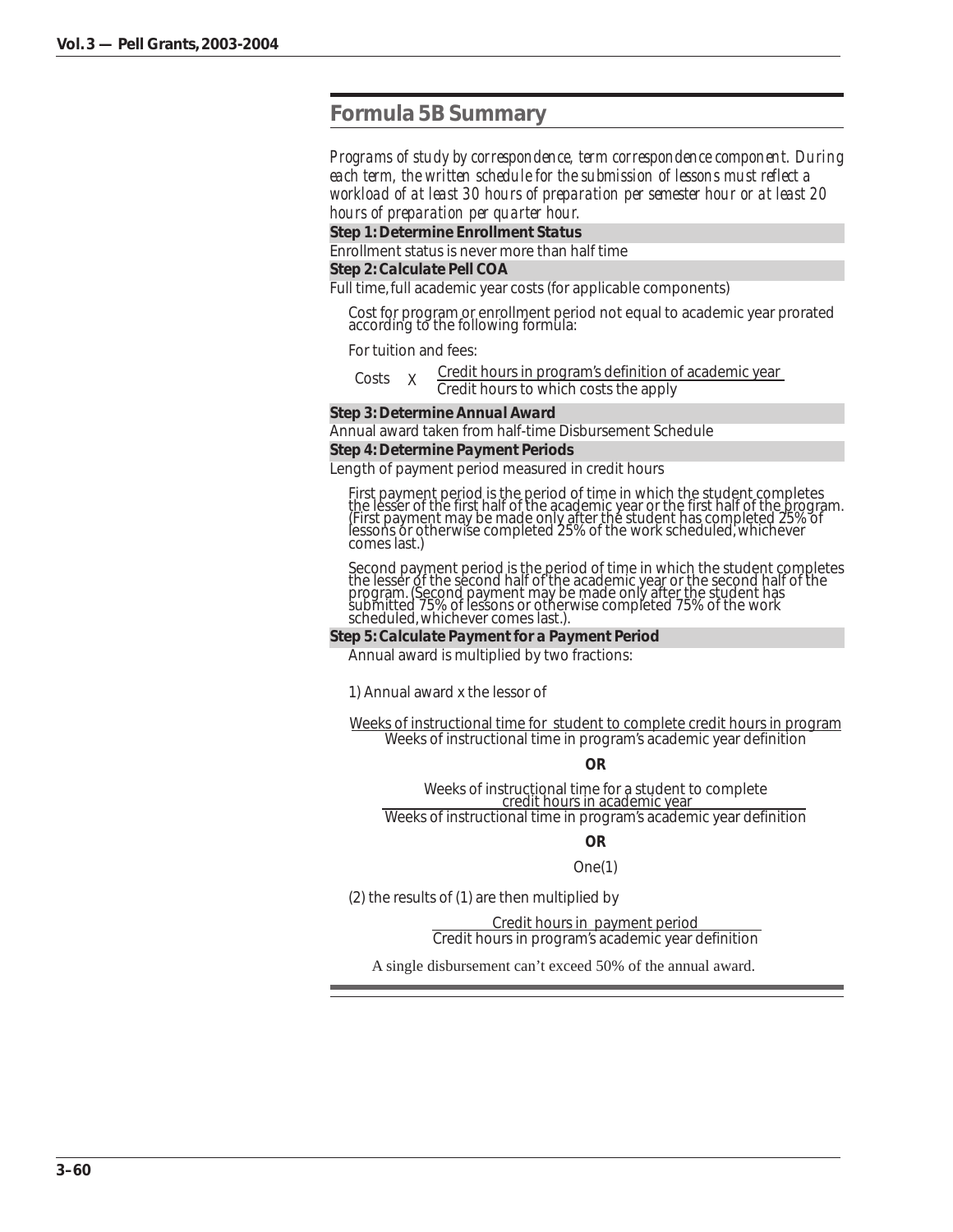# **Pell Reporting CHAPTER**

*This chapter explains how to report Pell information for 2003-2004 to FSA through the Common Origination and Disbursement System (COD). The material here is intended primarily for Phase-in participants. Full participants should refer to the COD Technical Reference.*

# **OVERVIEW OF COD**

COD integrates the origination and disbursement functions of the DLOS and RFMS into one system and represents a migration from program-centric systems to a student-centric system. For Pell reporting purposes, COD replaces the Recipient Financial Management System (RFMS).

For the 2003-2004 Award year, there are two types of COD participation: Phase-in Participants will continue to submit a fixed length format record similar to that sent to RFMS, and full participants will submit a "Common Record" in XML format. COD will accept records in either format and will return the processed data in the same format.

The first step is to create origination records for each of your Pell-eligible students. You can submit origination records for any student to whom you might pay a Pell Grant. For instance, you might create an origination record for all students who listed your school as their first choice on the FAFSA. When COD receives origination records, it checks the records for errors and then returns an acknowledgment/response to your SAIG mailbox.

To disburse Pell funds, you must submit a disbursement record to the COD system with the amount of the disbursement and the actual date that you will disburse the funds. COD will return an acknowledgment for the disbursement record, which will let you know if there were any problems with the submission.

# *Pell Software*

The EDExpress software includes a Pell Payment module. Partial participants using EDExpress should consult the Pell Tech ref (see sidebar this page). Full participants do not use EDExpress to interface with COD. Schools using third-party software should consult the materials provided by the vendor. A school that develops its own software will want to refer to the record layouts for the various COD records, as the records created by your software have to be formatted correctly to be accepted by COD.

#### **Common Origination and Disbursement (COD) System**

Schools report their disbursements for the 2003-2004 award year to the COD system. For Pell data & Support: http://cod.ed.gov codsupport@asfa.com Also: 1-800-474-7268

# **COD Benefits**

COD simplified the aid delivery process by using a single record for each student's Pell and Direct Loan records. This eliminates redundant data records and creates a student-centric rather than program-centric record. In addition, COD does not require full participants using the common record to submit all data elements in each submission. Only the elements necessary for the particular business process your school is trying to perform are needed.

#### **Pell Technical References**

Phase in schools should use the Pell Tech Reference and Full participants use the COD Tech Reference. Schools can download the Pell and COD Technical References from: <http://sfadownload.ed.gov>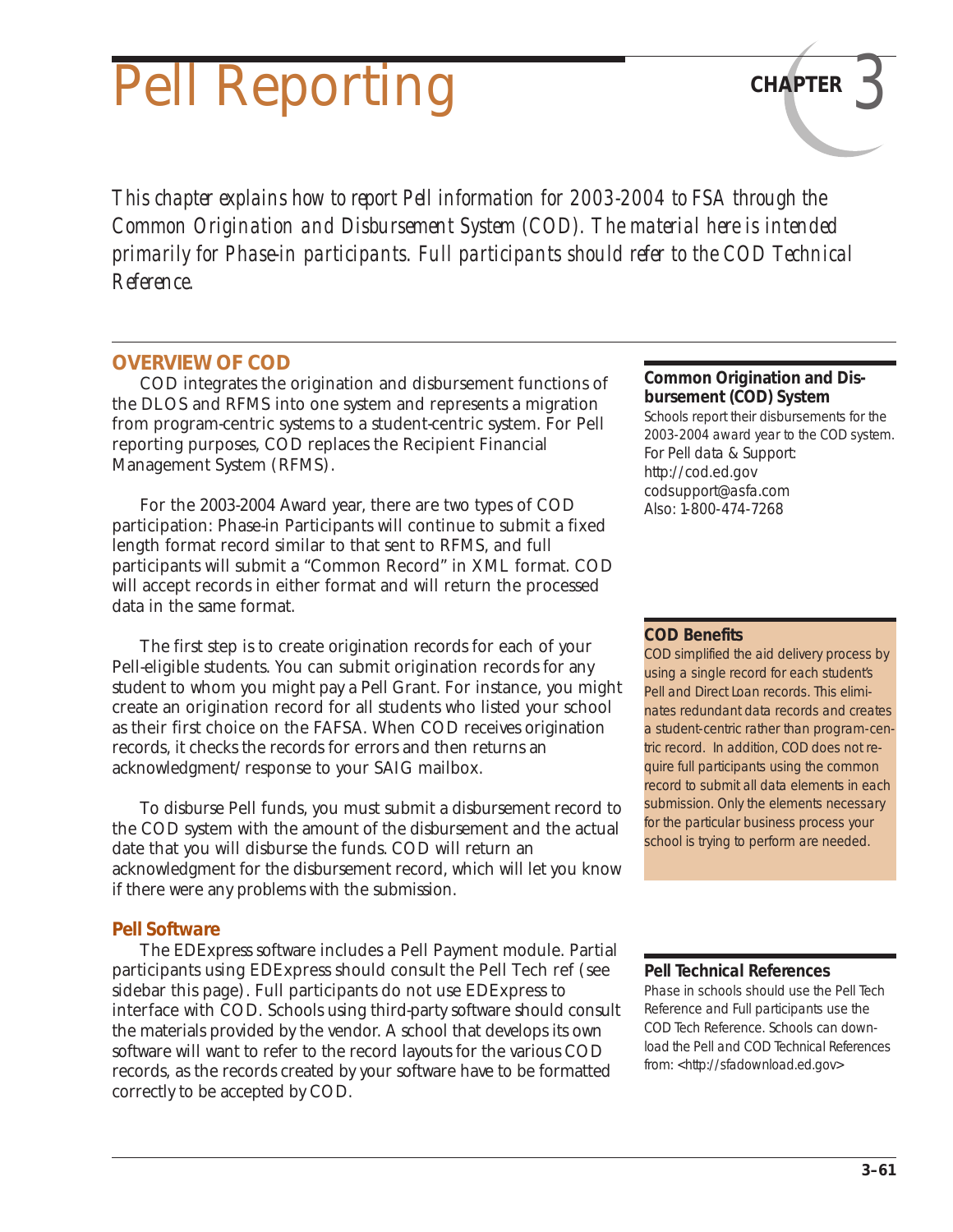#### **Pell Record Layouts**

The layouts are available on the Information for Financial Aid Professionals (IFAP) web site at : <http://ifap.ed.gov/IFAPWebApp/ currentPGRFMSProcessPag.jsp?p2=c>. IFAP also has other information about Pell, such as edit codes, and a series of Action Letters describing the system.

#### **Initial Authorization Notes**

The schools participating in the Just-In-Time Funding pilot as well as Push Cash schools don't receive an initial authorization because they don't draw down funds.

Instead of having an initial authorization, JIT and Push Cash schools Pell funds are automatically deposited in the schools' bank account, based on actual disbursement records they submit.

Reimbursement schools' Initial Authorization is always zero. Reimbursement schools must request funds via GAPS.

## **Reporting Method Electronic Data Exchange**

The Department supplies PC software (EDConnect) for you to transmit your Pell records to your SAIG mailbox on the Internet. You may also use 3rd party software to accomplish this records transmission function.

# **PELL AUTHORIZATION**

At the beginning of each award year, Advance Funded schools receive an Electronic Statement of Account (ESOA) with an initial authorization based on an estimate of the Pell funds the school will need to cover its first payments. As the award year progresses, the authorization will be adjusted based on the actual dollar amount of disbursements the school reports to COD. Note that your school's authorization level in GAPS will not rise until seven calendar days prior to the disbursements that triggered the authorization increase. As your school reports disbursements to COD, COD makes any necessary adjustments to the authorization, and if additional Pell funds will be needed, COD notifies GAPS and sends your school a revised ESOA. COD enables the Department to track your school's need for funds (based on record submission) as the award year progresses and adjust the school's authorization on that basis. The system also provides documentation to your school for reconciling your school's records of total expenditures with the Department's records of eligible students paid by the school. (This documentation is the Year-to-Date data; see "Year-to-Date Records," in this chapter.) The Pell funds that your school reports as expenditures to GAPS must equal the total payments to eligible Pell recipients at the school, as shown by the COD records for each student.

# **ORIGINATION RECORDS**

Origination records don't include actual disbursement dates and amounts, because they are reported separately on disbursement records. Phase-in participants must submit an origination record for every Pell recipient. COD will edit the data to ensure that the student is eligible for the reported Pell amount and create an account for that student.

# *Submitting Records*

You may submit an origination record for every student you **might** pay during the award year. Also, more than one school can submit an origination record for a student. However, COD only accepts one origination record from each school for each student; if you submit another origination record with different data for a student, COD treats the new record as an update to the original record.

# *Timing of submissions*

You can submit an origination record as early in the year as you choose, once the system starts up. In 2003-2004, schools will be able to submit origination records when COD is brought online in late spring. Although you may now submit origination and disbursement records simultaneously, it is often to your benefit to submit origination records in advance of the time of disbursement. This will allow you enough time to correct any problems with the student's record that might otherwise delay disbursements.

During the award year, you may not submit disbursement records more than 30 days prior to the actual disbursement. Disbursement records for 2003-2004 will not be accepted prior to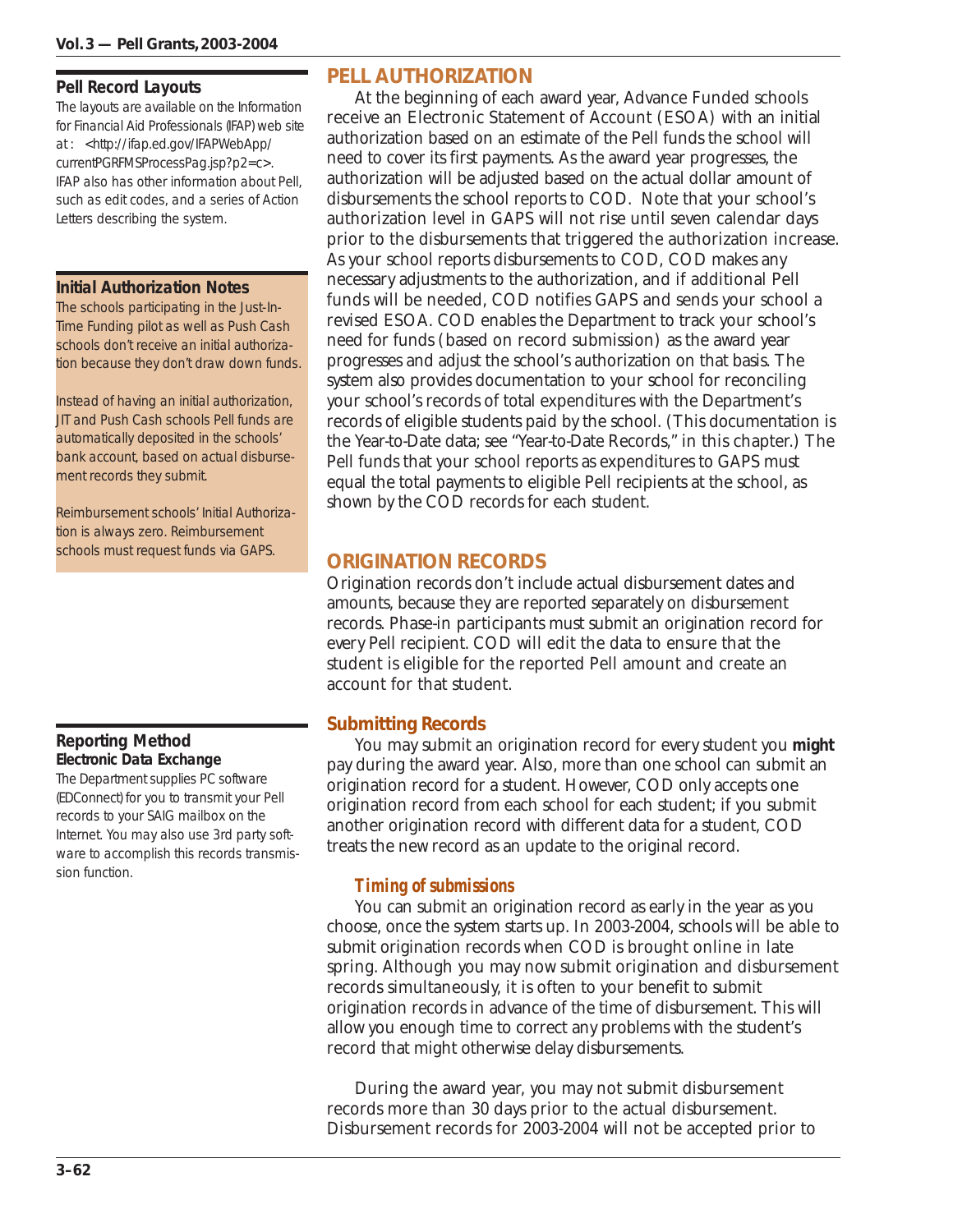June 21st, 2003. Origination records and Disbursement records must be batched separately but may be submitted to COD in the same transmission.

# *Specific Origination Record Items*

The software you use to prepare origination records should require data to be entered in the correct format. Some fields are required, and others are optional. EDExpress software and most 3rd party software include edits that will catch some errors, but you should still check each student's information for accuracy.

# *Award amount*

The award amount is reported as seven numbers, with no other characters such as dollar signs, commas, or periods. The last two numbers represent cents, so for an award amount of \$4,000, you would report 0400000 as the award amount to COD. If you don't report an amount for cents, COD will take the last two digits to be the cents amount. Therefore, if you report an award amount of 2000, COD will take this to be an award of \$20.00, not \$2000.00.

# *Low tuition and fees code*

This is an optional item, indicating that you used the Alternate Schedule to determine the student's annual award (see Chapter 2 of this volume). The Alternate Schedule reports a number code that shows the range you used for the students tuition plus dependent care and/or disability expenses of:

**1** \$0

**2** \$1-\$225

**3** \$226-\$450

**4** \$451-674

**5** \$675 or more

#### *Enrollment date*

This is the first date the student was enrolled in the eligible program for the award year. (For this item, "enrolled" means the first day the student attended classes.) If the student enrolled in a crossover payment period before the first day of the award year (July 1), report the actual date enrolled, even though that date occurs before the start of the award year.

# *Academic calendar*

The academic year categories are defined as follows:

- **1 Credit hours—nonstandard terms.** The school uses nonstandard academic terms but measures progress by credit hours or units.
- **2 Quarters.** The school uses standard term quarters and measures academic progress by credit hours.

#### **Timing of Origination Records Example**

Malvek University decides to submit as many of its origination records as possible at the beginning of July. Three students face the following circumstances:

Sal won't be attending until the Spring semester next year, but Malvek University submits an origination for him anyway in July. This record is accepted, and Malvek will now just have to submit a disbursement record closer to Sal's disbursement date.

Dave will start in the Fall; the origination record Malvek submits for him is rejected, but it will have several months to submit a new origination record and fix the problems.

Frank is supposed to receive a disbursement in July, so Malvek submits a disbursement record for him in the batch with all the origination records. His origination record is rejected, which causes his disbursement record to be rejected too. Malvek will need to resolve the problem quickly and submit both a new origination record and a new disbursement record for Frank.

### **Origination Record Data Elements**

The required items are:

- Origination ID
- Original SSN
- Original Name Code
- Attending Campus Pell ID
- Award Amount
- Estimated Disbursement Date #1
- Enrollment Date
- Transaction Number
- EFC
- Academic Calendar
- Payment Methodology
- Cost of Attendance
- Current SSN
- Last name (can be blank)
- Date of Birth

The optional items are:

- Origination Cross-Reference
- Estimated Disbursement Dates #2-#15
- Low Tuition and Fees Code
- Incarcerated Federal Pell Recipient code
- Secondary EFC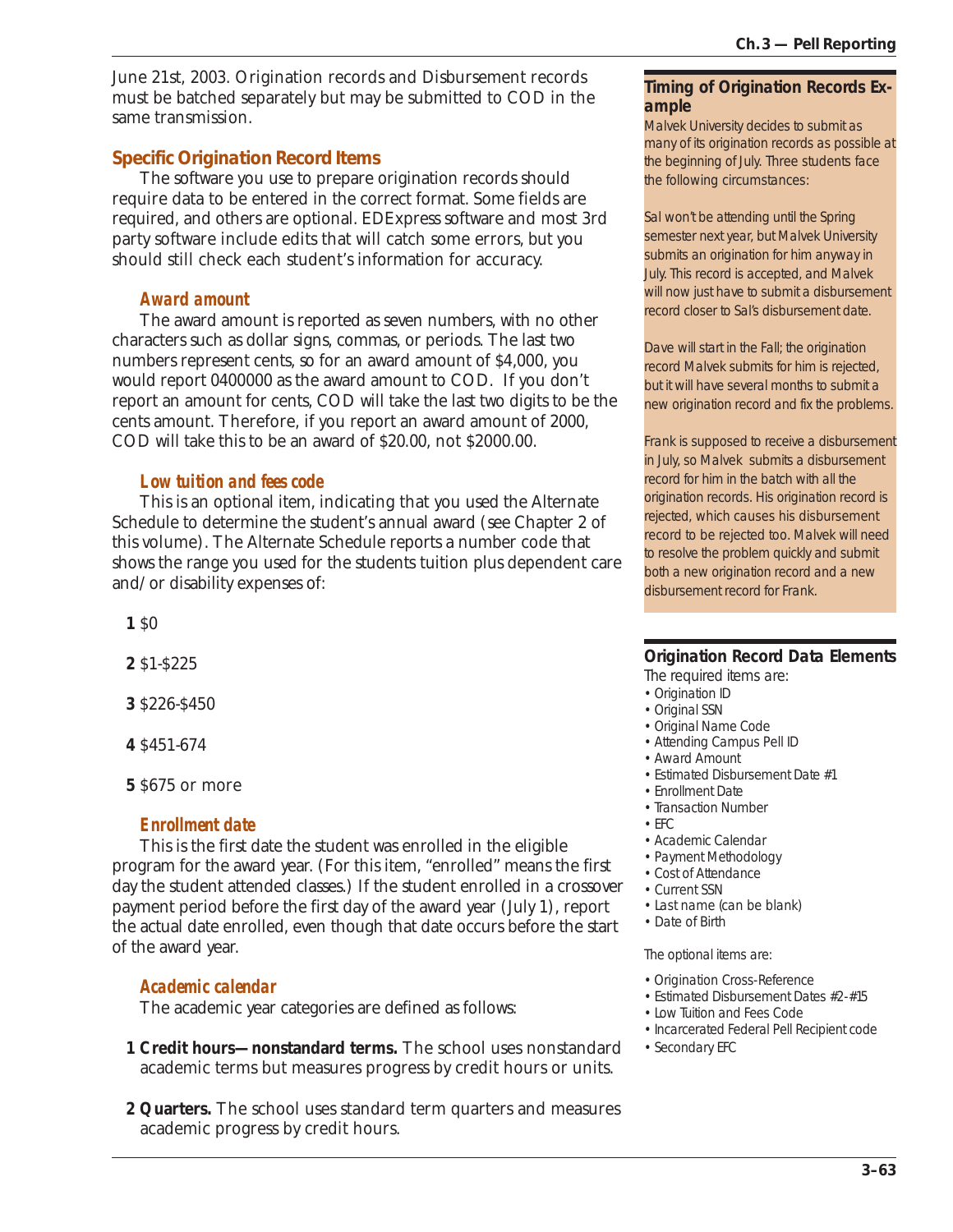#### **Award Amount Format**

Lochlan University has determined that Matt's award for the year will be \$2,916.80. When reporting the amount on the origination record, Lochlan reports that Matt's award amount will be \$2,916.80 by reporting it as 0291680. This ensures that Lochlan U. will be able to pay Matt the entire amount without problems from COD

#### **Enrollment Date Format**

Peg is enrolled in a summer term at Aanar College, and it's the first term in the 2003- 2004 award year. The term began on June 7, 2003. Aanar reports the enrollment date as 20030607 on the origination record it submits for Peg for the 2003-2004 award year.

# **Enrollment Status Codes**

1 Full time 2 Three-quarter time 3 Half time 4 Less than half time 5 Other

#### **Verification Status Codes**

There are now 4 valid verification status codes: "V" "S" "W" and blank.  $V =$  verified and W = Student has not completed the verification process, but has been paid without documentation. S = school has not verified student because school is a QA school or has already reached the 30% limit. Blank = has not been selected by CPS for verification.

You can not make more than one disbursement for a student reported with a "W" until the student supplies documentation to verify or correct the application data. If not verified by late Spring 2004, W's will result in deobligation to zero for that student. As soon as you complete verification, you must submit an origination record with the revised verification status and also submit applicable disbursement records.

- **3 Semesters.** The school uses standard term semesters and measures academic progress by credit hours.
- **4 Trimesters.** The school uses standard term trimesters and measures academic progress by credit hours.
- **5 Clock hours.** The school measures academic progress by clock hours.
- **6 Credit hours without terms.** The school doesn't use terms, and measures academic progress by credit hours.

## *Cost of attendance*

The cost of attendance is reported as seven numbers, with no other characters such as dollar signs, commas, or decimal points. The last two numbers represent cents, so for a cost of attendance of \$10,345, the school should report 1034500. If you submit a cost of attendance of 10345, COD will take that to be a cost of attendance of \$103.45. The cents amount doesn't have to be zero, so a school should report a cost of attendance of \$3,456.89, as 0345689.

## *Enrollment status*

This item must be reported by Phase-in schools, but not COD full participants. This item is no longer cross checked for accuracy, but is required on legacy format records (phase-in participants). "Other" is used when the student's enrollment status is "mixed"—for instance, when a student attends full time one term and half time the next, or when the student attends an additional (optional) term within the award year.

#### *Weeks of instructional time used to calculate payment*

If you're using Formula 1 to calculate the Pell Grant, don't complete this item, it is not used in formula one, but **is** reported for all other formulas. (See Chapter 2 of this volume for more information about the formulas.) Note that this is an amount for the entire award year; this amount won't match the amount actually used in calculations under Formulas 3 and 5B because they only use the number of weeks in a particular payment period in the calculation.

For standard-term-based, credit-hour programs (programs using Formula 2), this is the total number of weeks provided in the school's fall through spring terms. For other term-based, credit-hour programs (programs using Formula 3 or 5B), this is the total number of weeks of instruction provided in all terms that are part of a normal complete academic year. For programs using Formula 4 or 5A, this is the number of weeks of instructional time provided by the program or academic year, whichever is less. Note that the weeks of instructional time might not be the same as the number of calendar weeks (see the *FSA Handbook: Institutional Eligibility and Participation [Volume 2]* for more information). The number you report here can never be more than the number of weeks in the program's definition of academic year, which is also reported on the origination record. If it is larger (which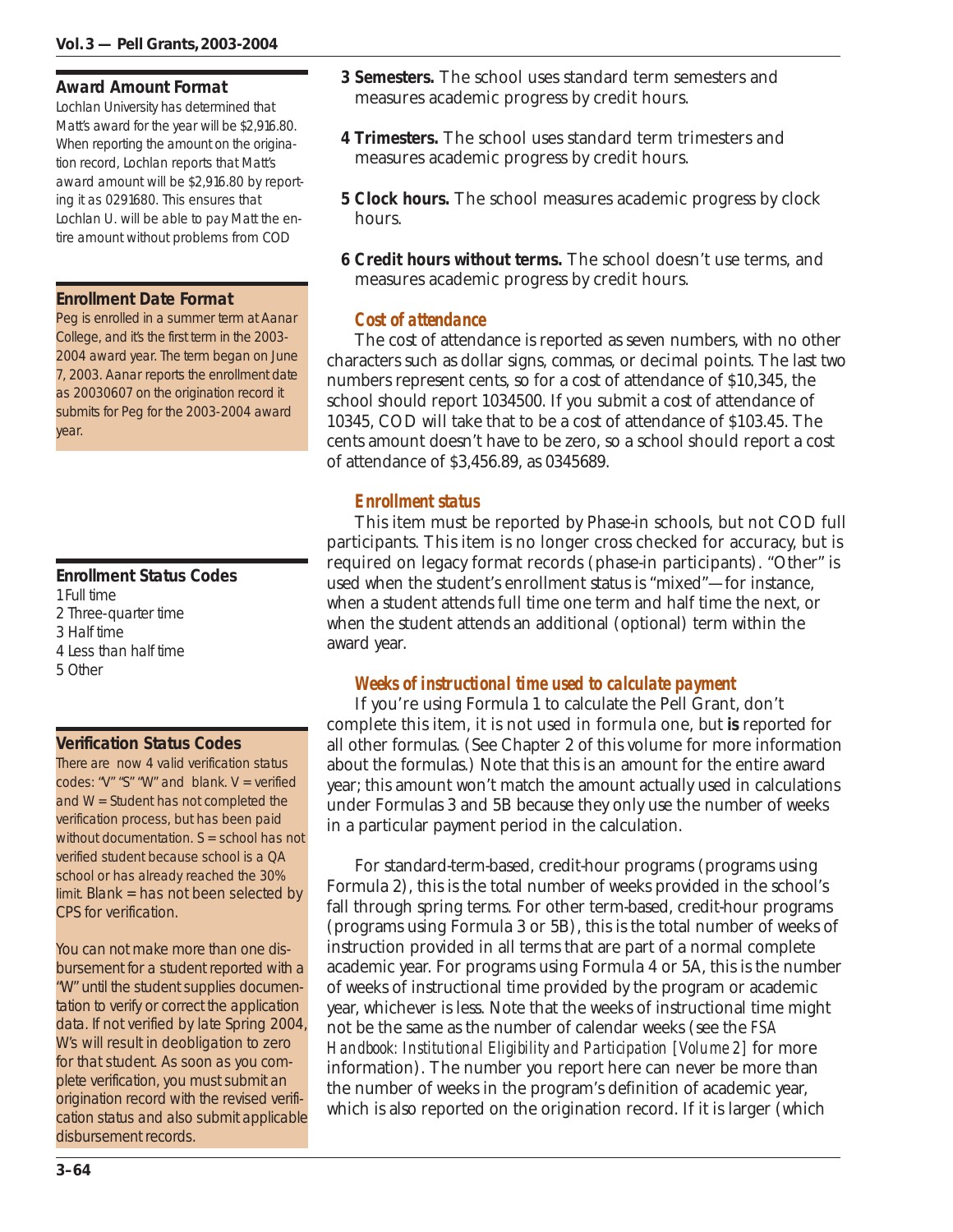should only happen for programs using Formulas 4 or 5A), you should adjust one of the two numbers so they're the same.

## *Credit/clock hours in all payment periods to complete school year*

This item is completed only for clock-hour (schools using Formula 4) or nonterm credit-hour programs (schools using Formula 4 or Formula 5A). It's the number of hours or credits the student is expected to complete in all payment periods occurring in the current award year. If you are paying the student in the current award year for payment periods that are in progress or are already completed, you must be sure to include those payment periods in this total. This number can't be more than the number of credit/clock hours in the program's definition of academic year, which is also reported on the origination record.

#### *Origination corrections*

 COD makes corrections to invalid values whenever possible, rather than rejecting the record. Corrections will be noted as warnings on the record acknowledgment. Values may be invalid because they're formatted incorrectly, or they may be invalid in relation to other data the school has reported. For example, if you reported the academic calendar as 3 (Semester) but the payment methodology is reported as 4 (Credit/Clock Hour, or Formula 4), COD would correct the payment methodology to 3, (Credit Hour with standard or nonstandard terms) to agree with the reported academic calendar. The record layouts detail how COD corrects invalid values. COD will also calculate the maximum award amount the student can receive, based on the Cost of Attendance and EFC on file with the CPS. If the reported award amount is more than this maximum amount, COD will correct the award amount. Note that COD won't **increase** the award amount you reported; if you accidentally report an award amount that's too low you'll need to update the origination record itself.

# *Origination, Disbursement, and Data Request Edit Codes*

COD sends edit codes when data you submit trips an edit function. COD has error checking for data which may be independently incorrect, such as a DOB in the future, and also error checking for internal consistency that cross-checks various data elements. An example of an error code you might receive might be "(313) Invalid EFC/Correction Applied." The error codes for Phase in and Full Participants are different. For information about specific edit codes and how to resolve them, Phase-in participants should refer to the Pell Technical Reference and Full COD Participants should refer to the COD Technical Reference, both available at <http://sfadownload.ed.gov>

#### **Weeks of Instructional Time Examples**

Tharian College uses Formula 2 to calculate Pell Grants. It has two 14-week semesters, and in the calculation it reduces annual awards by multiplying them by 28/30 (weeks of instructional time in the terms divided by weeks of instructional time in the academic year). Tharian College reports 28 as the weeks of instructional time used to calculate payment.

Lochlan University has a nonstandard term program that has a short 4-week term between two 15-week terms. It uses Formula 3 to calculate Pell awards for this program. It determines payments for the 15-week terms by multiplying the annual award by 15/34 (weeks of instructional time in the payment period divided by weeks of instructional time in the academic year) and for the 4-week term by multiplying the annual award by 4/ 34. A student enrolling in all the terms for a normal year would have 34 weeks of instructional time (and would eventually receive 34/34ths of an annual award). Lochlan reports 34 as the weeks of instructional time used to calculate payment.

Peabodi Technical Institute has a program that provides 27 weeks of instructional time. The academic year is 30 weeks of instructional time. In calculating payments, Peabodi multiplies the annual award by 27/ 30 (weeks of instructional time in the program divided by weeks of instructional time in the academic year). Peabodi reports 27 as the weeks of instructional time used to calculate payment.

#### **Student Identifier Match with CPS**

The following data elements on records you submit to COD must match data stored by the CPS: Current Last Name Current SSN Current DOB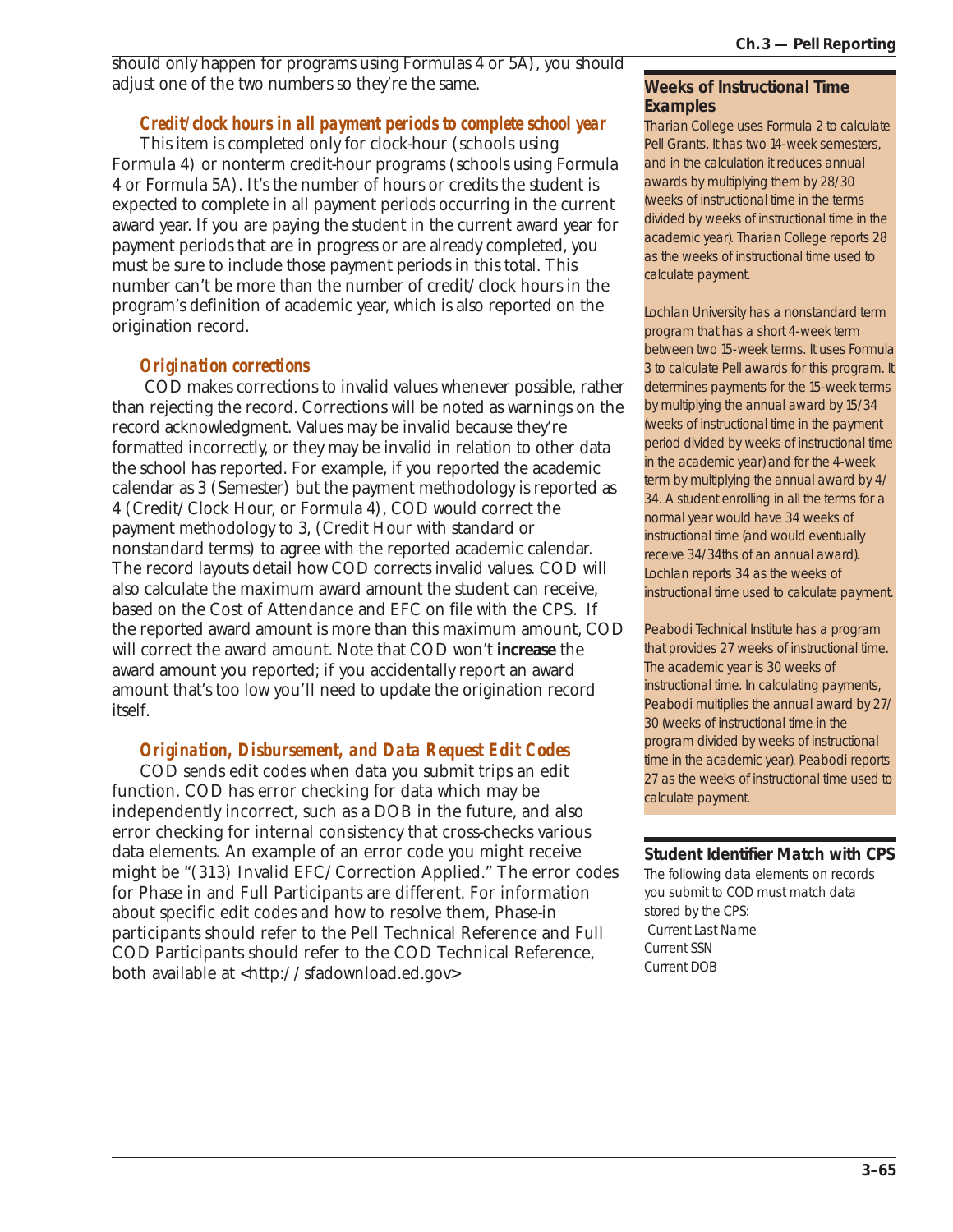# *COD Record Acknowledgments*

When COD receives origination records, it edits them to make sure there are no errors. Then it sends an acknowledgment back to you. COD will send one acknowledgment record back for each origination or disbursement record it received.

COD will either accept the record without corrections, make corrections to some of the items, or reject the record. COD only rejects the record if there are errors that can't be corrected. The acknowledgment record has an action code that shows whether the origination record was accepted (A), corrected (C), a duplicate (D), or rejected due to errors (E). The record also has error codes that tell why a particular record was corrected or rejected.

You should check records rejected because the current name was invalid or didn't match; in many cases, this means that the student doesn't have a FAFSA on file. You must correct the incorrect information before COD will generate a disbursement record and you can pay the student.

When a record is accepted or corrected, the acknowledgment record reports back the values on file within COD for each data element on the record. COD keeps each data element's accepted or corrected value. If a record was rejected, the acknowledgment record reports back the values reported for each data element, and COD keeps the data for a record that was rejected due to errors, which will be viewable on-line.

When a disbursement record has been accepted or corrected, the acknowledgment record has a Year-to-Date disbursement amount for the student. You can use this to help reconcile your school's records for the student with COD's disbursement record of what the student has received for the year. If the disbursement record was rejected, the Year-to-Date disbursement amount will be left blank.

# **DISBURSEMENT RECORDS**

You must report each payment made to each eligible student via disbursement records. As mentioned previously, before COD will accept a disbursement record, it must have an accepted origination record for the student. Although you can submit both records within their respective batches in the same transmission, if there's a problem with the origination record, the disbursement record won't be accepted.

# *Timing of Submissions*

• If your school uses Advance Funding, you can submit a disbursement record up to 30 days before the actual disbursement date. However, you may want to wait until closer to or after the disbursement date, because if you don't make a reported disbursement, you will need to submit another disbursement record reducing the payment amount.

• If your school is using Just-In-Time or Push Cash funding, you can submit records up to seven calendar days before the disbursement date.

• If your school is on Reimbursement or Cash Monitoring you can't submit a disbursement record until you've actually made the disbursement to the student.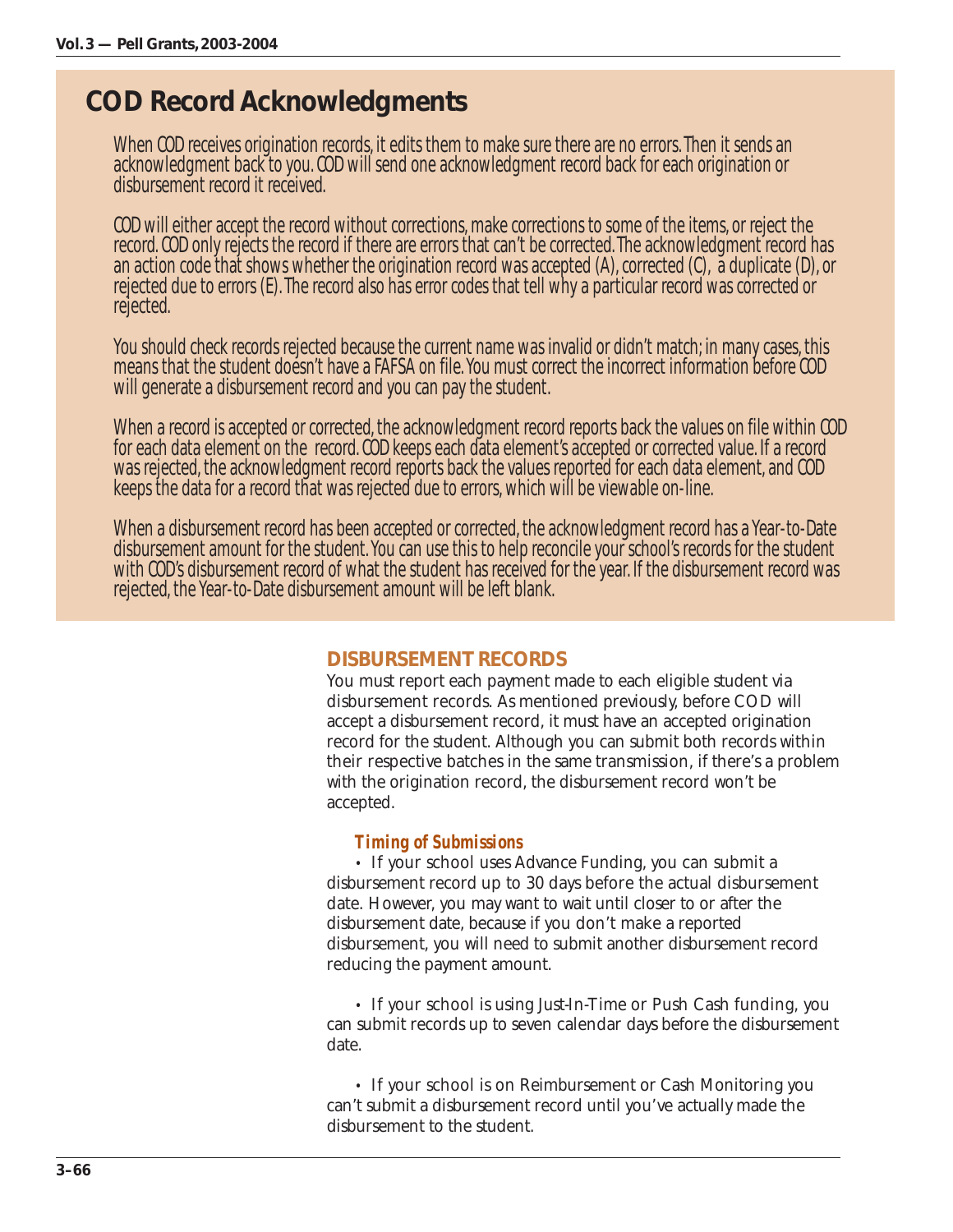In all cases, a record that's submitted too early will be rejected. A disbursement record should be submitted no later than 30 days after the disbursement is made. (See "Reporting Deadline" in this chapter).

## *Specific Disbursement Record Items*

The disbursement record must have an Origination ID, which must match an origination record in the database. If there's no match, the disbursement record will be rejected. It must also have a disbursement reference number. You can assign these numbers as you choose, but the number must be from 01 to 65 and must be different for each of the student's disbursements. You may find it convenient to number each student's first disbursement 01, and then use consecutive numbers for the following disbursements.

There are two parts to reporting the disbursement amount. First, the disbursement record has a debit/credit indicator flag. If this is set to "P" (positive), it means you are reporting a positive disbursement (money paid to the student). If it's set to "N" (negative), you are reporting a negative disbursement (money taken from the student, or an award reduction). On the first disbursement record you submit for a student, the debit/credit indicator flag must be P (positive). You report the disbursement amount on the same record. Again, you may report cents for the disbursement amount.

# **REPORTING CHANGES TO COD**

If the origination and disbursement record acknowledgments you have received are accurate and there are no changes to the students' awards, you simply retain these records in your school's files. However, if the information for any student is wrong or changes during the award year, you may have to make corrections.

The most frequently required changes are to the Cost of Attendance (COA), verification status (to update a "W," payment without documentation), and payment amounts and dates. Other changes occur less frequently, except in cases of error. For instance, your academic calendar isn't likely to change during the award year.

# *Changes to Origination Record Information*

In general, you only need to submit an updated origination record to notify COD that a student's award amount has increased. Otherwise, COD won't accept disbursements that would exceed the amount you initially reported. To update the origination record, send a new record with the same **SSN**, **Last name**, **Date of birth**, **Origination ID**, and **Attended Campus ID** as the previously accepted origination record. If any of these are different, COD will assume that you are sending in a different origination record instead of updating an existing record. If all these identifiers match those on a previous origination record, COD replaces the data from the previous record with the data on the new origination record.

#### **COD Full Participant Terminology**

COD full participant terminology differs slightly from that of legacy format reporting. On disbursement records, full participants assign "disbursement sequence numbers" rather than disbursement reference numbers (same 01-65 numbering scheme). Also, instead of reporting a positive or negative disbursement flag and amount, full participants simply report a new "replacement" value that does not adjust a previous award but instead replaces

it.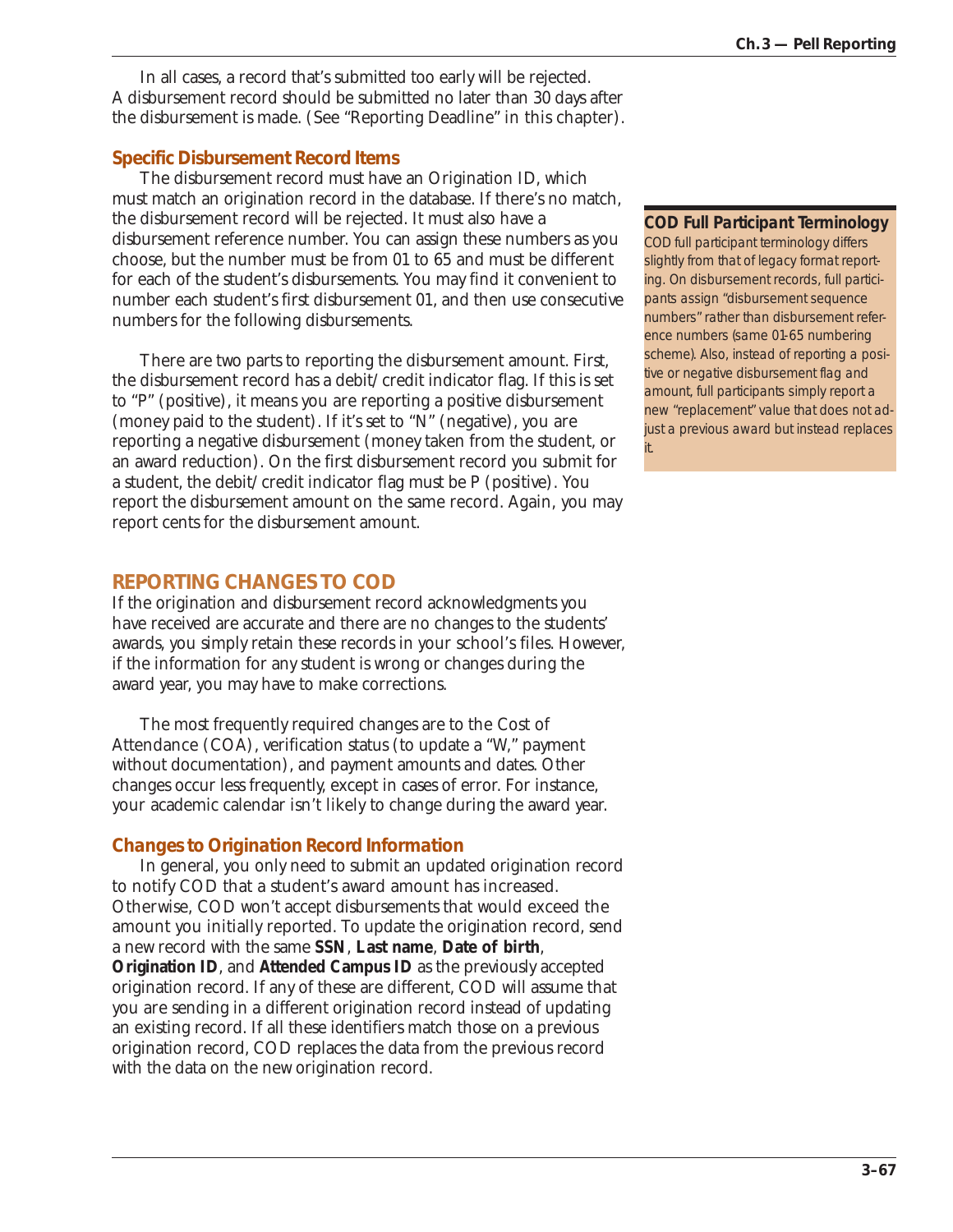## *Correction types*

- *Estimated Disbursement Dates*. You don't have to submit an updated origination record if the actual disbursement dates are different because the disbursement dates reported on the origination record are only estimated.
- *Academic Calendar.* You don't have to report a change from one type of standard academic term to another (for example, from a quarter system to a semester system). Other calendar changes (for example, from a credit-hour to a clock-hour calendar) must be reported.
- • *Cost of Attendance.* Only report a change that doesn't increase the amount the student will be paid for the year.
- *Accepted weeks of instructional time used to calculate payment, Accepted Credit/Clock Hours in award year.* You don't have to report a change to these items if the change doesn't increase the amount the student will be paid for the year.
- *Accepted weeks of instructional time in program's definition of academic year, Accepted Credit/Clock Hours in program's definition of academic year.* You report a change to these items only if you are redefining a program's academic year. (For example, the school decides to change its 32-week academic year to 30 weeks.)

# *Changes to Disbursement Information Disbursement Corrections*

On a disbursement record, there aren't many items that can be corrected. However, the record layouts explain the corrections that can be made on the disbursement records. COD will verify that the student will not receive more than the accepted award amount on the origination record. COD also checks to see if disbursements already made by other schools would cause the student to receive more than a Scheduled Award. If so, a Multiple Reporting Record is sent to notify all schools involved. If the disbursement amount reported on the disbursement record would cause the student to receive more than a scheduled award, COD will not reduce the disbursement amount but will enter the Potential overaward process.

# *Potential overaward (POP)*

If the combination of payments reported would cause the student to receive more than a Scheduled Award, COD will accept and process the disbursement and send an MRR (with contact information) for all schools involved. The student will be allowed to remain in an overaward status/situation for 30 days. If the situation has not been remedied after 30 days, each school involved will receive a negative disbursement decreasing all previously accepted disbursements for the 2003-2004 award year to zero. Valid disbursements can be resubmitted after this to reinstate the award.

#### **Correction Example**

MacLean University paid IJ \$1,666.67 for his full-time enrollment in the fall semester. The calculated amount for the second semester is also \$1,666.67. MacLean reports this amount (as 0166667) on the disbursement record it submits for the second semester. On the origination record MacLean submitted for IJ, the annual award amount was 00330000 (\$3,300). The second disbursement amount reported by MacLean would cause IJ's total disbursement amount to be \$3,333.34, more than the annual award amount accepted by COD. Therefore, COD reduces the amount on this second disbursement record to 0163333 (\$1,633.33), which is the most he can receive without exceeding the annual award amount on file with COD .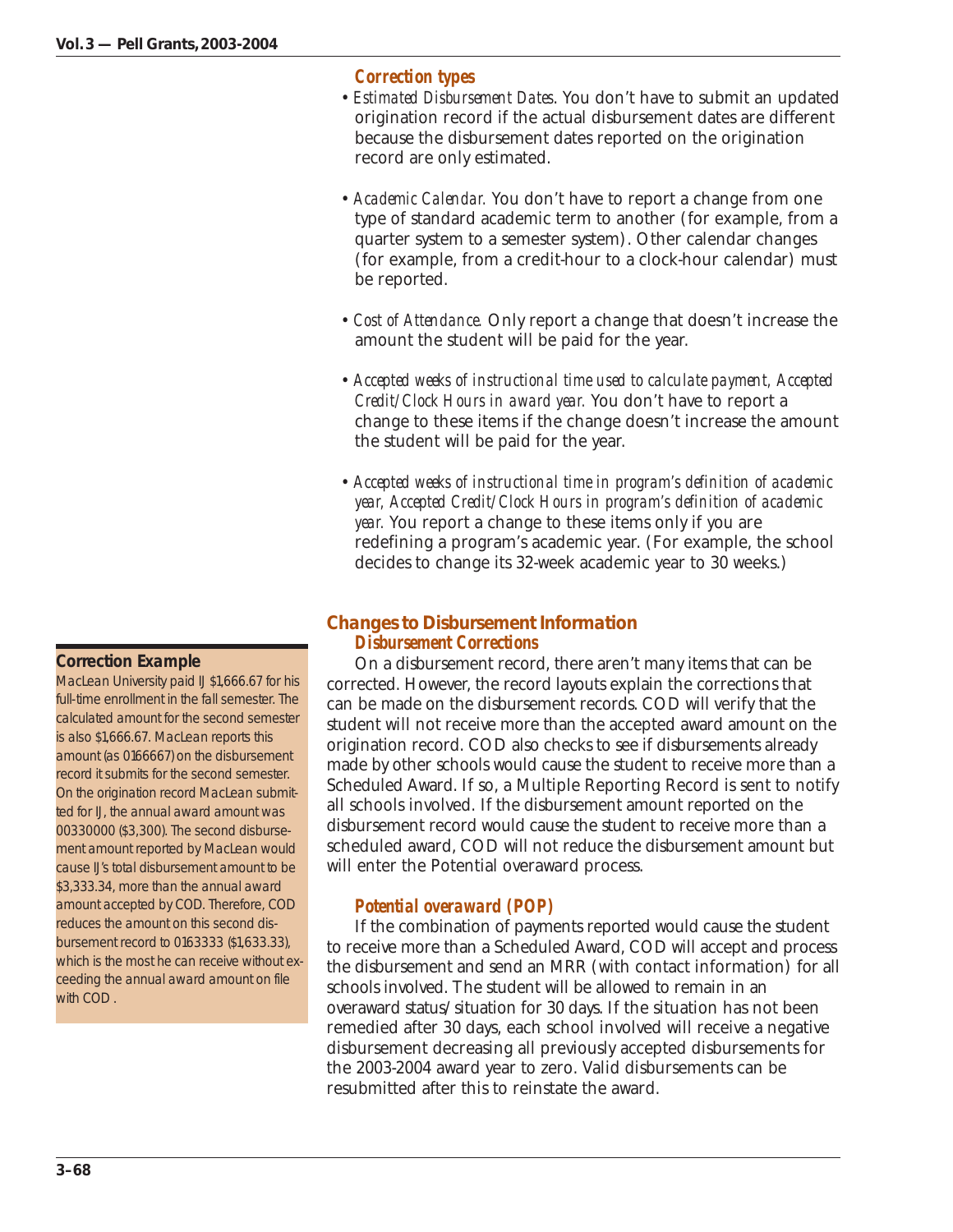To correct payment amounts using the standard Pell layout, submit a new disbursement record. Unlike origination records, the information on the new disbursement record doesn't replace the existing record. Instead, the payment amount reported on the new disbursement record is added to or subtracted from the accepted payment amount, resulting in a new total payment to the student. In contrast, schools using the new COD common record will submit replacement values rather than the amount of the increase or decrease.

Because the old disbursement record information isn't replaced, you can't actually correct an incorrect disbursement date. If you reported an actual disbursement that wasn't made, you should simply send in a new disbursement record with a negative disbursement amount for the amount you reported for the payment.

#### *Concurrent enrollment*

Because a student can't receive Pell Grant funds from two schools for the same period of enrollment, COD provides an MRR as a warning to schools that the student might be receiving payments from different schools for the same time period. If COD receives disbursement records for a student showing enrollment dates that are within 30 days of each other, it will generate an MRR for each school. This MRR will have a record type code of "CE" which shows that it was generated because of a possible concurrent enrollment. However, COD won't prevent either payment, because it's possible that the student's enrollment at one school might end before the enrollment at the other begins. Once again, the MRR has contact information, so that you can resolve any possible problems with the other schools.

# *Reporting Deadline*

You must submit a disbursement record within 30 days of the date you become aware of a Pell Grant change (for example, a new recipient or an increased award). You may do this by reporting once every 30 calendar days (or more frequently), or you may set up your own system to ensure that changes are reported in a timely manner. For example, you may decide to report every other Friday on all changes since the last report, or set up a program to check the records daily for changes and report the changes the same day. In some cases, you may also need to submit an updated origination record.

If you don't report any data for a period of 30 or more calendar days, COD will assume you had no data to report for that period, and any actions (such as changes in authorization levels) will be based only on the data reported up to that time. The 30-day reporting requirement ensures that federal funds won't remain at a school when its students don't need the funds. It further ensures that if the student transfers to another school, Pell payments to the student through the new school won't be blocked. Schools that don't submit required records on time, and schools that submit incomplete records, will have their Pell allocations reduced and may be fined.

#### **Concurrent Enrollment Example**

Eric is enrolled in a clock hour program at Peabodi Technical Institute. Peabodi reports an enrollment date of August 16, 2003, on the origination record it submits for Eric. Eric is also enrolled part time at Chrisburg Community College. Chrisburg submits an origination record with an enrollment date of September 7, 2003. On August 23, Chrisburg submits a disbursement record for Eric, which is accepted by COD. No automatic MRR is generated yet, because only one school has submitted a disbursement (although either school could have requested an MRR that would show that the other school had submitted an origination record for Eric). On September 2, 2003, Chrisburg submits a disbursement record for Eric. COD now automatically generates an MRR for each school.

## **Reporting Deadline Cite**

34 CFR 690.83; August 15, 2002 Federal Register notice on IFAP, new notice to be posted Summer 2003.

# **Reporting Deadline Example**

On November 4, Arcanium College determines that a Pell award it has previously reported to the Department must be reduced. On November 12, it pays five new recipients and determines that it must increase the amount it reported for another student's award. December 4 is 30 days after November 4, so Arcanium must report the downward adjustment by that date. On December 4, the school bundles the November 4 and November 12 payments and adjustments and submits new disbursement records for them all, plus an updated origination record for the increased award. Arcanium could also have waited until December 12 to report the changes from November 12.

On December 17, Arcanium pays another new student and learns that a student for whom it submitted a disbursement record reporting a spring semester disbursement won't be returning. January 16 is 30 days after December 17. Therefore, January 16 is the deadline by which Arcanium must submit new disbursement records for these two changes.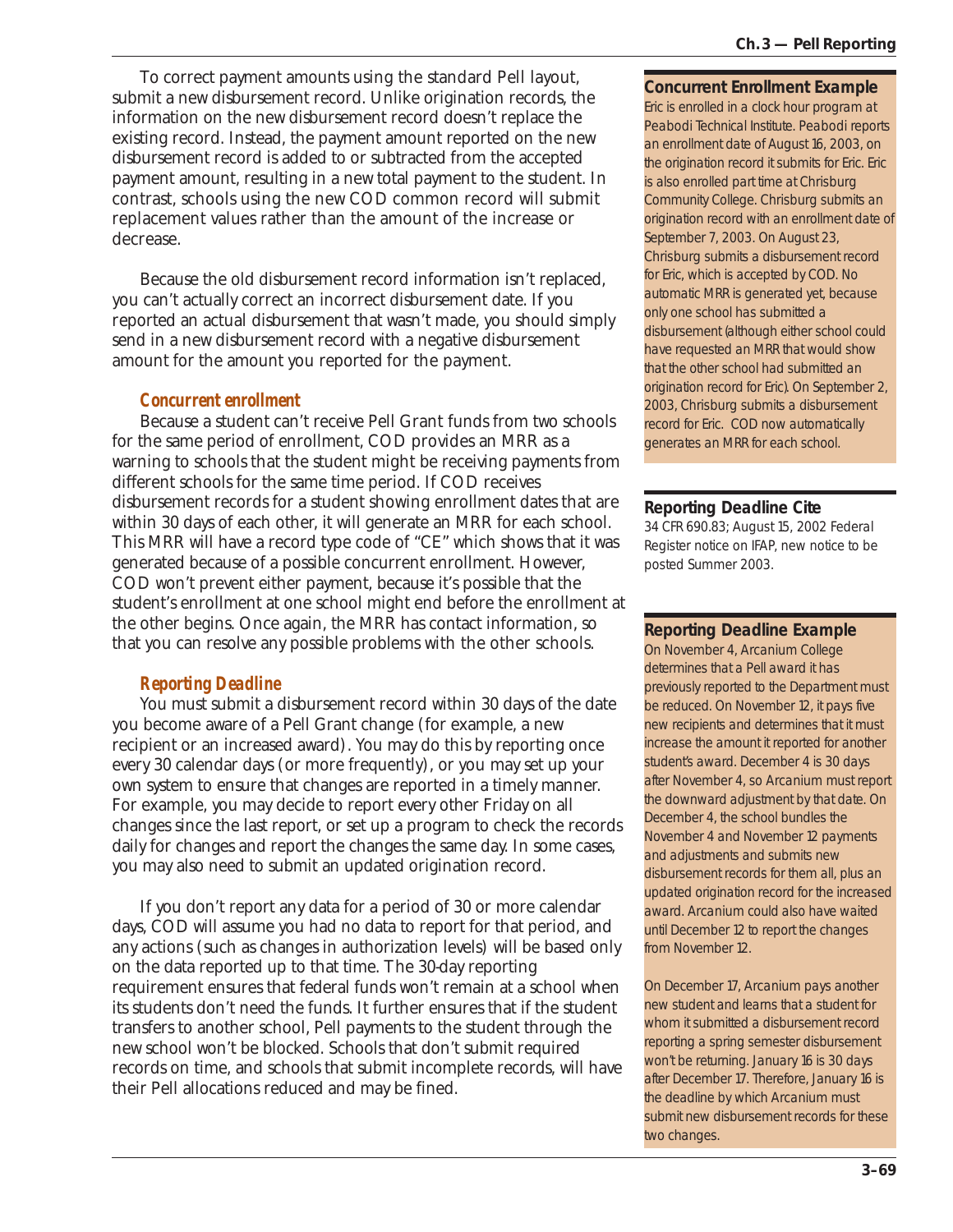**Requests for Administrative Relief**

Requests for such actions should be sent to: FSA.Administrative.Relief@ed.gov

**Late Adjustments Cite** 34 CFR 690.83(d)

### **Late adjustments due to program review or audit**

In certain limited circumstances involving an audit adjustment or a program review, your school can receive reimbursement even if it didn't submit correct disbursement records for a student before the submission deadline. The Department will reimburse your school if an audit identifies funds that it owes to your school—including funds for which your school did not request reimbursement before the audit, provided all applicable Department rules and requirements were met.

In order to receive reimbursement under this provision, your school must show that it qualifies based on a finding in its initial audit of the award year; the initial audit report must have been submitted in a timely manner in accordance with 34 CFR 668.23(c). (See the FSA Handbook: Institutional Eligibility and Participation [Volume 2] for more information about audit requirements and deadlines.)

Your school can also receive reimbursement if under a program review it is documented that you submitted a disbursement record for a student before the deadline, but didn't submit a correct disbursement amount for that student. In order for your school to receive reimbursement, the underpayment must be at least \$100, and a program review must show that the student was eligible to receive more than your school originally reported.

**Audit Adjustment Procedures Cite**

"Dear Colleague" Letter P-97-2, June 1997

You can submit disbursement record batches more frequently than once every 30 days. You can submit batches daily or weekly if you choose--there's no limit on the number of batches. All disbursement records for the 2003-2004 award year must be submitted by September 30th, 2004 (see below for exceptions). You may need to submit some disbursement records after the end of the award year to report summer school payments, recently verified students, or outstanding changes. Remember that COD must have an origination record on file before any disbursement records will be accepted.

# *Adjustments after September 30*

Only records with negative disbursement amounts will be accepted after the normal submission deadline. This allows schools to reduce overpayments whenever they're discovered.

If you need to report a new origination, increase an award amount on an origination record, or report a positive disbursement amount after September 30, 2004, you can ask the Department for administrative relief (see sidebar) if the situation is due to unusual circumstances beyond your school's control or a processing error on the part of COD.

These requests must be made in writing and must be received by May 1 of the calendar year following the award year (for example, by May 1, 2005, for the 2003-2004 award year). If you have questions about administrative relief, contact Pell Customer Service at 1-800-4- PGRANT (1-800-474-7268).

# *Adjustments due to overpayments*

You can adjust the student's disbursement amounts for an overpayment whenever you determine that a student was ineligible to receive all of the Pell Grant funds disbursed. If your school is liable for the overpayment, you must report the reduction to the proper amount whether or not you can collect the overpayment from the student. If your school isn't liable for the overpayment, you report the amount to the ED Collections (DCS) at: US Department of Education Debt Collection Service, PO Box 4169, Greenville, Texas 75403-4169. (See Chapter 5 of this volume and Chapter 8 of the *FSA Handbook: Student Eligibility [Volume 1]* for more information on how to handle overpayments.)

# **INFORMATION REQUESTS**

# *MRRs*

You can request different kinds of MRRs. For example, you can request a list of other schools that have submitted origination records for certain students, or other schools that have submitted disbursement records. You can request information about all students you have sent origination records for, about selected students, or about an individual student. Or, you can ask for information on all students for which a particular school has submitted a record.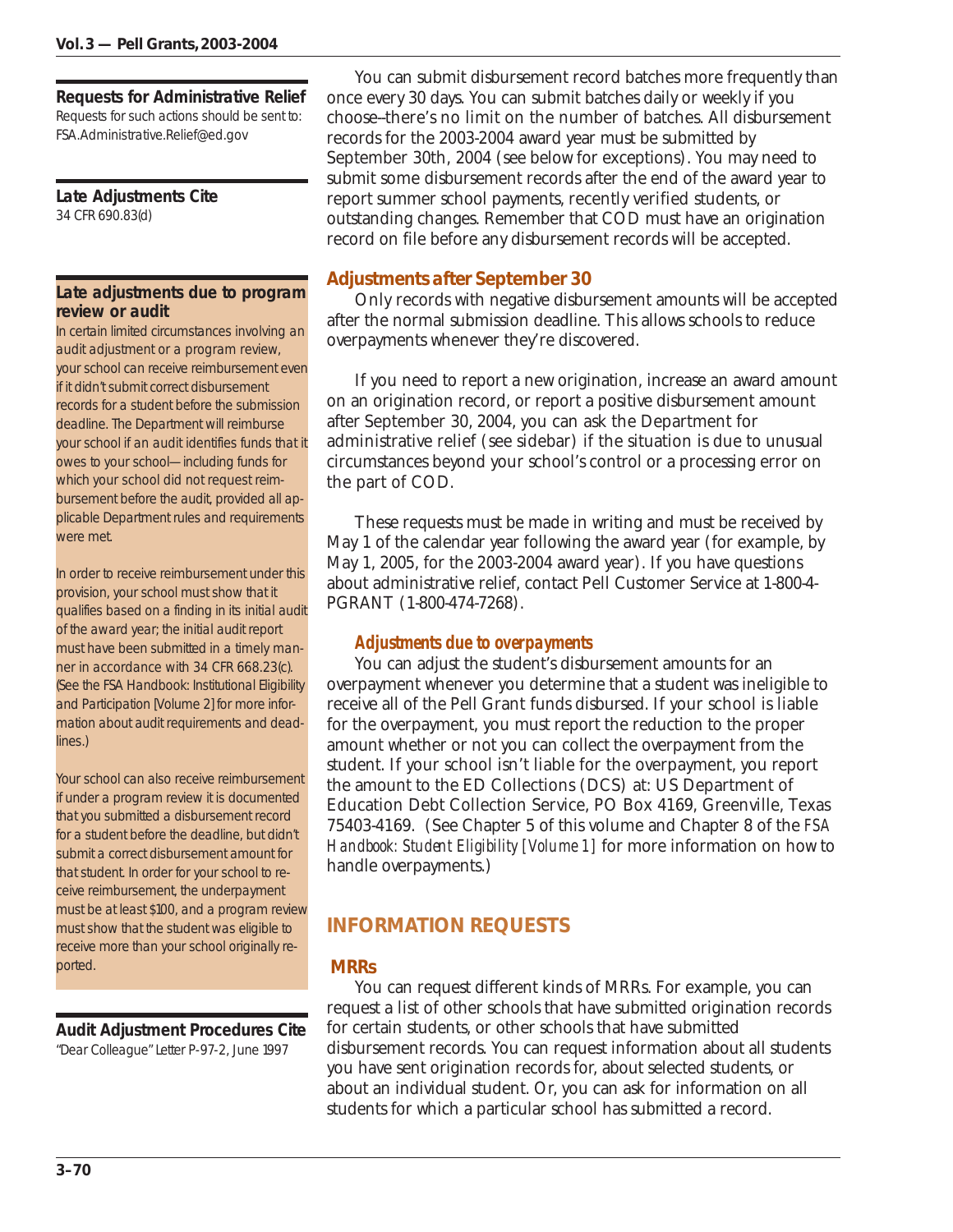## *Year-To-Date Records*

You may request a Year-to-Date file for your school at any time during the award year. The COD Year-to-Date file contains origination and disbursement information. However, the Year-to-Date data only includes information from those records that were accepted or corrected. COD doesn't keep any information from rejected records, so that information isn't available in the Year-to-Date records. You request the YTD files via EDExpress or the COD website.

The Year-to-Date origination record for a student will show the origination information that COD is using for the student. If COD made corrections to the data or you corrected any data, the Year-to-Date record has the corrected information, not the original amount. This record will also have the total amount disbursed to the student for the year. The Year-to-Date disbursement records for the student show the accepted data for each disbursement that you reported. You can review Year-to-Date records to see if COD has information that differs from your school records.

The Year-to-Date summary will show the total number of recipients at your school, the number of origination and disbursement records that were accepted, corrected, or rejected, and, for certain edit codes, the number of times you received that edit code on an acknowledgment.

Your school's software should allow you to generate the information you need to reconcile your records with the Department's records. For example, you may be able to automatically compare your records to the Year-to-Date record to get a list of students who have differing disbursement amounts in the two sets of records. You should consult the documentation for your software for more information on the uses of Year-to-Date data.

#### *Electronic Statement of Account*

The ESOA summarizes the status of your school's spending authorization versus the amount you have expended to date for the award year. There are two ways you can receive an ESOA:

1) The Pell Processor automatically generates an ESOA

2) You can send requests electronically for ESOAs. Send your requests via the SAIG.

When the Pell processor has accepted enough disbursements to exceed their authorization level, it automatically generates a new ESOA to the school. For advance funded schools the CPS only generates an ESOA when the authorization level is exceeded or decreased; it is not generated each time a disbursement is accepted. However, if a school is Just-in-Time funded, to assist with the short JIT business cycle and to account for the fact that JIT schools do not begin with an initial authorization and their funding is on a per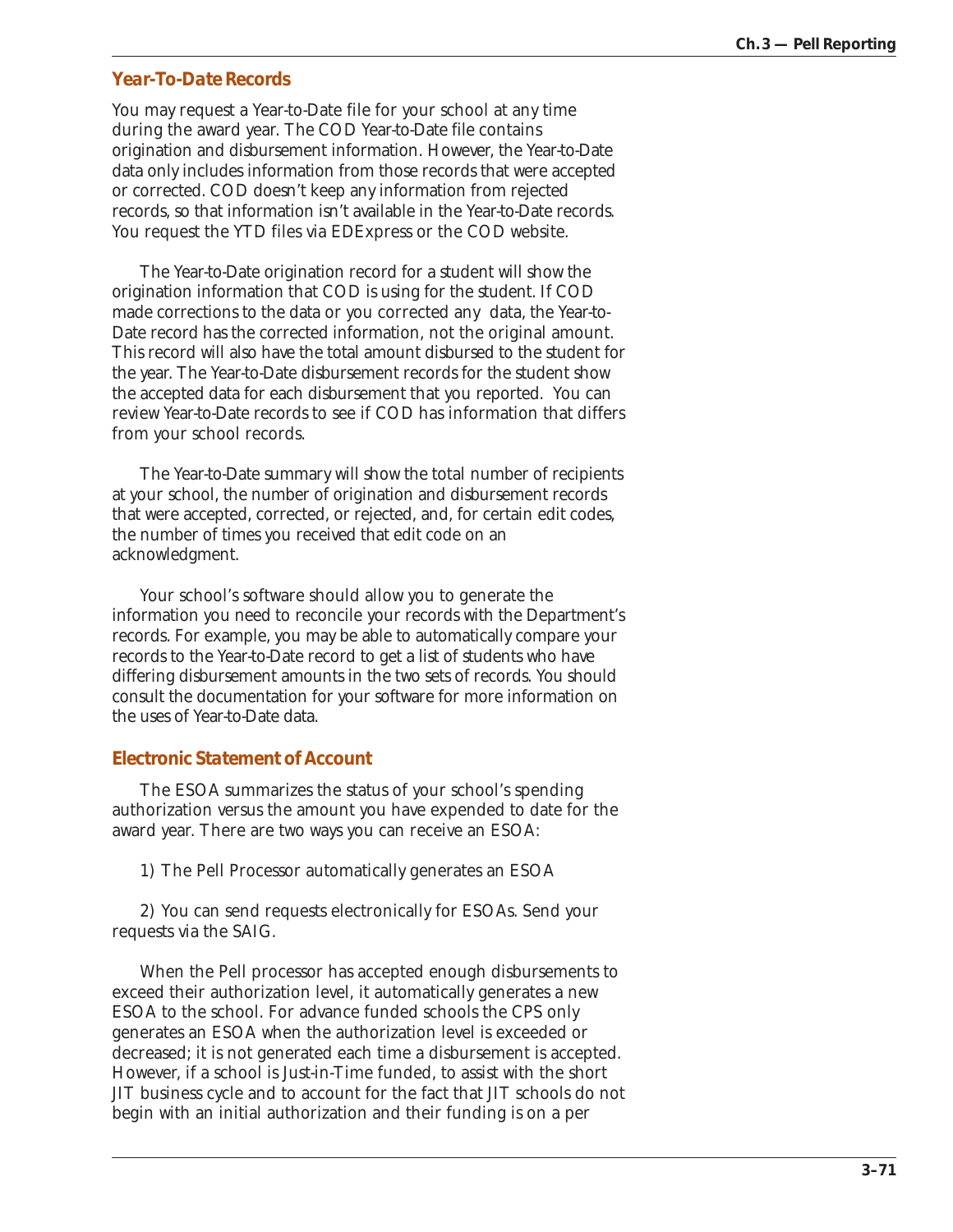student basis, an ESOA is produced each time a disbursement batch with accepted records is processed. ESOAs are sent as PGAS record from the CPS with a header and trailer record to your SAIG mailbox.

## *Reconciliation File*

To assist schools in their end of award year reconciliation, FSA makes available a Pell Reconciliation tool to all schools participating in the Federal Pell Grant program. This file should be particularly useful to schools that use third party or "home-grown" software that may not provide extensive reconciliation tools, but it may also be of use to those schools using EDExpress. You can request the reconciliation file through EDExpress or the COD website. Information on the reconciliation tool for the 2003-2004 award year will be posted to IFAP.

## **REQUESTING FUNDS FROM GAPS**

As mentioned in the beginning of this chapter, COD tracks your school's need for Pell funds during the award year at a recipient level and adjusts Pell authorizations accordingly. When your school requests Pell Grant or other funds from the Department, that request is handled by a different system called the Grant Administration and Payment System (GAPS).

## *Electronic Financial Interfaces*

Most postsecondary schools (except state institutions) that participate in the FSA Programs use the Automated Clearinghouse/ Electronic Funds Transfer system, which is essentially a direct deposit system.

A second method for requesting funds from EDCAPS/GAPS is through FEDWIRE. Most state institutions use FEDWIRE. Under this method, requests for funds go directly to EDCAPS/GAPS.

If you're responsible for your school's fiscal office activities, you should refer to the GAPS *User's Guide* (available at http://egrants.ed.gov/ once you have logged into GAPS) and to the current edition of the FSA *Blue Book* (available on IFAP)*.*

#### *Administrative Cost Allowance*

Your school is entitled to an administrative cost allowance (ACA) to help offset the costs of administering the Pell Grant Program. The Department will notify your school of the amount of its ACA several times a year, and pay it automatically by EFT. You don't need to request the ACA.

A school receives \$5 for each of its reported Pell recipients. Students who later withdraw are included in the number of recipients, as are transfer students, but those whose disbursement records are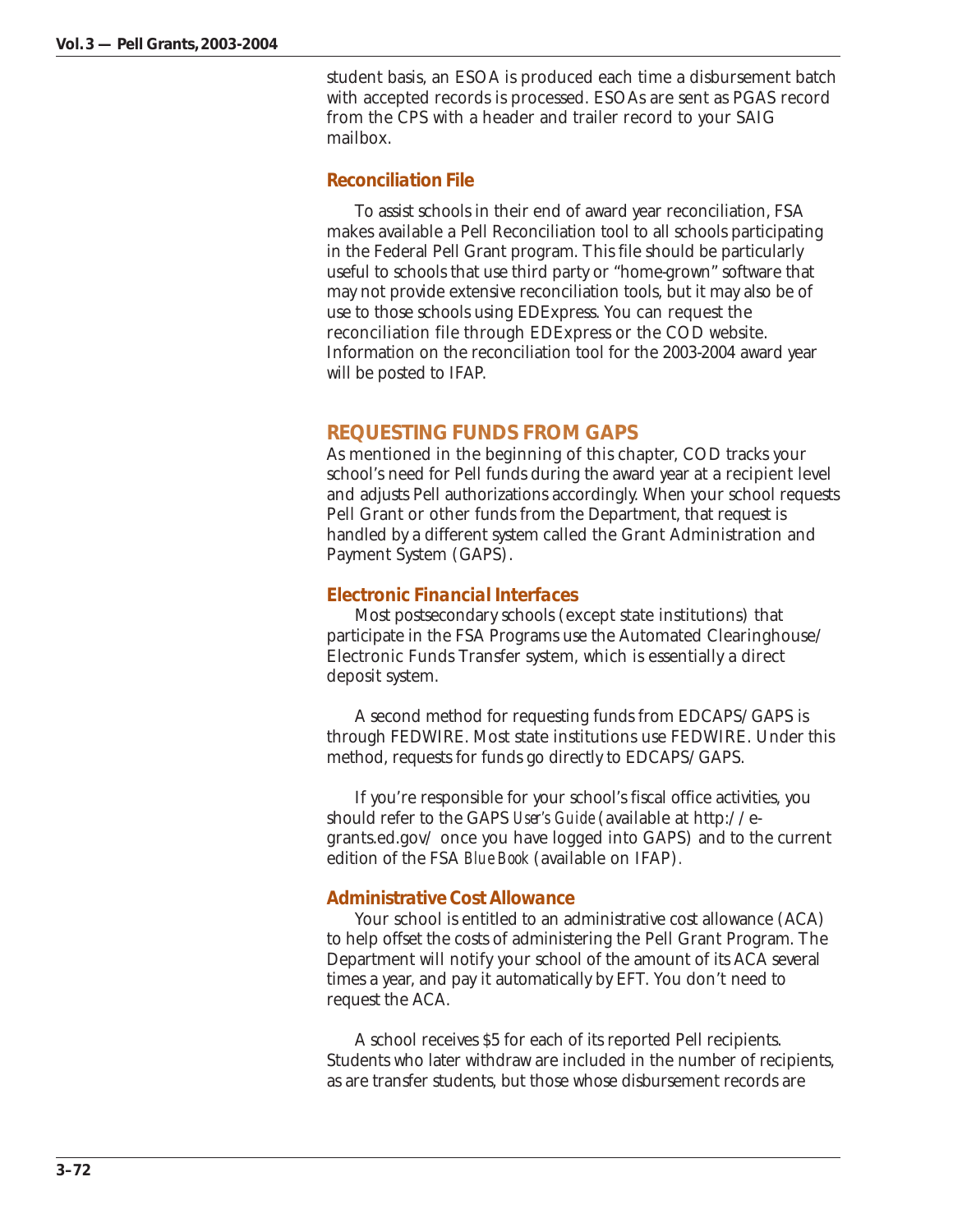rejected by COD aren't included. The ACA must be used only to help pay the costs of administering the Federal Pell Grant Program and the campus-based programs (see the *FSA Handbook: Campus-Based Programs Volumes*). If your school enrolls a significant number of less-than-fulltime or independent students, it's required to use a reasonable proportion of the ACA to assure that financial aid services are available to those students.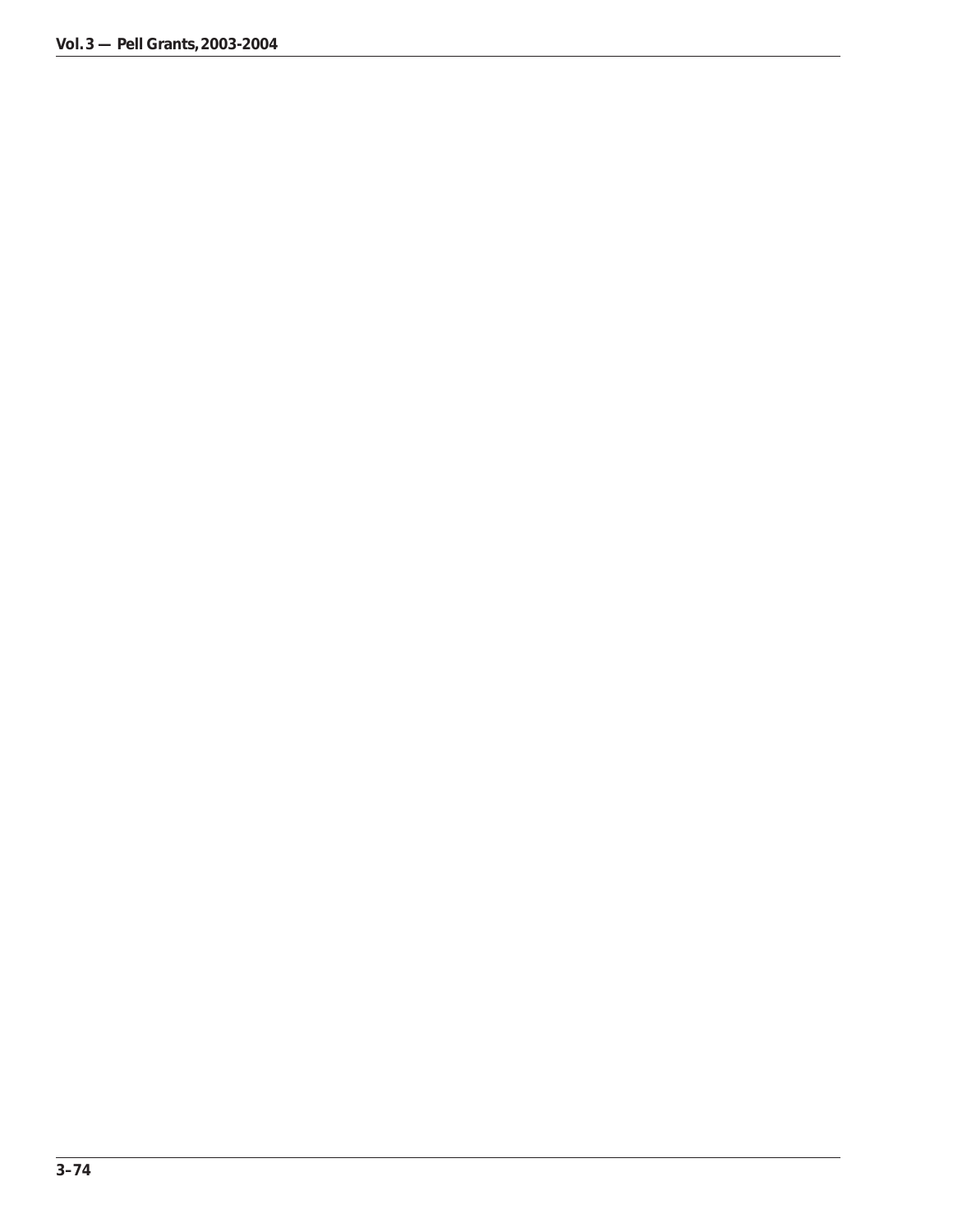# Disbursing Pell **CHAPTER** *4* Awards

*This chapter explains how and when Pell Grant payments can be made. A school must pay any student who is eligible (including less-than-half-time students), and must make payments for <i>all eligible periods of enrollment (including remaining eligibility for students in summer school terms).*

# **GENERAL FSA REQUIREMENTS**

The cash management regulations provide uniform rules for disbursing and managing funds for all programs (see the *FSA Handbook: Institutional Eligibility and Participation [Volume 2]* for more information). There are also some Pell-specific disbursement rules that we'll discuss in this chapter.

## *Methods of Disbursement*

There are several ways a school can pay a Pell Grant to a student. The school can:

- credit the student's account for any outstanding education expenses, or
- pay the student directly by check or EFT, or cash dispensed to the student for which the school gets a signed receipt.

The school must have authorization from the student to pay him or her by EFT (see *Institutional Eligibility and Participation [Volume 2]* for more about this requirement). Usually, a school will use the Pell funds to credit the student's account for any unpaid charges for tuition and fees (and room and board, if provided by the school), and then will pay the remaining Pell funds (if any) to the student for remaining living expenses.

## *Limitations on credit to account*

The school can use a student's Pell Grant to pay charges for tuition, fees, and room and board without the student's permission. The school may apply Pell Grant funds to other educational expenses besides tuition and fees or room and board provided by the school only if the student gives written authorization (a school may not require a student to authorize payment). As with any FSA funds, payments can be made only for education expenses.4 If a credit balance remains after the Pell Grant is credited to the student's

**Cash Management Cite** *34 CFR 668, Subpart K*

**Credit to Account Cite** *34 CFR 668.164(d)*

**Direct Disbursement Cite** *34 CFR 668.164(c)*

4. Pell Grant funds can't be used to repay a student's loan. Loan payments aren't considered an education expense.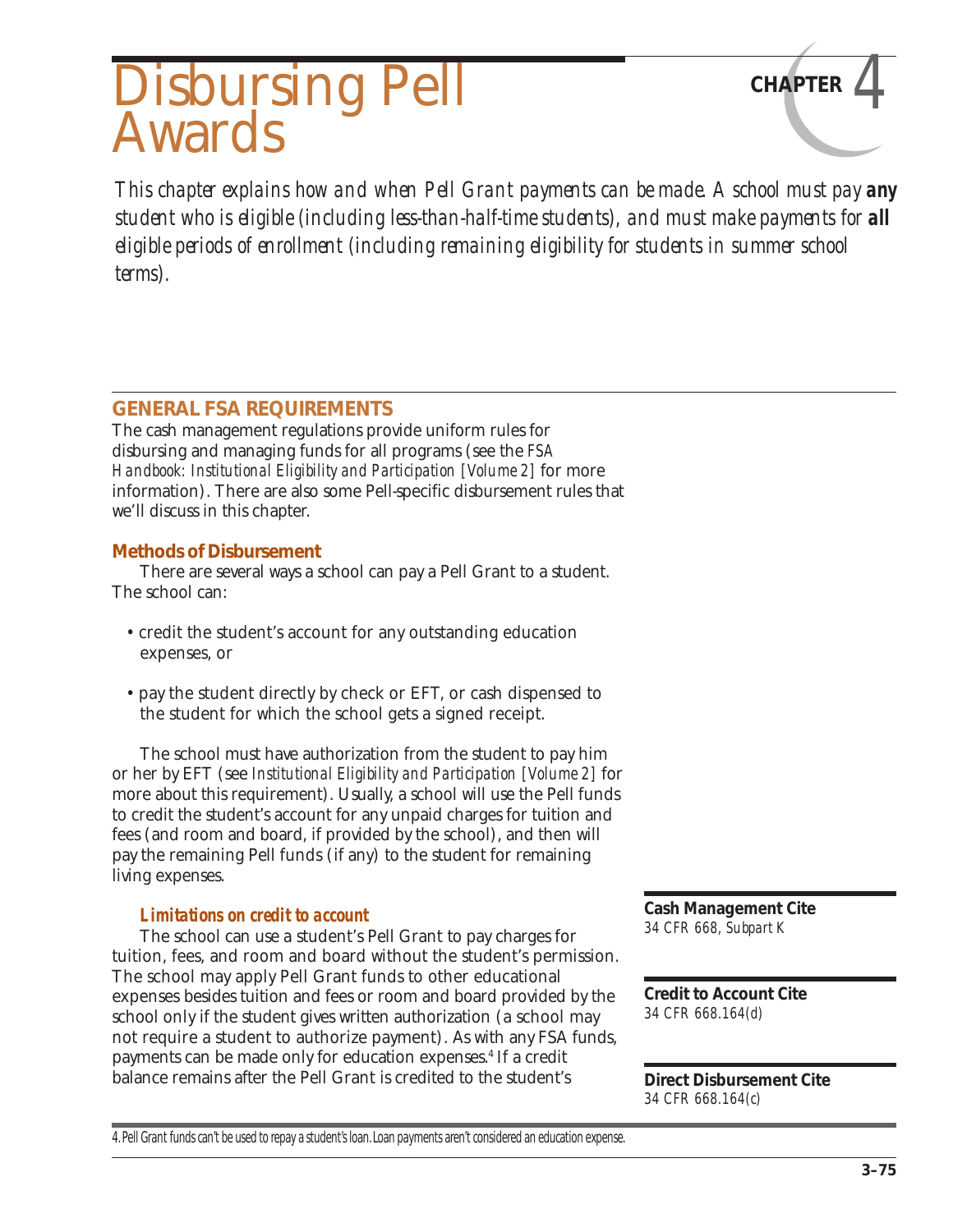**Early Payment Cite** *34 CFR 668.164(f)*

**Notification Cite** *34 CFR 668.165(a)(1)*

**Late Disbursements Cite** *34 CFR 668.164(g)*

#### **Late Disbursement Example**

*Jenna enrolls at Hart University. She submits a valid SAR during the second week of classes and is eligible for payment at that time. But by the time the check is processed for her and she has been notified to pick it up, she has withdrawn from school.*

*Hart can pay Jenna if it makes the disbursement within 120 days of her withdrawal. The aid administrator at Hart must first determine what aid remains that Jenna earned for the enrollment period (that is, what aid hasn't been paid to Jenna).*

**Reviewing Eligibility Before Payment Cite** *34 CFR 668.32, 34 CFR 690.75*

account, the balance must be returned to the student unless the student provides written authorization for the school to hold the funds. (See *Institutional Eligibility and Participation [Volume 2]* for more on authorizations and credit balances.)

## *Early Payment Option*

A school can pay a student before the beginning of a payment period if the student's already registered for that payment period. The earliest a school can disburse a Pell Grant is 10 days before the first day of classes in the payment period. Remember that in a clock-hour program or a nonterm or nonstandard term credit-hour program, the school can't pay a student until he or she has completed the coursework for the previous payment period (see Ch. 2 of this volume).

If the school disburses the Pell funds before the payment period begins, but the student never actually begins attending any classes, the school must return the money to the Federal Pell Grant account. If the student begins attending some but not all of his or her classes, the school may have to recalculate the award—see Ch. 5 of this volume.

## *Notification of Payment*

The school must notify the student of the amount he or she will be paid and the method of payment (by credit to the student's account or directly to the student). If the school will be paying the student by check, it must tell the student when the check will be available and where to go to pick it up. (It's helpful to include the cashier's office hours in any notification.)

## *Late Disbursements*

Ordinarily, a student who has lost his or her Pell eligibility before receiving a disbursement can't be paid. However, in some cases a school can pay a student if it received the student's valid output document while the student was eligible for payment, but the student lost eligibility before his or her account was credited or he or she received a payment. The school must have received the student's valid output document before the student became ineligible, and can only pay the student if the funds are used to pay educational costs incurred while the student was enrolled and eligible. Also, the student must be ineligible solely because he or she is no longer enrolled. Finally, the school must make the disbursement within 120 days after the student becomes ineligible. A late Pell disbursement can be made by crediting it to the student's account to cover institutional charges or by paying it directly to the student (in cash or by check or EFT) for noninstitutional costs, such as living expenses. (See *Institutional Eligibility and Participation [Volume 2]* for more information on late disbursements.)

# **REVIEWING STUDENT ELIGIBILITY**

The school must review the student's eligibility at the time it's going to make a payment. For instance, a student might have been making satisfactory academic progress when award letters were mailed in the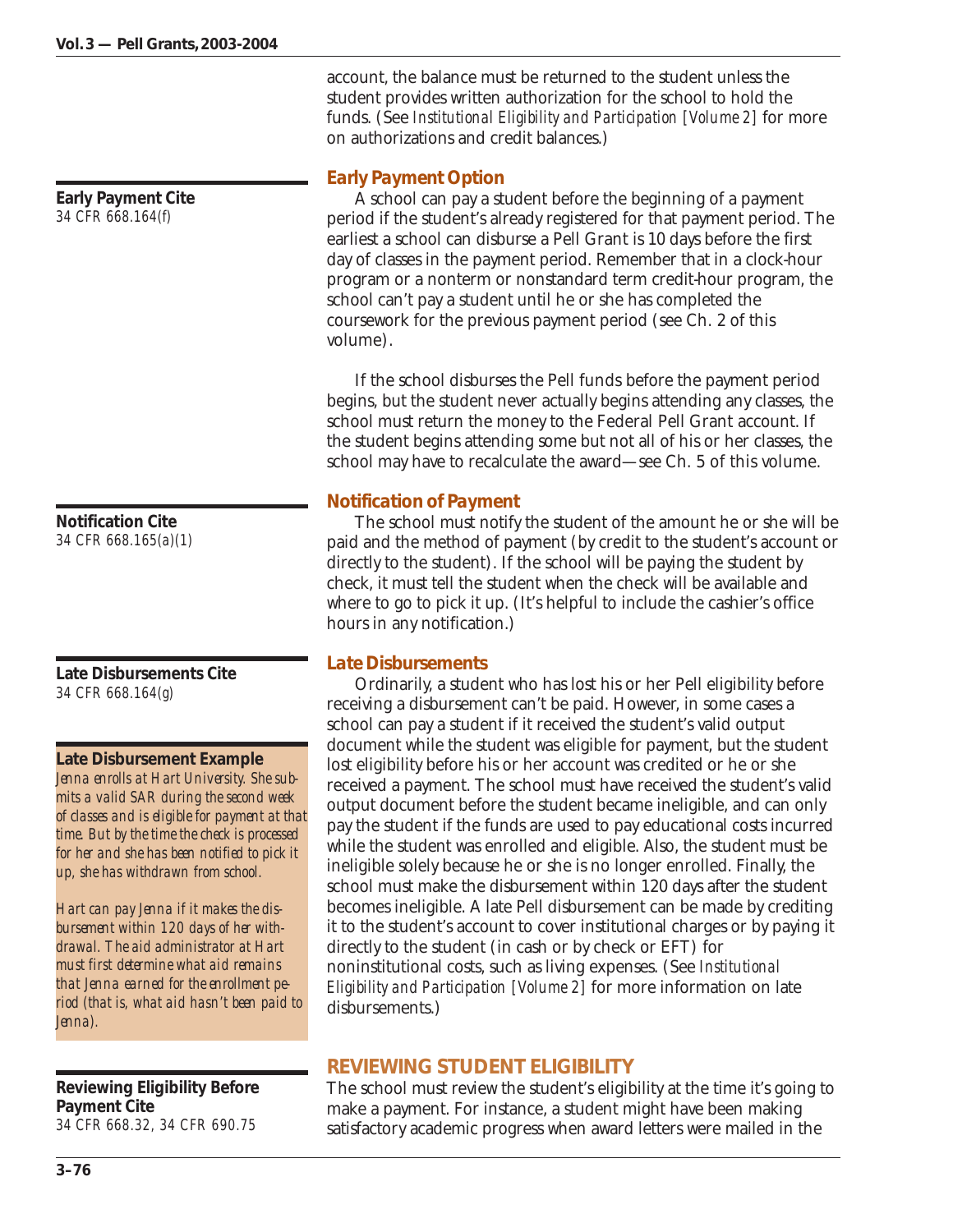spring term, but no longer be making progress when he or she comes to the business office for payment at the beginning of the fall term. The school must make sure the student still meets the eligibility requirements for the Pell Grant (as discussed in Chapter 1 of this volume), and that the appropriate documentation is kept.

The school is liable for incorrect payments made to the student because of a mistake by the school. The financial aid administrator is subject to a \$10,000 fine, a prison sentence, or both if he or she knowingly makes false or misleading statements.

# **FIRST PAYMENT OPTIONS**

In general, the school can't make a disbursement to the student until it has a valid output document. If the student needs to make corrections to his or her data, or the financial aid administrator wishes to use professional judgment to adjust the student's data, the student must submit the SAR for reprocessing (using Part 2) or the school must make the changes through EDE and receive the new output document before making a disbursement. See the *Application and Verification Guide,* Chapter 4, for more information on when the student's data must be reprocessed.

## *Verification Exception*

The school can make an interim disbursement to a student who is selected for verification (including a student selected for verification by the school rather than the CPS). The school doesn't need to have a valid output document to make such a disbursement. See the *Application and Verification Guide*, Chapter 3, for more details.

# **TIMING OF PAYMENTS**

The school can use its discretion in disbursing funds within a payment period to best meet a student's needs. For instance, some schools pay students on the first day of class in a payment period, while others wait until the end of the add/drop period. Other schools pay students in monthly installments to help meet living expenses throughout the payment period. (Note that if the school rations payments to students by crediting the entire payment for the payment period to the student's account and making periodic payments to the student from these funds, it must have the student's written authorization.) In all cases, however, the full amount due the student for a payment period must be disbursed to the student before the end of the payment period.

# *Retroactive Payment*

The school can pay a student retroactively for any completed payment periods within the award year if the student was eligible for payment in those periods. Thus, if the school receives a valid output document for the student while he or she is enrolled as an eligible student in the summer term, but the student was also enrolled and eligible for payment in the previous fall term, that student must be

**Valid Output Document Requirement Cite** *34 CFR 690.61*

**Verification Interim Disbursement Cite** *34 CFR 668.58*

**Timing of Payments Cite** *34 CFR 690.76(a)*

**Retroactive Payment Cite** *34 CFR 690.76(b)*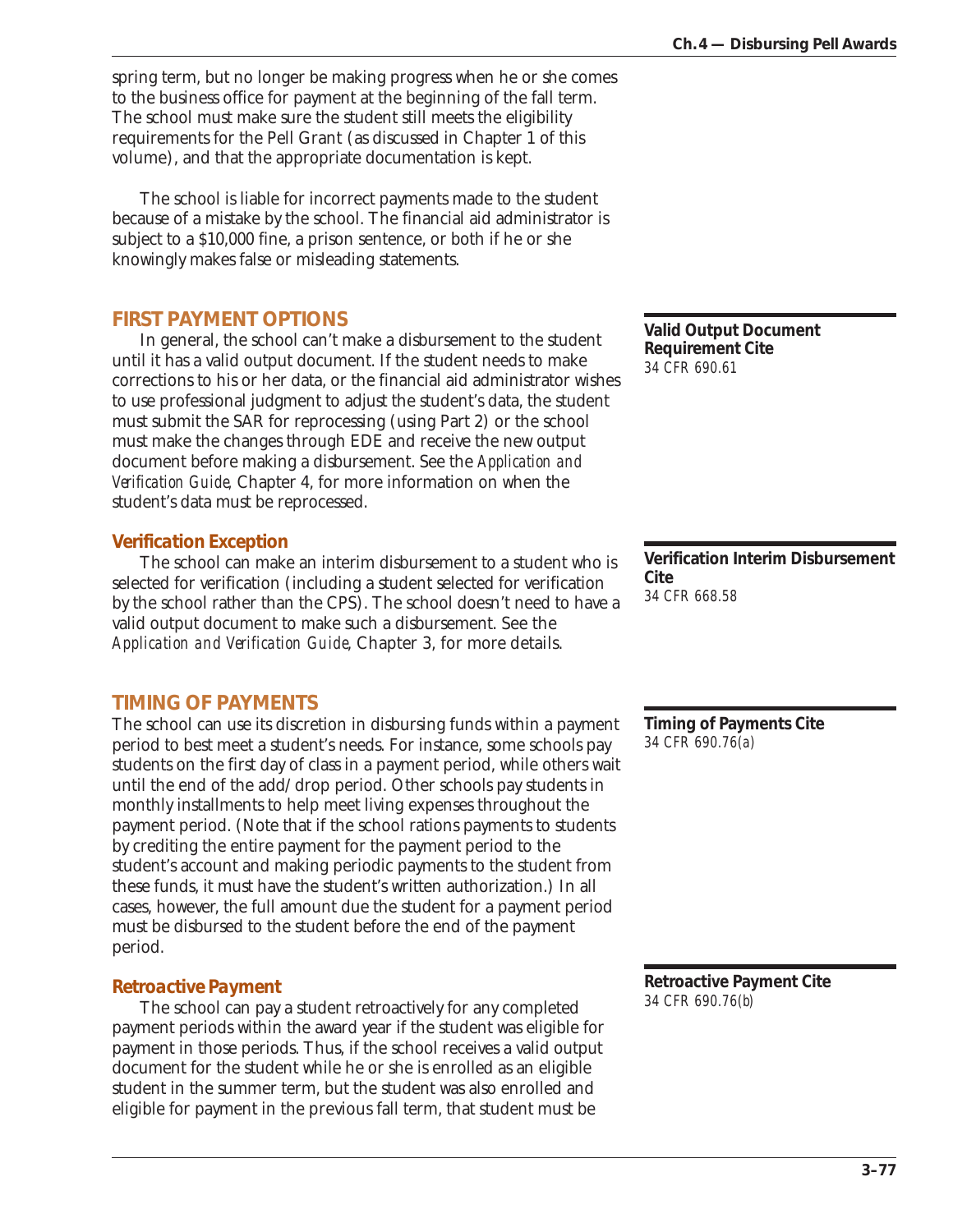**Releasing a Check Cite** *34 CFR 690.78(c)*

#### **Releasing a Check Example** *Eileen attends the fall term at Ivers Community College. Ivers credits Eileen's account for tuition and fees early in the term and sends a letter to her to notify her of the payment, and to tell her to pick up a check for the remainder of the grant. However, at the end of the term, Eileen still hasn't picked up the check.*

*Ivers must release the check to Eileen if she claims it within 20 days after the end of the fall term. If she withdraws from school but enrolls again later in the award year, Ivers must again make the payment for fall living expenses available to her.*

 **Withdraw and Later Return Cite** *34 CFR 668.4*

paid retroactively for the fall term. However, the fall payment would be based on the hours **completed** by the student for that term. If the student had enrolled full time at the beginning of the fall term but dropped to half-time status by the end of the term, the retroactive payment must be based on half-time status.

A school can make any retroactive payments in one lump sum to decrease the administrative workload.

# *Releasing a Check Later*

If the student doesn't pick up the check on time, the school must still make the check available to the student for 20 days after the student's last day of enrollment for that award year. (Instead of holding the check for that period, the school can cancel the first check and issue a new check when the student requests payment.)

If the student hasn't picked up the check at the end of the 20-day period, the school can credit the student's account **only** for outstanding charges for tuition and fees and room and board for the award year. If the student contacts the school to request the check more than 20 days after the student's last day of enrollment, the school can pay the student through the next payment period (if it chooses) even though the student's no longer enrolled. The school can mail the check to the student rather than waiting for him or her to return and pick it up.

# *Payments to students who have completed a program*

If there's a delay in a school receiving its Pell funds, some students could complete their program or academic year before receiving their final Pell payments. If this happens, as soon as the school receives its funds, it must pay any student for whom it received a valid output document. Even though these students would receive their payments late, no regulations would be violated given that the students had previously met all the requirements for payment. See late disbursement in this chapter.

# **STUDENTS WHO WITHDRAW AND LATER RETURN**

If a student withdraws without completing a payment period, the school must do a Return of Title IV funds calculation (see *Institutional Eligibility and Participation [Volume 2]*), Chapter 6: Return of Title IV Funds).

# *Non-term Credit-Hour or Clock-Hour Program only*

The regulations have clarified the definition of a payment period to specifically address the case of a student who withdraws from a clock-hour or non-term credit-hour program during a payment period and then returns to the school. The treatment differs according to whether the student returns to the same program within 180 days or after or starts a new program.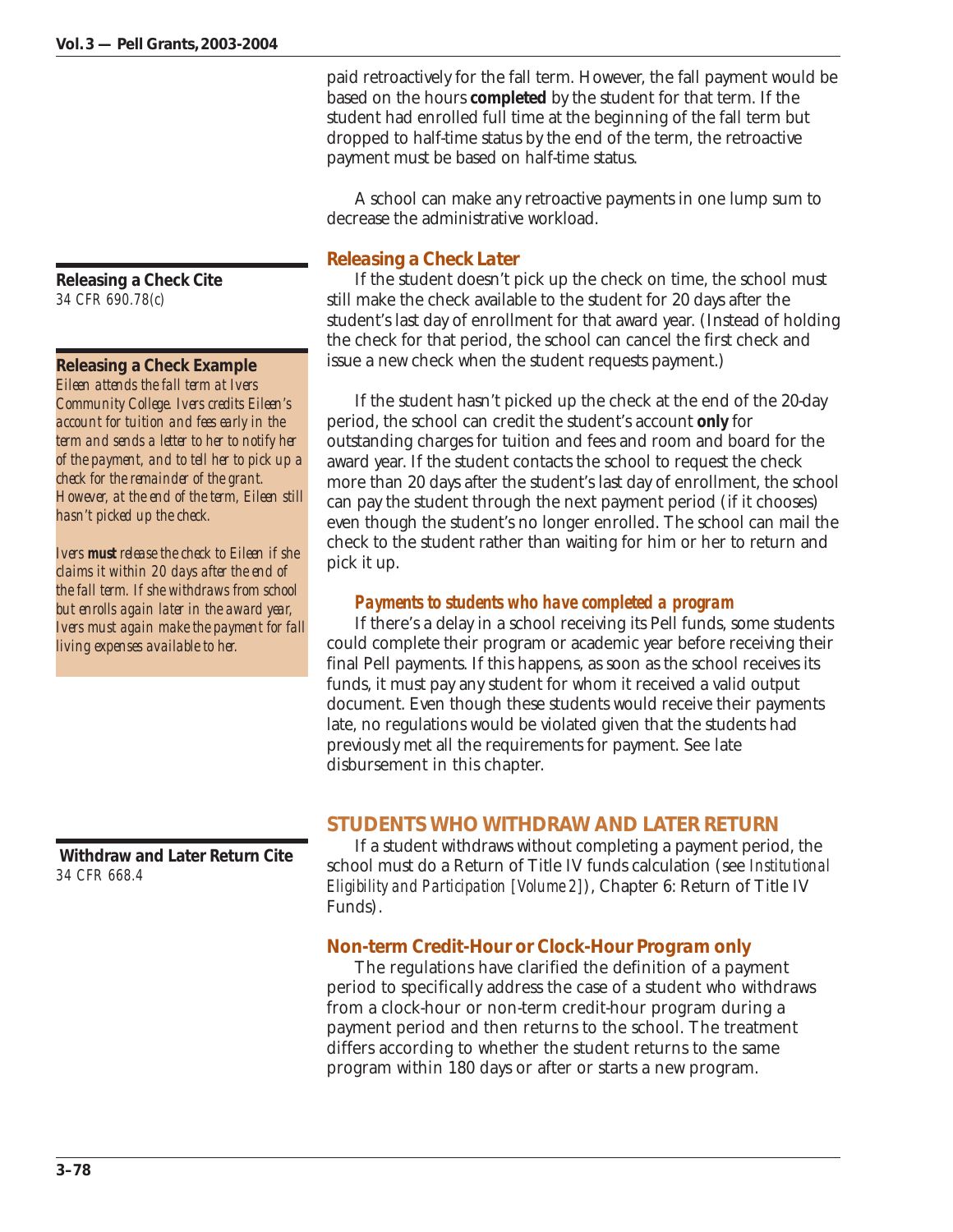# *Return within 180 days*

If the student returns to the same program within 180 days, the student is put back into the same payment period, and any FSA funds that the school or student returned to FSA are repaid to the student. The Cost of Attendance for a student returning to the same program within 180 days is the same as the original period before withdrawl; the school does not need to estimate or account for differences in COA. The student must complete the remaining 1) credit hours and weeks of instructional time, or 2) clock hours before being eligible for a subsequent payment period disbursement.

## *Return after 180 days or Starting a New Program*

If the student returns to the same program after 180 days or starts a new program, the student begins a new payment period. For purposes of calculating payment periods only, the length of the program is the number of credit hours and the number of weeks of instructional time, or the number of clock hours that the student has remaining in the program he or she enters or re-enters. Also, if the remaining hours and weeks of instructional time, if applicable, are one-half of an academic year or less, the remaining hours constitute one payment period.

# *Retaking Hours and Courses*

In general, students at term-based credit-hour schools can receive Pell funds for retaking coursework. The situation is more complicated at clock-hour or nonterm credit-hour schools. The difference in the treatment of a student at a clock-hour or nonterm credit-hour school versus a term-based credit-hour school is that at a term-based credithour school, a student can be paid to repeat a course and doesn't necessarily have to complete the program before he or she can be paid for that course. Generally, at a clock-hour or nonterm credit-hour school, the student can be paid again for clock hours or credit hours that he or she has already completed at that school only if he or she has completed a program and re-enrolls to take that program again or to take another program.

#### **Paying Refunded Amount Example**

*Sarven Technical Institute pays Kerr a Pell disbursement of \$500 for the first of three payment periods in a clock hour program. Kerr then withdraws in that payment period. Sarven performs a return of Title IV funds calculation and returns \$400 to the Pell account. If Kerr re-enrolls in the same award year, he must be paid the \$400 when he re-enrolls in the program. When he completes the hours in the first payment period, he'll be eligible for the Pell disbursement for the next payment period.*

**Being Paid for Retaking Classes Cite** *690.75(a)(3)*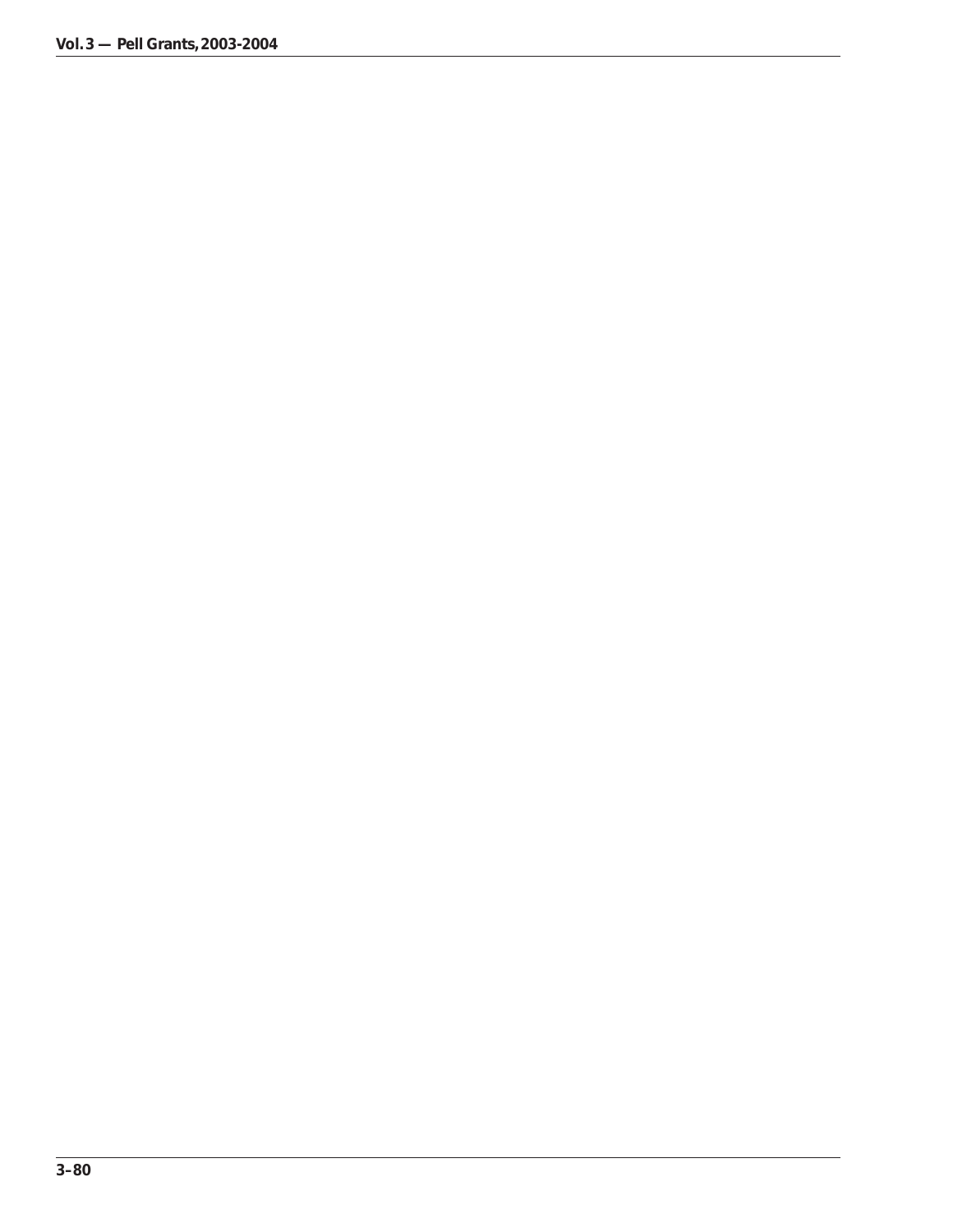# Recalculations and **CHAPTER Overpayments**

*The student's circumstances can change after the award has been calculated and paid. The school may also discover after paying the student that the student received more than he or she was eligible for. In this chapter, we discuss when a school is required to recalculate an award, and what the school does about overpayments.*

# **RECALCULATIONS**

The Pell award may have to be recalculated if the student's information changes after the initial calculation or disbursement. Of the significant factors that go into calculating a Pell award, the three that are most likely to change are the EFC, enrollment status, and COA.

# *Change in the EFC*

A student's EFC may change during the award year for three reasons:

- 1. *Corrections.* The student may have to correct an error on the original FAFSA or on an output document. This frequently occurs as a result of verification, but it may also be a result of the student's own review of his or her data. If the student has already been paid based on the original EFC, the award will have to be recalculated.
- 2. *Updating.* Some students must update certain items, such as dependency status, household size, and the number in college (see the *FSA Handbook: Student Eligibility [Volume 1]* for details).
- 3. *Professional judgment.* The aid administrator may, on a case-bycase basis, adjust one or more of the data elements used to calculate the EFC. The aid administrator may need to adjust the data elements during the award year to reflect a student's changed circumstances. For example, if a wage-earning parent dies after the student's first semester, the aid administrator could adjust the adjusted gross income in the EFC formula to reflect the loss of income.

If the new EFC would change the amount of the Pell award, the school must recalculate the Pell award for the entire award year. If, as a result of the recalculation, the student has received more than his or her award amount, then the student has received an overpayment. In some cases, the school can adjust an award by reducing or canceling

**Recalculation for EFC Change Cite** *34 CFR 690.80(a)*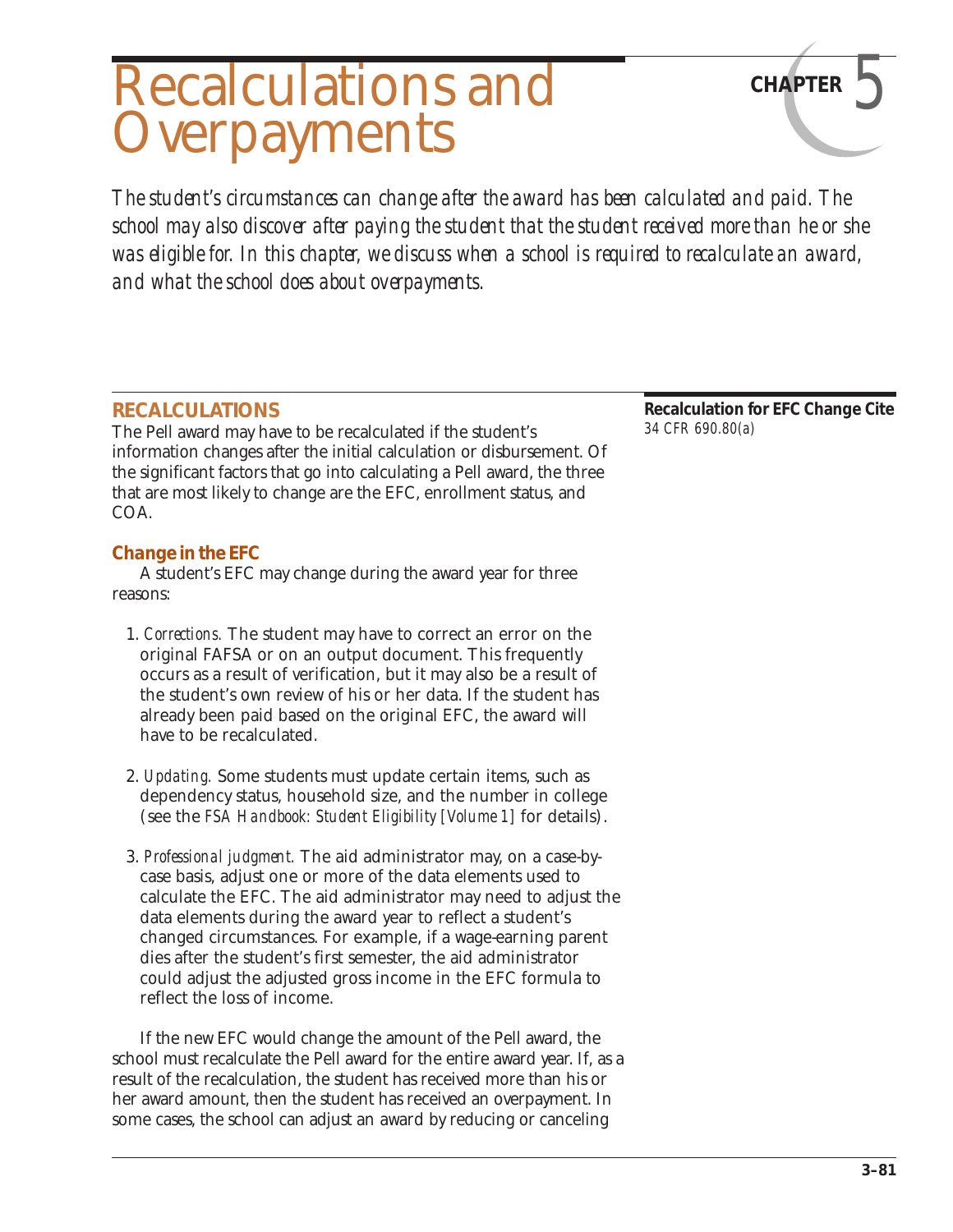later payments to the student in the same award year. See "Overpayment" in this chapter for more information on handling overpayments.

## *Valid output document*

If the school receives an output document with an EFC different from the one used for the payment calculation, the school must first decide which document is valid. If the new information is the valid information, in most cases the school must recalculate the student's Pell award for the entire award year based on the new EFC.

## *Verification exception*

A student selected for verification can't **increase** his or her eligibility if the school obtains the corrected output document during the "verification extension" period (120 days after the student's last day of enrollment, not to extend beyond August 31, 2004). For example, if the student submits a reprocessed SAR during the extension period and the SAR has a lower EFC than the previous SAR (increasing the student's eligibility), recalculation is **not** permitted. The student would be paid based on the **higher** EFC on the SAR that was submitted earlier. However, if the corrections **reduce** the student's eligibility (that is, if the reprocessed SAR had a higher EFC), then the award must be calculated based on the reprocessed SAR.

# *Change in Enrollment Status*

Pell Grant payments to students in clock-hour programs and programs without terms are always based on the full-time Payment Schedule; therefore, no recalculation is necessary for changes in the hours taken by students in these programs.

# *Required recalculation*

In a term program that uses credit hours, a school must calculate a student's payment for each term based on the enrollment status and length of enrollment for that term. If a student attended full time for the first term and then enrolled half time in the second term, the school must use the half-time enrollment status to adjust the student's payment for the second term. In addition, if the student doesn't begin attendance in **all** of his or her classes, the school **must** recalculate the student's award based on the lower enrollment status.

A student is considered to have begun attendance in all of his or her classes if the student attends at least one day of class for each course in which that student's enrollment status was determined for Federal Pell Grant eligibility. A school must have procedures in place to know whether a student has begun attendance in all classes for purposes of the Federal Pell Grant Program. The Department does not dictate the method a school uses to document that a student has begun attendance. However, a student is considered not to have begun attendance in any class in which the school is unable to document that attendance.

**Verification Exception Cite** *34 CFR 668.60(c)(1)*

**Recalculation for Enrollment Status Change Cite** *34 CFR 690.80(b)*

**Required Recalculation Example** *Edmund registers for a full-time course load (15 credit hours), and Hart University calculates his Pell Grant based on full-time enrollment. Hart disburses Edmund's Pell 10 days before the term starts. When the term starts, Edmund only begins attendance in three classes (9 credit hours). Hart needs to recalculate Edmund's Pell award based on the lower enrollment status. Any difference between the amount Edmund received and his new recalculated award is an overpayment (see "Overpayment," in this chapter for information on handling overpayments).*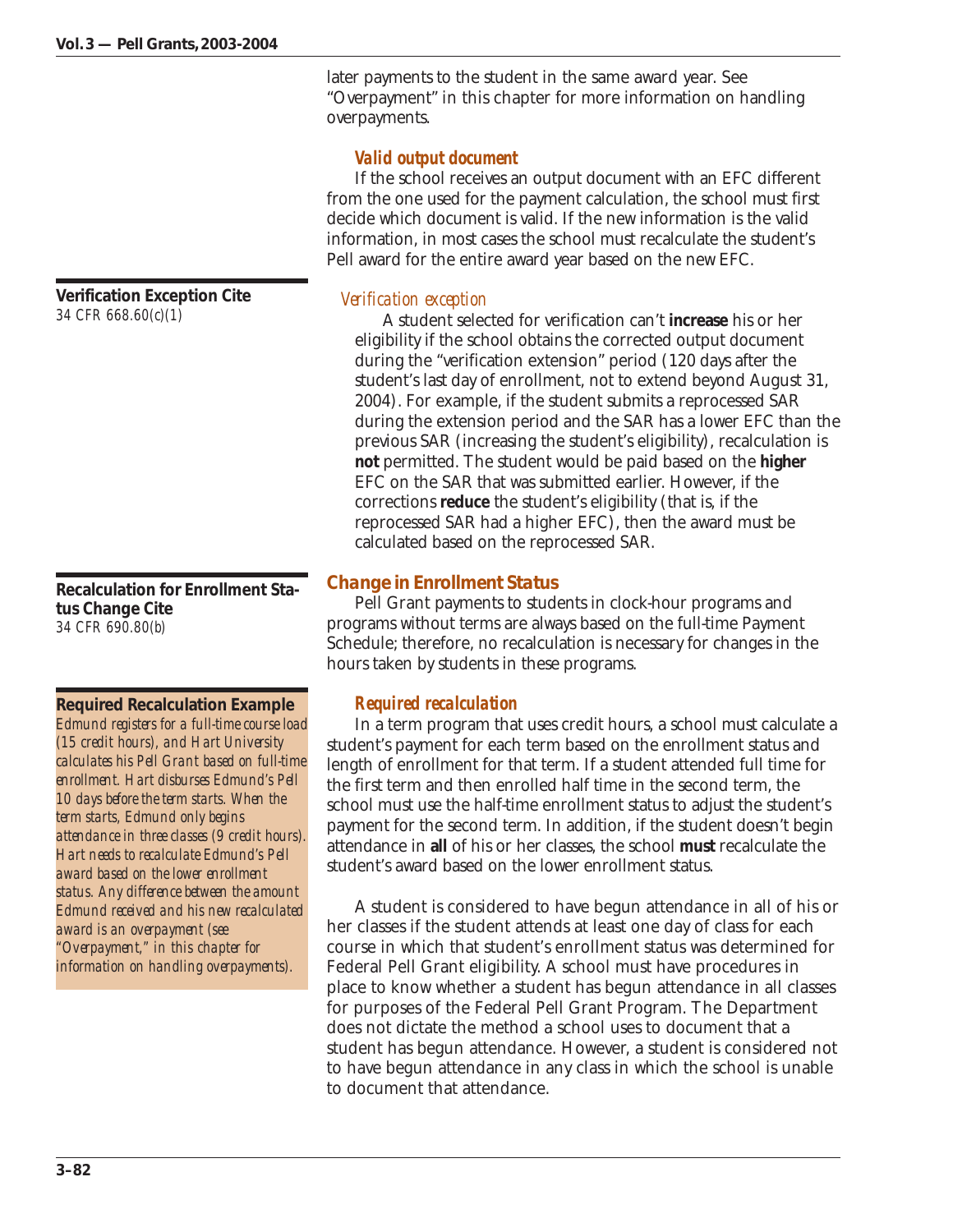# *Optional recalculation*

The regulations don't require any recalculation for changes in enrollment status after the student has begun attendance in all of his or her classes. However, the school can have a policy of recalculating an award if a student's enrollment status changes at any time within a term. If such a policy is established, it must be applied consistently to all students: If the school chooses to recalculate for a student who changes from half time to full time, it must also recalculate for a student whose enrollment status decreases. If the school establishes a policy allowing optional recalculations, this policy must be in writing.

A school can include as part of its policy that it will recalculate a student's award only when the change in enrollment status occurs before a specific date in the payment period. For example, a school can establish a policy that it will recalculate Pell awards only for enrollment changes that occur up to the "add/drop" date of a term. A school isn't required to establish such a date; it may continue to have a policy under which it recalculates for changes throughout the entire term, or may continue to perform only the required recalculations.

# *Payment when enrollment changes within a term*

If a school doesn't establish a policy for recalculation within a term, a student who begins attendance in all classes would be paid based on the initial calculation, even if his or her enrollment status changes before the payment is made. However, if the school doesn't have a valid output document until after the enrollment status change, the payment amount is based on the enrollment status at the time the output document was received by the school. A more drastic change in enrollment status, when the student withdraws from school completely, is discussed in Chapter 6 of the *FSA Handbook: Institutional Eligibility and Participation (Volume 2).*

# *Change in Cost of Attendance*

Schools aren't required to recalculate Pell awards for COA changes during the award year. However, if the school recalculates Pell awards for a change in enrollment status, it **must also** take into account any changes in the COA at that time. For example, if a student enrolls full time for the first semester and then drops to less-than-half time during that semester, the student's COA will change, because only certain cost components are allowed for less-than-half-time students. If it's the school's policy to recalculate for the enrollment change, it must use the cost for a less-than-half-time student **for a full year** to calculate the student's less-than-half-time award. The school can't combine the two costs or average them.

# *COA changes between payment periods*

A school may have a policy of recalculating awards when the COA changes from one payment period to the next—for example, because of changes to the student's tuition and fee costs, or because a student's living situation changes (such as when the student moves off campus). A school may recalculate Pell awards for cost changes within the award year, as long as the recalculation policy is carried out for all students whose costs change.

**Enrollment Change within Payment Period Example** *Emma registers full time at Woodhouse College, submits a SAR, and begins attending all of her classes. Woodhouse calculates a full-time award but, by the time Emma comes to pick up the check, she's dropped to half-time enrollment. Depending on the school's recalculation policy, Emma may still be paid based on full-time enrollment as long as she's still otherwise eligible for the payment. On the other hand, if Woodhouse didn't receive a valid output document for Emma until after she'd dropped to half-time enrollment, the Pell calculation would be based on her enrollment status at the time the output document was received (half time).*

**Recalculation for COA Change Cite** *34 CFR 690.80(c)*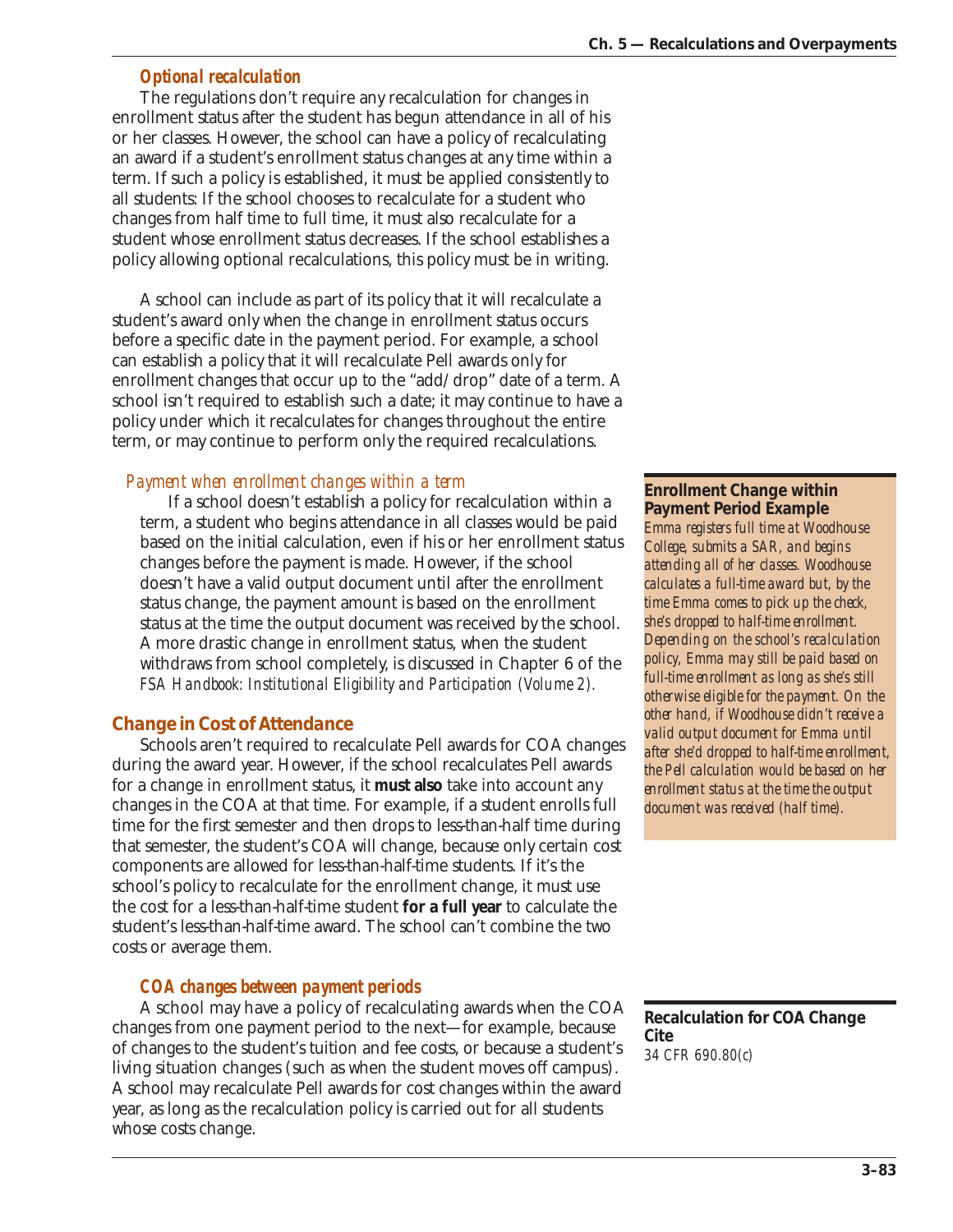## *COA changes within a payment period*

Schools also have the option to establish a policy to recalculate financial aid awards when a student's costs change **within** a payment period. For instance, if a student with no dependents moves from a dormitory to off-campus housing at midterm, the school may wish to recalculate the student's award for that payment period. Again, for Pell purposes, such a policy is acceptable if it's carried out for all students whose costs change within the payment period. Note that a school can establish a policy of recalculating for cost changes from one payment period to the next, and at the same time, have a policy not to recalculate for cost changes **within** a payment period.

The school can't recalculate the payment for a payment period that took place **before** the cost change. For instance, in the example above, if the student lives in the dormitory during the first quarter and then moves off campus for the second and third quarters, the recalculation would only affect the payments for the second and third quarters.

## **OVERPAYMENTS**

In general, a student is liable for any Pell overpayment made to him or her. A Pell overpayment is created whenever a student receives Pell funds that exceed his or her eligibility.

## *Exceptions to Student Liability*

There are some exceptions to holding a student liable for a Pell overpayment. A student is not liable for a Pell overpayment when the school is liable for it. Your school is liable for any amount of a Pell overpayment (including amounts under \$25) that occurred because your school failed to follow the procedures in 34 CFR parts 668 and 690. If your school makes a Pell overpayment in any amount for which it is liable, you must immediately restore an amount equal to the overpayment to your Pell account. The school may attempt to collect the amount of the overpayment from the student after it has returned the funds, but the debt is not considered a Title IV debt.

A student is not liable for a Pell overpayment that is less than \$25 and is not a remaining balance. The student Pell overpayment under \$25 that meets this condition will not affect the student's Title IV eligibility. Further, for a student Pell overpayment that meets this condition, your school is not required to attempt recovery of the overpayment, report it to NSLDS, or refer it to the Department.

A remaining balance less than \$25 occurs when the overpayment amount for which the student was responsible was originally \$25 or more, but is now less than \$25 due to payments made. In this case, the student would still be responsible for fully repaying the Pell overpayment amount even though it is under \$25.

**Liability for Overpayment Cite** *34 CFR 690.79*

## **Overpayment Deminimus Amounts**

*A student is not liable for, and your school is not required to attempt recovery of a Pell Grant overpayment if the amount of the overpayment is less than \$25 and is not a remaining balance.*

**Implementing New Deminimus Overpayment Regulation** *In accordance with the authority provided in section 482(c) of the HEA, the Secretary has allowed that schools may, at their discretion, implement the above revision to 690.79 before they are required to on July 1st, 2003. Doing so may reduce administrative burden on your school.*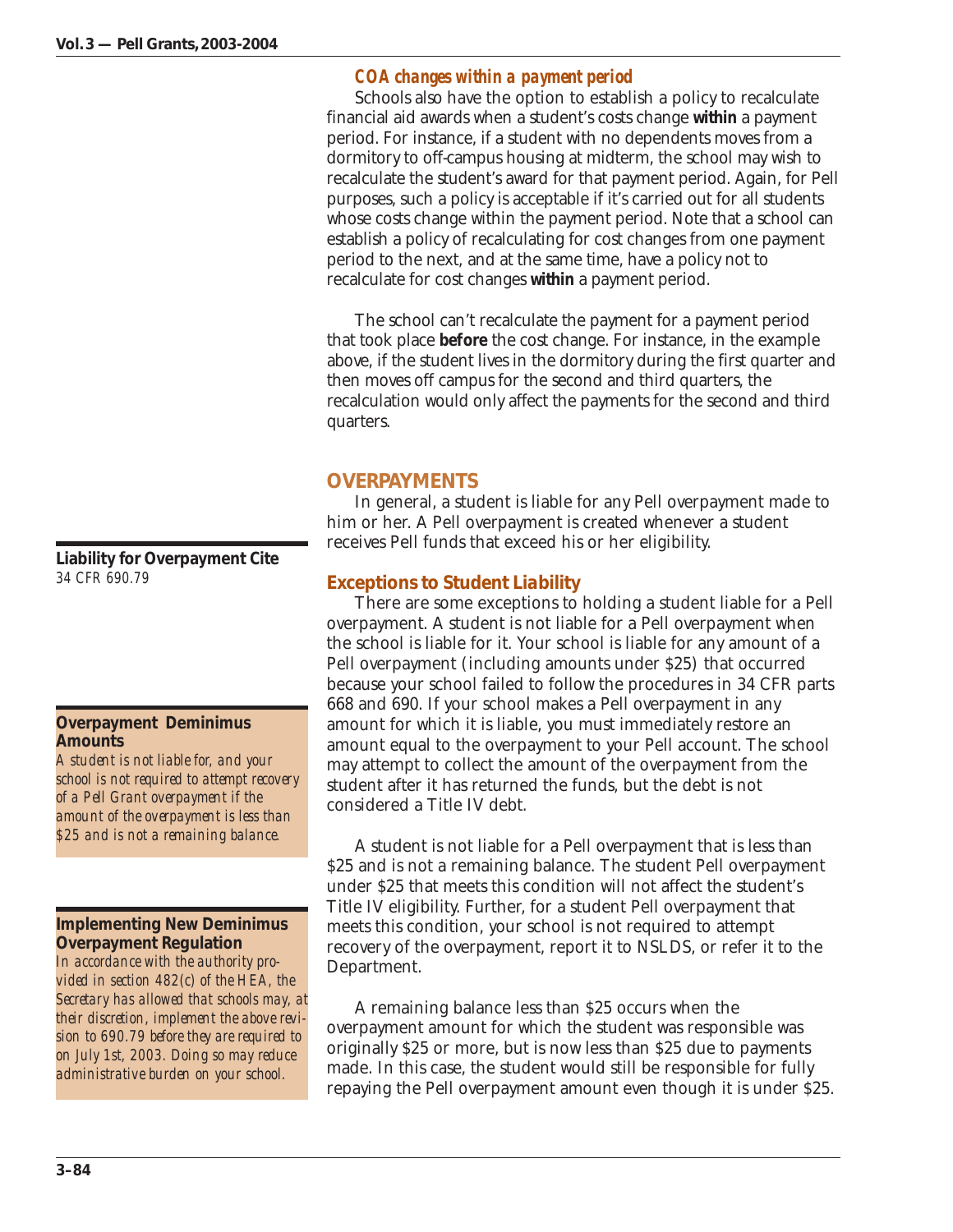## *Actions to Take When Student is Liable*

When a student is liable for the Pell overpayment, there are certain actions that the school must take. If you can eliminate the Pell overpayment by adjusting later Pell payments in the same award year (not a different award year), the student is no longer liable. When that is not possible, the school must promptly attempt to recover the Pell overpayment by sending a written notice to the student requesting the repayment of the overpayment. The written notice must state that, if the student fails to make satisfactory repayment arrangements to the holder of the overpayment, the student will be ineligible for additional Title IV funds until final resolution of the overpayment. The written notice can be delivered by electronic means as well as via paper methods.

If a student claims that the school has made a mistake in determining the Pell overpayment, the school must consider any information provided by the student and determine whether the objection is warranted.

If, after notification and consideration of any student's objection, the student still has not repaid or made satisfactory arrangements to repay the Pell overpayment, the school must take further action. If the Pell overpayment is not resolved, the school must refer the overpayment to the Department with the required information.

After referring the unresolved Pell overpayment to the Department for collection, the school is not required to make any further attempt to collect the Pell overpayment. Your school must also report to NSLDS the unresolved Pell overpayment. See Volume 1, Chapter 8 for specific information on referring the unresolved Pell overpayment to the Department and reporting it to NSLDS.

#### *Reporting Overpayment Collected to COD*

If your school collects or repays a Pell overpayment, you must report to COD the decrease in the student's award. You can also use COD to report a decreased award after the general disbursement record submission deadline. For the 2003-2004 award year, decreased award reports will be processed at least through September 30, 2008. If a student repays a Pell overpayment for a prior award year, the school must deposit the funds in its Pell account and report to COD the decrease in the student's award. See Chapter 3 of this volume for more information on reporting decreased Pell awards.

#### *Impact of Overpayment on Student Eligibility*

In general, a student is not eligible to receive FSA funds if he or she is liable for a Pell overpayment. However, a student who receives a Pell overpayment may still be eligible to receive FSA funds if the student pays the overpayment in full; the student makes arrangements, satisfactory to the holder of the debt, to pay the overpayment; or the school can eliminate the overpayment by adjusting later Pell payments in the same award year. See Volume 1,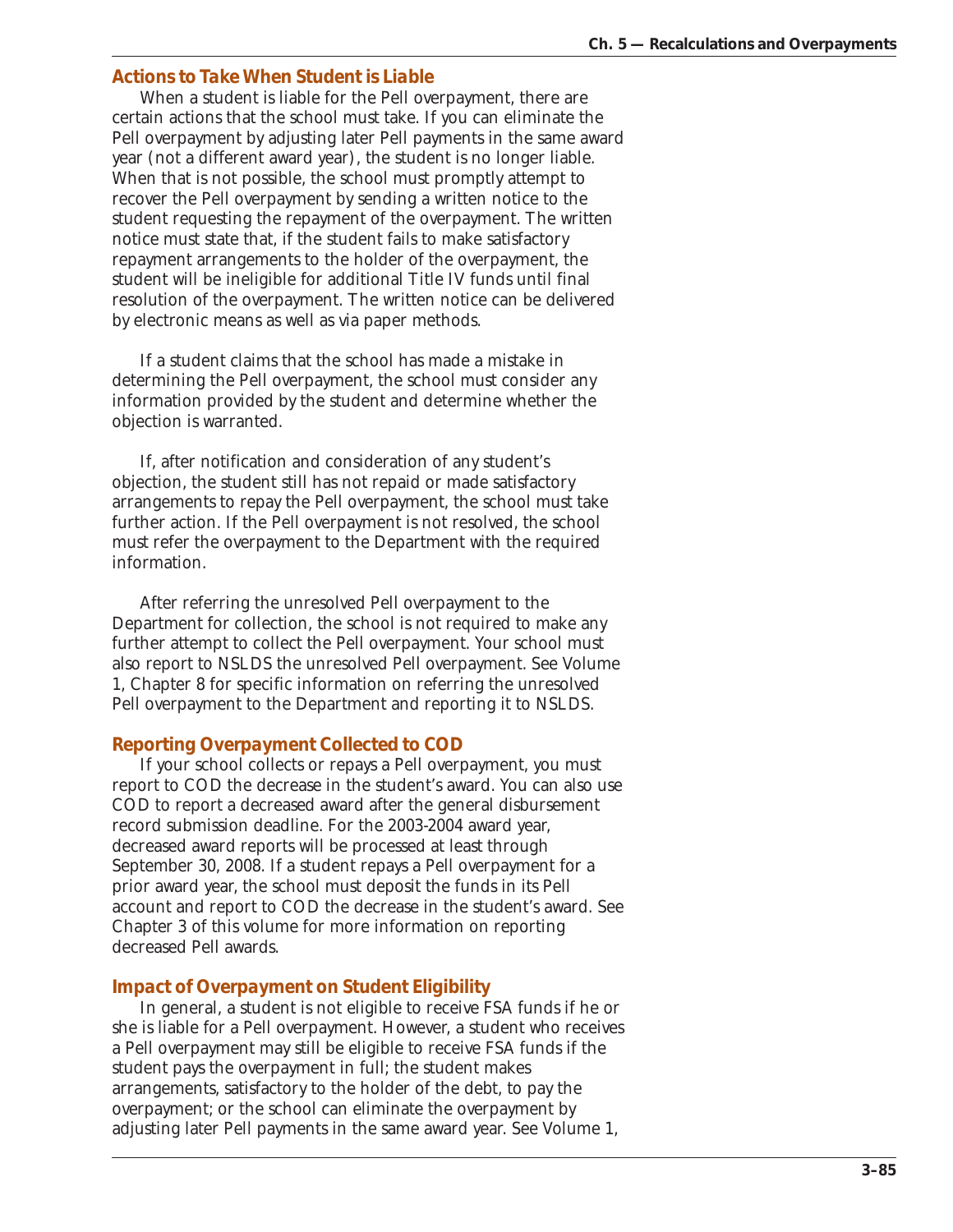Chapter 8 for further details on student eligibility and overpayments.

## **PREVENTING OVERAWARDS**

An overaward is an amount that exceeds the student's financial need. The Pell Grant is regarded as the first source of assistance to the student and thus isn't adjusted to take into account other aid, even if the student's combined aid package exceeds the student's need.

## *Resources and Estimated Financial Assistance*

To help prevent overawards, an estimate of the student's Pell eligibility is included as a resource in determining campus-based aid or estimated financial assistance in determining Stafford or Direct Loan amounts. The sum of the student's EFC, Pell, campus-based aid, FFEL or Direct Loans, and any other aid and resources can't exceed the student's COA. The school may need to reduce aid it controls (other than the Pell Grant) if it discovers the student might otherwise receive an overaward. (See the *FSA Handbook: Student Eligibility [Volume 1]*.) If the student's aid package includes a loan and the package must be adjusted to prevent an overaward, the Pell funds can't be used to pay back the loan—a loan repayment isn't an educational expense.

## *Pell Rules for NCAA Student Athletes*

The National Collegiate Athletic Association (NCAA) has rules limiting the amount of aid student athletes may receive, but these rules may not limit Pell Grant funds. Student athletes must receive the full amount of any Pell Grant for which they are eligible. If the student's potential aid plus the student's Pell Grant exceeds the NCAA limits, the school must reduce any aid over which it has control (for example athletic scholarships), **not** the Pell Grant.